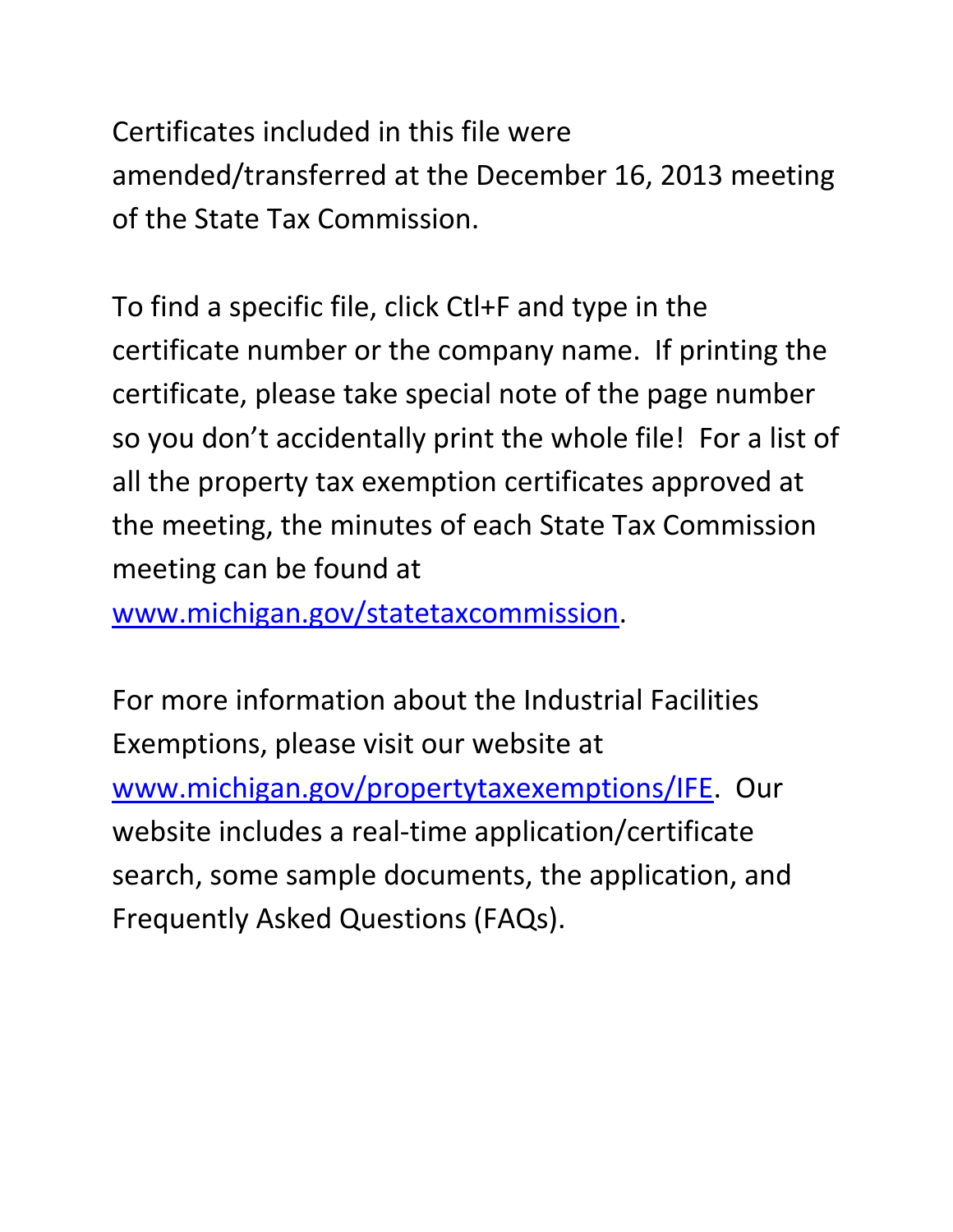

R. KEVIN CLINTON STATE TREASURER

January 15, 2014

Ed Lea Tokusen Hytech Inc. dba Hytech Spring & Machinecorp 1500 South Amity Road Conway, AR 72033

Dear Sir/Madam:

RICK SNYDER GOVERNOR

Pursuant to the requirements of Public Act 198 of 1974, as amended, the State Tax Commission (Commission) has issued an amended Industrial Facility Exemption Certificate numbered 2001-181, to Tokusen Hytech Inc. dba Hytech Spring & Machinecorp, located in the City of Plainwell, Allegan County. This revised certificate was issued on December 16, 2013.

The investment amounts approved are as follows:

Real Property: \$650,000 Personal Property: \$

The State Education Tax to be levied for this certificate is 6 mills.

In accordance with MCL 24.304, the local unit of government or applicant has sixty days from the date of this letter to request a hearing to correct an error contained in the enclosed certificate.

Notification of completion of this project shall be filed with the Commission within 30 days of project completion. Within 90 days of project completion, a report of final costs shall be filed with the assessing officer of the local unit and the Commission.

If you have further questions regarding the issuance of this industrial facility exemption certificate, please call 517-373-3302.

Sincerely,

Kelli-Sort

Kelli Sobel, Executive Director State Tax Commission

Enclosure cc: Ted M. Gruizenga, Assessor, City of Plainwell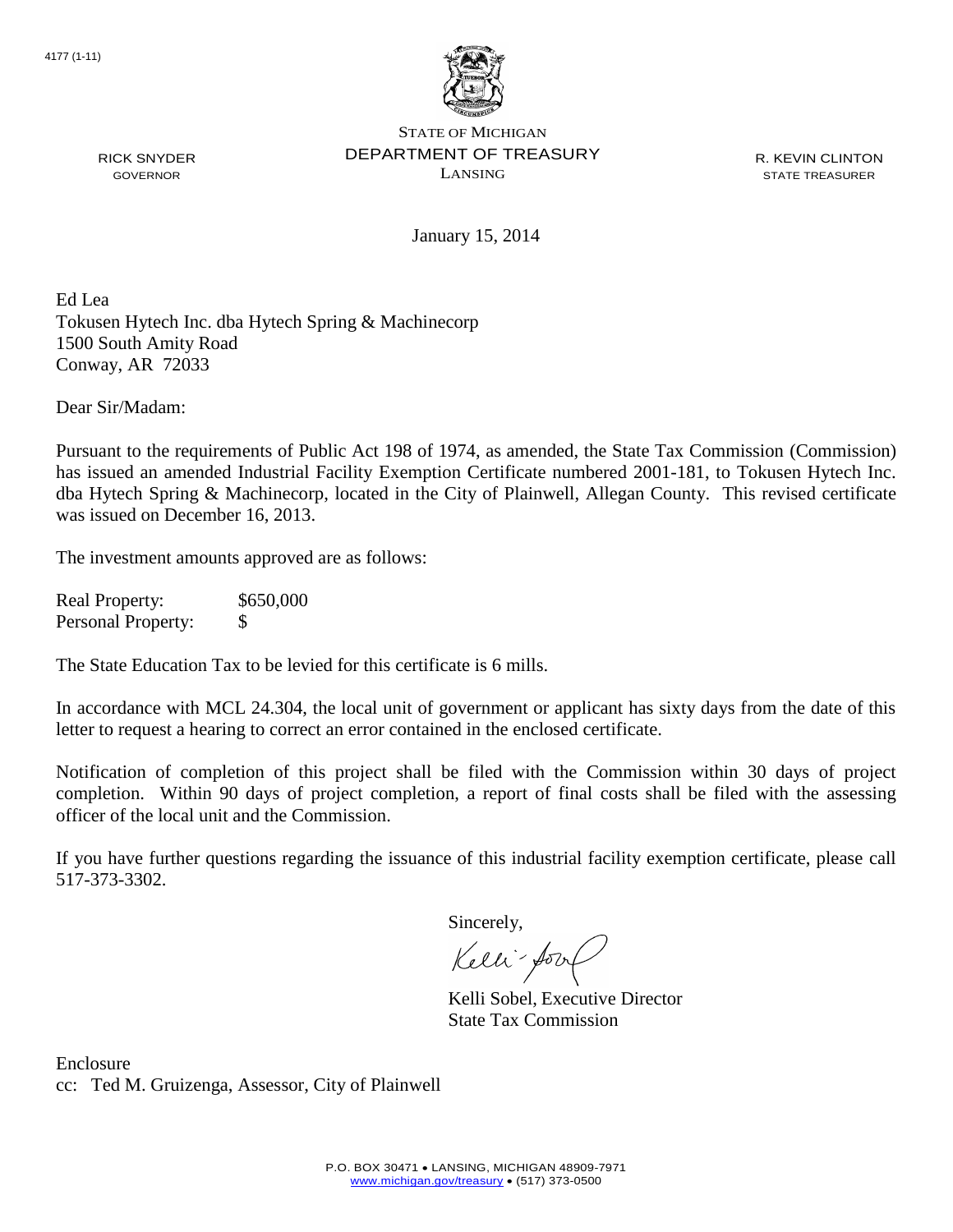New Certificate No. **2001-181 Amended**

Pursuant to the provisions of Public Act 198 of 1974, as amended, the State Tax Commission hereby finds that the industrial property, as described in the approved application, hereafter referred to as the industrial facility, owned or leased by Tokusen Hytech Inc. dba Hytech Spring & Machinecorp, and located at 950 Lincoln Parkway, City of Plainwell, County of Allegan, Michigan, within a Plant Rehabilitation or Industrial Development District, is intended for the construction or installation of new industrial property, and complies with Section 9 and other provisions of the act.

Therefore, as provided by MCL 207.551 to 207.572, inclusive, the State Tax Commission hereby certifies the industrial facility as a **new industrial facility**.

This certificate provides the authority for the assessor to exempt the industrial facility for which this Industrial Facilities Exemption Certificate is in effect, but not the land on which the facility is located, from ad valorem taxation. This certificate further provides the authority to levy a specific tax known as the Industrial Facilities Tax.

This certificate, unless revoked by order of the State Tax Commission as provided by Public Act 198 of 1974, as amended, shall remain in force for a period of **12** year(s) for real property and **6** year(s) for personal property**;**

**Real property component: Beginning December 31, 2001, and ending December 30, 2013.**

**The State Education Tax to be levied for the real property component of this certificate is 6 mills.**

**Personal property component: Beginning December 31, 2001, and ending December 30, 2007.**

**The State Education Tax to be levied for the personal property component of this certificate is 6 mills, unless exempted by MCL 207.564(4) which was enacted with the creation of the Michigan Business Tax.\***

This Industrial Facilities Exemption Certificate is issued on **August 29, 2001**.

This amended Industrial Facilities Exemption Certificate is issued on **December 16, 2013,** and supersedes all previously issued certificates.



 $8450 - 6$ 

Douglas B. Roberts, Chairperson State Tax Commission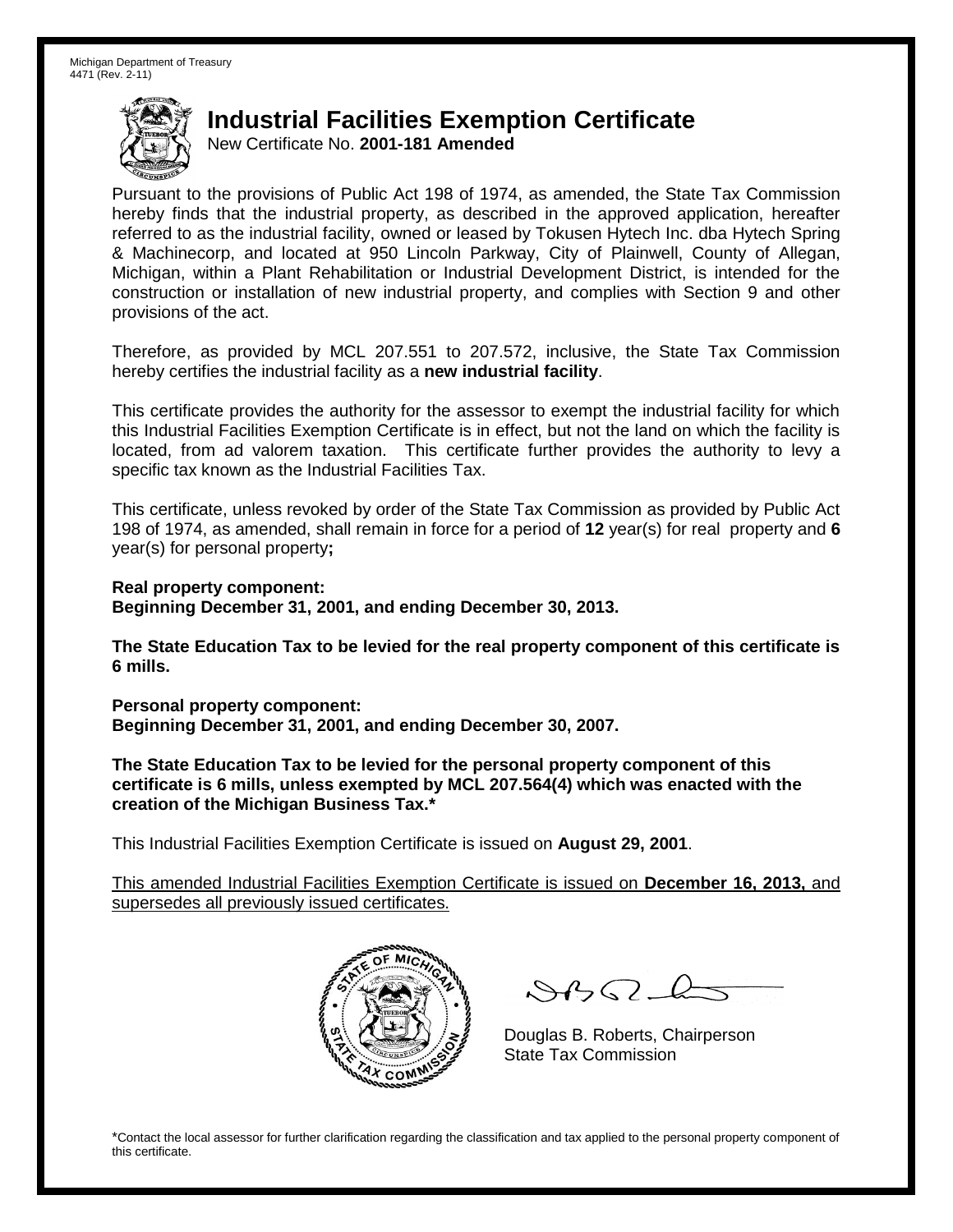

R. KEVIN CLINTON STATE TREASURER

January 15, 2014

Moon Tae (Martin) Kim Hanwha L&C Alabama, LLC 4400 Northpark Drive Opelika, AL 36801

RICK SNYDER GOVERNOR

Dear Sir/Madam:

Pursuant to the requirements of Public Act 198 of 1974, as amended, the State Tax Commission (Commission) has issued an amended Industrial Facility Exemption Certificate numbered 2002-466, to Hanwha L&C Alabama, LLC, located in the City of Monroe, Monroe County. This revised certificate was issued on December 16, 2013.

The investment amounts approved are as follows:

Real Property: \$3,499,214 Personal Property: \$

The State Education Tax to be levied for this certificate is 6 mills.

In accordance with MCL 24.304, the local unit of government or applicant has sixty days from the date of this letter to request a hearing to correct an error contained in the enclosed certificate.

Notification of completion of this project shall be filed with the Commission within 30 days of project completion. Within 90 days of project completion, a report of final costs shall be filed with the assessing officer of the local unit and the Commission.

If you have further questions regarding the issuance of this industrial facility exemption certificate, please call 517-373-3302.

Sincerely,

Kelli-Sort

Kelli Sobel, Executive Director State Tax Commission

Enclosure cc: Samuel J. Guich, Assessor, City of Monroe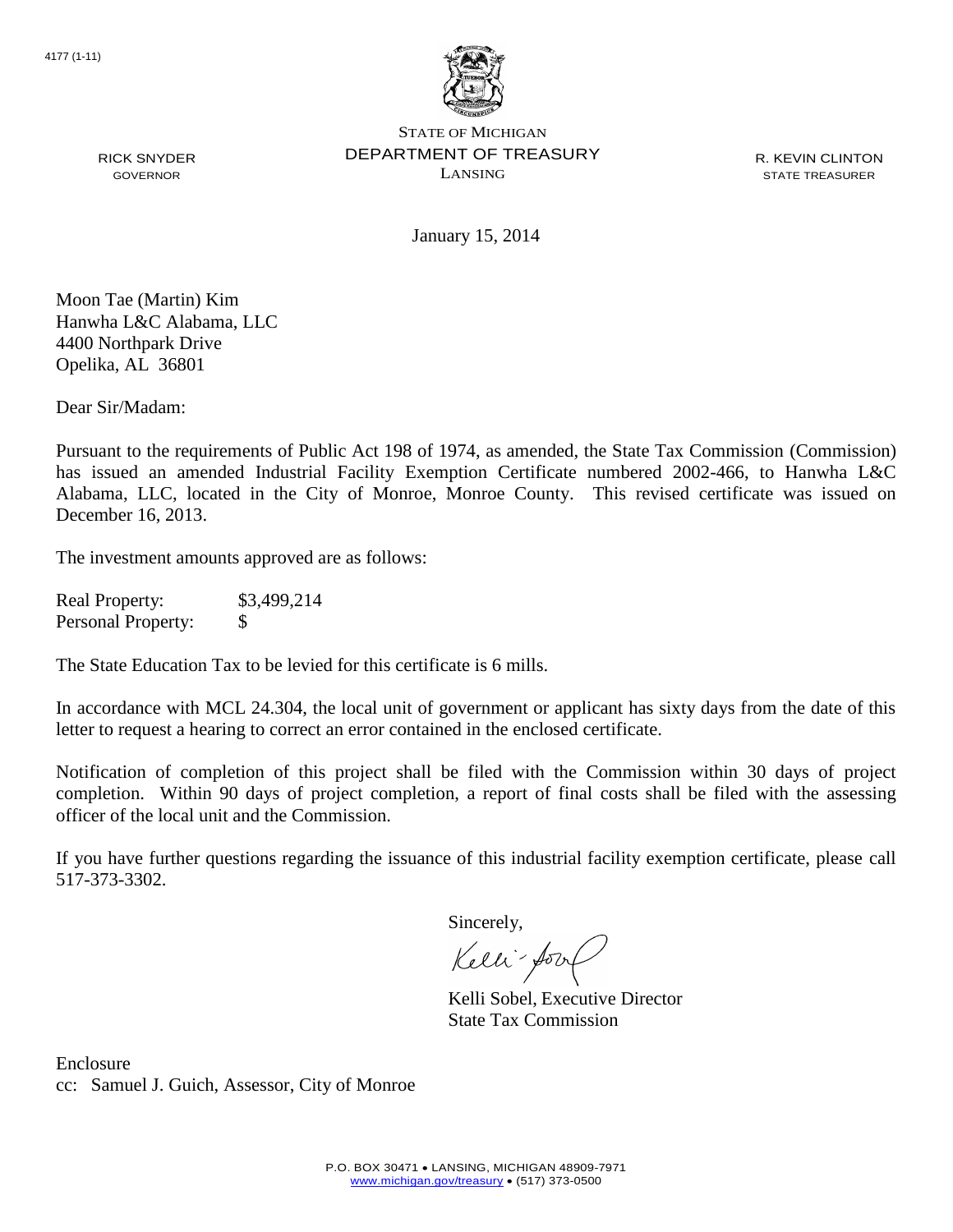New Certificate No. **2002-466 Amended**

Pursuant to the provisions of Public Act 198 of 1974, as amended, the State Tax Commission hereby finds that the industrial property, as described in the approved application, hereafter referred to as the industrial facility, owned or leased by Hanwha L&C Alabama, LLC, and located at 1530 East Front Street, City of Monroe, County of Monroe, Michigan, within a Plant Rehabilitation or Industrial Development District, is intended for the construction or installation of new industrial property, and complies with Section 9 and other provisions of the act.

Therefore, as provided by MCL 207.551 to 207.572, inclusive, the State Tax Commission hereby certifies the industrial facility as a **new industrial facility**.

This certificate provides the authority for the assessor to exempt the industrial facility for which this Industrial Facilities Exemption Certificate is in effect, but not the land on which the facility is located, from ad valorem taxation. This certificate further provides the authority to levy a specific tax known as the Industrial Facilities Tax.

This certificate, unless revoked by order of the State Tax Commission as provided by Public Act 198 of 1974, as amended, shall remain in force for a period of **11** year(s) for real property and **0** year(s) for personal property**;**

**Real property component: Beginning December 31, 2002, and ending December 30, 2013.**

**The State Education Tax to be levied for the real property component of this certificate is 6 mills.**

This Industrial Facilities Exemption Certificate is issued on **December 30, 2002**.

This amended Industrial Facilities Exemption Certificate is issued on **December 16, 2013,** and supersedes all previously issued certificates.



 $8822$ 

Douglas B. Roberts, Chairperson State Tax Commission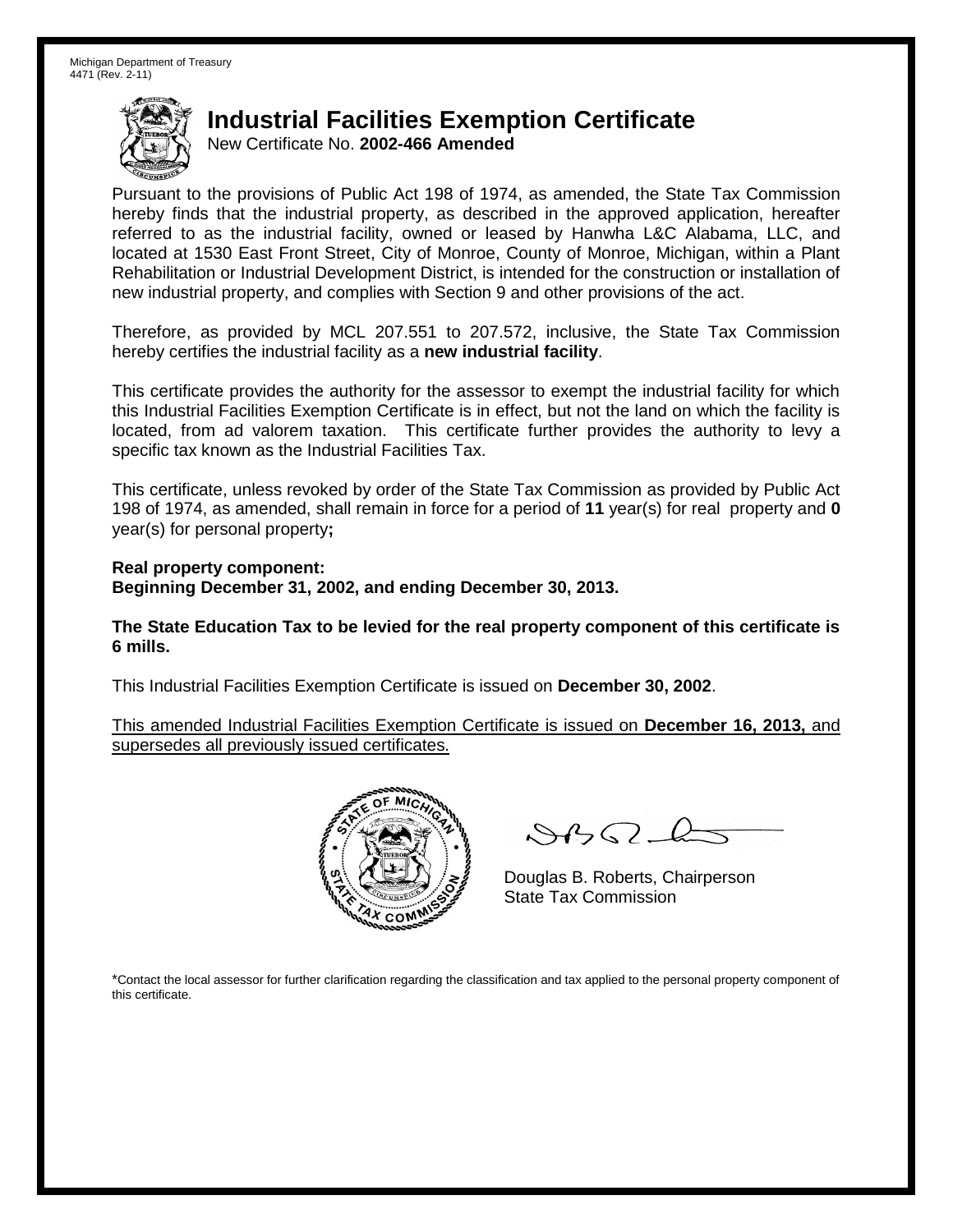

R. KEVIN CLINTON STATE TREASURER

RICK SNYDER GOVERNOR

January 15, 2014

Matt Woodworth Woodworth, Inc. 4201 Pier North Blvd. Flint, MI 48504

Dear Sir/Madam:

Pursuant to the requirements of Public Act 198 of 1974, as amended, the State Tax Commission (Commission) has issued an amended Industrial Facility Exemption Certificate numbered 2002-504, to Woodworth, Inc., located in the City of Pontiac, Oakland County. This revised certificate was issued on December 16, 2013.

The investment amounts approved are as follows:

Real Property: \$10,800,000 Personal Property: \$100,000

The State Education Tax to be levied for this certificate is 6 mills.

In accordance with MCL 24.304, the local unit of government or applicant has sixty days from the date of this letter to request a hearing to correct an error contained in the enclosed certificate.

Notification of completion of this project shall be filed with the Commission within 30 days of project completion. Within 90 days of project completion, a report of final costs shall be filed with the assessing officer of the local unit and the Commission.

If you have further questions regarding the issuance of this industrial facility exemption certificate, please call 517-373-3302.

Sincerely,

Kelli-for

Kelli Sobel, Executive Director State Tax Commission

Enclosure cc: David M. Hieber, Assessor, City of Pontiac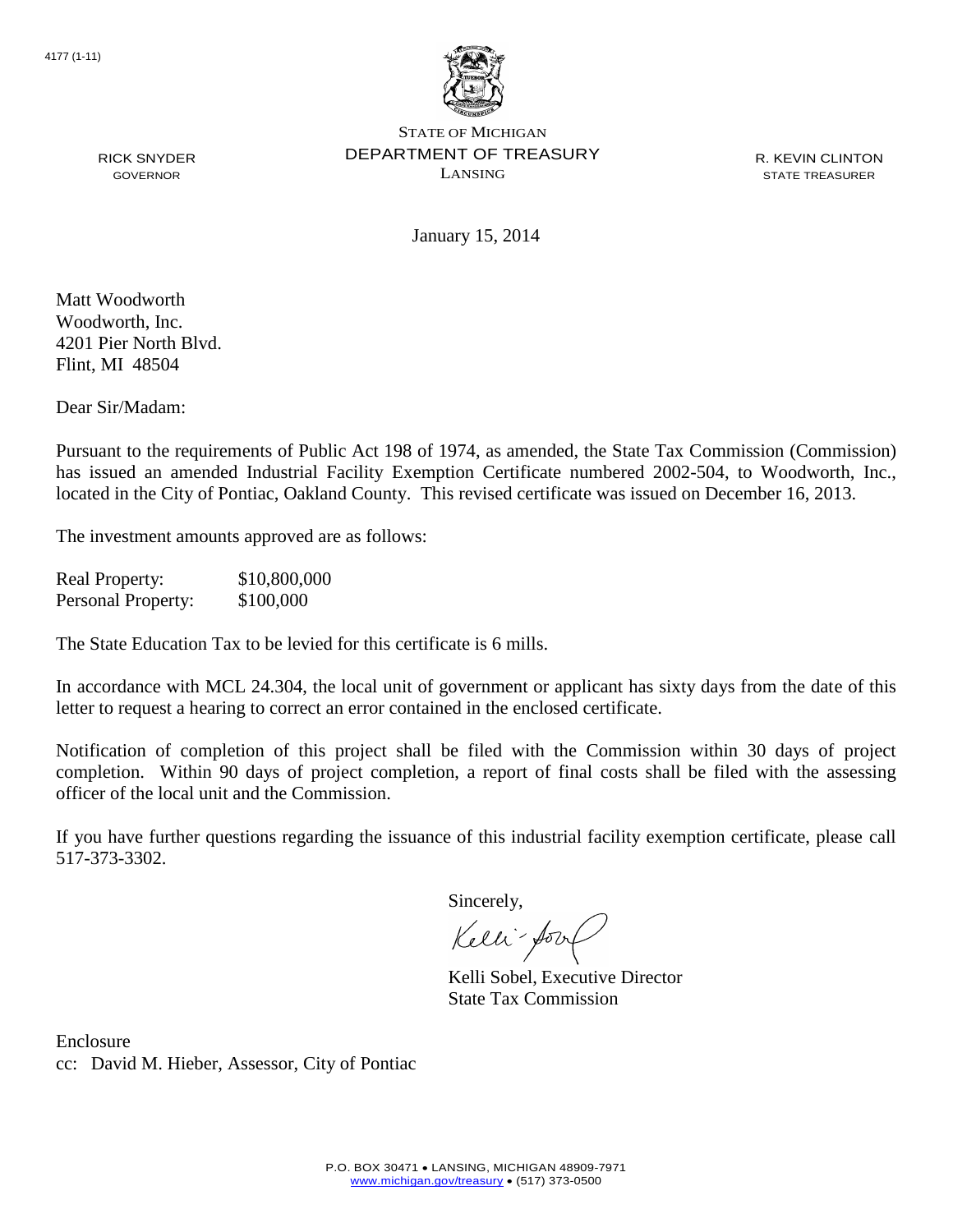New Certificate No. **2002-504 Amended**

Pursuant to the provisions of Public Act 198 of 1974, as amended, the State Tax Commission hereby finds that the industrial property, as described in the approved application, hereafter referred to as the industrial facility, owned or leased by Woodworth, Inc., and located at 500 Centerpoint, City of Pontiac, County of Oakland, Michigan, within a Plant Rehabilitation or Industrial Development District, is intended for the construction or installation of new industrial property, and complies with Section 9 and other provisions of the act.

Therefore, as provided by MCL 207.551 to 207.572, inclusive, the State Tax Commission hereby certifies the industrial facility as a **new industrial facility**.

This certificate provides the authority for the assessor to exempt the industrial facility for which this Industrial Facilities Exemption Certificate is in effect, but not the land on which the facility is located, from ad valorem taxation. This certificate further provides the authority to levy a specific tax known as the Industrial Facilities Tax.

This certificate, unless revoked by order of the State Tax Commission as provided by Public Act 198 of 1974, as amended, shall remain in force for a period of **12** year(s) for real property and **0** year(s) for personal property**;**

**Real property component: Beginning December 31, 2002, and ending December 30, 2017.**

**The State Education Tax to be levied for the real property component of this certificate is 6 mills.**

**Personal property component: Beginning December 31, 2002, and ending December 30, 2017.**

**The State Education Tax to be levied for the personal property component of this certificate is 6 mills, unless exempted by MCL 207.564(4) which was enacted with the creation of the Michigan Business Tax.\***

This Industrial Facilities Exemption Certificate is issued on **December 10, 2002**.

This amended Industrial Facilities Exemption Certificate is issued on **December 16, 2013,** and supersedes all previously issued certificates.



 $882 - 6$ 

Douglas B. Roberts, Chairperson State Tax Commission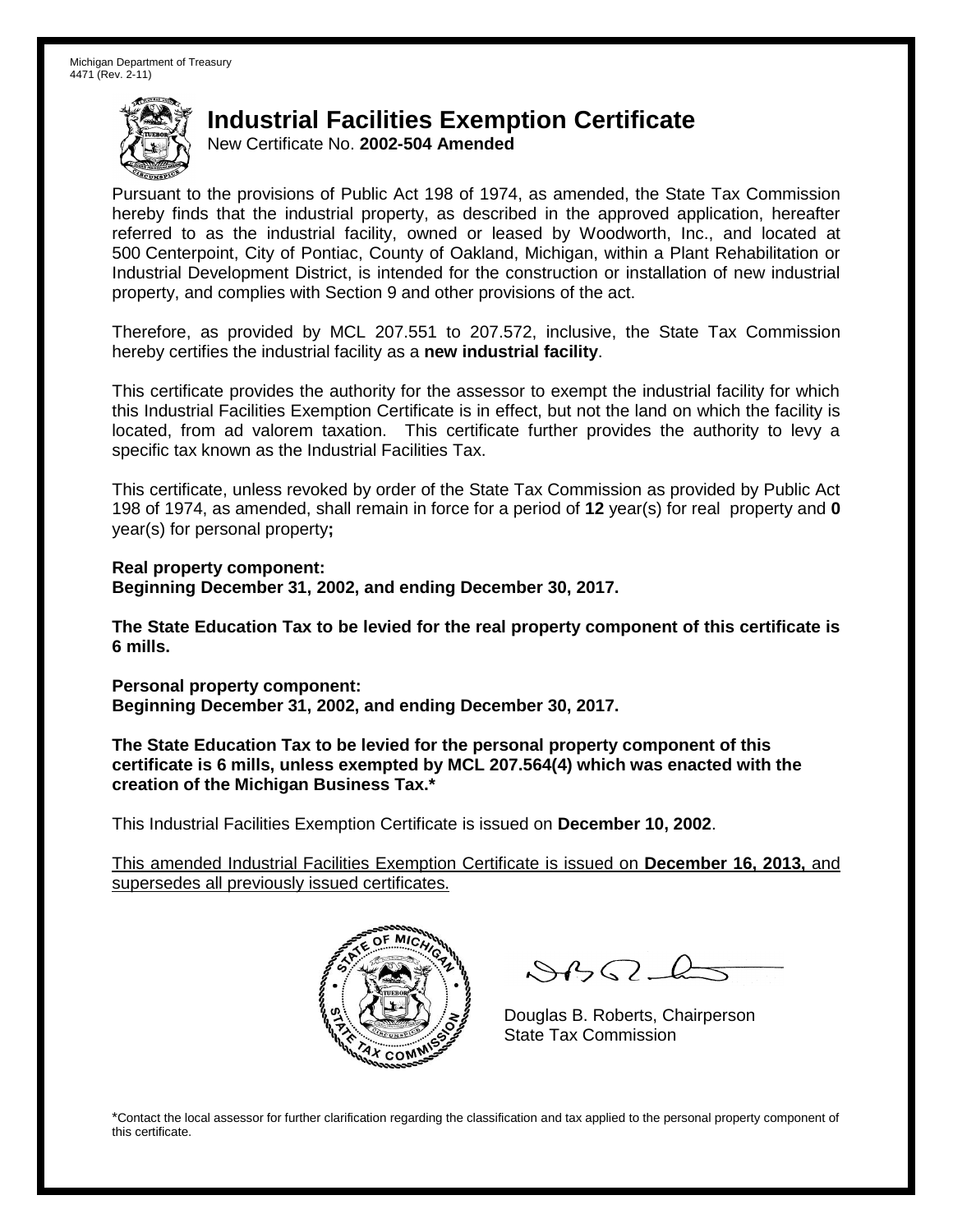

R. KEVIN CLINTON STATE TREASURER

January 15, 2014

Ed Lea Tokusen Hytech Inc. dba Hytech Spring & Machinecorp 1500 South Amity Road Conway, AR 72033

Dear Sir/Madam:

RICK SNYDER GOVERNOR

Pursuant to the requirements of Public Act 198 of 1974, as amended, the State Tax Commission (Commission) has issued an amended Industrial Facility Exemption Certificate numbered 2003-029, to Tokusen Hytech Inc. dba Hytech Spring & Machinecorp, located in the City of Plainwell, Allegan County. This revised certificate was issued on December 16, 2013.

The investment amounts approved are as follows:

Real Property: \$ Personal Property: \$575,000

The State Education Tax to be levied for this certificate is 6 mills.

In accordance with MCL 24.304, the local unit of government or applicant has sixty days from the date of this letter to request a hearing to correct an error contained in the enclosed certificate.

Notification of completion of this project shall be filed with the Commission within 30 days of project completion. Within 90 days of project completion, a report of final costs shall be filed with the assessing officer of the local unit and the Commission.

If you have further questions regarding the issuance of this industrial facility exemption certificate, please call 517-373-3302.

Sincerely,

Kelli-Sort

Kelli Sobel, Executive Director State Tax Commission

Enclosure cc: Ted M. Gruizenga, Assessor, City of Plainwell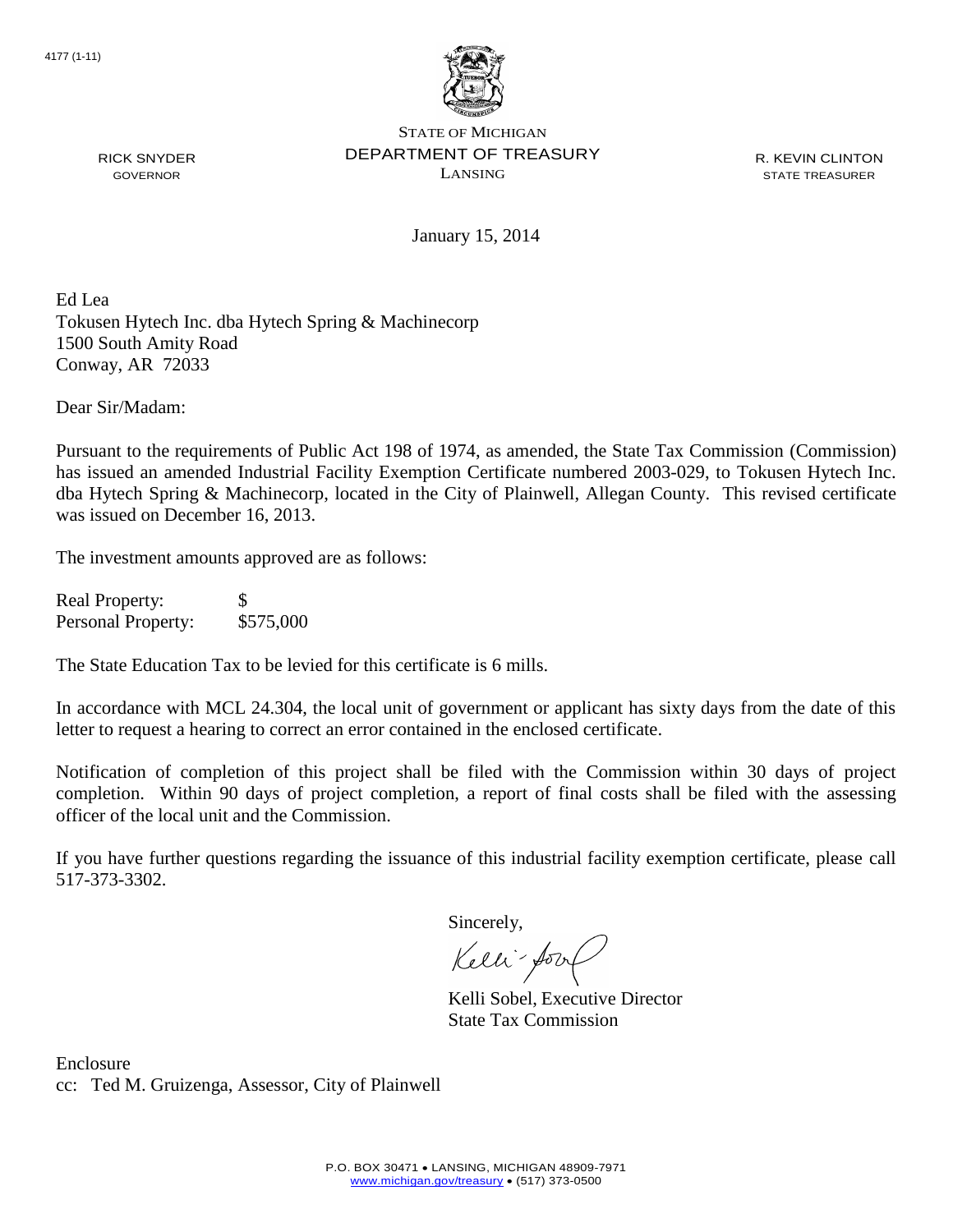New Certificate No. **2003-029 Amended**

Pursuant to the provisions of Public Act 198 of 1974, as amended, the State Tax Commission hereby finds that the industrial property, as described in the approved application, hereafter referred to as the industrial facility, owned or leased by Tokusen Hytech Inc. dba Hytech Spring & Machinecorp, and located at 950 Lincoln Parkway, City of Plainwell, County of Allegan, Michigan, within a Plant Rehabilitation or Industrial Development District, is intended for the construction or installation of new industrial property, and complies with Section 9 and other provisions of the act.

Therefore, as provided by MCL 207.551 to 207.572, inclusive, the State Tax Commission hereby certifies the industrial facility as a **new industrial facility**.

This certificate provides the authority for the assessor to exempt the industrial facility for which this Industrial Facilities Exemption Certificate is in effect, but not the land on which the facility is located, from ad valorem taxation. This certificate further provides the authority to levy a specific tax known as the Industrial Facilities Tax.

This certificate, unless revoked by order of the State Tax Commission as provided by Public Act 198 of 1974, as amended, shall remain in force for a period of **0** year(s) for real property and **12** year(s) for personal property**;**

**Personal property component: Beginning December 31, 2003, and ending December 30, 2015.**

**The State Education Tax to be levied for the personal property component of this certificate is 6 mills, unless exempted by MCL 207.564(4) which was enacted with the creation of the Michigan Business Tax.\***

This Industrial Facilities Exemption Certificate is issued on **March 12, 2003**.

This amended Industrial Facilities Exemption Certificate is issued on **December 16, 2013,** and supersedes all previously issued certificates.



 $882 - 6$ 

Douglas B. Roberts, Chairperson State Tax Commission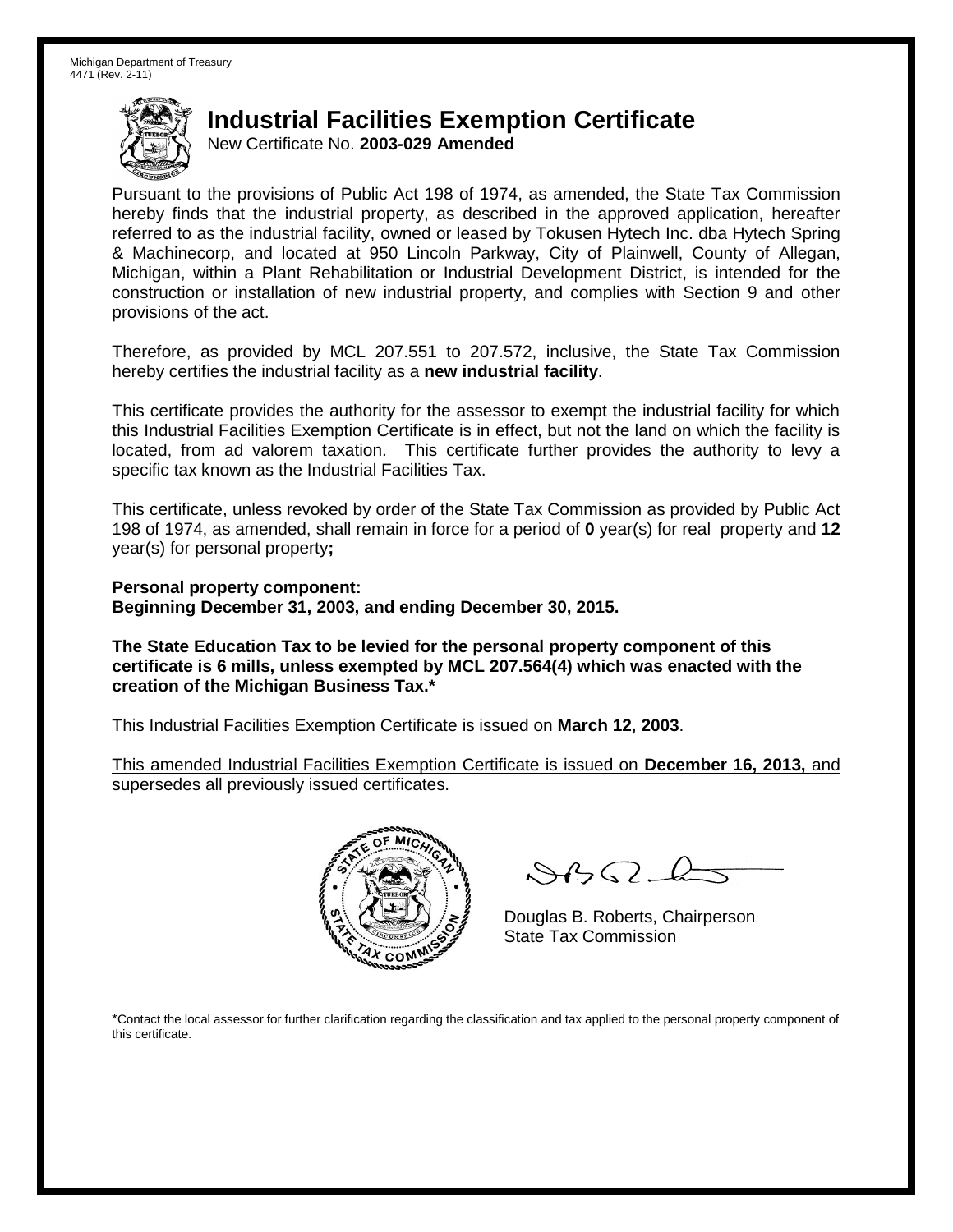

January 15, 2014

R. KEVIN CLINTON STATE TREASURER

Shelley E. Padnos Padnos Manufacturing, Inc. 185 West 8th Street

RICK SNYDER GOVERNOR

Dear Sir/Madam:

Holland, MI 49422

Pursuant to the requirements of Public Act 198 of 1974, as amended, the State Tax Commission (Commission) has issued an amended Industrial Facility Exemption Certificate numbered 2003-099, to Padnos Manufacturing, Inc., located in the City of Walker, Kent County. This revised certificate was issued on December 16, 2013.

The investment amounts approved are as follows:

Real Property: \$225,000 Personal Property: \$2,633,560

The State Education Tax to be levied for this certificate is 6 mills.

In accordance with MCL 24.304, the local unit of government or applicant has sixty days from the date of this letter to request a hearing to correct an error contained in the enclosed certificate.

Notification of completion of this project shall be filed with the Commission within 30 days of project completion. Within 90 days of project completion, a report of final costs shall be filed with the assessing officer of the local unit and the Commission.

If you have further questions regarding the issuance of this industrial facility exemption certificate, please call 517-373-3302.

Sincerely,

Kelli-Sor

Kelli Sobel, Executive Director State Tax Commission

Enclosure cc: Kelly A. Smith, Assessor, City of Walker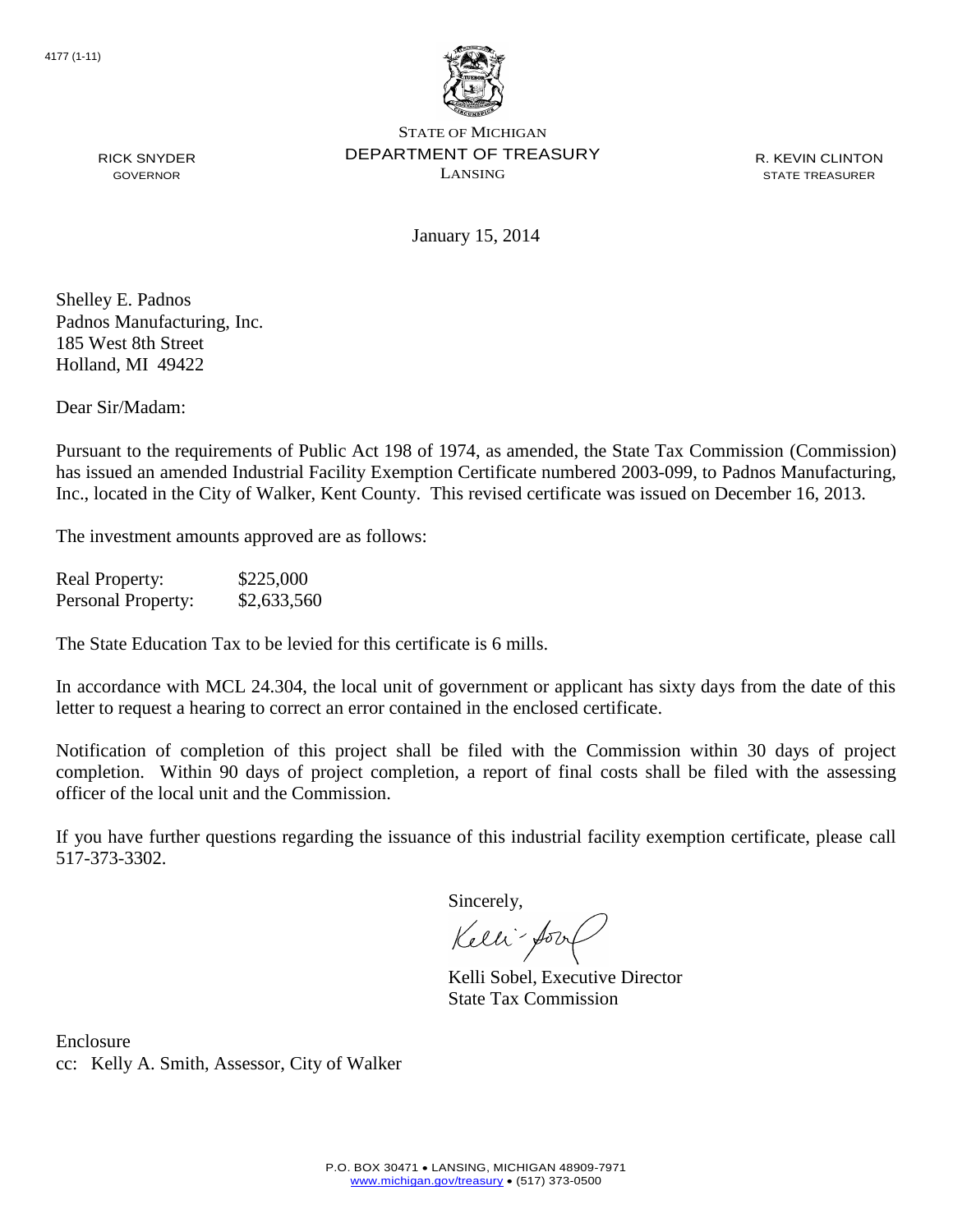New Certificate No. **2003-099 Amended**

Pursuant to the provisions of Public Act 198 of 1974, as amended, the State Tax Commission hereby finds that the industrial property, as described in the approved application, hereafter referred to as the industrial facility, owned or leased by Padnos Manufacturing, Inc., and located at 2001 And 2125 Turner Avenue NW, City of Walker, County of Kent, Michigan, within a Plant Rehabilitation or Industrial Development District, is intended for the construction or installation of new industrial property, and complies with Section 9 and other provisions of the act.

Therefore, as provided by MCL 207.551 to 207.572, inclusive, the State Tax Commission hereby certifies the industrial facility as a **new industrial facility**.

This certificate provides the authority for the assessor to exempt the industrial facility for which this Industrial Facilities Exemption Certificate is in effect, but not the land on which the facility is located, from ad valorem taxation. This certificate further provides the authority to levy a specific tax known as the Industrial Facilities Tax.

This certificate, unless revoked by order of the State Tax Commission as provided by Public Act 198 of 1974, as amended, shall remain in force for a period of **11** year(s) for real property and **0** year(s) for personal property**;**

**Real property component: Beginning December 31, 2003, and ending December 30, 2014.**

**The State Education Tax to be levied for the real property component of this certificate is 6 mills.**

**Personal property component: Beginning December 31, 2003, and ending December 30, 2014.**

**The State Education Tax to be levied for the personal property component of this certificate is 6 mills, unless exempted by MCL 207.564(4) which was enacted with the creation of the Michigan Business Tax.\***

This Industrial Facilities Exemption Certificate is issued on **June 24, 2003**.

This amended Industrial Facilities Exemption Certificate is issued on **December 16, 2013,** and supersedes all previously issued certificates.



 $\mathcal{A}_{\mathcal{A}}\Omega$ 

Douglas B. Roberts, Chairperson State Tax Commission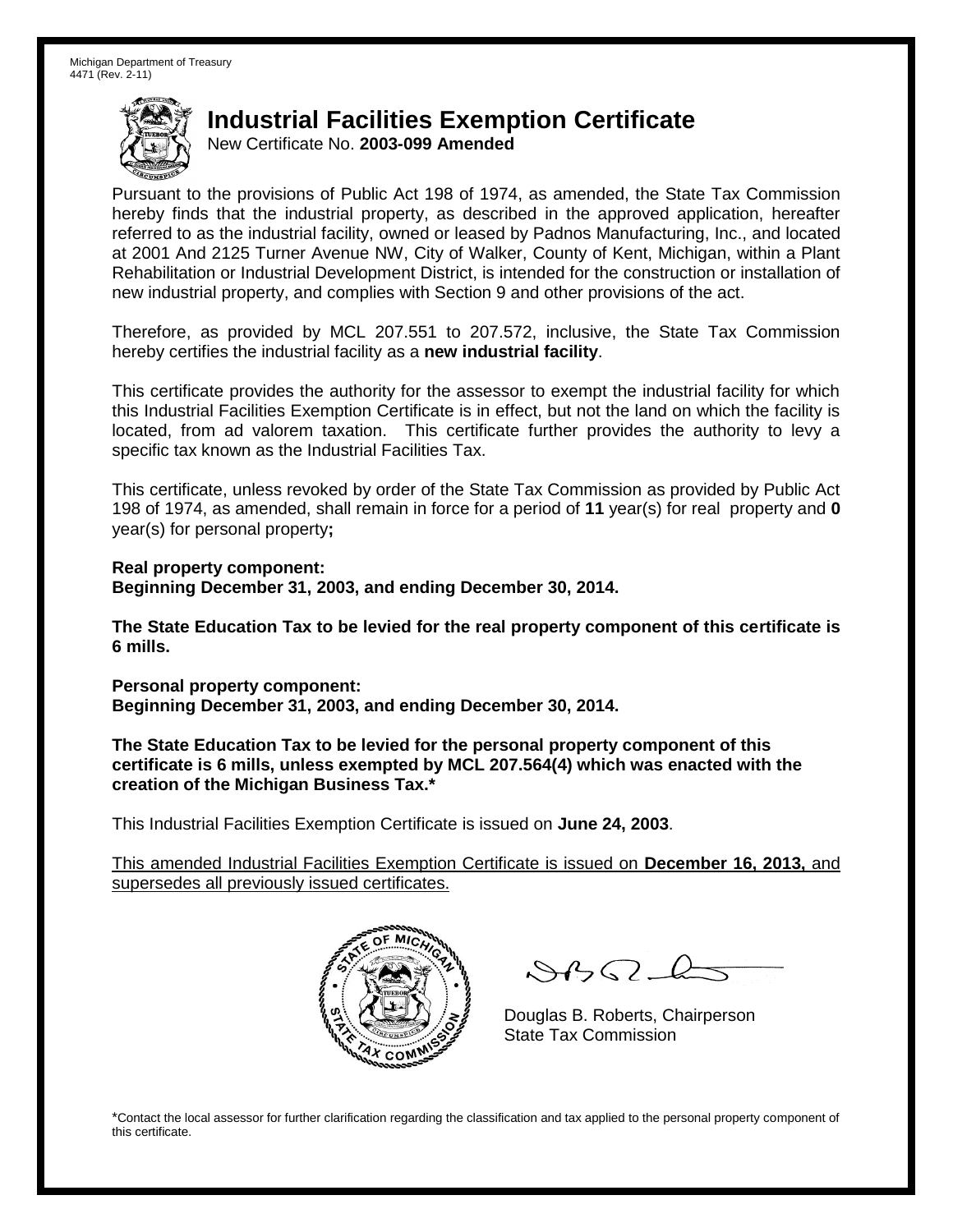

R. KEVIN CLINTON STATE TREASURER

RICK SNYDER GOVERNOR

January 15, 2014

Thomas Spencer Spencer Plastics 2300 Schwach Street Cadillac, MI 49601

Dear Sir/Madam:

Pursuant to the requirements of Public Act 198 of 1974, as amended, the State Tax Commission (Commission) has issued an amended Industrial Facility Exemption Certificate numbered 2003-332, to Spencer Plastics, located in the City of Cadillac, Wexford County. This revised certificate was issued on December 16, 2013.

The investment amounts approved are as follows:

Real Property: \$ Personal Property: \$11,195

The State Education Tax to be levied for this certificate is 6 mills.

In accordance with MCL 24.304, the local unit of government or applicant has sixty days from the date of this letter to request a hearing to correct an error contained in the enclosed certificate.

Notification of completion of this project shall be filed with the Commission within 30 days of project completion. Within 90 days of project completion, a report of final costs shall be filed with the assessing officer of the local unit and the Commission.

If you have further questions regarding the issuance of this industrial facility exemption certificate, please call 517-373-3302.

Sincerely,

Kelli-for

Kelli Sobel, Executive Director State Tax Commission

Enclosure cc: Clifford A. Porterfield, Assessor, City of Cadillac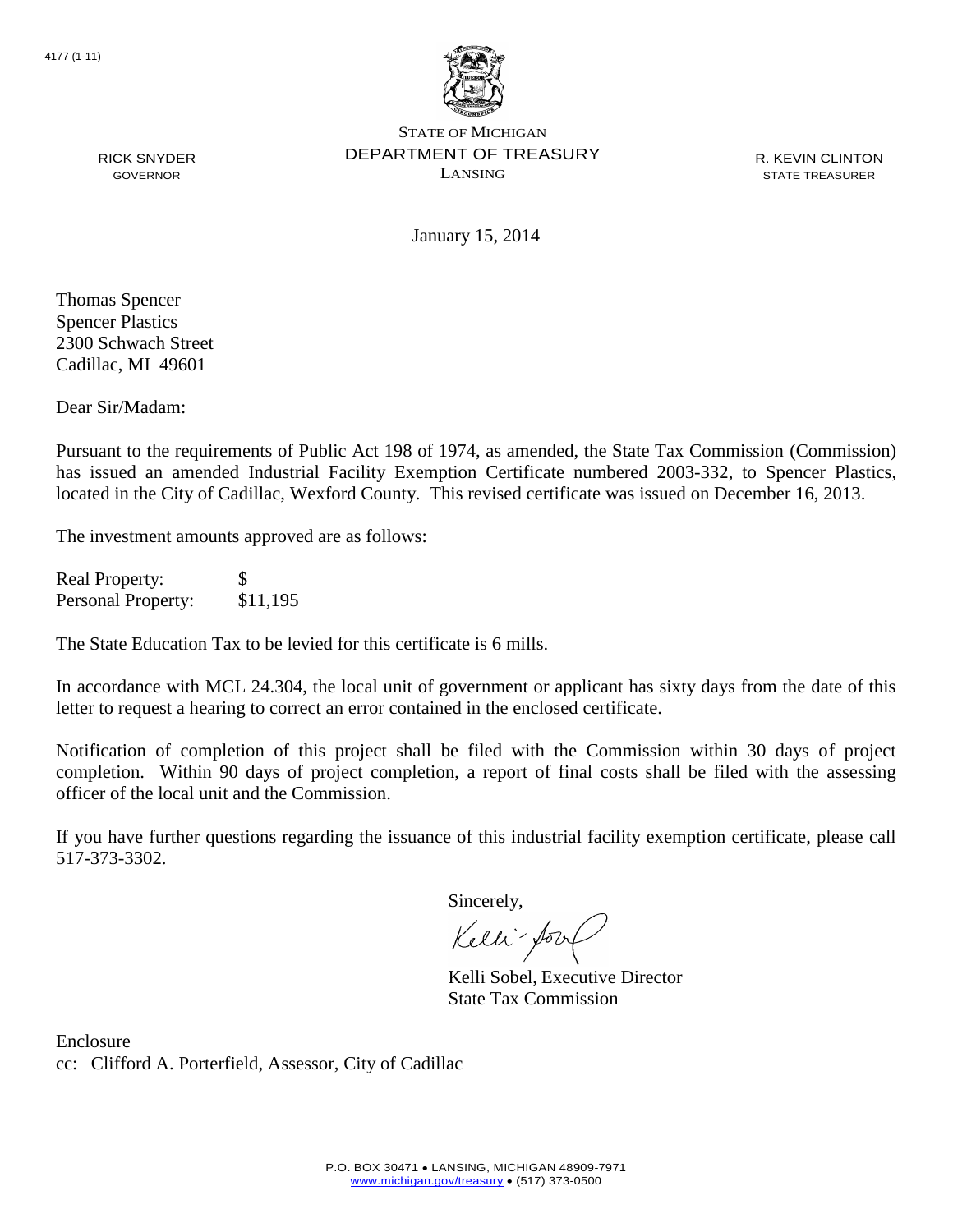New Certificate No. **2003-332 Amended**

Pursuant to the provisions of Public Act 198 of 1974, as amended, the State Tax Commission hereby finds that the industrial property, as described in the approved application, hereafter referred to as the industrial facility, owned or leased by Spencer Plastics, and located at 2300 Schwach Street, City of Cadillac, County of Wexford, Michigan, within a Plant Rehabilitation or Industrial Development District, is intended for the construction or installation of new industrial property, and complies with Section 9 and other provisions of the act.

Therefore, as provided by MCL 207.551 to 207.572, inclusive, the State Tax Commission hereby certifies the industrial facility as a **new industrial facility**.

This certificate provides the authority for the assessor to exempt the industrial facility for which this Industrial Facilities Exemption Certificate is in effect, but not the land on which the facility is located, from ad valorem taxation. This certificate further provides the authority to levy a specific tax known as the Industrial Facilities Tax.

This certificate, unless revoked by order of the State Tax Commission as provided by Public Act 198 of 1974, as amended, shall remain in force for a period of **0** year(s) for real property and **12** year(s) for personal property**;**

**Personal property component: Beginning December 31, 2003, and ending December 30, 2015.**

**The State Education Tax to be levied for the personal property component of this certificate is 6 mills, unless exempted by MCL 207.564(4) which was enacted with the creation of the Michigan Business Tax.\***

This Industrial Facilities Exemption Certificate is issued on **October 28, 2003**.

This amended Industrial Facilities Exemption Certificate is issued on **December 16, 2013,** and supersedes all previously issued certificates.



 $8450 - 6$ 

Douglas B. Roberts, Chairperson State Tax Commission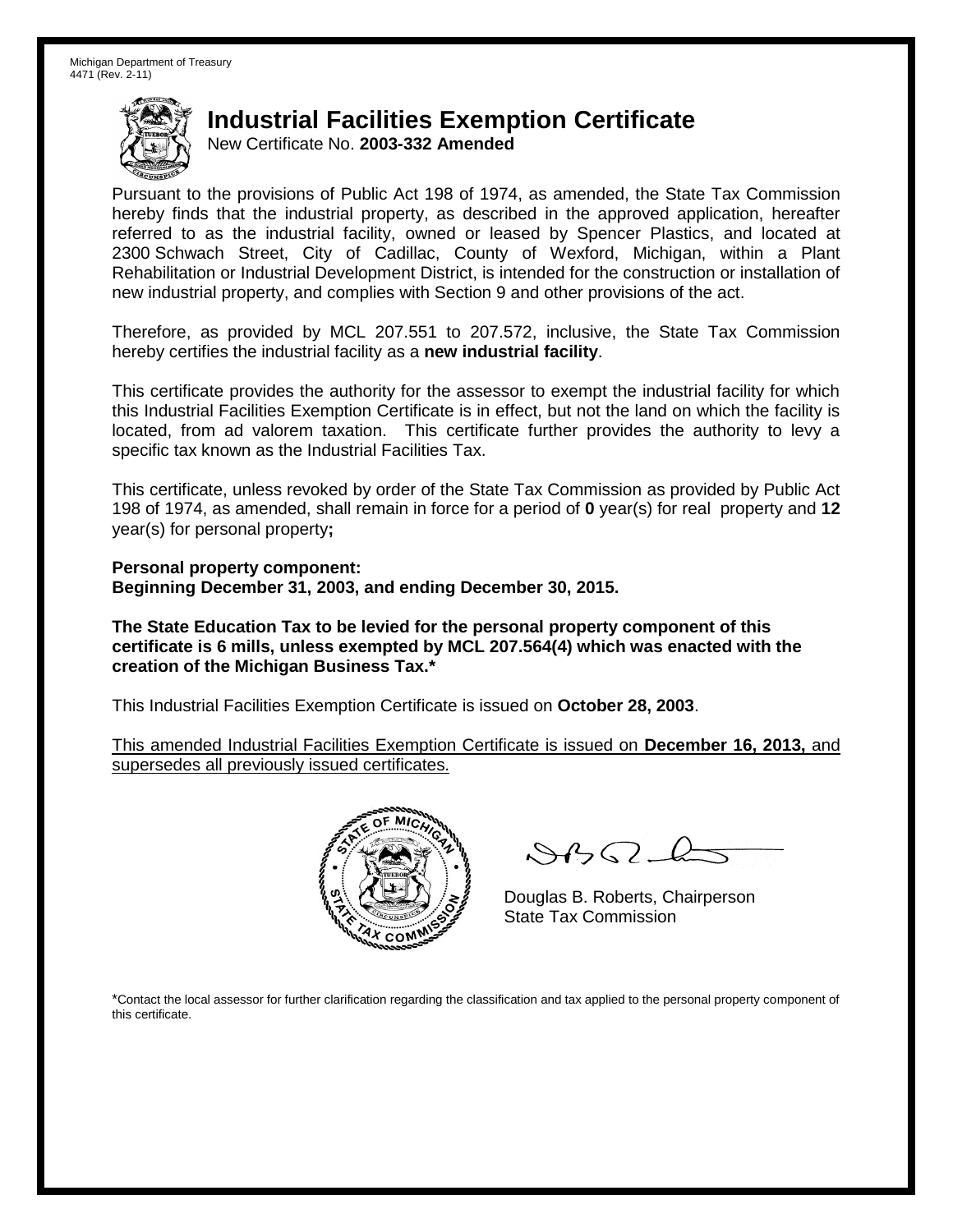

R. KEVIN CLINTON STATE TREASURER

January 15, 2014

Richard L. Knappe U.S. Farathane, LLC 2700 High Meadow Circle Auburn Hills, MI 48326

RICK SNYDER GOVERNOR

Dear Sir/Madam:

Pursuant to the requirements of Public Act 198 of 1974, as amended, the State Tax Commission (Commission) has issued an amended Industrial Facility Exemption Certificate numbered 2003-344, to U.S. Farathane, LLC, located in the City of Troy, Oakland County. This revised certificate was issued on December 16, 2013.

The investment amounts approved are as follows:

Real Property: \$ Personal Property: \$709,927

The State Education Tax to be levied for this certificate is 6 mills.

In accordance with MCL 24.304, the local unit of government or applicant has sixty days from the date of this letter to request a hearing to correct an error contained in the enclosed certificate.

Notification of completion of this project shall be filed with the Commission within 30 days of project completion. Within 90 days of project completion, a report of final costs shall be filed with the assessing officer of the local unit and the Commission.

If you have further questions regarding the issuance of this industrial facility exemption certificate, please call 517-373-3302.

Sincerely,

Kelli-Sor

Kelli Sobel, Executive Director State Tax Commission

Enclosure cc: Leger A. Licari, Assessor, City of Troy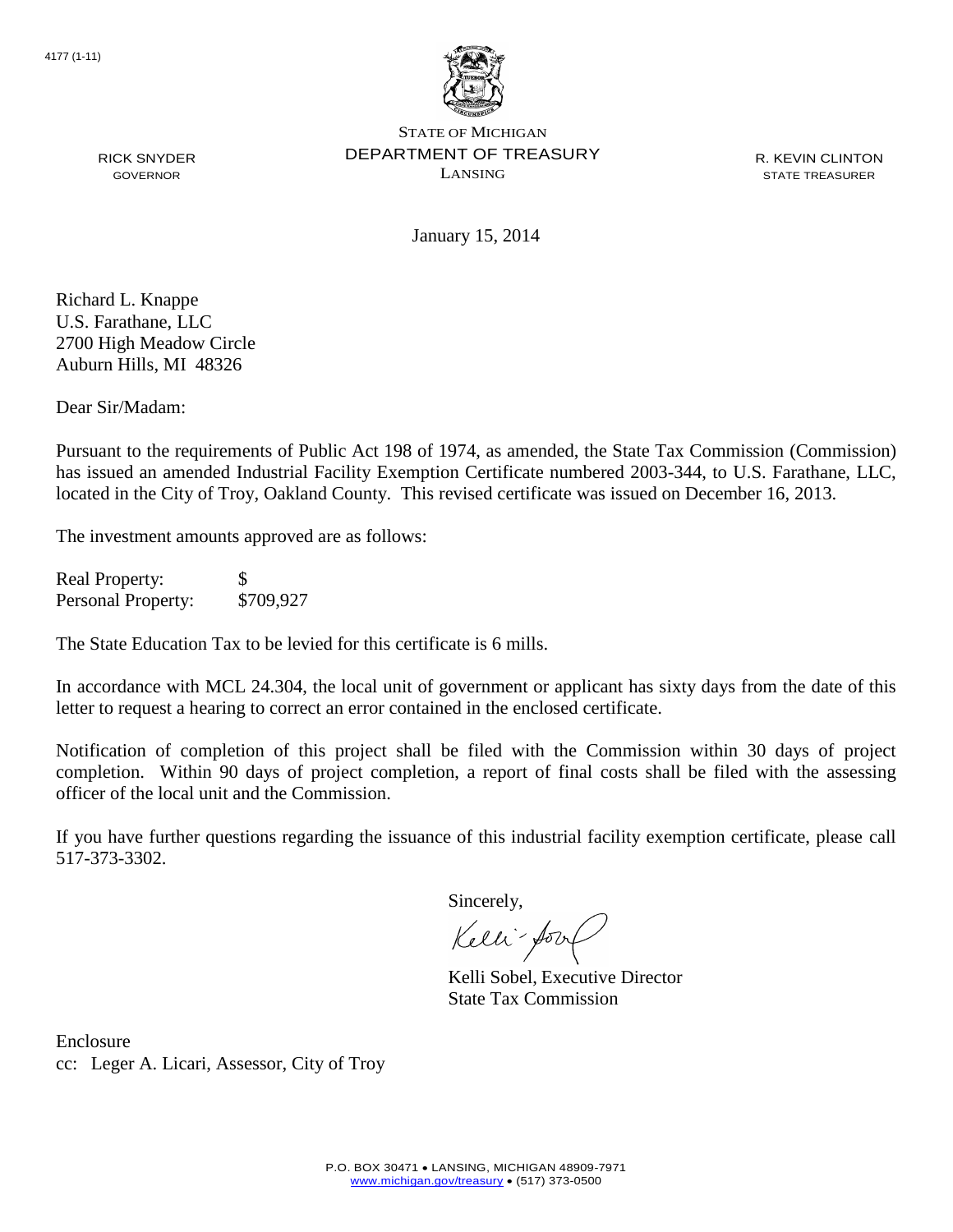New Certificate No. **2003-344 Amended**

Pursuant to the provisions of Public Act 198 of 1974, as amended, the State Tax Commission hereby finds that the industrial property, as described in the approved application, hereafter referred to as the industrial facility, owned or leased by U.S. Farathane, LLC, and located at 754 West Maple Road, City of Troy, County of Oakland, Michigan, within a Plant Rehabilitation or Industrial Development District, is intended for the construction or installation of new industrial property, and complies with Section 9 and other provisions of the act.

Therefore, as provided by MCL 207.551 to 207.572, inclusive, the State Tax Commission hereby certifies the industrial facility as a **new industrial facility**.

This certificate provides the authority for the assessor to exempt the industrial facility for which this Industrial Facilities Exemption Certificate is in effect, but not the land on which the facility is located, from ad valorem taxation. This certificate further provides the authority to levy a specific tax known as the Industrial Facilities Tax.

This certificate, unless revoked by order of the State Tax Commission as provided by Public Act 198 of 1974, as amended, shall remain in force for a period of **0** year(s) for real property and **10** year(s) for personal property**;**

**Personal property component: Beginning December 31, 2003, and ending December 30, 2015.**

**The State Education Tax to be levied for the personal property component of this certificate is 6 mills, unless exempted by MCL 207.564(4) which was enacted with the creation of the Michigan Business Tax.\***

This Industrial Facilities Exemption Certificate is issued on **October 28, 2003**.

This amended Industrial Facilities Exemption Certificate is issued on **December 16, 2013,** and supersedes all previously issued certificates.



 $8450 - 6$ 

Douglas B. Roberts, Chairperson State Tax Commission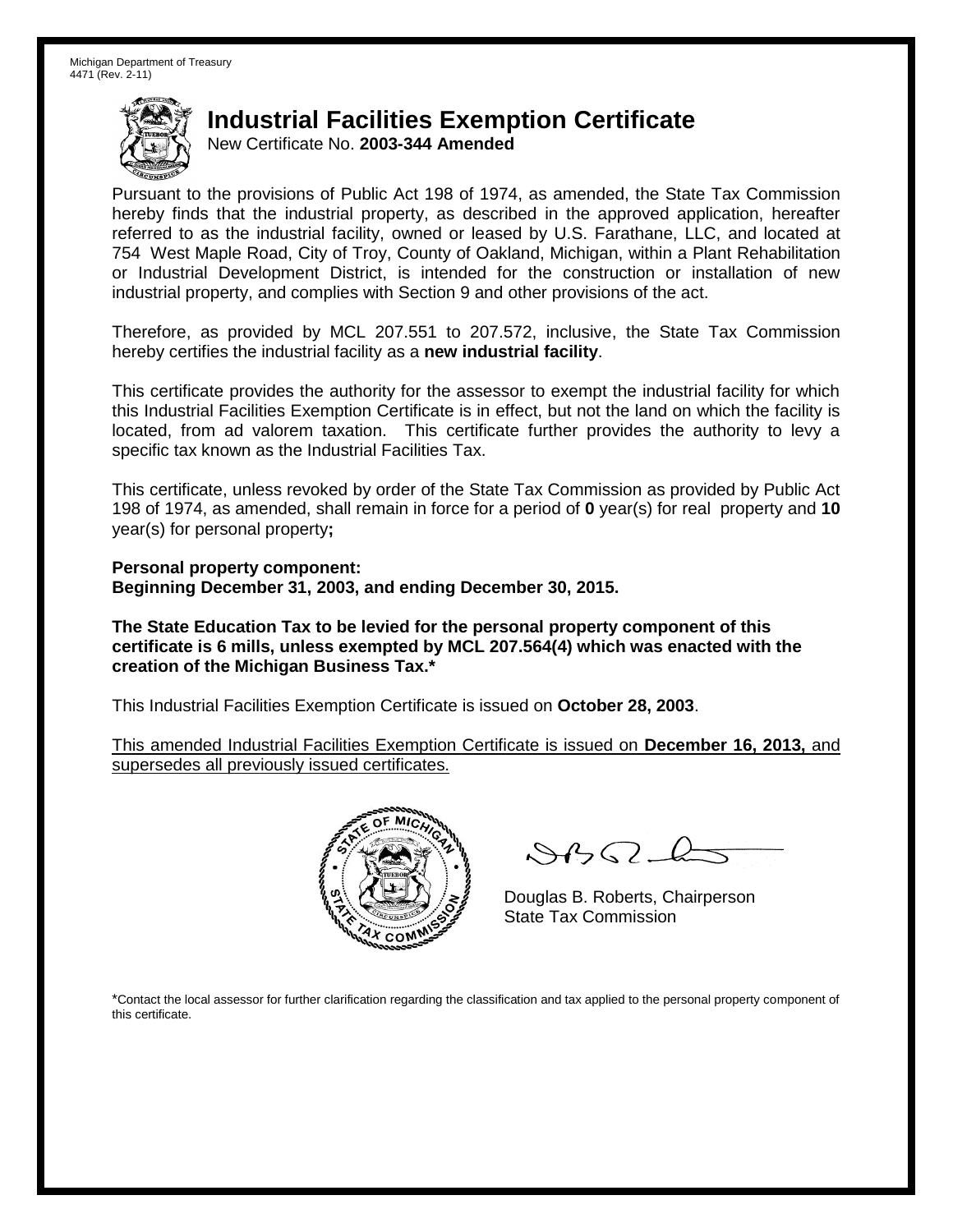

January 15, 2014

R. KEVIN CLINTON STATE TREASURER

William C. Cline Borg Warner Inc. 200 S Michigan Avenue Chicago, IL 60604

RICK SNYDER GOVERNOR

Dear Sir/Madam:

Pursuant to the requirements of Public Act 198 of 1974, as amended, the State Tax Commission (Commission) has issued an amended Industrial Facility Exemption Certificate numbered 2003-505, to Borg Warner Inc., located in the City of Auburn Hills, Oakland County. This revised certificate was issued on December 16, 2013.

The investment amounts approved are as follows:

| <b>Real Property:</b> | \$5,179,000 |
|-----------------------|-------------|
| Personal Property:    | \$1,075,000 |

The State Education Tax to be levied for this certificate is 6 mills.

In accordance with MCL 24.304, the local unit of government or applicant has sixty days from the date of this letter to request a hearing to correct an error contained in the enclosed certificate.

Notification of completion of this project shall be filed with the Commission within 30 days of project completion. Within 90 days of project completion, a report of final costs shall be filed with the assessing officer of the local unit and the Commission.

If you have further questions regarding the issuance of this industrial facility exemption certificate, please call 517-373-3302.

Sincerely,

Kelli-Sool

Kelli Sobel, Executive Director State Tax Commission

Enclosure cc: Micheal R. Lohmeier, Assessor, City of Auburn Hills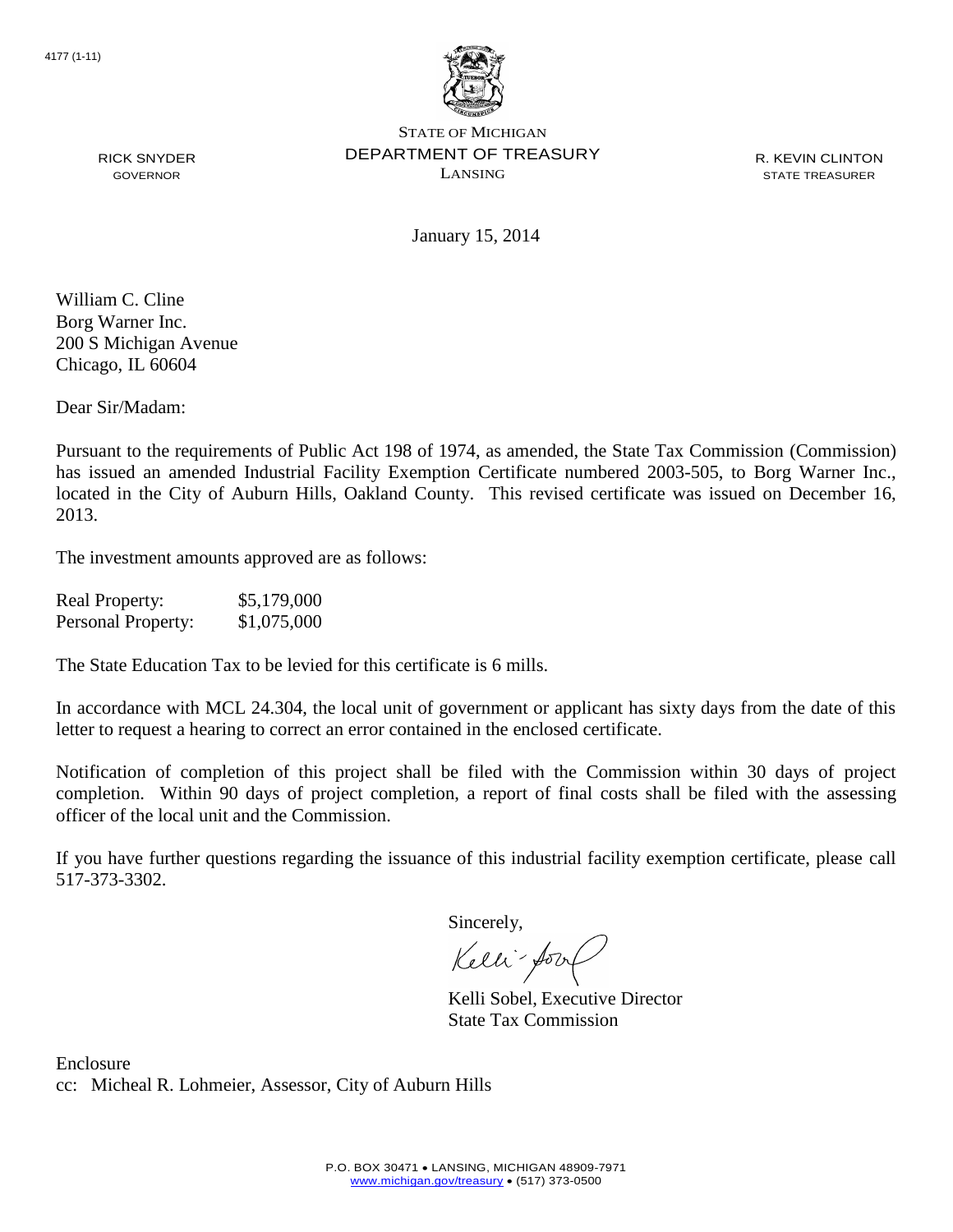New Certificate No. **2003-505 Amended**

Pursuant to the provisions of Public Act 198 of 1974, as amended, the State Tax Commission hereby finds that the industrial property, as described in the approved application, hereafter referred to as the industrial facility, owned or leased by Borg Warner Inc., and located at 3850 Hamlin Rd, City of Auburn Hills, County of Oakland, Michigan, within a Plant Rehabilitation or Industrial Development District, is intended for the construction or installation of new industrial property, and complies with Section 9 and other provisions of the act.

Therefore, as provided by MCL 207.551 to 207.572, inclusive, the State Tax Commission hereby certifies the industrial facility as a **new industrial facility**.

This certificate provides the authority for the assessor to exempt the industrial facility for which this Industrial Facilities Exemption Certificate is in effect, but not the land on which the facility is located, from ad valorem taxation. This certificate further provides the authority to levy a specific tax known as the Industrial Facilities Tax.

This certificate, unless revoked by order of the State Tax Commission as provided by Public Act 198 of 1974, as amended, shall remain in force for a period of **8** year(s) for real property and **8** year(s) for personal property**;**

**Real property component: Beginning December 31, 2003, and ending December 30, 2015.**

**The State Education Tax to be levied for the real property component of this certificate is 6 mills.**

**Personal property component: Beginning December 31, 2003, and ending December 30, 2015.**

**The State Education Tax to be levied for the personal property component of this certificate is 6 mills, unless exempted by MCL 207.564(4) which was enacted with the creation of the Michigan Business Tax.\***

This Industrial Facilities Exemption Certificate is issued on **November 13, 2003**.

This amended Industrial Facilities Exemption Certificate is issued on **December 16, 2013,** and supersedes all previously issued certificates.



 $882 - 6$ 

Douglas B. Roberts, Chairperson State Tax Commission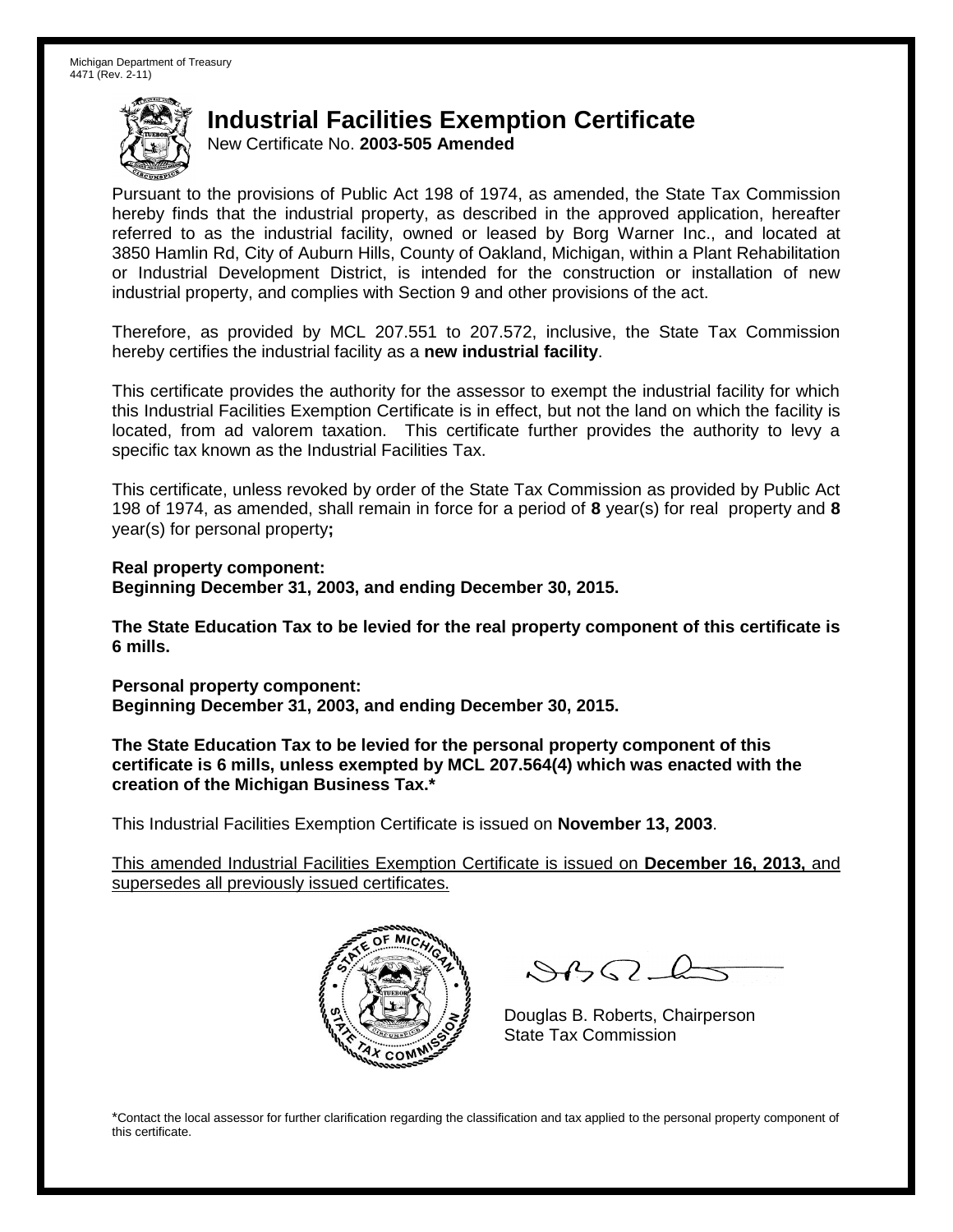

R. KEVIN CLINTON STATE TREASURER

January 15, 2014

Don Tate Michigan Foam & Fabrication, LLC 2700 Wills Street Marysville, MI 48040

Dear Sir/Madam:

RICK SNYDER GOVERNOR

Pursuant to the requirements of Public Act 198 of 1974, as amended, the State Tax Commission (Commission) has issued an amended Industrial Facility Exemption Certificate numbered 2003-606, to Michigan Foam & Fabrication, LLC, located in the City of Marysville, Saint Clair County. This revised certificate was issued on December 16, 2013.

The investment amounts approved are as follows:

| <b>Real Property:</b> | \$3,913,858 |
|-----------------------|-------------|
| Personal Property:    | \$3,759,332 |

The State Education Tax to be levied for this certificate is 6 mills.

In accordance with MCL 24.304, the local unit of government or applicant has sixty days from the date of this letter to request a hearing to correct an error contained in the enclosed certificate.

Notification of completion of this project shall be filed with the Commission within 30 days of project completion. Within 90 days of project completion, a report of final costs shall be filed with the assessing officer of the local unit and the Commission.

If you have further questions regarding the issuance of this industrial facility exemption certificate, please call 517-373-3302.

Sincerely,

Kelli-Sool

Kelli Sobel, Executive Director State Tax Commission

Enclosure cc: Ann M. Ratliff, Assessor, City of Marysville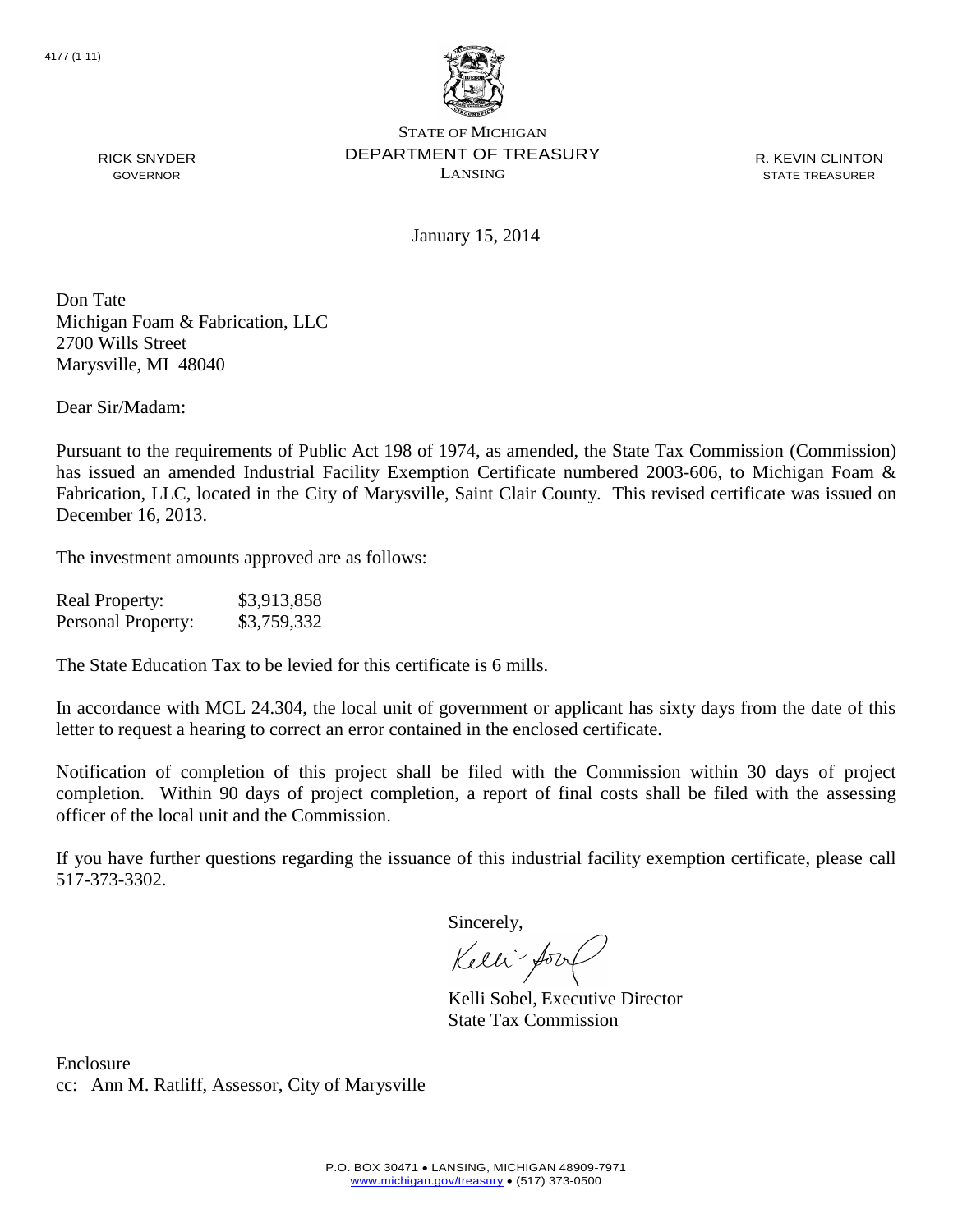New Certificate No. **2003-606 Amended**

Pursuant to the provisions of Public Act 198 of 1974, as amended, the State Tax Commission hereby finds that the industrial property, as described in the approved application, hereafter referred to as the industrial facility, owned or leased by Michigan Foam & Fabrication, LLC, and located at 2700 Wills Street, City of Marysville, County of Saint Clair, Michigan, within a Plant Rehabilitation or Industrial Development District, is intended for the construction or installation of new industrial property, and complies with Section 9 and other provisions of the act.

Therefore, as provided by MCL 207.551 to 207.572, inclusive, the State Tax Commission hereby certifies the industrial facility as a **new industrial facility**.

This certificate provides the authority for the assessor to exempt the industrial facility for which this Industrial Facilities Exemption Certificate is in effect, but not the land on which the facility is located, from ad valorem taxation. This certificate further provides the authority to levy a specific tax known as the Industrial Facilities Tax.

This certificate, unless revoked by order of the State Tax Commission as provided by Public Act 198 of 1974, as amended, shall remain in force for a period of **12** year(s) for real property and **0** year(s) for personal property**;**

**Real property component: Beginning December 31, 2004, and ending December 30, 2016.**

**The State Education Tax to be levied for the real property component of this certificate is 6 mills.**

**Personal property component: Beginning December 31, 2004, and ending December 30, 2010.**

**The State Education Tax to be levied for the personal property component of this certificate is 6 mills, unless exempted by MCL 207.564(4) which was enacted with the creation of the Michigan Business Tax.\***

This Industrial Facilities Exemption Certificate is issued on **January 27, 2004**.

This amended Industrial Facilities Exemption Certificate is issued on **December 16, 2013,** and supersedes all previously issued certificates.



 $\mathcal{A}_{\mathcal{A}}\Omega$ 

Douglas B. Roberts, Chairperson State Tax Commission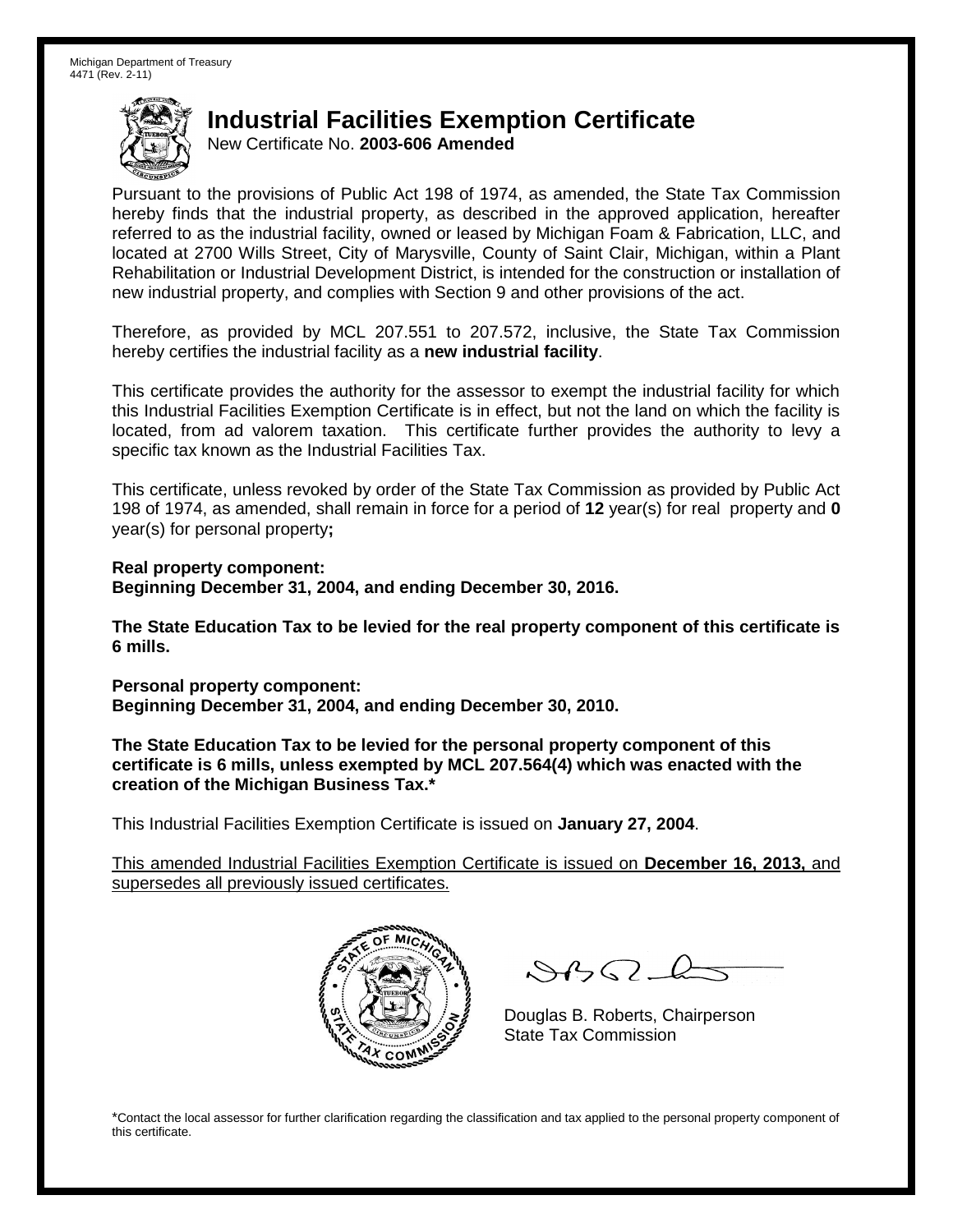

R. KEVIN CLINTON STATE TREASURER

RICK SNYDER GOVERNOR

January 15, 2014

Thomas Spencer Spencer Plastics 2300 Schwach Street Cadillac, MI 49601

Dear Sir/Madam:

Pursuant to the requirements of Public Act 198 of 1974, as amended, the State Tax Commission (Commission) has issued an amended Industrial Facility Exemption Certificate numbered 2004-437, to Spencer Plastics, located in the City of Cadillac, Wexford County. This revised certificate was issued on December 16, 2013.

The investment amounts approved are as follows:

Real Property: \$ Personal Property: \$140,334

The State Education Tax to be levied for this certificate is 6 mills.

In accordance with MCL 24.304, the local unit of government or applicant has sixty days from the date of this letter to request a hearing to correct an error contained in the enclosed certificate.

Notification of completion of this project shall be filed with the Commission within 30 days of project completion. Within 90 days of project completion, a report of final costs shall be filed with the assessing officer of the local unit and the Commission.

If you have further questions regarding the issuance of this industrial facility exemption certificate, please call 517-373-3302.

Sincerely,

Kelli-for

Kelli Sobel, Executive Director State Tax Commission

Enclosure cc: Clifford A. Porterfield, Assessor, City of Cadillac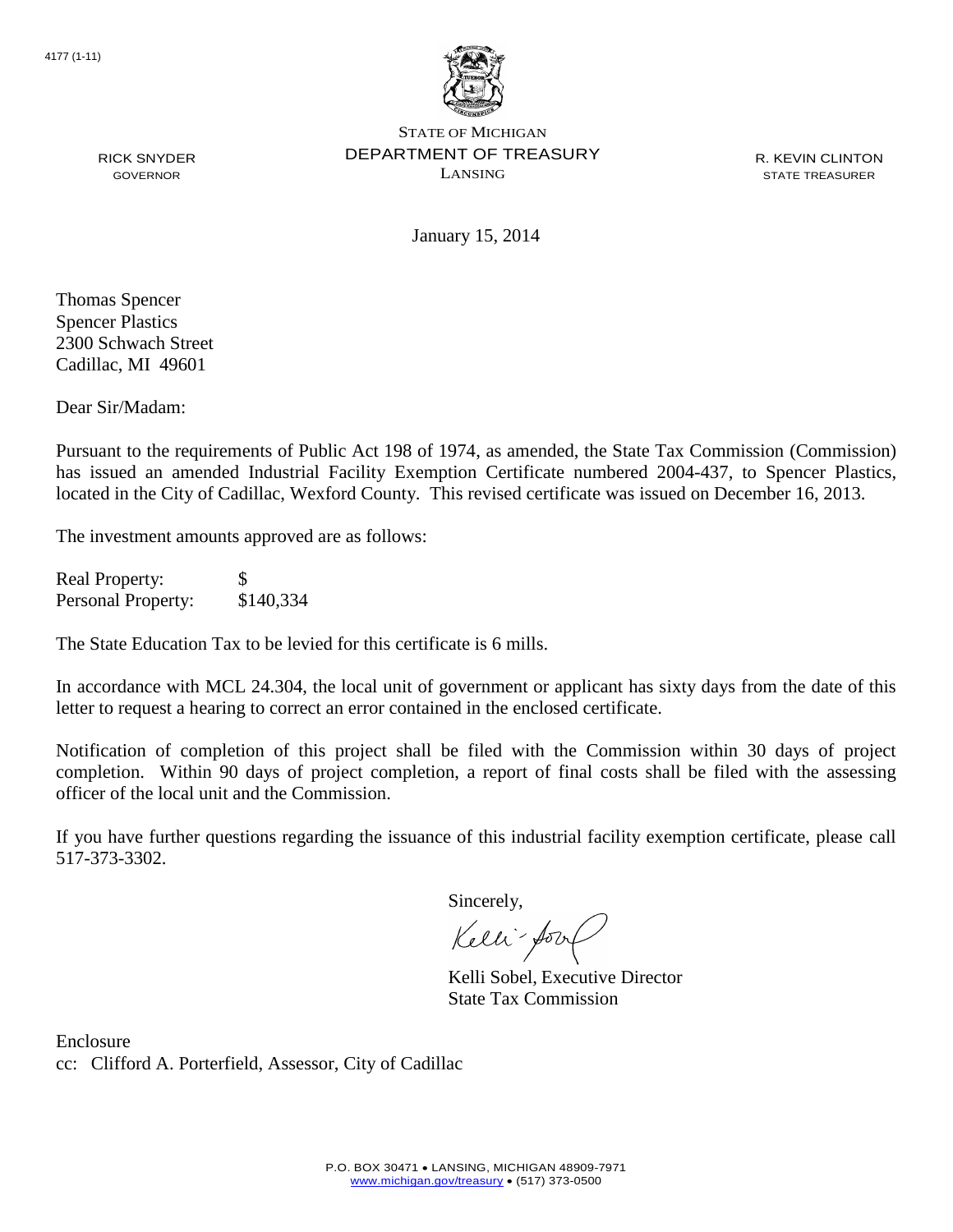New Certificate No. **2004-437 Amended**

Pursuant to the provisions of Public Act 198 of 1974, as amended, the State Tax Commission hereby finds that the industrial property, as described in the approved application, hereafter referred to as the industrial facility, owned or leased by Spencer Plastics, and located at 2300 Schwach Street, City of Cadillac, County of Wexford, Michigan, within a Plant Rehabilitation or Industrial Development District, is intended for the construction or installation of new industrial property, and complies with Section 9 and other provisions of the act.

Therefore, as provided by MCL 207.551 to 207.572, inclusive, the State Tax Commission hereby certifies the industrial facility as a **new industrial facility**.

This certificate provides the authority for the assessor to exempt the industrial facility for which this Industrial Facilities Exemption Certificate is in effect, but not the land on which the facility is located, from ad valorem taxation. This certificate further provides the authority to levy a specific tax known as the Industrial Facilities Tax.

This certificate, unless revoked by order of the State Tax Commission as provided by Public Act 198 of 1974, as amended, shall remain in force for a period of **0** year(s) for real property and **12** year(s) for personal property**;**

**Personal property component: Beginning December 31, 2004, and ending December 30, 2016.**

**The State Education Tax to be levied for the personal property component of this certificate is 6 mills, unless exempted by MCL 207.564(4) which was enacted with the creation of the Michigan Business Tax.\***

This Industrial Facilities Exemption Certificate is issued on **November 10, 2004**.

This amended Industrial Facilities Exemption Certificate is issued on **December 16, 2013,** and supersedes all previously issued certificates.



 $8450 - 6$ 

Douglas B. Roberts, Chairperson State Tax Commission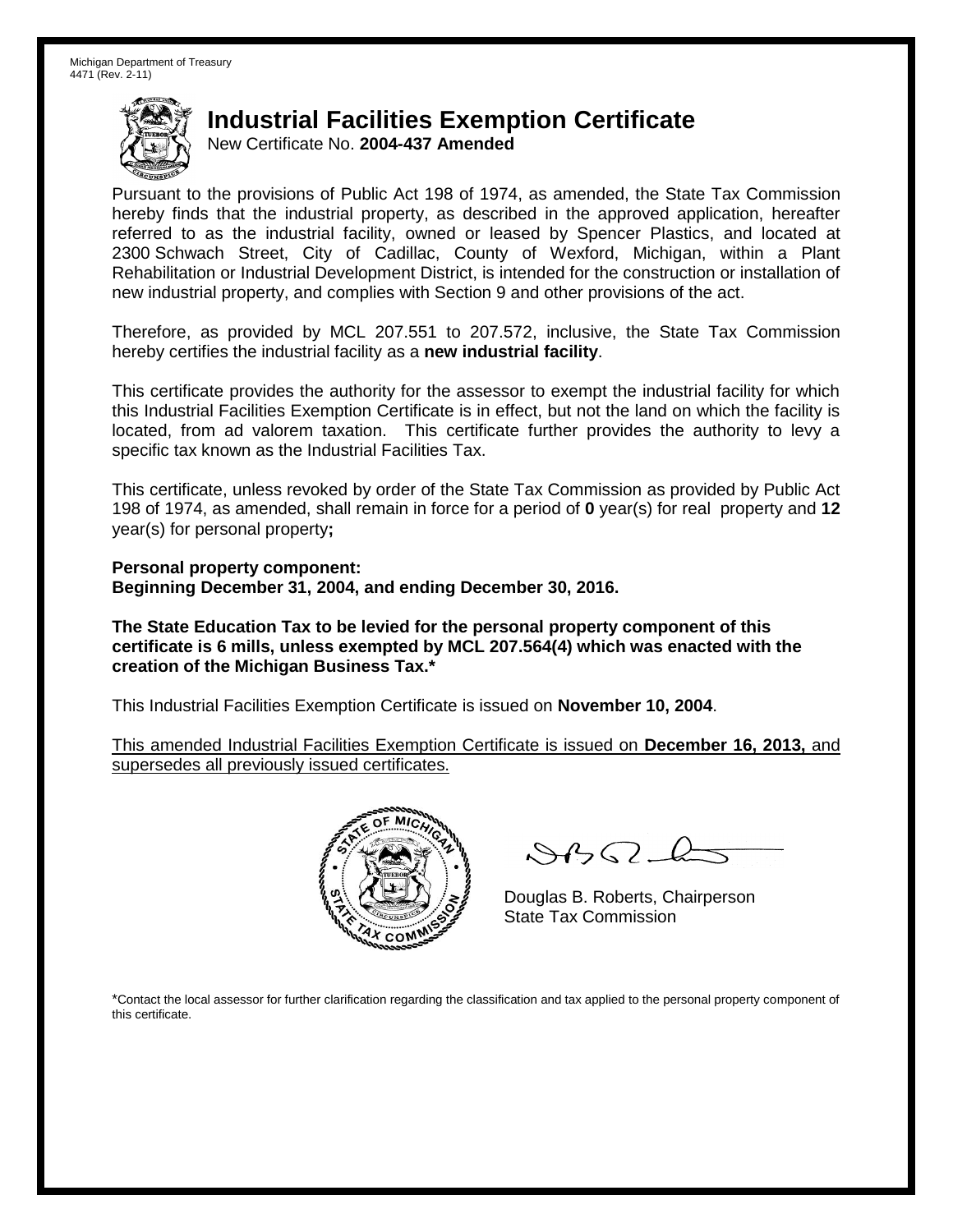

R. KEVIN CLINTON STATE TREASURER

RICK SNYDER GOVERNOR

January 15, 2014

Joseph S. Langenburg MI-Tech Tooling, Inc. 6215 Garfield Avenue Cass City, MI 48726

Dear Sir/Madam:

Pursuant to the requirements of Public Act 198 of 1974, as amended, the State Tax Commission (Commission) has issued an amended Industrial Facility Exemption Certificate numbered 2005-112, to MI-Tech Tooling, Inc., located in the Village of Cass City, Tuscola County. This revised certificate was issued on December 16, 2013.

The investment amounts approved are as follows:

Real Property: \$ Personal Property: \$200,000

The State Education Tax to be levied for this certificate is 6 mills.

In accordance with MCL 24.304, the local unit of government or applicant has sixty days from the date of this letter to request a hearing to correct an error contained in the enclosed certificate.

Notification of completion of this project shall be filed with the Commission within 30 days of project completion. Within 90 days of project completion, a report of final costs shall be filed with the assessing officer of the local unit and the Commission.

If you have further questions regarding the issuance of this industrial facility exemption certificate, please call 517-373-3302.

Sincerely,

Kelli-for

Kelli Sobel, Executive Director State Tax Commission

Enclosure cc: Douglas Powers, Assessor, Village of Cass City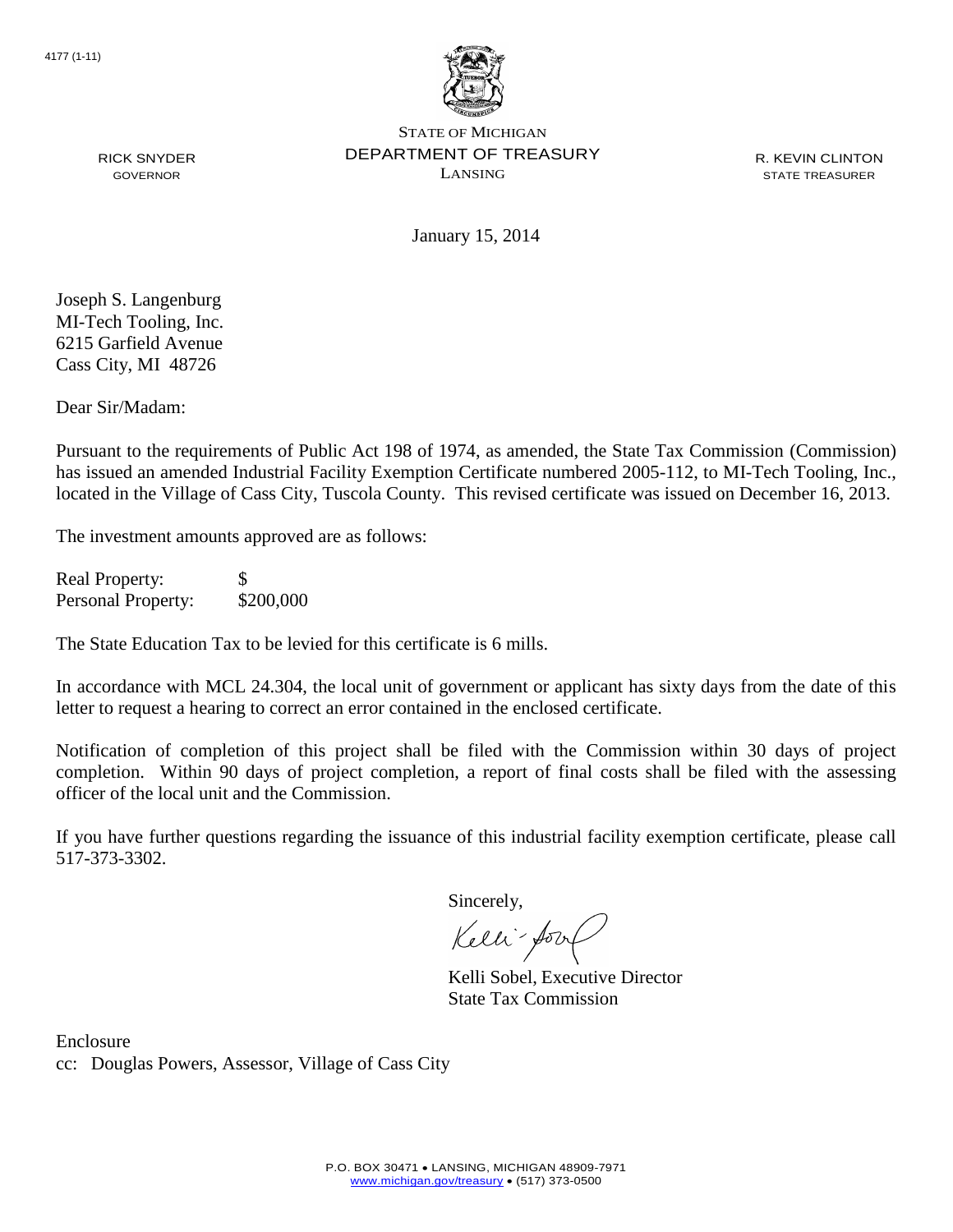New Certificate No. **2005-112 Amended**

Pursuant to the provisions of Public Act 198 of 1974, as amended, the State Tax Commission hereby finds that the industrial property, as described in the approved application, hereafter referred to as the industrial facility, owned or leased by MI-Tech Tooling, Inc., and located at 6215 Garfield Avenue, Village of Cass City, County of Tuscola, Michigan, within a Plant Rehabilitation or Industrial Development District, is intended for the construction or installation of new industrial property, and complies with Section 9 and other provisions of the act.

Therefore, as provided by MCL 207.551 to 207.572, inclusive, the State Tax Commission hereby certifies the industrial facility as a **new industrial facility**.

This certificate provides the authority for the assessor to exempt the industrial facility for which this Industrial Facilities Exemption Certificate is in effect, but not the land on which the facility is located, from ad valorem taxation. This certificate further provides the authority to levy a specific tax known as the Industrial Facilities Tax.

This certificate, unless revoked by order of the State Tax Commission as provided by Public Act 198 of 1974, as amended, shall remain in force for a period of **0** year(s) for real property and **12** year(s) for personal property**;**

**Personal property component: Beginning December 31, 2005, and ending December 30, 2017.**

**The State Education Tax to be levied for the personal property component of this certificate is 6 mills, unless exempted by MCL 207.564(4) which was enacted with the creation of the Michigan Business Tax.\***

This Industrial Facilities Exemption Certificate is issued on **June 14, 2005**.

This amended Industrial Facilities Exemption Certificate is issued on **December 16, 2013,** and supersedes all previously issued certificates.



 $8450 - 6$ 

Douglas B. Roberts, Chairperson State Tax Commission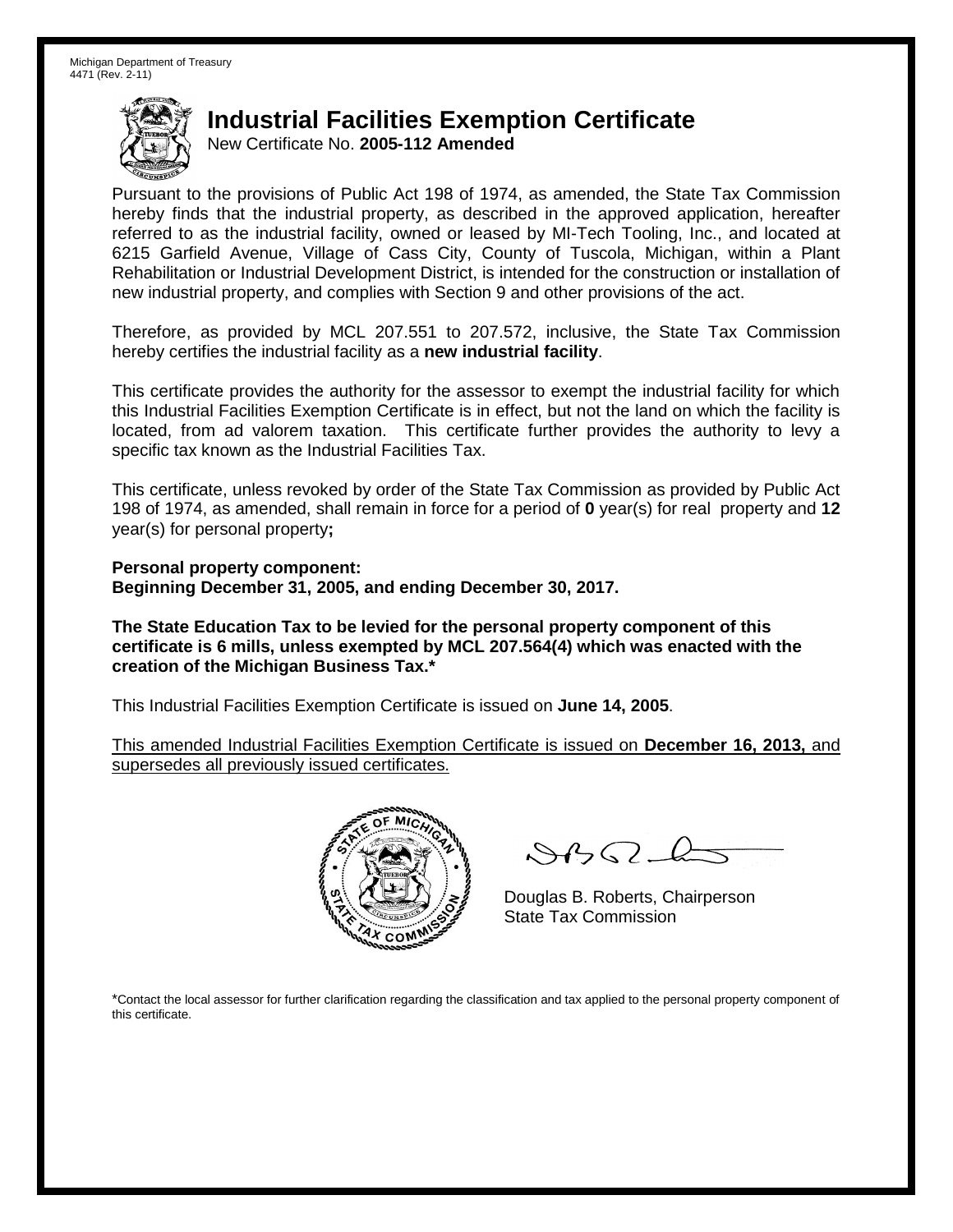

R. KEVIN CLINTON STATE TREASURER

January 15, 2014

Thomas Spencer Spencer Plastics 2300 Schwach Street Cadillac, MI 49601

RICK SNYDER GOVERNOR

Dear Sir/Madam:

Pursuant to the requirements of Public Act 198 of 1974, as amended, the State Tax Commission (Commission) has issued an amended Industrial Facility Exemption Certificate numbered 2005-166, to Spencer Plastics, located in the City of Cadillac, Wexford County. This revised certificate was issued on December 16, 2013.

The investment amounts approved are as follows:

Real Property: \$ Personal Property: \$114,184

The State Education Tax to be levied for this certificate is 6 mills.

In accordance with MCL 24.304, the local unit of government or applicant has sixty days from the date of this letter to request a hearing to correct an error contained in the enclosed certificate.

Notification of completion of this project shall be filed with the Commission within 30 days of project completion. Within 90 days of project completion, a report of final costs shall be filed with the assessing officer of the local unit and the Commission.

If you have further questions regarding the issuance of this industrial facility exemption certificate, please call 517-373-3302.

Sincerely,

Kelli-for

Kelli Sobel, Executive Director State Tax Commission

Enclosure cc: Clifford A. Porterfield, Assessor, City of Cadillac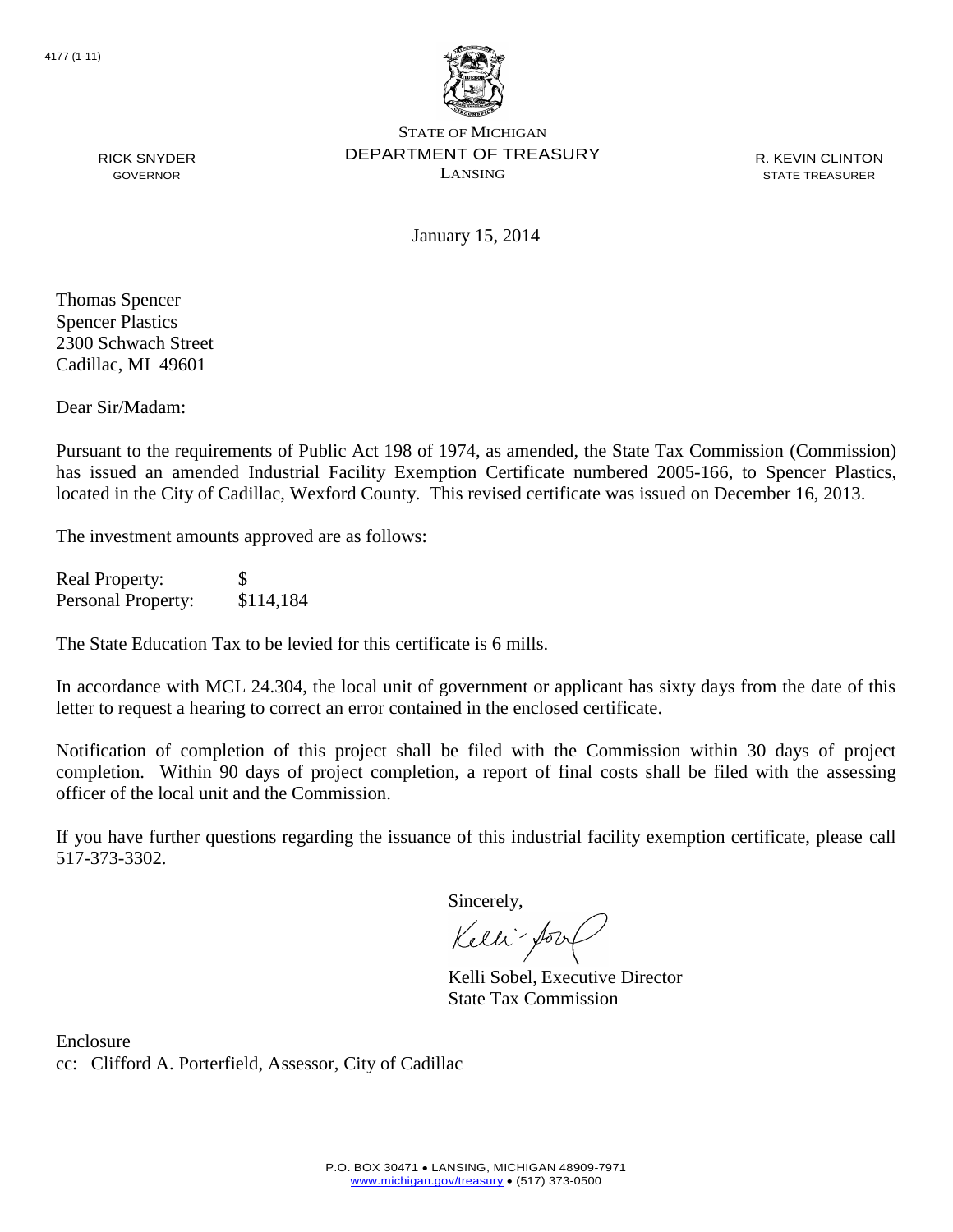New Certificate No. **2005-166 Amended**

Pursuant to the provisions of Public Act 198 of 1974, as amended, the State Tax Commission hereby finds that the industrial property, as described in the approved application, hereafter referred to as the industrial facility, owned or leased by Spencer Plastics, and located at 2300 Schwach Street, City of Cadillac, County of Wexford, Michigan, within a Plant Rehabilitation or Industrial Development District, is intended for the construction or installation of new industrial property, and complies with Section 9 and other provisions of the act.

Therefore, as provided by MCL 207.551 to 207.572, inclusive, the State Tax Commission hereby certifies the industrial facility as a **new industrial facility**.

This certificate provides the authority for the assessor to exempt the industrial facility for which this Industrial Facilities Exemption Certificate is in effect, but not the land on which the facility is located, from ad valorem taxation. This certificate further provides the authority to levy a specific tax known as the Industrial Facilities Tax.

This certificate, unless revoked by order of the State Tax Commission as provided by Public Act 198 of 1974, as amended, shall remain in force for a period of **0** year(s) for real property and **12** year(s) for personal property**;**

**Personal property component: Beginning December 31, 2005, and ending December 30, 2017.**

**The State Education Tax to be levied for the personal property component of this certificate is 6 mills, unless exempted by MCL 207.564(4) which was enacted with the creation of the Michigan Business Tax.\***

This Industrial Facilities Exemption Certificate is issued on **November 30, 2005**.

This amended Industrial Facilities Exemption Certificate is issued on **December 16, 2013,** and supersedes all previously issued certificates.



 $8450 - 6$ 

Douglas B. Roberts, Chairperson State Tax Commission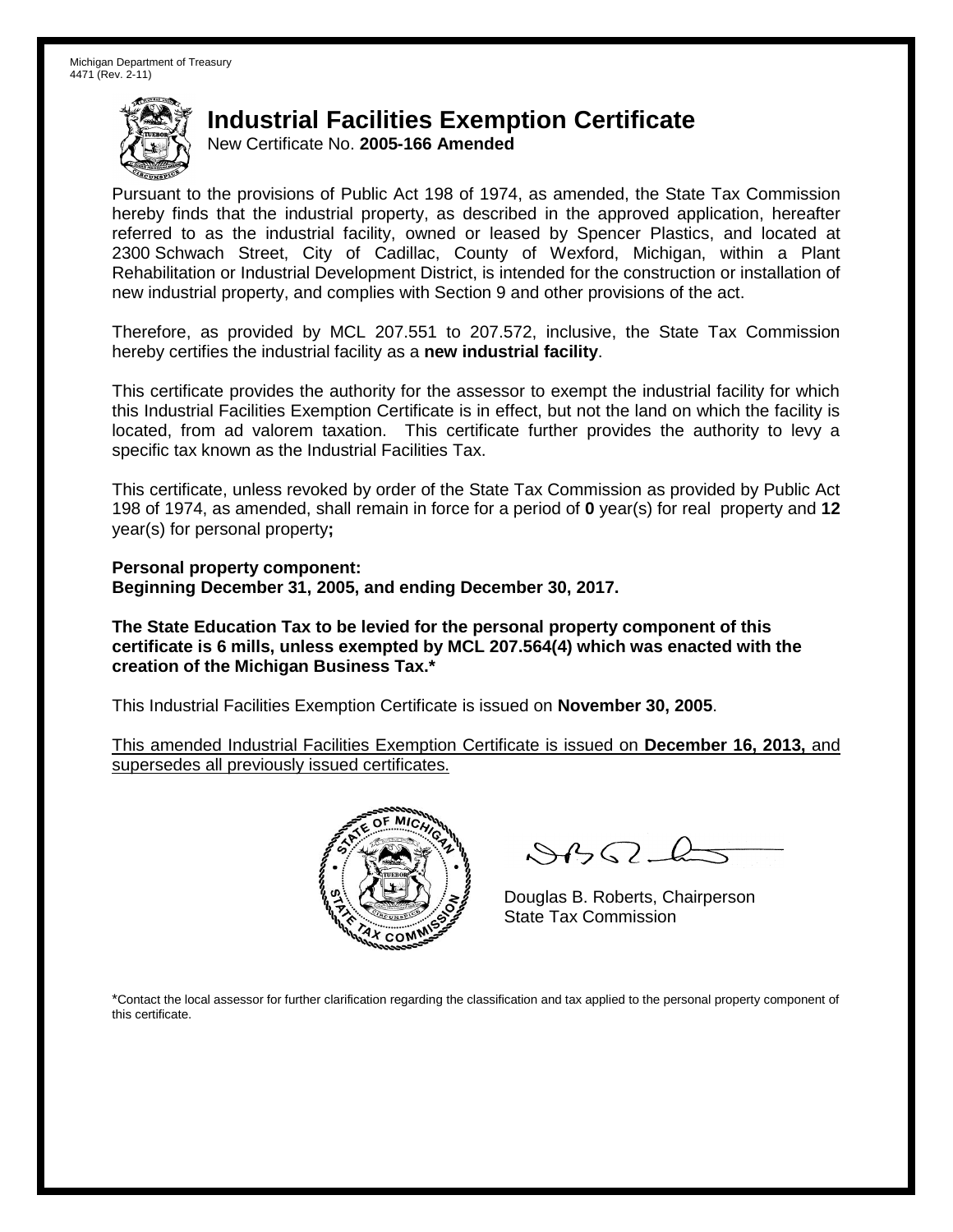

R. KEVIN CLINTON STATE TREASURER

RICK SNYDER GOVERNOR

January 15, 2014

JW Chain Ashland Aluminum 200 Veterans Drive Fowlerville, MI 48843

Dear Sir/Madam:

Pursuant to the requirements of Public Act 198 of 1974, as amended, the State Tax Commission (Commission) has issued an amended Industrial Facility Exemption Certificate numbered 2005-241, to Ashland Aluminum, located in the Village of Fowlerville, Livingston County. This revised certificate was issued on December 16, 2013.

The investment amounts approved are as follows:

Real Property: \$1,500,000 Personal Property: \$

The State Education Tax to be levied for this certificate is 6 mills.

In accordance with MCL 24.304, the local unit of government or applicant has sixty days from the date of this letter to request a hearing to correct an error contained in the enclosed certificate.

Notification of completion of this project shall be filed with the Commission within 30 days of project completion. Within 90 days of project completion, a report of final costs shall be filed with the assessing officer of the local unit and the Commission.

If you have further questions regarding the issuance of this industrial facility exemption certificate, please call 517-373-3302.

Sincerely,

Kelli-Sool

Kelli Sobel, Executive Director State Tax Commission

Enclosure cc: Amy Pashby, Assessor, Village of Fowlerville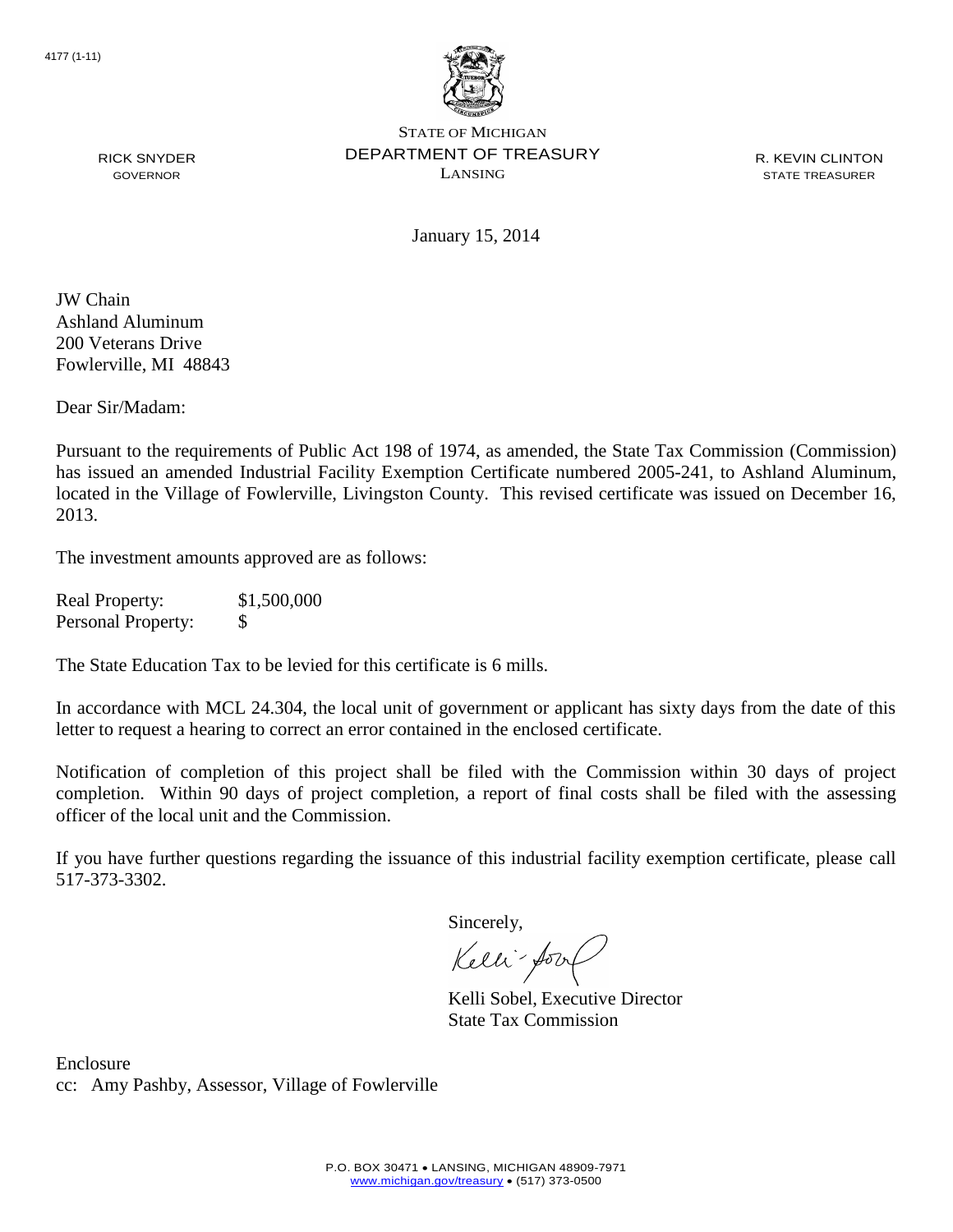New Certificate No. **2005-241 Amended**

Pursuant to the provisions of Public Act 198 of 1974, as amended, the State Tax Commission hereby finds that the industrial property, as described in the approved application, hereafter referred to as the industrial facility, owned or leased by Ashland Aluminum, and located at 200 Veterans Drive, Village of Fowlerville, County of Livingston, Michigan, within a Plant Rehabilitation or Industrial Development District, is intended for the construction or installation of new industrial property, and complies with Section 9 and other provisions of the act.

Therefore, as provided by MCL 207.551 to 207.572, inclusive, the State Tax Commission hereby certifies the industrial facility as a **new industrial facility**.

This certificate provides the authority for the assessor to exempt the industrial facility for which this Industrial Facilities Exemption Certificate is in effect, but not the land on which the facility is located, from ad valorem taxation. This certificate further provides the authority to levy a specific tax known as the Industrial Facilities Tax.

This certificate, unless revoked by order of the State Tax Commission as provided by Public Act 198 of 1974, as amended, shall remain in force for a period of **12** year(s) for real property and **8** year(s) for personal property**;**

**Real property component: Beginning December 31, 2005, and ending December 30, 2017.**

**The State Education Tax to be levied for the real property component of this certificate is 6 mills.**

**Personal property component: Beginning December 31, 2005, and ending December 30, 2013.**

**The State Education Tax to be levied for the personal property component of this certificate is 6 mills, unless exempted by MCL 207.564(4) which was enacted with the creation of the Michigan Business Tax.\***

This Industrial Facilities Exemption Certificate is issued on **October 3, 2005**.

This amended Industrial Facilities Exemption Certificate is issued on **December 16, 2013,** and supersedes all previously issued certificates.



 $\mathcal{A}_{1} \cap \mathcal{C}$ 

Douglas B. Roberts, Chairperson State Tax Commission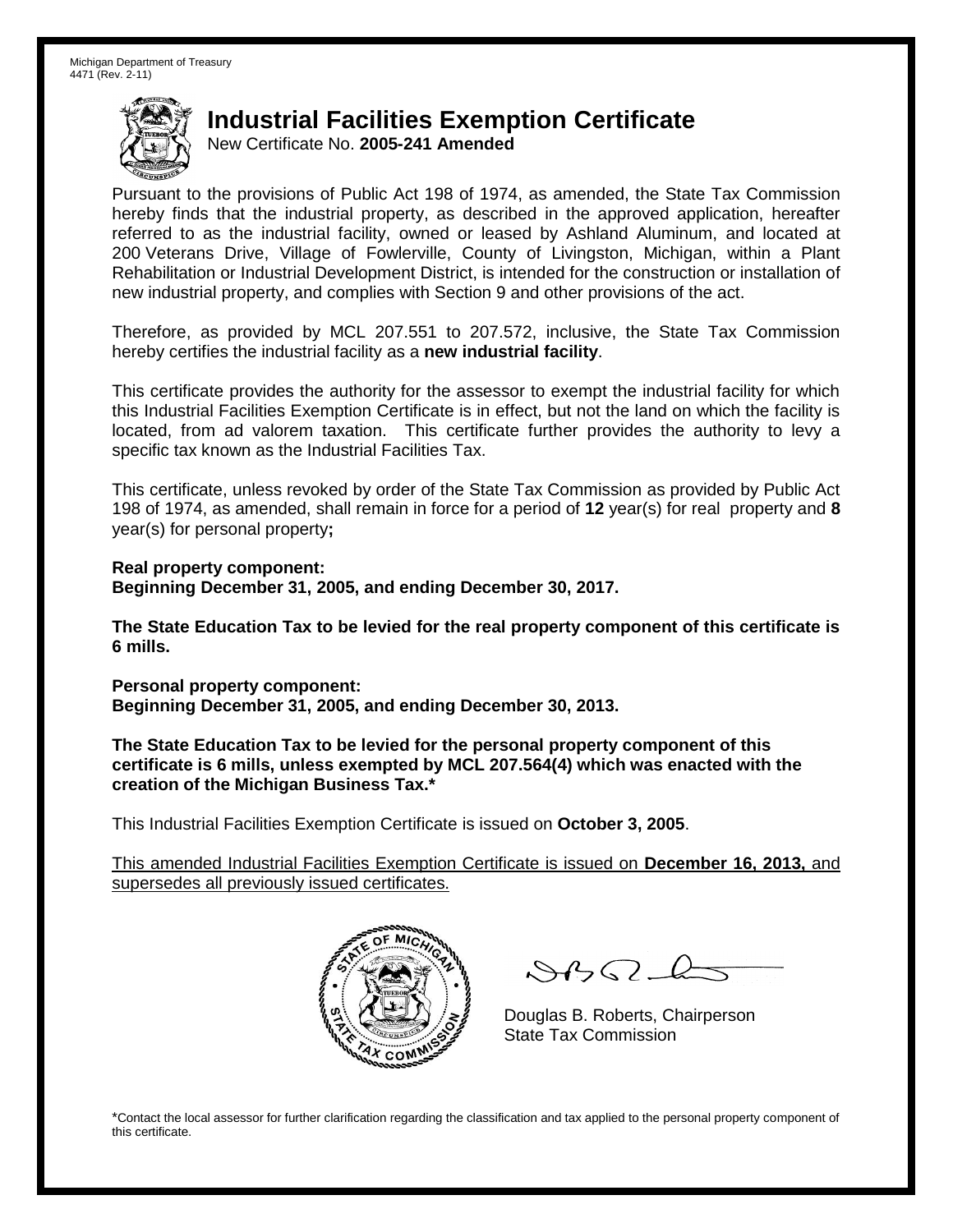

R. KEVIN CLINTON STATE TREASURER

January 15, 2014

Great Fresh Foods Company 44696 Morley Drive

Clinton Twp, MI 48036

RICK SNYDER GOVERNOR

Dear Sir/Madam:

Pursuant to the requirements of Public Act 198 of 1974, as amended, the State Tax Commission (Commission) has issued an amended Industrial Facility Exemption Certificate numbered 2005-308, to Great Fresh Foods Company, located in Clinton Charter Township, Macomb County. This revised certificate was issued on December 16, 2013.

The investment amounts approved are as follows:

Real Property: \$765,000 Personal Property: \$702,350

The State Education Tax to be levied for this certificate is 6 mills.

In accordance with MCL 24.304, the local unit of government or applicant has sixty days from the date of this letter to request a hearing to correct an error contained in the enclosed certificate.

Notification of completion of this project shall be filed with the Commission within 30 days of project completion. Within 90 days of project completion, a report of final costs shall be filed with the assessing officer of the local unit and the Commission.

If you have further questions regarding the issuance of this industrial facility exemption certificate, please call 517-373-3302.

Sincerely,

Kelli-for

Kelli Sobel, Executive Director State Tax Commission

Enclosure cc: James H. Elrod, Assessor, Clinton Charter Township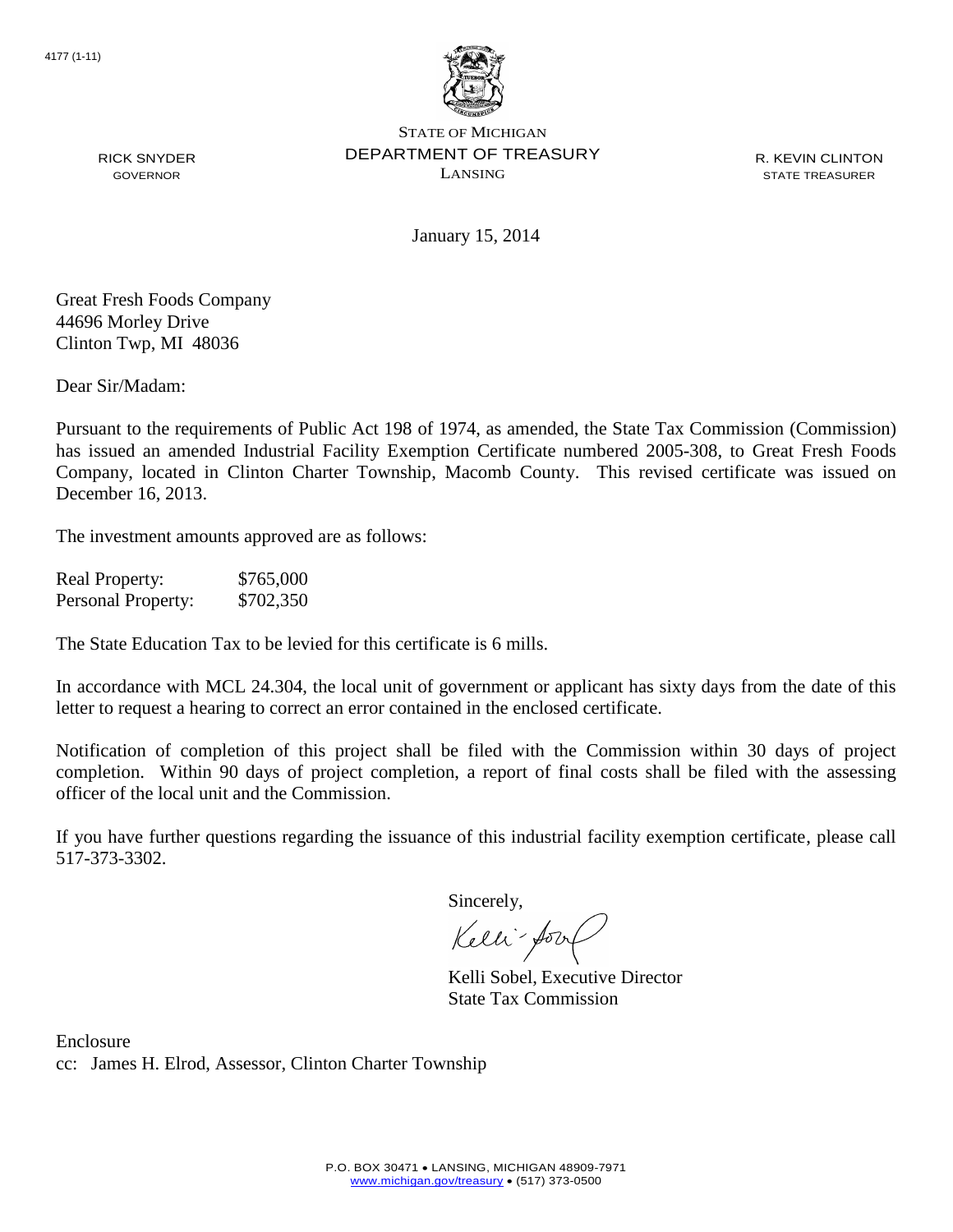New Certificate No. **2005-308 Amended**

Pursuant to the provisions of Public Act 198 of 1974, as amended, the State Tax Commission hereby finds that the industrial property, as described in the approved application, hereafter referred to as the industrial facility, owned or leased by Great Fresh Foods Company, and located at 44696 Morley Drive, Clinton Charter Township, County of Macomb, Michigan, within a Plant Rehabilitation or Industrial Development District, is intended for the construction or installation of new industrial property, and complies with Section 9 and other provisions of the act.

Therefore, as provided by MCL 207.551 to 207.572, inclusive, the State Tax Commission hereby certifies the industrial facility as a **new industrial facility**.

This certificate provides the authority for the assessor to exempt the industrial facility for which this Industrial Facilities Exemption Certificate is in effect, but not the land on which the facility is located, from ad valorem taxation. This certificate further provides the authority to levy a specific tax known as the Industrial Facilities Tax.

This certificate, unless revoked by order of the State Tax Commission as provided by Public Act 198 of 1974, as amended, shall remain in force for a period of **12** year(s) for real property and **12** year(s) for personal property**;**

**Real property component: Beginning December 31, 2005, and ending December 30, 2017.**

**The State Education Tax to be levied for the real property component of this certificate is 6 mills.**

**Personal property component: Beginning December 31, 2005, and ending December 30, 2017.**

**The State Education Tax to be levied for the personal property component of this certificate is 6 mills, unless exempted by MCL 207.564(4) which was enacted with the creation of the Michigan Business Tax.\***

This Industrial Facilities Exemption Certificate is issued on **September 20, 2005**.

This amended Industrial Facilities Exemption Certificate is issued on **December 16, 2013,** and supersedes all previously issued certificates.



 $8450 - 6$ 

Douglas B. Roberts, Chairperson State Tax Commission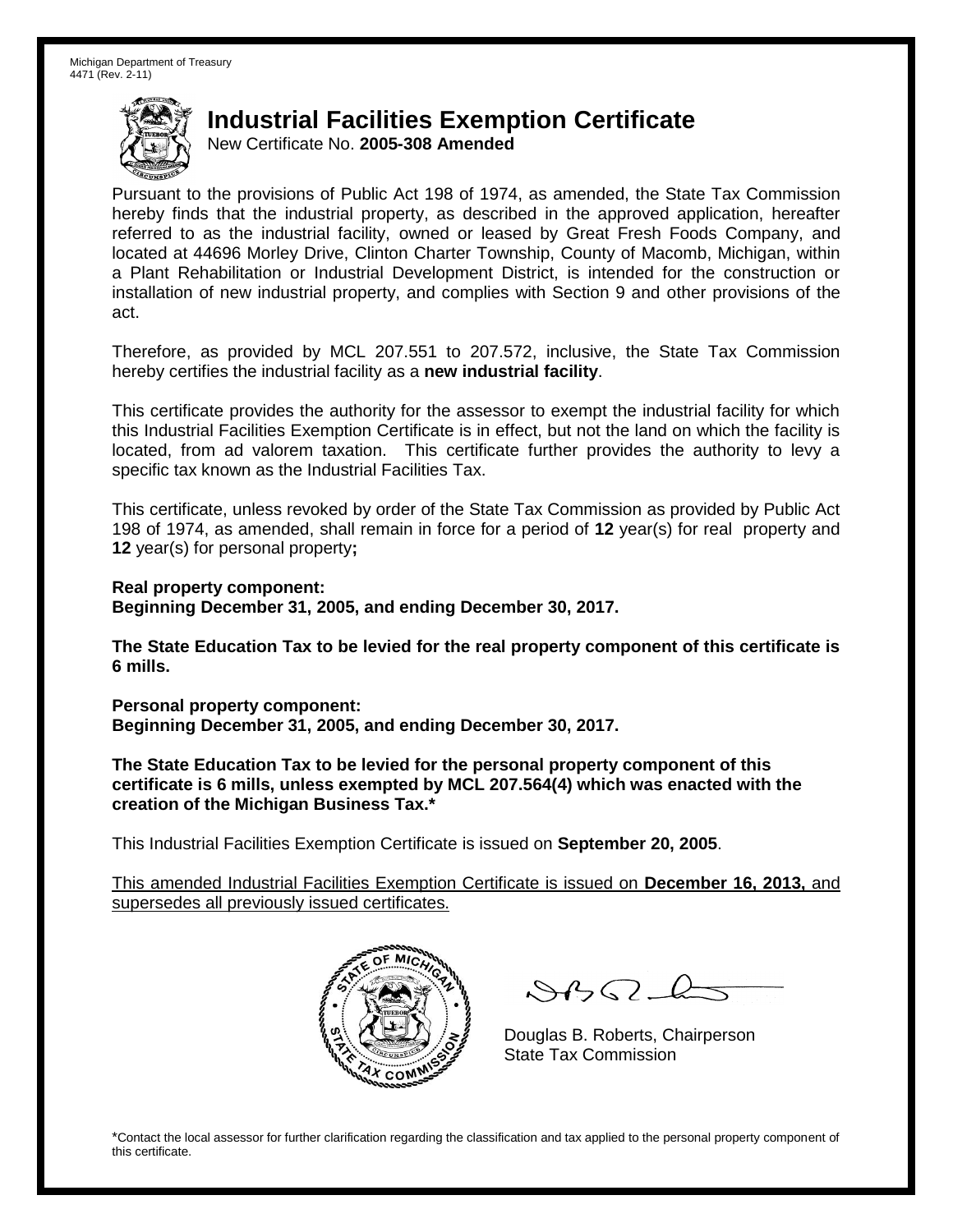

R. KEVIN CLINTON STATE TREASURER

GOVERNOR

RICK SNYDER

January 15, 2014

Timothy A. Clark Keystone Printing, Inc. 3540 Jefferson Highway Grand Ledge, MI 48837

Dear Sir/Madam:

Pursuant to the requirements of Public Act 198 of 1974, as amended, the State Tax Commission (Commission) has issued an amended Industrial Facility Exemption Certificate numbered 2005-643, to Keystone Printing, Inc., located in Oneida Charter Township, Eaton County. This revised certificate was issued on December 16, 2013.

The investment amounts approved are as follows:

| <b>Real Property:</b> | \$.         |
|-----------------------|-------------|
| Personal Property:    | \$2,500,778 |

The State Education Tax to be levied for this certificate is 6 mills.

In accordance with MCL 24.304, the local unit of government or applicant has sixty days from the date of this letter to request a hearing to correct an error contained in the enclosed certificate.

Notification of completion of this project shall be filed with the Commission within 30 days of project completion. Within 90 days of project completion, a report of final costs shall be filed with the assessing officer of the local unit and the Commission.

If you have further questions regarding the issuance of this industrial facility exemption certificate, please call 517-373-3302.

Sincerely,

Kelli-Sool

Kelli Sobel, Executive Director State Tax Commission

Enclosure cc: Donald F. Cooley, Assessor, Oneida Charter Township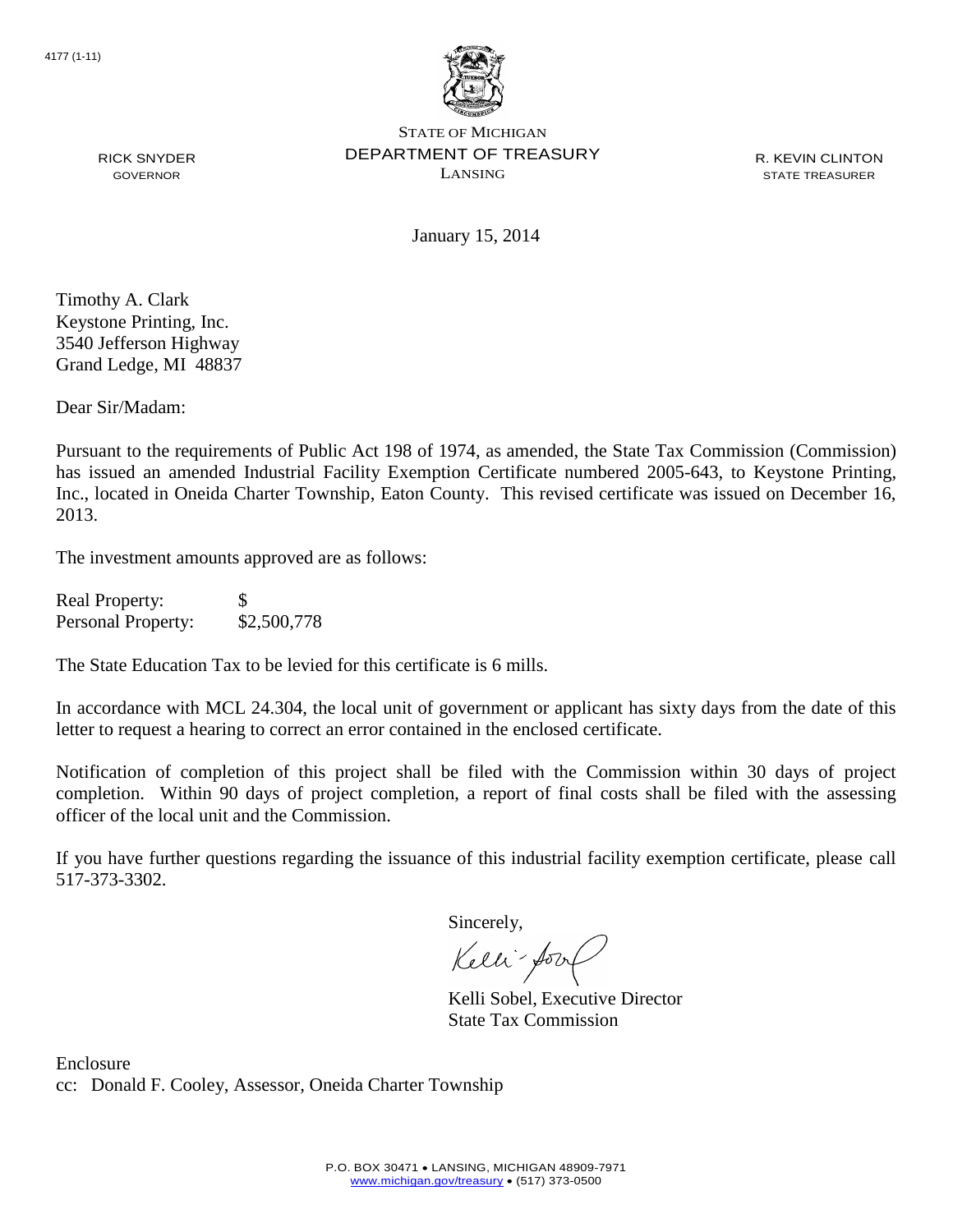New Certificate No. **2005-643 Amended**

Pursuant to the provisions of Public Act 198 of 1974, as amended, the State Tax Commission hereby finds that the industrial property, as described in the approved application, hereafter referred to as the industrial facility, owned or leased by Keystone Printing, Inc., and located at 3540 Jefferson Highway, Oneida Charter Township, County of Eaton, Michigan, within a Plant Rehabilitation or Industrial Development District, is intended for the construction or installation of new industrial property, and complies with Section 9 and other provisions of the act.

Therefore, as provided by MCL 207.551 to 207.572, inclusive, the State Tax Commission hereby certifies the industrial facility as a **new industrial facility**.

This certificate provides the authority for the assessor to exempt the industrial facility for which this Industrial Facilities Exemption Certificate is in effect, but not the land on which the facility is located, from ad valorem taxation. This certificate further provides the authority to levy a specific tax known as the Industrial Facilities Tax.

This certificate, unless revoked by order of the State Tax Commission as provided by Public Act 198 of 1974, as amended, shall remain in force for a period of **0** year(s) for real property and **12** year(s) for personal property**;**

**Personal property component: Beginning December 31, 2005, and ending December 30, 2017.**

**The State Education Tax to be levied for the personal property component of this certificate is 6 mills, unless exempted by MCL 207.564(4) which was enacted with the creation of the Michigan Business Tax.\***

This Industrial Facilities Exemption Certificate is issued on **December 14, 2005**.

This amended Industrial Facilities Exemption Certificate is issued on **December 16, 2013,** and supersedes all previously issued certificates.



 $8450 - 6$ 

Douglas B. Roberts, Chairperson State Tax Commission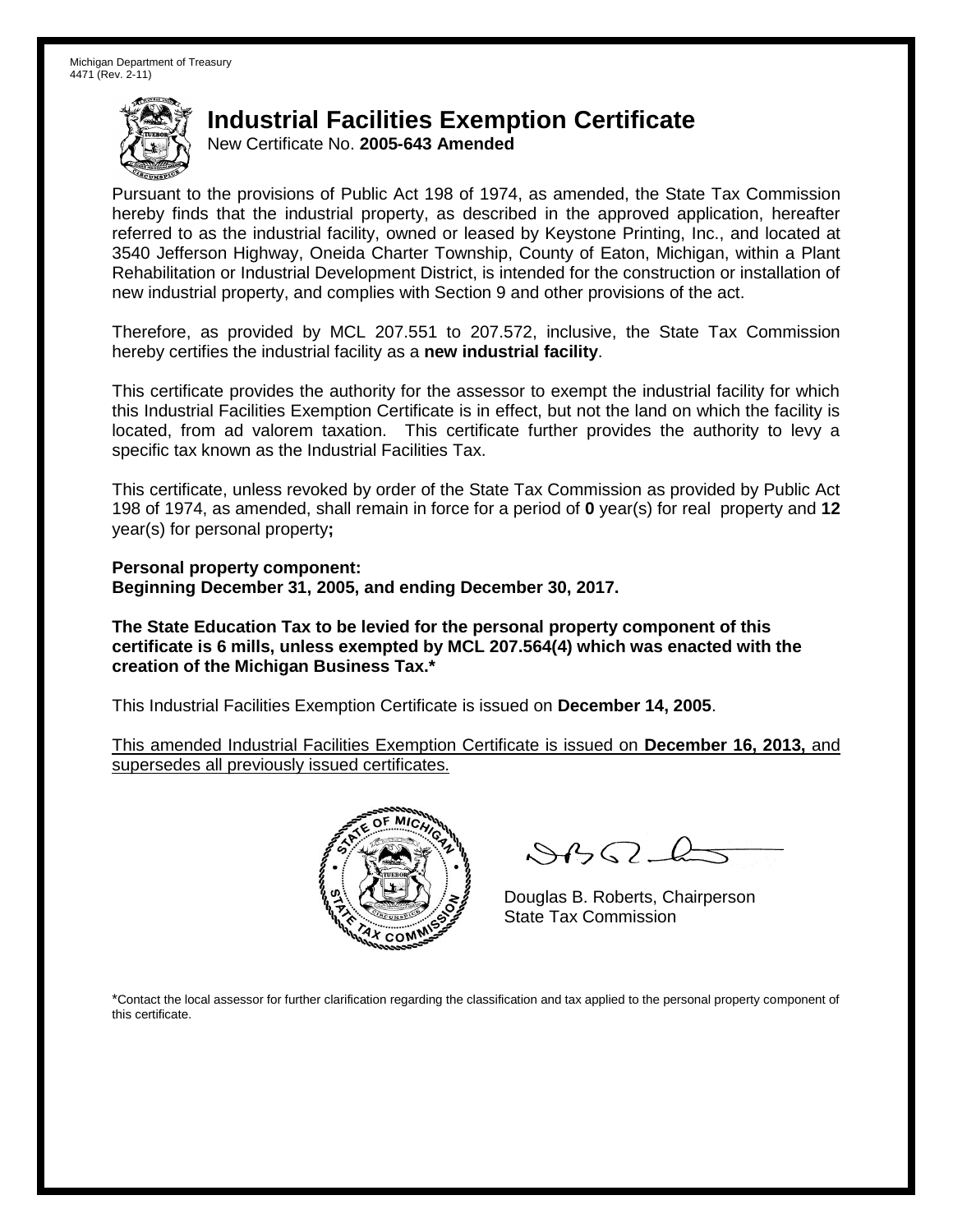

R. KEVIN CLINTON STATE TREASURER

RICK SNYDER GOVERNOR

January 15, 2014

Thomas Spencer Spencer Plastics 2300 Schwach Street Cadillac, MI 49601

Dear Sir/Madam:

Pursuant to the requirements of Public Act 198 of 1974, as amended, the State Tax Commission (Commission) has issued an amended Industrial Facility Exemption Certificate numbered 2006-248, to Spencer Plastics, located in the City of Cadillac, Wexford County. This revised certificate was issued on December 16, 2013.

The investment amounts approved are as follows:

Real Property: \$ Personal Property: \$87,354

The State Education Tax to be levied for this certificate is 6 mills.

In accordance with MCL 24.304, the local unit of government or applicant has sixty days from the date of this letter to request a hearing to correct an error contained in the enclosed certificate.

Notification of completion of this project shall be filed with the Commission within 30 days of project completion. Within 90 days of project completion, a report of final costs shall be filed with the assessing officer of the local unit and the Commission.

If you have further questions regarding the issuance of this industrial facility exemption certificate, please call 517-373-3302.

Sincerely,

Kelli-for

Kelli Sobel, Executive Director State Tax Commission

Enclosure cc: Clifford A. Porterfield, Assessor, City of Cadillac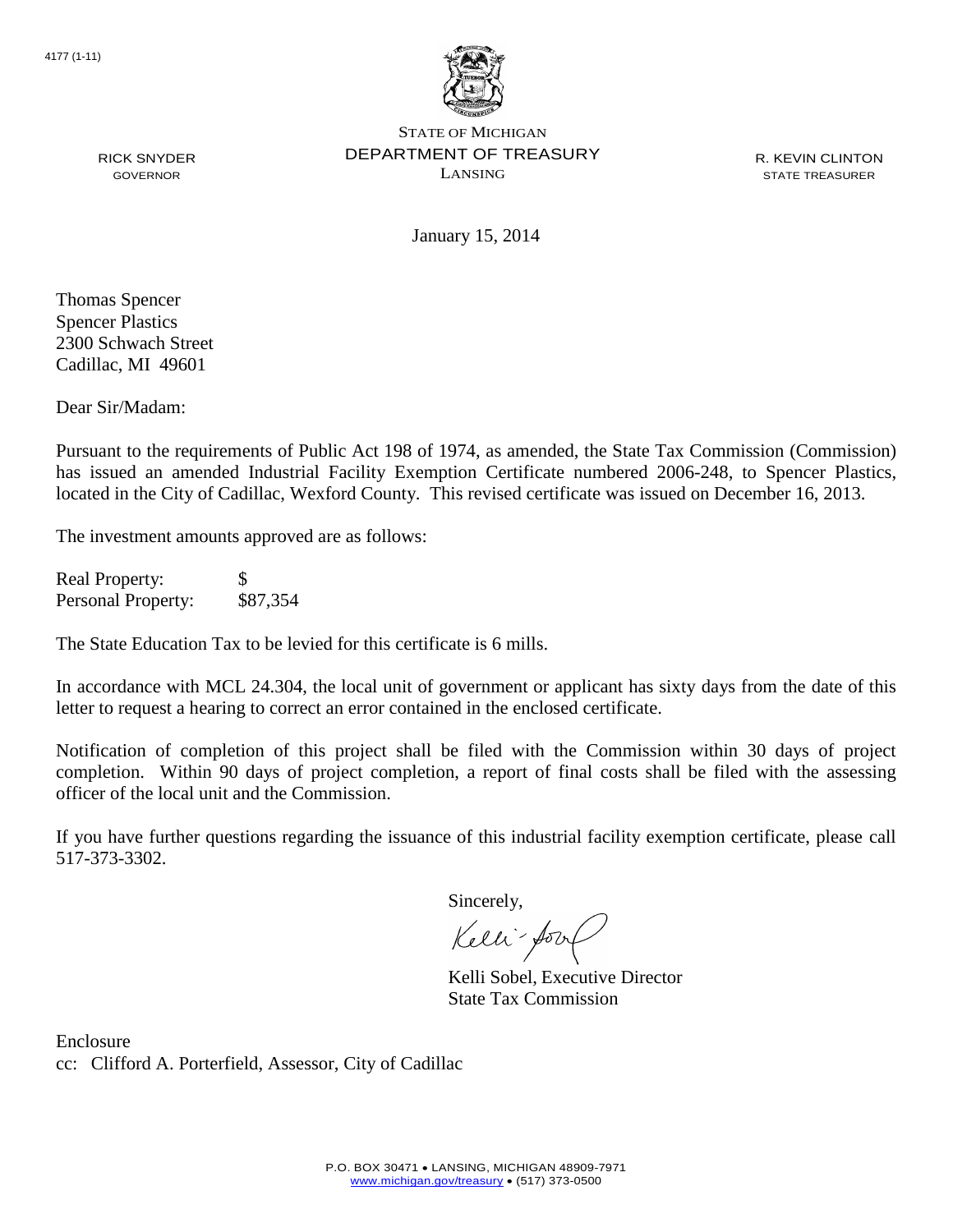New Certificate No. **2006-248 Amended**

Pursuant to the provisions of Public Act 198 of 1974, as amended, the State Tax Commission hereby finds that the industrial property, as described in the approved application, hereafter referred to as the industrial facility, owned or leased by Spencer Plastics, and located at 2300 Schwach Street, City of Cadillac, County of Wexford, Michigan, within a Plant Rehabilitation or Industrial Development District, is intended for the construction or installation of new industrial property, and complies with Section 9 and other provisions of the act.

Therefore, as provided by MCL 207.551 to 207.572, inclusive, the State Tax Commission hereby certifies the industrial facility as a **new industrial facility**.

This certificate provides the authority for the assessor to exempt the industrial facility for which this Industrial Facilities Exemption Certificate is in effect, but not the land on which the facility is located, from ad valorem taxation. This certificate further provides the authority to levy a specific tax known as the Industrial Facilities Tax.

This certificate, unless revoked by order of the State Tax Commission as provided by Public Act 198 of 1974, as amended, shall remain in force for a period of **0** year(s) for real property and **12** year(s) for personal property**;**

**Personal property component:**

**Beginning December 31, 2006, and ending December 30, 2018.**

**The State Education Tax to be levied for the personal property component of this certificate is 6 mills, unless exempted by MCL 207.564(4) which was enacted with the creation of the Michigan Business Tax.\***

This Industrial Facilities Exemption Certificate is issued on **September 26, 2006**.

This amended Industrial Facilities Exemption Certificate is issued on **December 16, 2013,** and supersedes all previously issued certificates.



 $\mathcal{S}$ 

Douglas B. Roberts, Chairperson State Tax Commission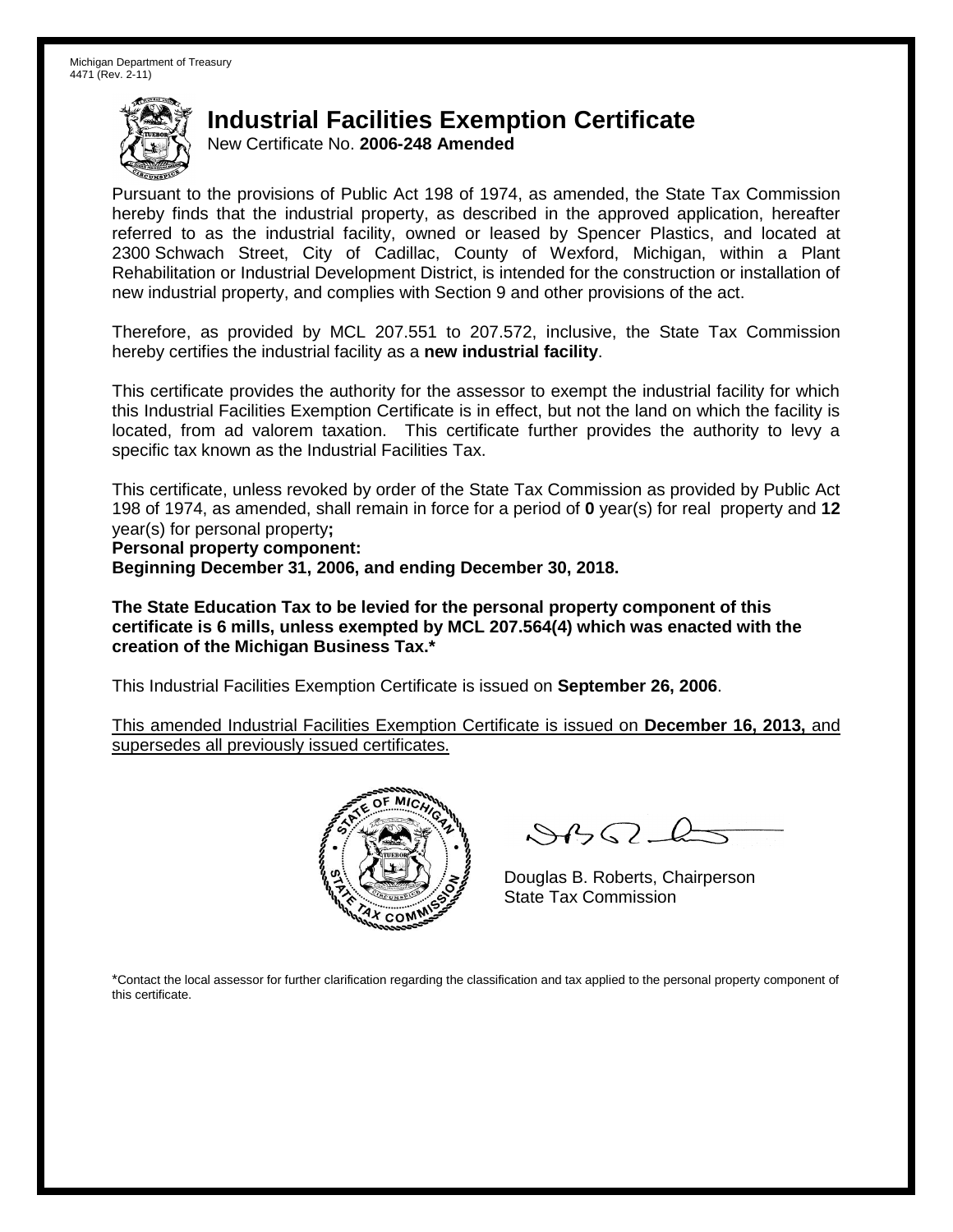

R. KEVIN CLINTON STATE TREASURER

RICK SNYDER GOVERNOR

January 15, 2014

Shelley E. Padnos Padnos Retail, Inc. 185 West 8th Street Holland, MI 49422

Dear Sir/Madam:

Pursuant to the requirements of Public Act 198 of 1974, as amended, the State Tax Commission (Commission) has issued an amended Industrial Facility Exemption Certificate numbered 2007-022, to Padnos Retail, Inc., located in the City of Alma, Gratiot County. This revised certificate was issued on December 16, 2013.

The investment amounts approved are as follows:

Real Property: \$2,941,580 Personal Property: \$1,495,487

The State Education Tax to be levied for this certificate is 6 mills.

In accordance with MCL 24.304, the local unit of government or applicant has sixty days from the date of this letter to request a hearing to correct an error contained in the enclosed certificate.

Notification of completion of this project shall be filed with the Commission within 30 days of project completion. Within 90 days of project completion, a report of final costs shall be filed with the assessing officer of the local unit and the Commission.

If you have further questions regarding the issuance of this industrial facility exemption certificate, please call 517-373-3302.

Sincerely,

Kelli-Sor

Kelli Sobel, Executive Director State Tax Commission

Enclosure cc: Brian D. Dancer, Assessor, City of Alma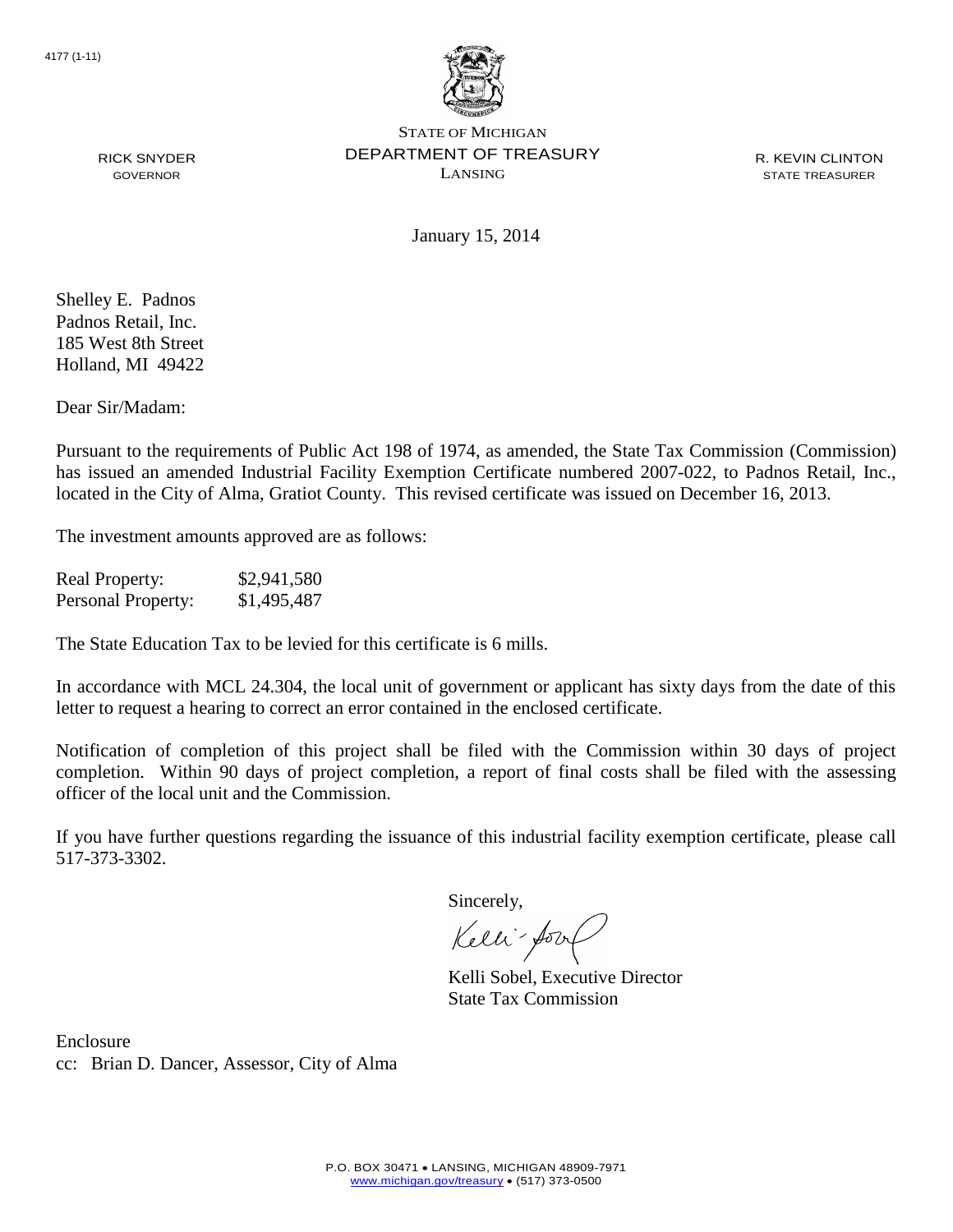New Certificate No. **2007-022 Amended**

Pursuant to the provisions of Public Act 198 of 1974, as amended, the State Tax Commission hereby finds that the industrial property, as described in the approved application, hereafter referred to as the industrial facility, owned or leased by Padnos Retail, Inc., and located at 1430 Williams, City of Alma, County of Gratiot, Michigan, within a Plant Rehabilitation or Industrial Development District, is intended for the construction or installation of new industrial property, and complies with Section 9 and other provisions of the act.

Therefore, as provided by MCL 207.551 to 207.572, inclusive, the State Tax Commission hereby certifies the industrial facility as a **new industrial facility**.

This certificate provides the authority for the assessor to exempt the industrial facility for which this Industrial Facilities Exemption Certificate is in effect, but not the land on which the facility is located, from ad valorem taxation. This certificate further provides the authority to levy a specific tax known as the Industrial Facilities Tax.

This certificate, unless revoked by order of the State Tax Commission as provided by Public Act 198 of 1974, as amended, shall remain in force for a period of **12** year(s) for real property and **12** year(s) for personal property**;**

**Real property component: Beginning December 31, 2007, and ending December 30, 2019.**

**The State Education Tax to be levied for the real property component of this certificate is 6 mills.**

**Personal property component: Beginning December 31, 2007, and ending December 30, 2019.**

**The State Education Tax to be levied for the personal property component of this certificate is 6 mills, unless exempted by MCL 207.564(4) which was enacted with the creation of the Michigan Business Tax.\***

This Industrial Facilities Exemption Certificate is issued on **April 17, 2007**.

This amended Industrial Facilities Exemption Certificate is issued on **December 16, 2013,** and supersedes all previously issued certificates.



 $882 - 6$ 

Douglas B. Roberts, Chairperson State Tax Commission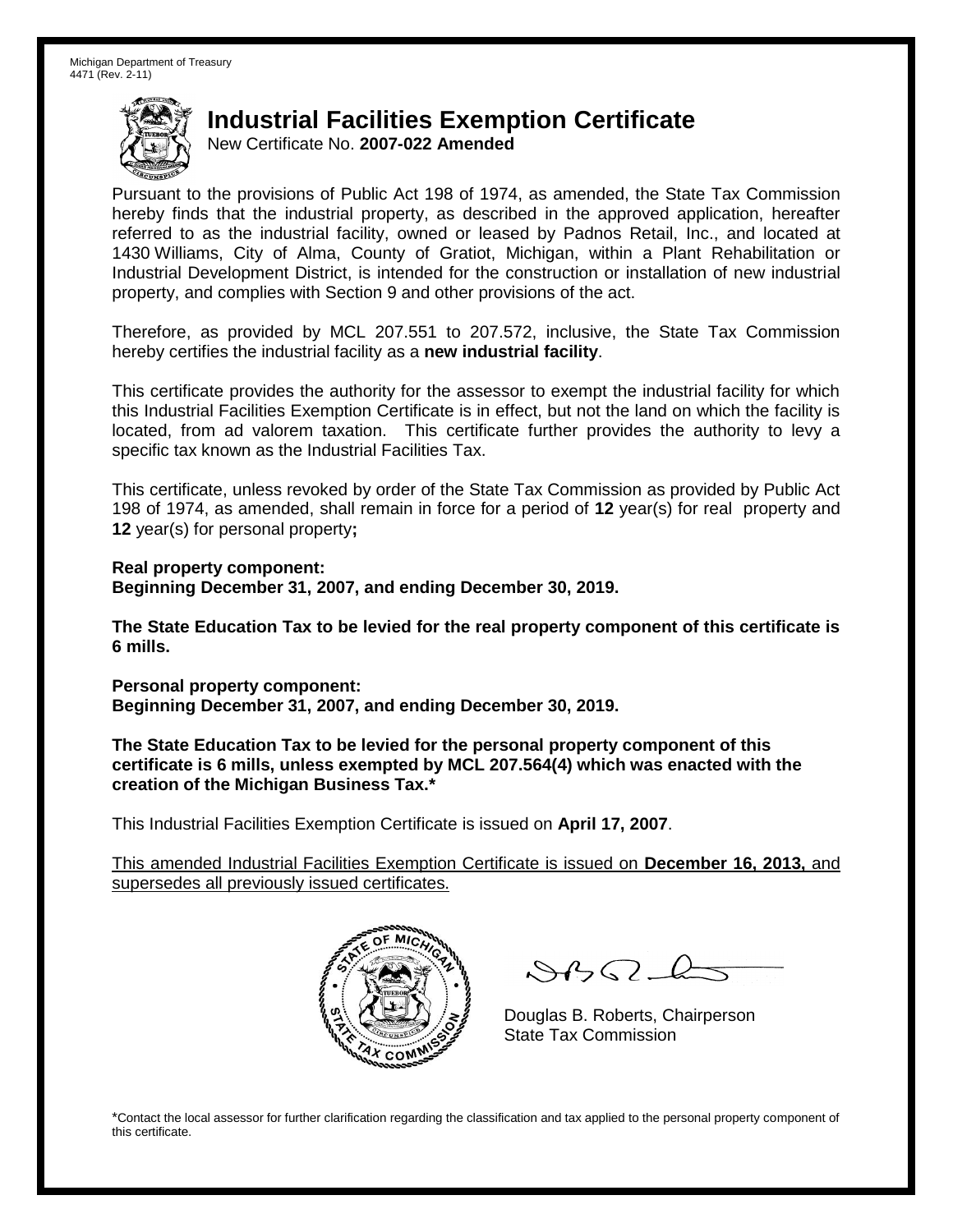

R. KEVIN CLINTON STATE TREASURER

January 15, 2014

Ed Lea Tokusen Hytech Inc. dba Hytech Spring & Machinecorp 1500 South Amity Road Conway, AR 72033

Dear Sir/Madam:

RICK SNYDER GOVERNOR

Pursuant to the requirements of Public Act 198 of 1974, as amended, the State Tax Commission (Commission) has issued an amended Industrial Facility Exemption Certificate numbered 2007-088, to Tokusen Hytech Inc. dba Hytech Spring & Machinecorp, located in the City of Plainwell, Allegan County. This revised certificate was issued on December 16, 2013.

The investment amounts approved are as follows:

Real Property: \$ Personal Property: \$346,000

The State Education Tax to be levied for this certificate is 6 mills.

In accordance with MCL 24.304, the local unit of government or applicant has sixty days from the date of this letter to request a hearing to correct an error contained in the enclosed certificate.

Notification of completion of this project shall be filed with the Commission within 30 days of project completion. Within 90 days of project completion, a report of final costs shall be filed with the assessing officer of the local unit and the Commission.

If you have further questions regarding the issuance of this industrial facility exemption certificate, please call 517-373-3302.

Sincerely,

Kelli-Sort

Kelli Sobel, Executive Director State Tax Commission

Enclosure cc: Ted M. Gruizenga, Assessor, City of Plainwell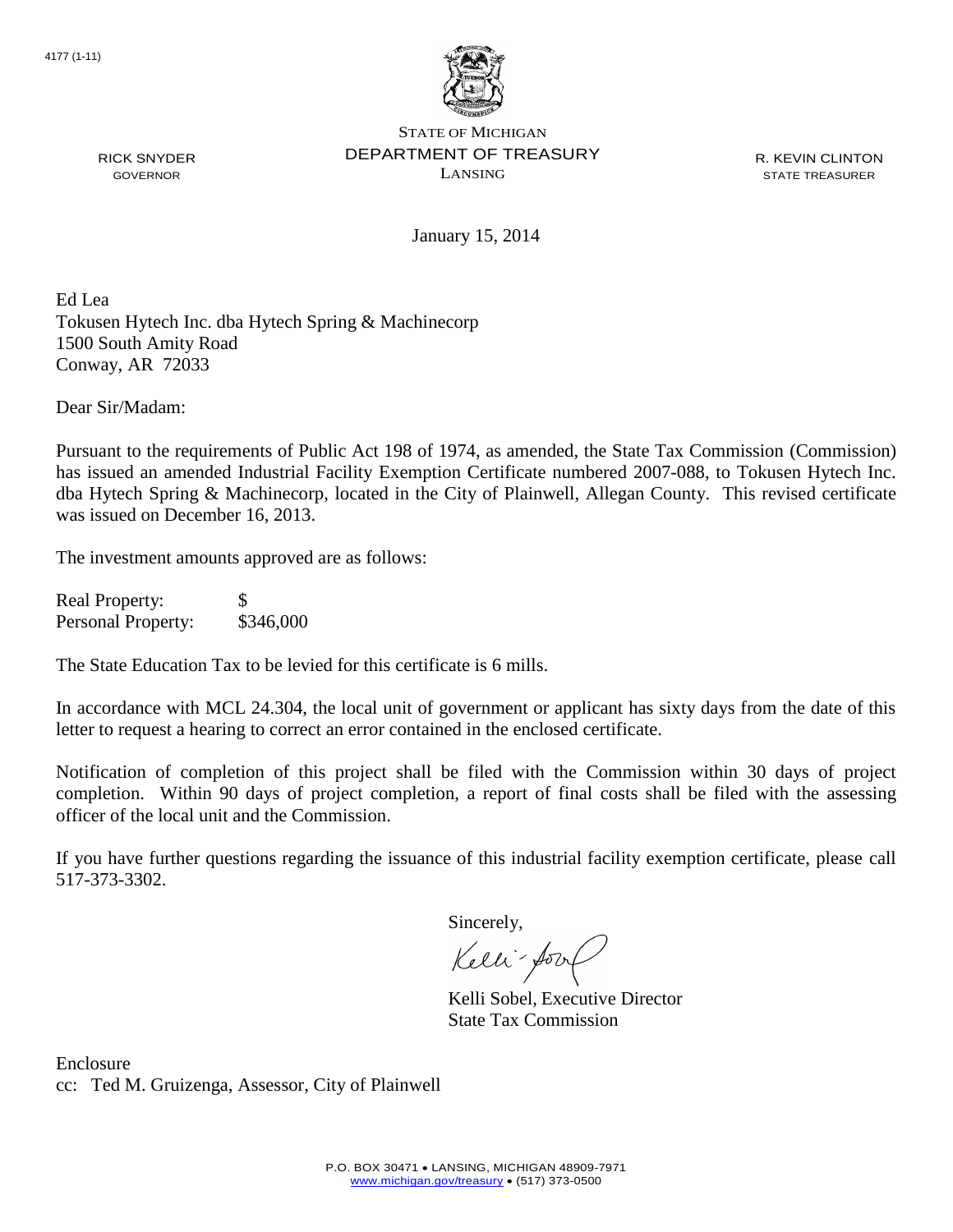New Certificate No. **2007-088 Amended**

Pursuant to the provisions of Public Act 198 of 1974, as amended, the State Tax Commission hereby finds that the industrial property, as described in the approved application, hereafter referred to as the industrial facility, owned or leased by Tokusen Hytech Inc. dba Hytech Spring & Machinecorp, and located at 950 Lincoln Parkway, City of Plainwell, County of Allegan, Michigan, within a Plant Rehabilitation or Industrial Development District, is intended for the construction or installation of new industrial property, and complies with Section 9 and other provisions of the act.

Therefore, as provided by MCL 207.551 to 207.572, inclusive, the State Tax Commission hereby certifies the industrial facility as a **new industrial facility**.

This certificate provides the authority for the assessor to exempt the industrial facility for which this Industrial Facilities Exemption Certificate is in effect, but not the land on which the facility is located, from ad valorem taxation. This certificate further provides the authority to levy a specific tax known as the Industrial Facilities Tax.

This certificate, unless revoked by order of the State Tax Commission as provided by Public Act 198 of 1974, as amended, shall remain in force for a period of **0** year(s) for real property and **6** year(s) for personal property**;**

**Personal property component: Beginning December 31, 2007, and ending December 30, 2013.**

**The State Education Tax to be levied for the personal property component of this certificate is 6 mills, unless exempted by MCL 207.564(4) which was enacted with the creation of the Michigan Business Tax.\***

This Industrial Facilities Exemption Certificate is issued on **May 29, 2007**.

This amended Industrial Facilities Exemption Certificate is issued on **December 16, 2013,** and supersedes all previously issued certificates.



 $\mathcal{S}$ BO-

Douglas B. Roberts, Chairperson State Tax Commission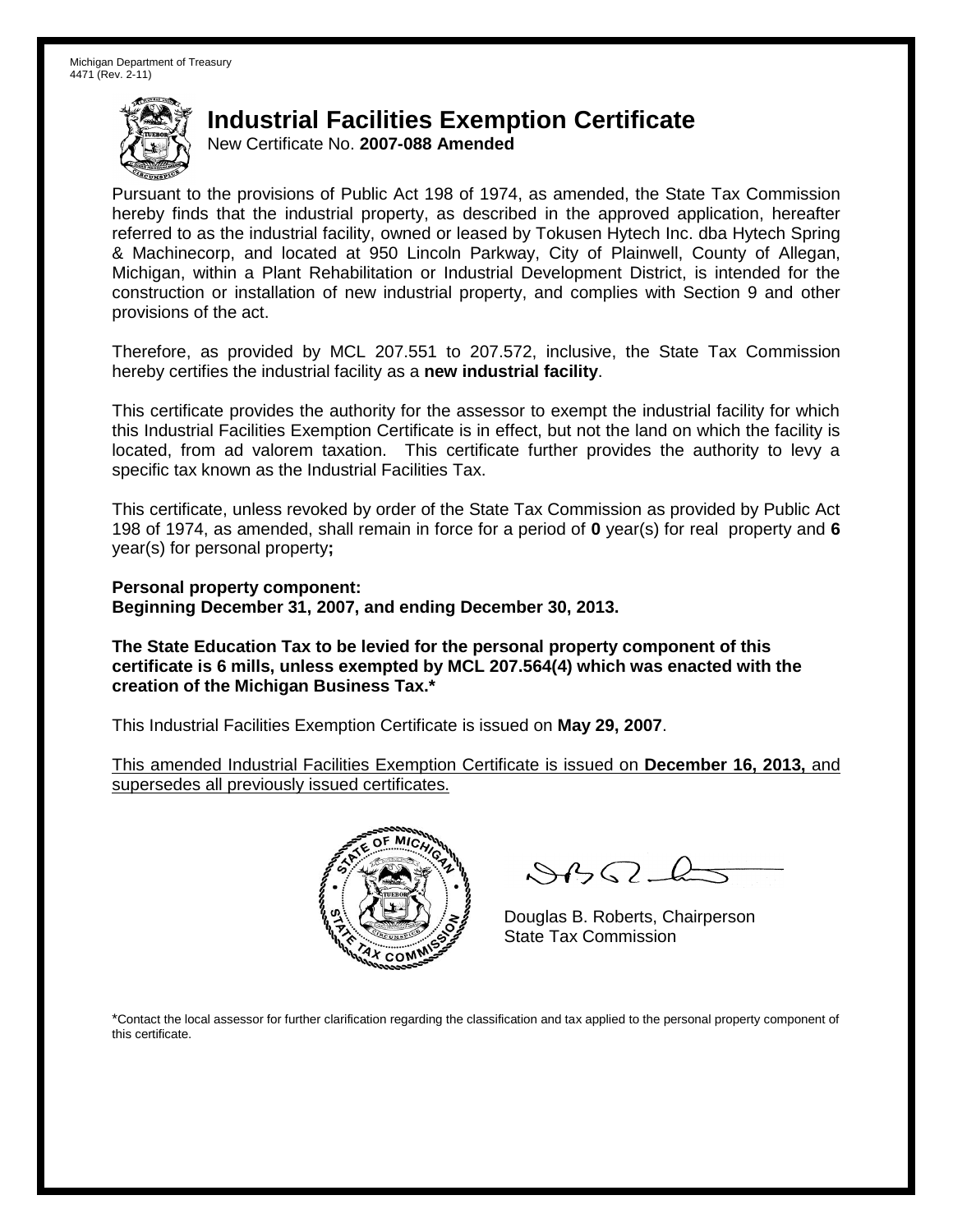

January 15, 2014

R. KEVIN CLINTON STATE TREASURER

Shelley E. Padnos Padnos Manufacturing, Inc. 185 West 8th Street Holland, MI 49422

RICK SNYDER GOVERNOR

Dear Sir/Madam:

Pursuant to the requirements of Public Act 198 of 1974, as amended, the State Tax Commission (Commission) has issued an amended Industrial Facility Exemption Certificate numbered 2007-391, to Padnos Manufacturing, Inc., located in the City of Walker, Kent County. This revised certificate was issued on December 16, 2013.

The investment amounts approved are as follows:

Real Property: \$325,000 Personal Property: \$4,263,500

The State Education Tax to be levied for this certificate is 6 mills.

In accordance with MCL 24.304, the local unit of government or applicant has sixty days from the date of this letter to request a hearing to correct an error contained in the enclosed certificate.

Notification of completion of this project shall be filed with the Commission within 30 days of project completion. Within 90 days of project completion, a report of final costs shall be filed with the assessing officer of the local unit and the Commission.

If you have further questions regarding the issuance of this industrial facility exemption certificate, please call 517-373-3302.

Sincerely,

Kelli-Sor

Kelli Sobel, Executive Director State Tax Commission

Enclosure cc: Kelly A. Smith, Assessor, City of Walker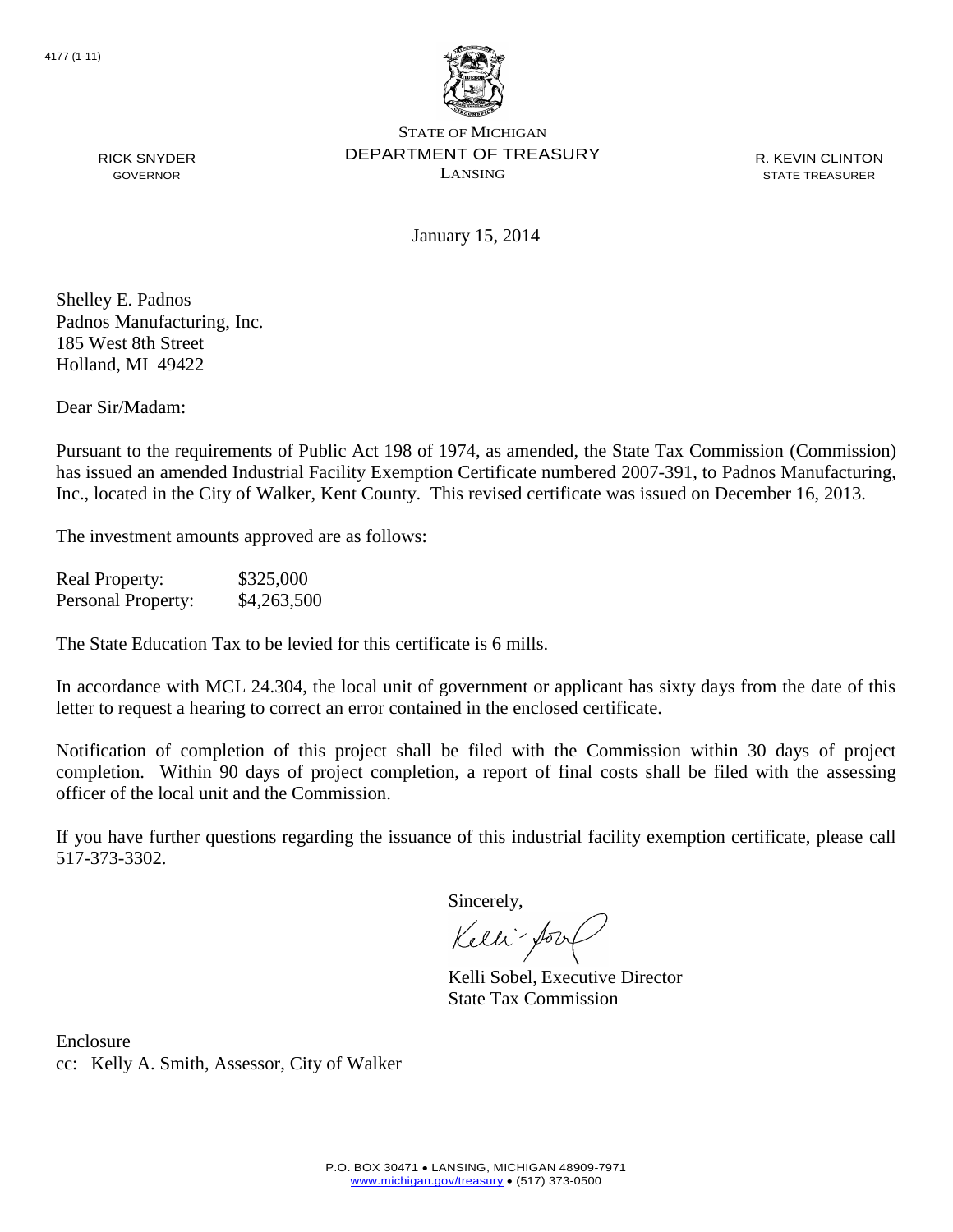New Certificate No. **2007-391 Amended**

Pursuant to the provisions of Public Act 198 of 1974, as amended, the State Tax Commission hereby finds that the industrial property, as described in the approved application, hereafter referred to as the industrial facility, owned or leased by Padnos Manufacturing, Inc., and located at 2001 And 2125 Turner Avenue NW, City of Walker, County of Kent, Michigan, within a Plant Rehabilitation or Industrial Development District, is intended for the construction or installation of new industrial property, and complies with Section 9 and other provisions of the act.

Therefore, as provided by MCL 207.551 to 207.572, inclusive, the State Tax Commission hereby certifies the industrial facility as a **new industrial facility**.

This certificate provides the authority for the assessor to exempt the industrial facility for which this Industrial Facilities Exemption Certificate is in effect, but not the land on which the facility is located, from ad valorem taxation. This certificate further provides the authority to levy a specific tax known as the Industrial Facilities Tax.

This certificate, unless revoked by order of the State Tax Commission as provided by Public Act 198 of 1974, as amended, shall remain in force for a period of **8** year(s) for real property and **8** year(s) for personal property**;**

**Real property component: Beginning December 31, 2007, and ending December 30, 2015.**

**The State Education Tax to be levied for the real property component of this certificate is 6 mills.**

**Personal property component: Beginning December 31, 2007, and ending December 30, 2015.**

**The State Education Tax to be levied for the personal property component of this certificate is 6 mills, unless exempted by MCL 207.564(4) which was enacted with the creation of the Michigan Business Tax.\***

This Industrial Facilities Exemption Certificate is issued on **October 2, 2007**.

This amended Industrial Facilities Exemption Certificate is issued on **December 16, 2013,** and supersedes all previously issued certificates.



 $\mathcal{A}$ 

Douglas B. Roberts, Chairperson State Tax Commission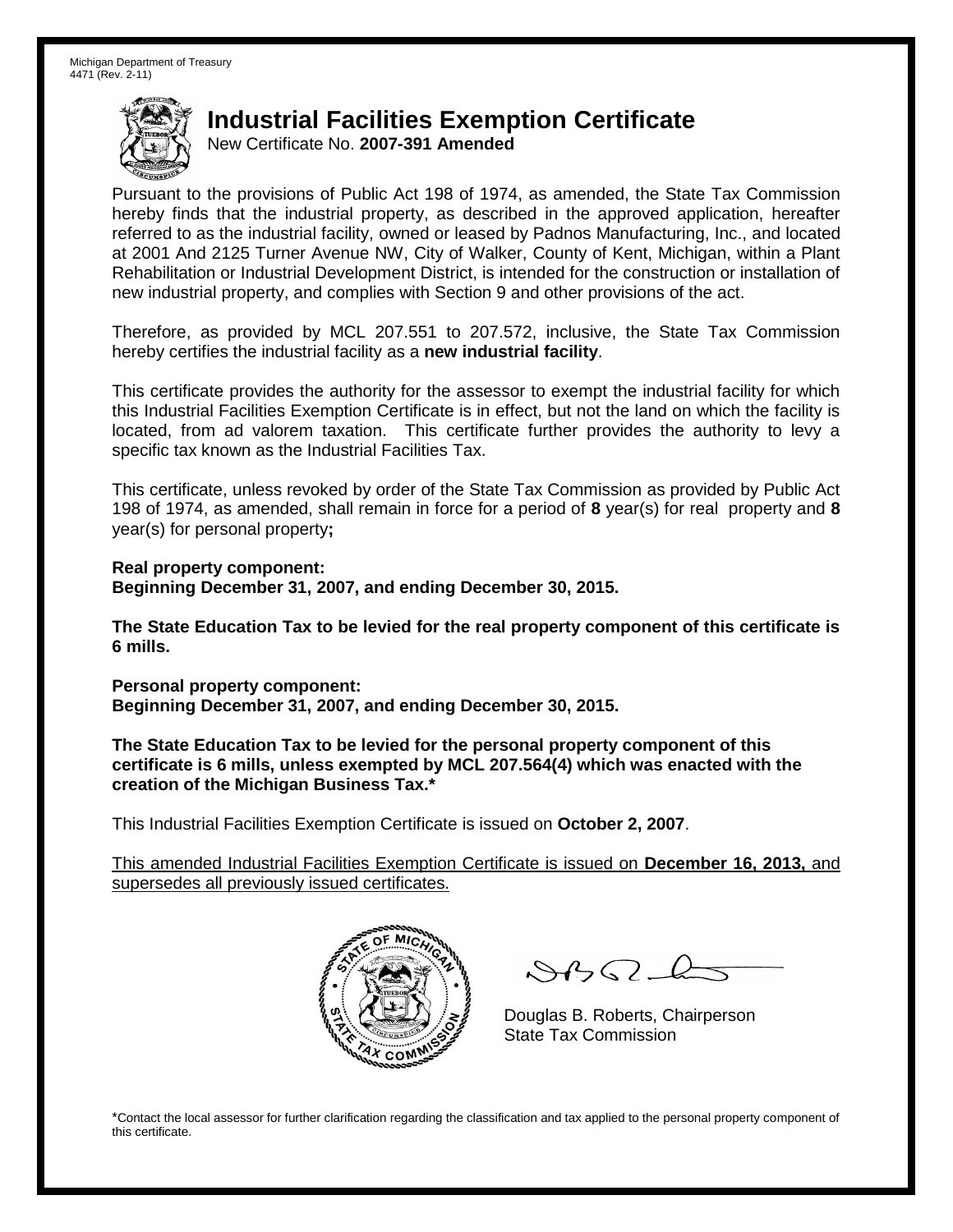

R. KEVIN CLINTON STATE TREASURER

RICK SNYDER GOVERNOR

January 15, 2014

Joseph S. Langenburg MI-Tech Tooling, Inc. 6215 Garfield Avenue Cass City, MI 48726

Dear Sir/Madam:

Pursuant to the requirements of Public Act 198 of 1974, as amended, the State Tax Commission (Commission) has issued an amended Industrial Facility Exemption Certificate numbered 2008-239, to MI-Tech Tooling, Inc., located in the City of Caro, Tuscola County. This revised certificate was issued on December 16, 2013.

The investment amounts approved are as follows:

Real Property: \$ Personal Property: \$100,000

The State Education Tax to be levied for this certificate is 6 mills.

In accordance with MCL 24.304, the local unit of government or applicant has sixty days from the date of this letter to request a hearing to correct an error contained in the enclosed certificate.

Notification of completion of this project shall be filed with the Commission within 30 days of project completion. Within 90 days of project completion, a report of final costs shall be filed with the assessing officer of the local unit and the Commission.

If you have further questions regarding the issuance of this industrial facility exemption certificate, please call 517-373-3302.

Sincerely,

Kelli-for

Kelli Sobel, Executive Director State Tax Commission

Enclosure cc: Walter M. Schlichting, Assessor, City of Caro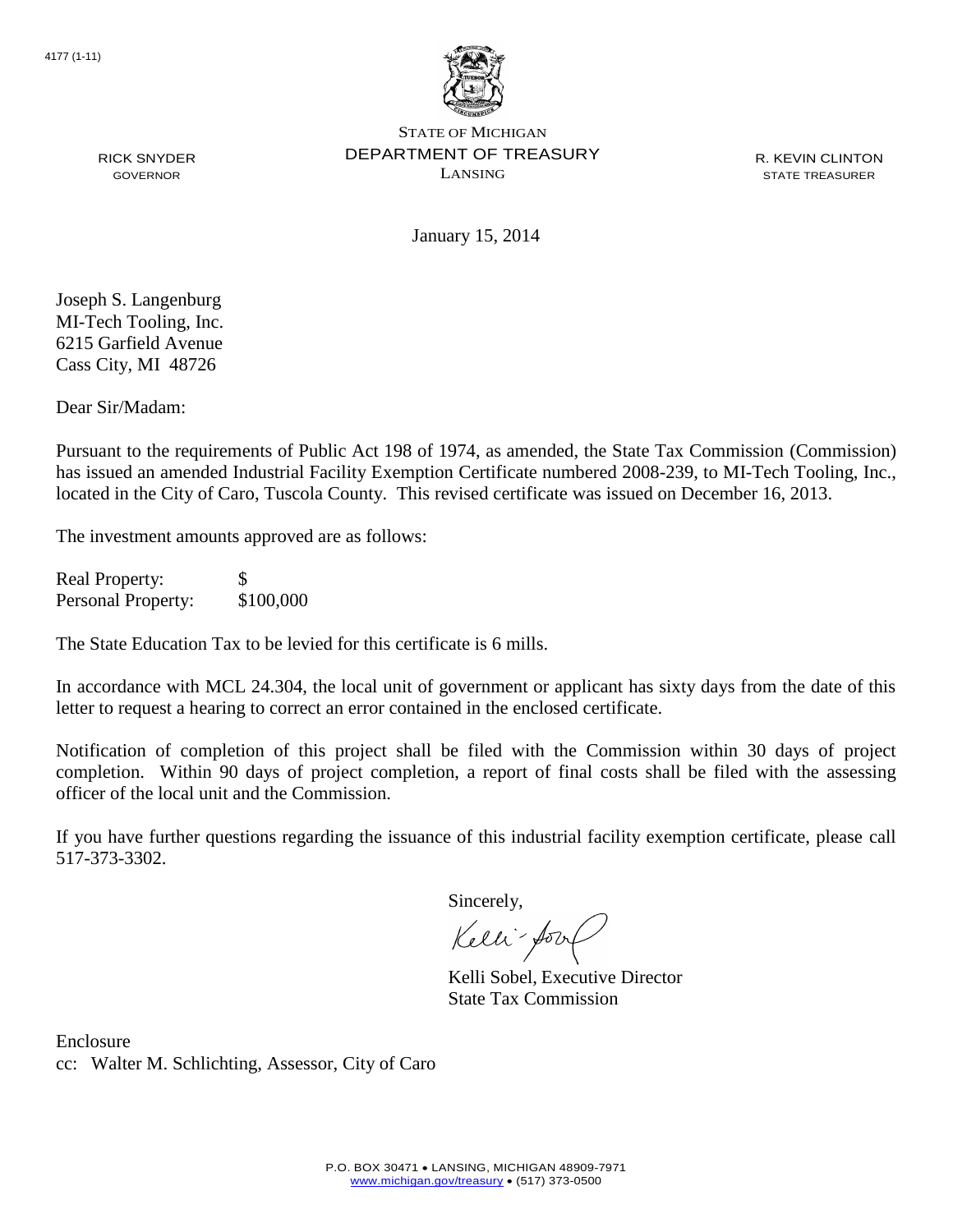New Certificate No. **2008-239 Amended**

Pursuant to the provisions of Public Act 198 of 1974, as amended, the State Tax Commission hereby finds that the industrial property, as described in the approved application, hereafter referred to as the industrial facility, owned or leased by MI-Tech Tooling, Inc., and located at 6215 Garfield Avenue, City of Caro, County of Tuscola, Michigan, within a Plant Rehabilitation or Industrial Development District, is intended for the construction or installation of new industrial property, and complies with Section 9 and other provisions of the act.

Therefore, as provided by MCL 207.551 to 207.572, inclusive, the State Tax Commission hereby certifies the industrial facility as a **new industrial facility**.

This certificate provides the authority for the assessor to exempt the industrial facility for which this Industrial Facilities Exemption Certificate is in effect, but not the land on which the facility is located, from ad valorem taxation. This certificate further provides the authority to levy a specific tax known as the Industrial Facilities Tax.

This certificate, unless revoked by order of the State Tax Commission as provided by Public Act 198 of 1974, as amended, shall remain in force for a period of **0** year(s) for real property and **12** year(s) for personal property**;**

**Personal property component: Beginning December 31, 2008, and ending December 30, 2020.**

**The State Education Tax to be levied for the personal property component of this certificate is 6 mills, unless exempted by MCL 207.564(4) which was enacted with the creation of the Michigan Business Tax.\***

This Industrial Facilities Exemption Certificate is issued on **August 19, 2008**.

This amended Industrial Facilities Exemption Certificate is issued on **December 16, 2013,** and supersedes all previously issued certificates.



 $8450 - 6$ 

Douglas B. Roberts, Chairperson State Tax Commission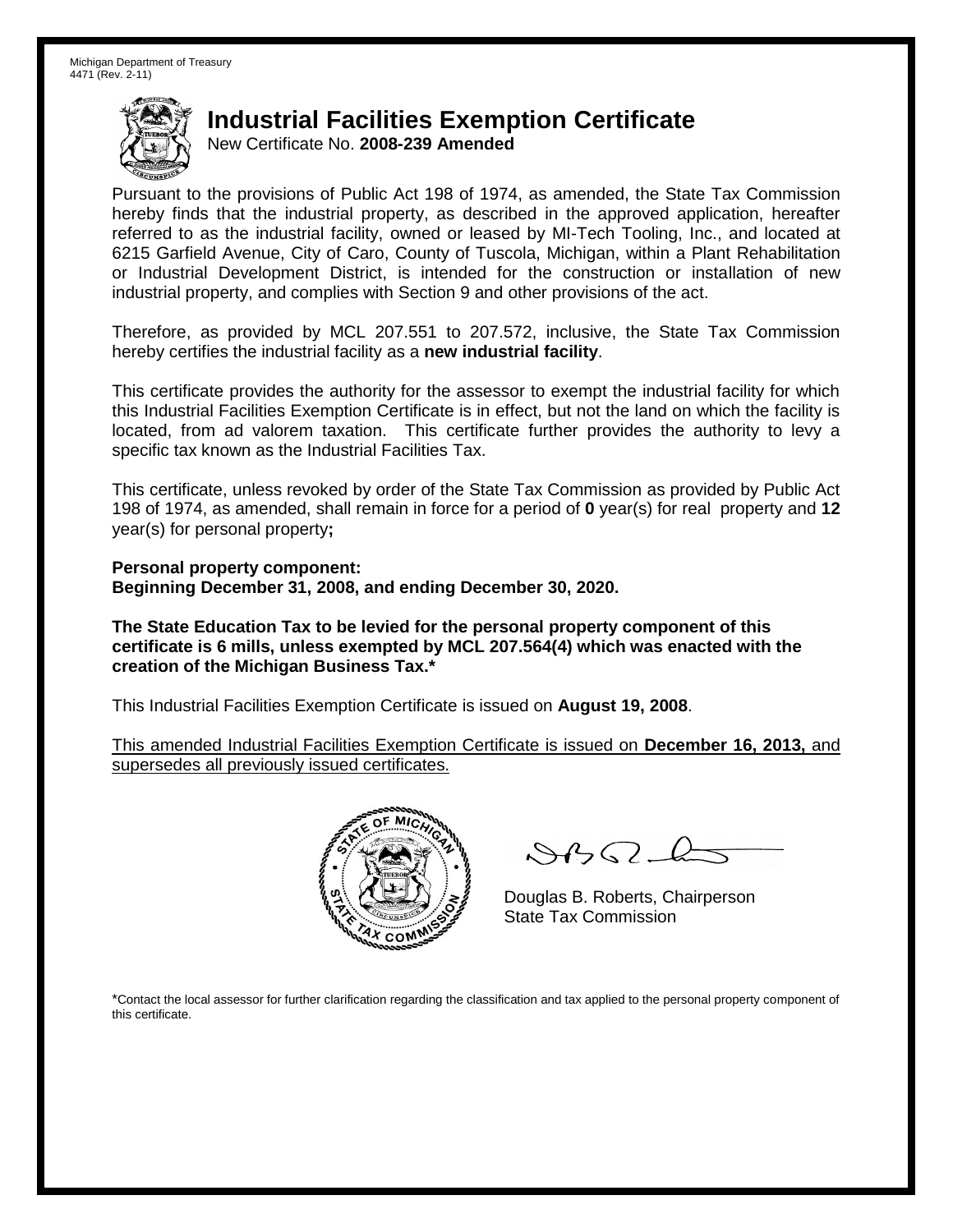

R. KEVIN CLINTON STATE TREASURER

RICK SNYDER GOVERNOR

January 15, 2014

Richard L. Knappe U.S. Farathane, LLC 2700 High Meadow Circle Auburn Hills, MI 48326

Dear Sir/Madam:

Pursuant to the requirements of Public Act 198 of 1974, as amended, the State Tax Commission (Commission) has issued an amended Industrial Facility Exemption Certificate numbered 2008-279, to U.S. Farathane, LLC, located in the City of Auburn Hills, Oakland County. This revised certificate was issued on December 16, 2013.

The investment amounts approved are as follows:

| <b>Real Property:</b>     | S           |
|---------------------------|-------------|
| <b>Personal Property:</b> | \$1,382,263 |

The State Education Tax to be levied for this certificate is 6 mills.

In accordance with MCL 24.304, the local unit of government or applicant has sixty days from the date of this letter to request a hearing to correct an error contained in the enclosed certificate.

Notification of completion of this project shall be filed with the Commission within 30 days of project completion. Within 90 days of project completion, a report of final costs shall be filed with the assessing officer of the local unit and the Commission.

If you have further questions regarding the issuance of this industrial facility exemption certificate, please call 517-373-3302.

Sincerely,

Kelli-Sool

Kelli Sobel, Executive Director State Tax Commission

Enclosure cc: Micheal R. Lohmeier, Assessor, City of Auburn Hills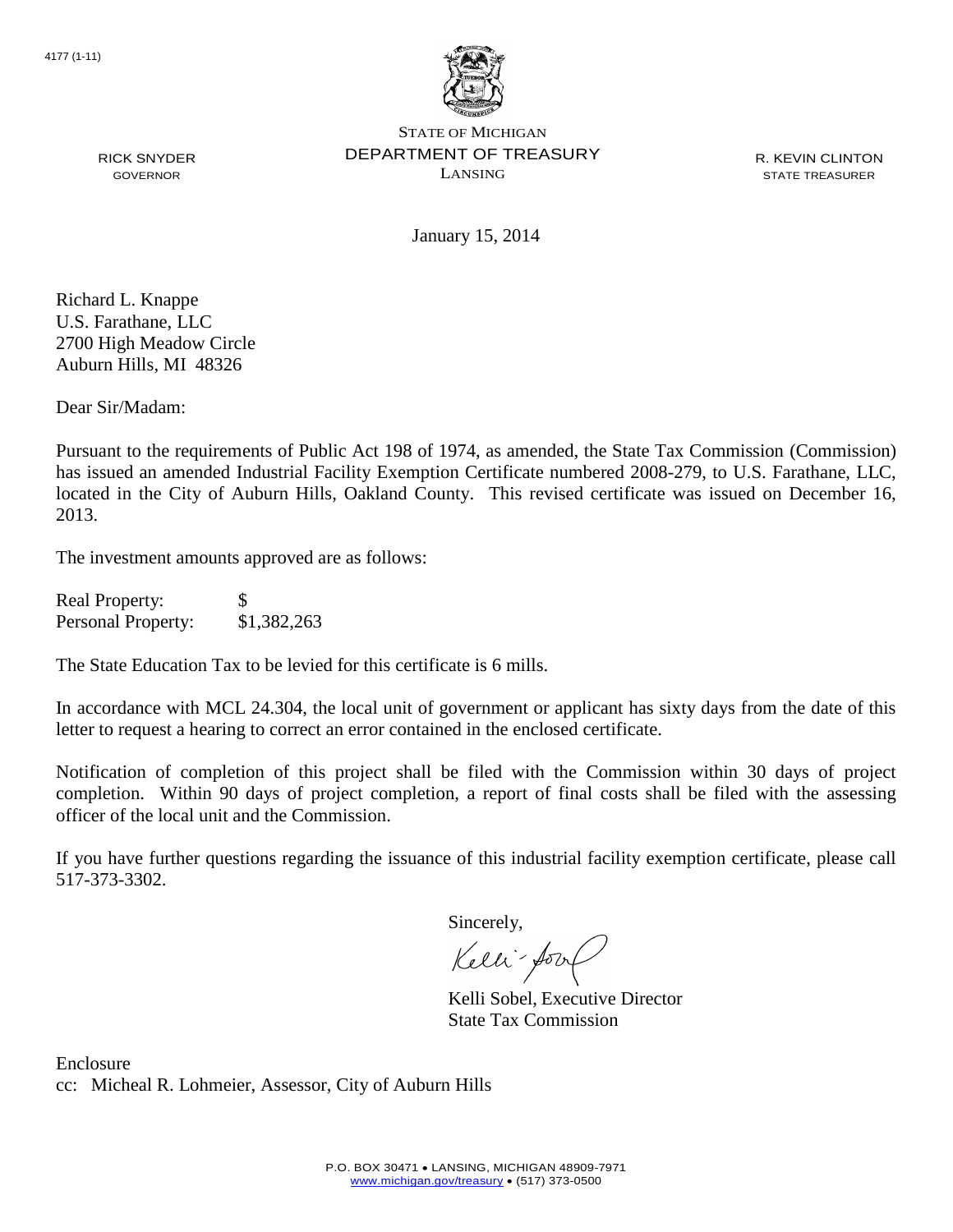New Certificate No. **2008-279 Amended**

Pursuant to the provisions of Public Act 198 of 1974, as amended, the State Tax Commission hereby finds that the industrial property, as described in the approved application, hereafter referred to as the industrial facility, owned or leased by U.S. Farathane, LLC, and located at 2700 High Meadow Circle, City of Auburn Hills, County of Oakland, Michigan, within a Plant Rehabilitation or Industrial Development District, is intended for the construction or installation of new industrial property, and complies with Section 9 and other provisions of the act.

Therefore, as provided by MCL 207.551 to 207.572, inclusive, the State Tax Commission hereby certifies the industrial facility as a **new industrial facility**.

This certificate provides the authority for the assessor to exempt the industrial facility for which this Industrial Facilities Exemption Certificate is in effect, but not the land on which the facility is located, from ad valorem taxation. This certificate further provides the authority to levy a specific tax known as the Industrial Facilities Tax.

This certificate, unless revoked by order of the State Tax Commission as provided by Public Act 198 of 1974, as amended, shall remain in force for a period of **0** year(s) for real property and **6** year(s) for personal property**;**

**Personal property component: Beginning December 31, 2008, and ending December 30, 2014.**

**The State Education Tax to be levied for the personal property component of this certificate is 6 mills, unless exempted by MCL 207.564(4) which was enacted with the creation of the Michigan Business Tax.\***

This Industrial Facilities Exemption Certificate is issued on **September 16, 2008**.

This amended Industrial Facilities Exemption Certificate is issued on **December 16, 2013,** and supersedes all previously issued certificates.



 $8450 - 6$ 

Douglas B. Roberts, Chairperson State Tax Commission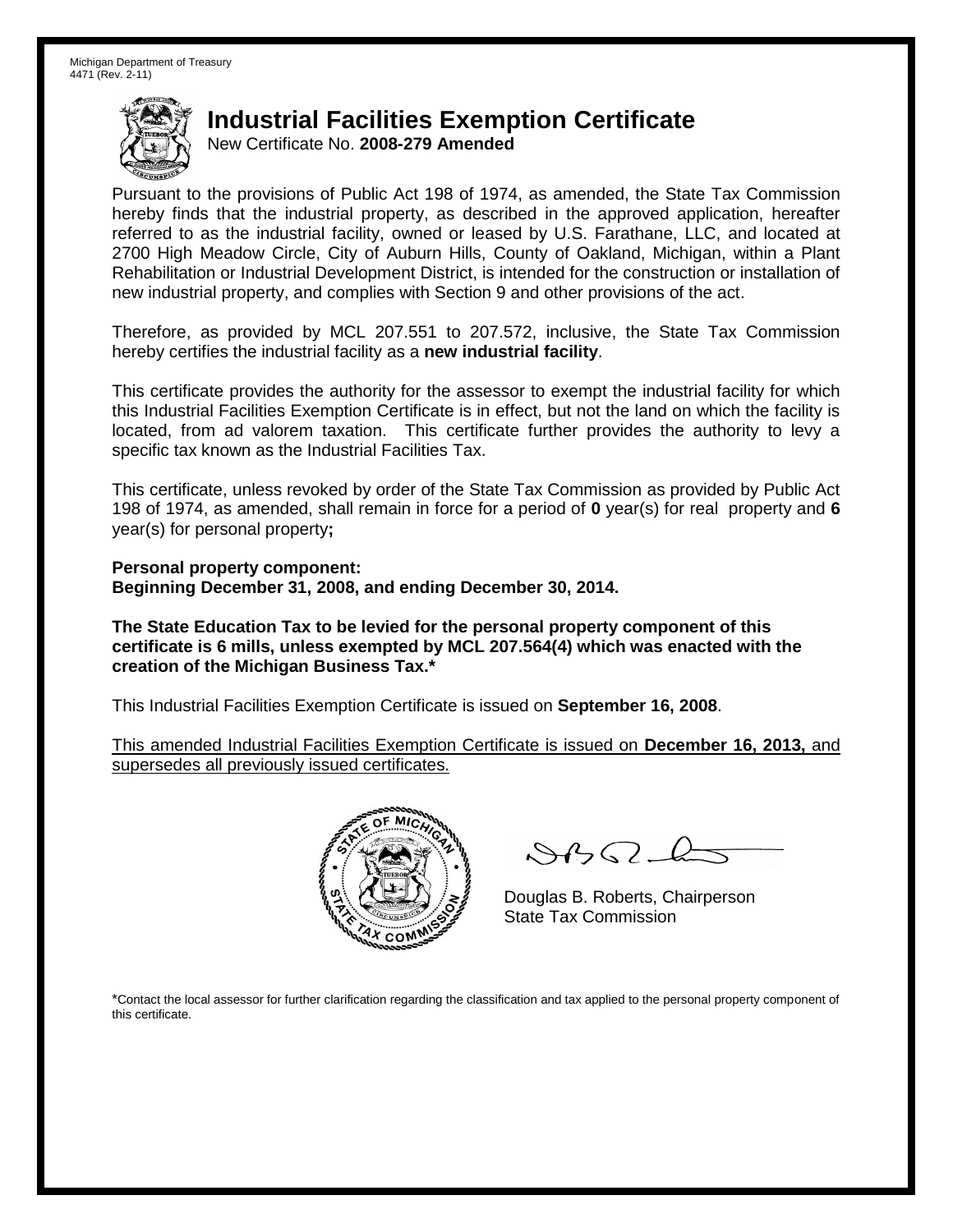

R. KEVIN CLINTON STATE TREASURER

January 15, 2014

Stephen R. Sperlazza SV Acquisition LLC dba Shared Vision 6909 East Eleven Mile Road Warren, MI 48092

Dear Sir/Madam:

RICK SNYDER GOVERNOR

Pursuant to the requirements of Public Act 198 of 1974, as amended, the State Tax Commission (Commission) has issued an amended Industrial Facility Exemption Certificate numbered 2008-416, to SV Acquisition LLC dba Shared Vision, located in the City of Warren, Macomb County. This revised certificate was issued on December 16, 2013.

The investment amounts approved are as follows:

| <b>Real Property:</b> | \$408,000   |
|-----------------------|-------------|
| Personal Property:    | \$4,110,000 |

The State Education Tax to be levied for this certificate is 6 mills.

In accordance with MCL 24.304, the local unit of government or applicant has sixty days from the date of this letter to request a hearing to correct an error contained in the enclosed certificate.

Notification of completion of this project shall be filed with the Commission within 30 days of project completion. Within 90 days of project completion, a report of final costs shall be filed with the assessing officer of the local unit and the Commission.

If you have further questions regarding the issuance of this industrial facility exemption certificate, please call 517-373-3302.

Sincerely,

Kelli-Sool

Kelli Sobel, Executive Director State Tax Commission

Enclosure cc: Marcia D.M. Smith, Assessor, City of Warren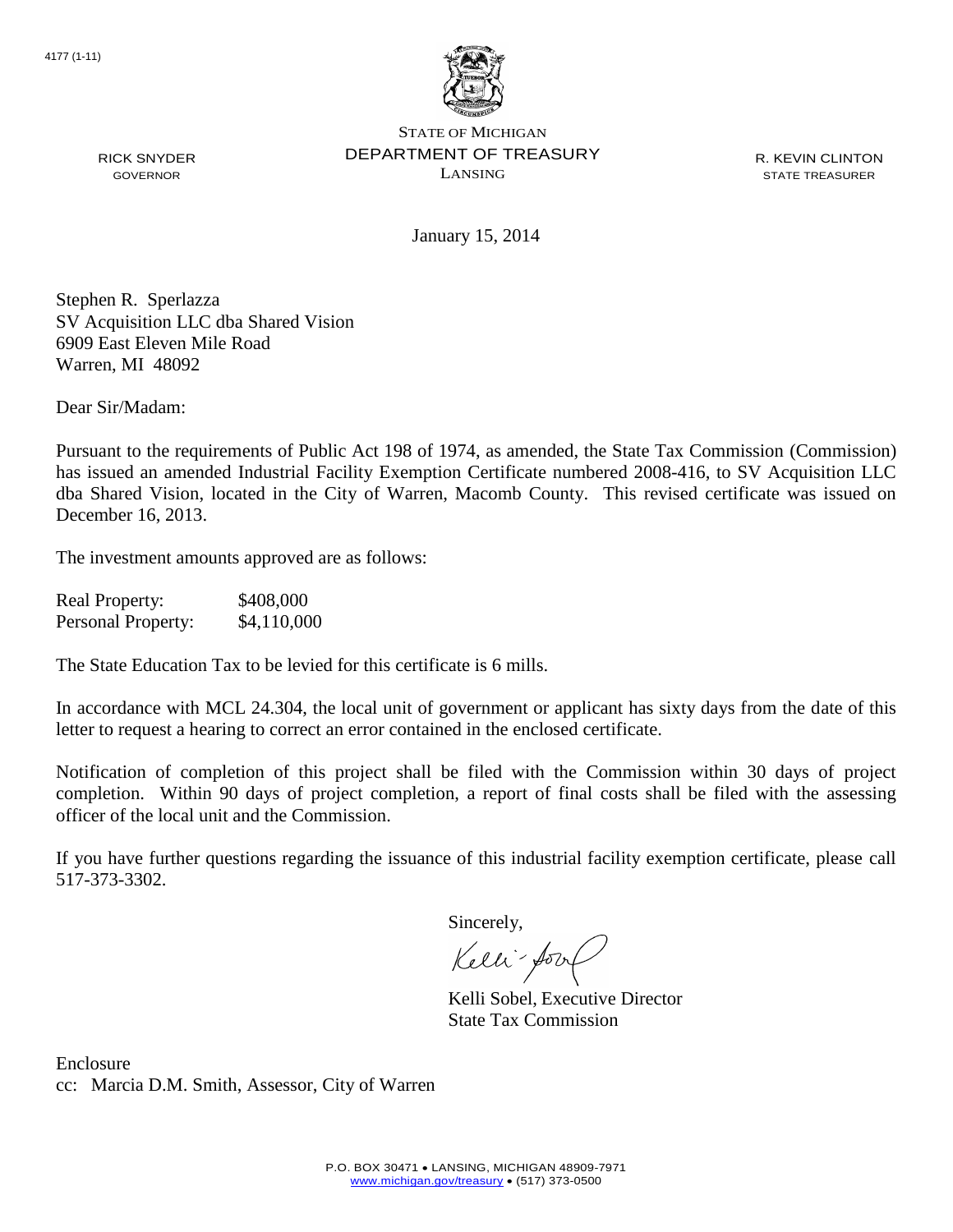New Certificate No. **2008-416 Amended**

Pursuant to the provisions of Public Act 198 of 1974, as amended, the State Tax Commission hereby finds that the industrial property, as described in the approved application, hereafter referred to as the industrial facility, owned or leased by SV Acquisition LLC dba Shared Vision, and located at 6909 East Eleven Mile Road, City of Warren, County of Macomb, Michigan, within a Plant Rehabilitation or Industrial Development District, is intended for the construction or installation of new industrial property, and complies with Section 9 and other provisions of the act.

Therefore, as provided by MCL 207.551 to 207.572, inclusive, the State Tax Commission hereby certifies the industrial facility as a **new industrial facility**.

This certificate provides the authority for the assessor to exempt the industrial facility for which this Industrial Facilities Exemption Certificate is in effect, but not the land on which the facility is located, from ad valorem taxation. This certificate further provides the authority to levy a specific tax known as the Industrial Facilities Tax.

This certificate, unless revoked by order of the State Tax Commission as provided by Public Act 198 of 1974, as amended, shall remain in force for a period of **10** year(s) for real property and **10** year(s) for personal property**;**

**Real property component:**

**Beginning December 31, 2008, and ending December 30, 2018.**

**The State Education Tax to be levied for the real property component of this certificate is 6 mills.**

**Personal property component: Beginning December 31, 2008, and ending December 30, 2018.**

**The State Education Tax to be levied for the personal property component of this certificate is 6 mills, unless exempted by MCL 207.564(4) which was enacted with the creation of the Michigan Business Tax.\***

This Industrial Facilities Exemption Certificate is issued on **December 22, 2008**.

This amended Industrial Facilities Exemption Certificate is issued on **December 16, 2013,** and supersedes all previously issued certificates.



 $8450 - 6$ 

Douglas B. Roberts, Chairperson State Tax Commission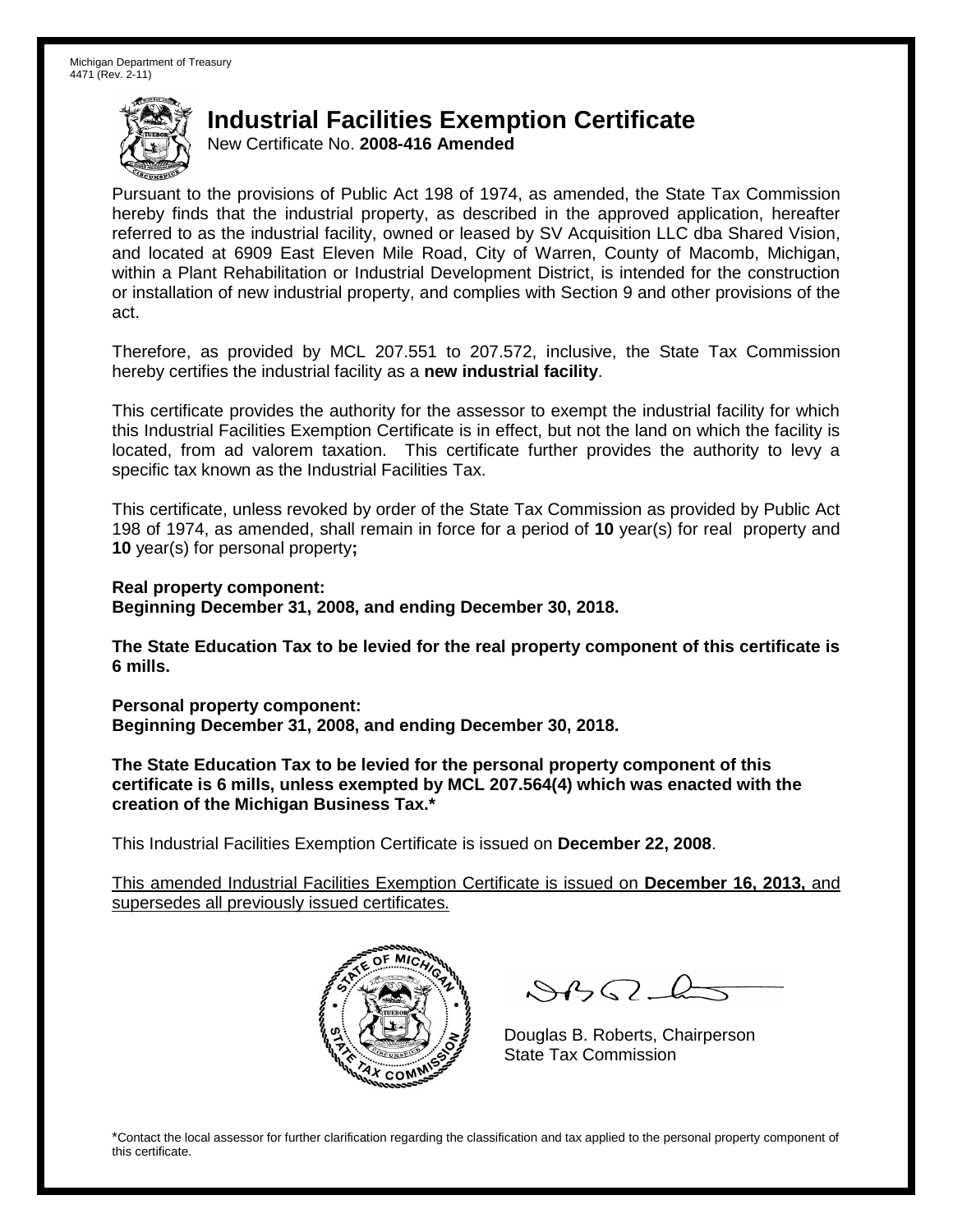

R. KEVIN CLINTON STATE TREASURER

January 15, 2014

Ed Lea Tokusen Hytech Inc. dba Hytech Spring & Machinecorp 1500 South Amity Road Conway, AR 72033

Dear Sir/Madam:

RICK SNYDER GOVERNOR

Pursuant to the requirements of Public Act 198 of 1974, as amended, the State Tax Commission (Commission) has issued an amended Industrial Facility Exemption Certificate numbered 2009-022, to Tokusen Hytech Inc. dba Hytech Spring & Machinecorp, located in the City of Plainwell, Allegan County. This revised certificate was issued on December 16, 2013.

The investment amounts approved are as follows:

Real Property: \$ Personal Property: \$760,000

The State Education Tax to be levied for this certificate is 6 mills.

In accordance with MCL 24.304, the local unit of government or applicant has sixty days from the date of this letter to request a hearing to correct an error contained in the enclosed certificate.

Notification of completion of this project shall be filed with the Commission within 30 days of project completion. Within 90 days of project completion, a report of final costs shall be filed with the assessing officer of the local unit and the Commission.

If you have further questions regarding the issuance of this industrial facility exemption certificate, please call 517-373-3302.

Sincerely,

Kelli-Sort

Kelli Sobel, Executive Director State Tax Commission

Enclosure cc: Ted M. Gruizenga, Assessor, City of Plainwell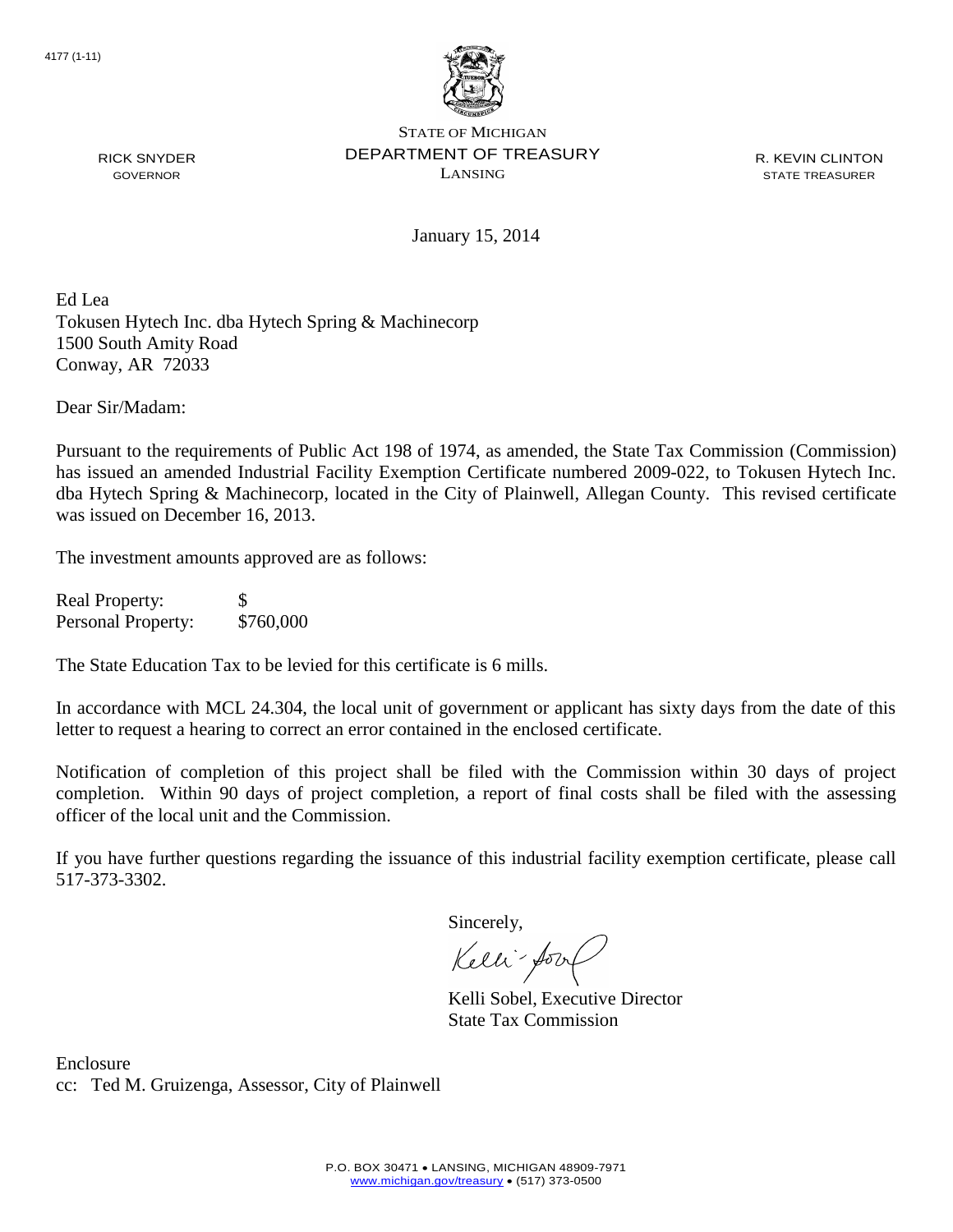New Certificate No. **2009-022 Amended**

Pursuant to the provisions of Public Act 198 of 1974, as amended, the State Tax Commission hereby finds that the industrial property, as described in the approved application, hereafter referred to as the industrial facility, owned or leased by Tokusen Hytech Inc. dba Hytech Spring & Machinecorp, and located at 950 Lincoln Parkway, City of Plainwell, County of Allegan, Michigan, within a Plant Rehabilitation or Industrial Development District, is intended for the construction or installation of new industrial property, and complies with Section 9 and other provisions of the act.

Therefore, as provided by MCL 207.551 to 207.572, inclusive, the State Tax Commission hereby certifies the industrial facility as a **new industrial facility**.

This certificate provides the authority for the assessor to exempt the industrial facility for which this Industrial Facilities Exemption Certificate is in effect, but not the land on which the facility is located, from ad valorem taxation. This certificate further provides the authority to levy a specific tax known as the Industrial Facilities Tax.

This certificate, unless revoked by order of the State Tax Commission as provided by Public Act 198 of 1974, as amended, shall remain in force for a period of **0** year(s) for real property and **6** year(s) for personal property**;**

**Personal property component: Beginning December 31, 2009, and ending December 30, 2015.**

**The State Education Tax to be levied for the personal property component of this certificate is 6 mills, unless exempted by MCL 207.564(4) which was enacted with the creation of the Michigan Business Tax.\***

This Industrial Facilities Exemption Certificate is issued on **February 2, 2009**.

This amended Industrial Facilities Exemption Certificate is issued on **December 16, 2013,** and supersedes all previously issued certificates.



 $\mathcal{S}$ BO-

Douglas B. Roberts, Chairperson State Tax Commission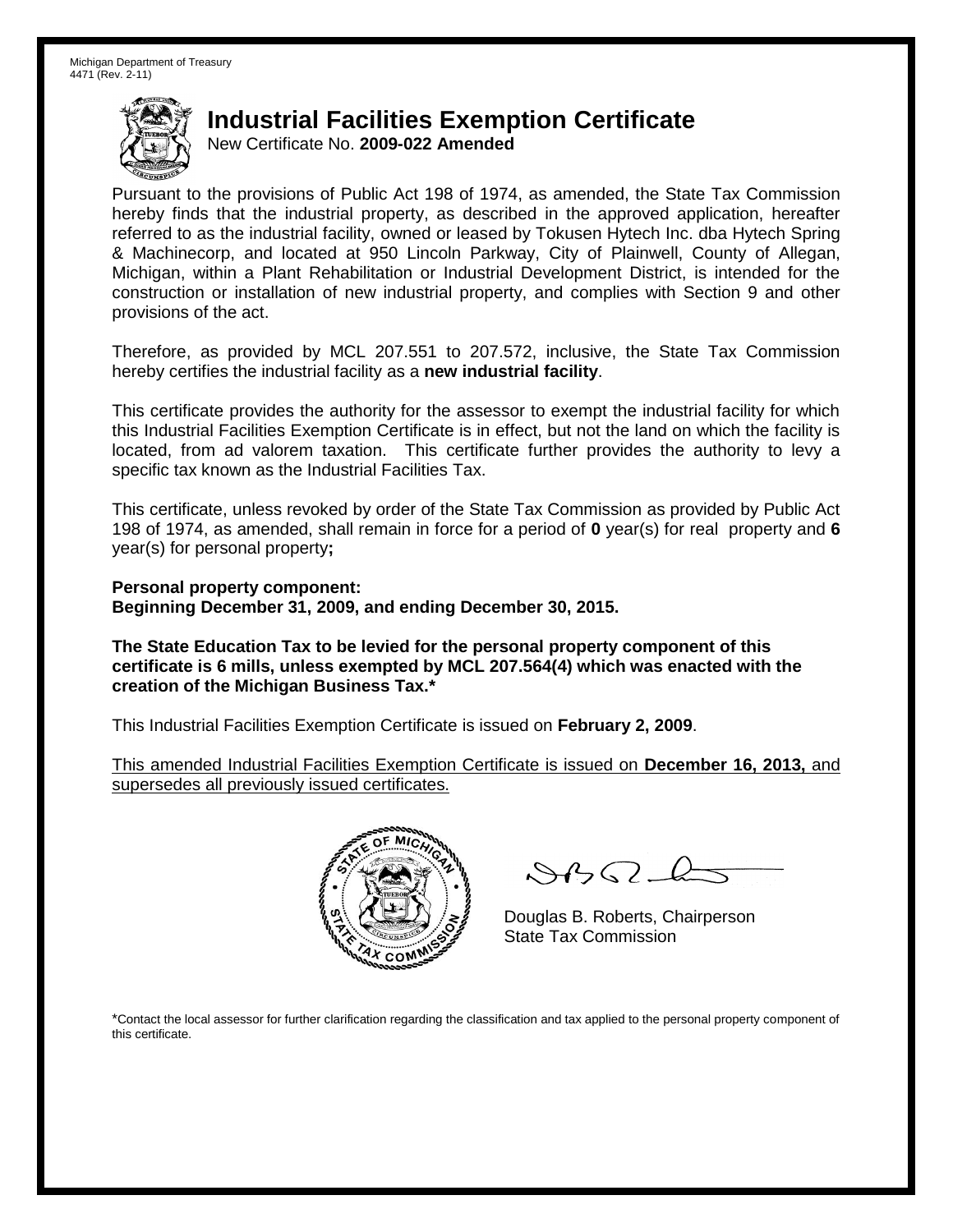

R. KEVIN CLINTON STATE TREASURER

GOVERNOR

January 15, 2014

Thomas Spencer Spencer Plastics 2300 Schwach Street Cadillac, MI 49601

RICK SNYDER

Dear Sir/Madam:

Pursuant to the requirements of Public Act 198 of 1974, as amended, the State Tax Commission (Commission) has issued an amended Industrial Facility Exemption Certificate numbered 2009-257, to Spencer Plastics, located in Springville Township, Wexford County. This revised certificate was issued on December 16, 2013.

The investment amounts approved are as follows:

Real Property: \$ Personal Property: \$243,509

The State Education Tax to be levied for this certificate is 6 mills.

In accordance with MCL 24.304, the local unit of government or applicant has sixty days from the date of this letter to request a hearing to correct an error contained in the enclosed certificate.

Notification of completion of this project shall be filed with the Commission within 30 days of project completion. Within 90 days of project completion, a report of final costs shall be filed with the assessing officer of the local unit and the Commission.

If you have further questions regarding the issuance of this industrial facility exemption certificate, please call 517-373-3302.

Sincerely,

Kelli-Sor

Kelli Sobel, Executive Director State Tax Commission

Enclosure cc: Jay N. Roundhouse, Assessor, Springville Township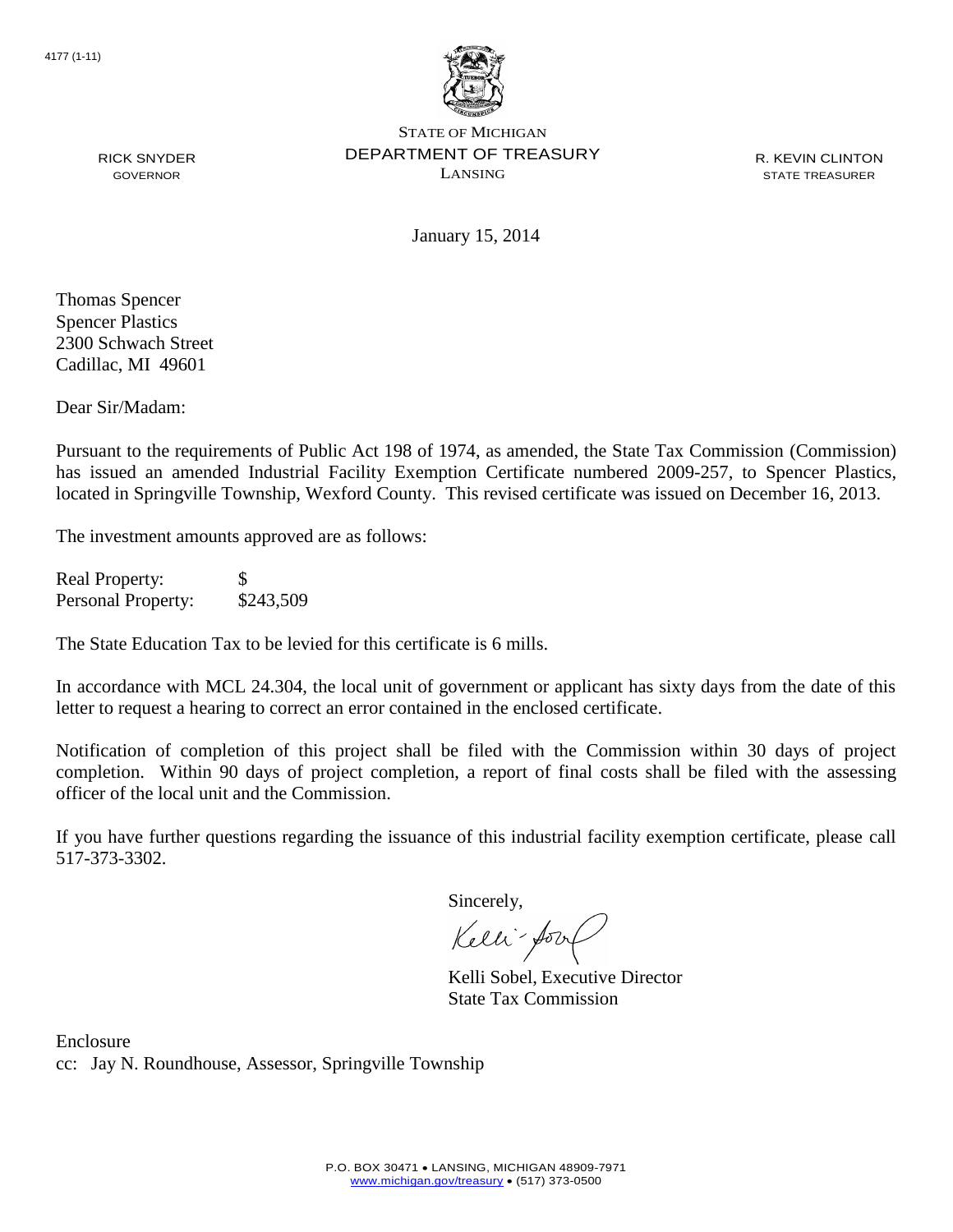New Certificate No. **2009-257 Amended**

Pursuant to the provisions of Public Act 198 of 1974, as amended, the State Tax Commission hereby finds that the industrial property, as described in the approved application, hereafter referred to as the industrial facility, owned or leased by Spencer Plastics, and located at 2300 Schwach Street, Springville Township, County of Wexford, Michigan, within a Plant Rehabilitation or Industrial Development District, is intended for the construction or installation of new industrial property, and complies with Section 9 and other provisions of the act.

Therefore, as provided by MCL 207.551 to 207.572, inclusive, the State Tax Commission hereby certifies the industrial facility as a **new industrial facility**.

This certificate provides the authority for the assessor to exempt the industrial facility for which this Industrial Facilities Exemption Certificate is in effect, but not the land on which the facility is located, from ad valorem taxation. This certificate further provides the authority to levy a specific tax known as the Industrial Facilities Tax.

This certificate, unless revoked by order of the State Tax Commission as provided by Public Act 198 of 1974, as amended, shall remain in force for a period of **0** year(s) for real property and **12** year(s) for personal property**;**

**Personal property component: Beginning December 31, 2009, and ending December 30, 2021.**

**The State Education Tax to be levied for the personal property component of this certificate is 6 mills, unless exempted by MCL 207.564(4) which was enacted with the creation of the Michigan Business Tax.\***

This Industrial Facilities Exemption Certificate is issued on **December 21, 2009**.

This amended Industrial Facilities Exemption Certificate is issued on **December 16, 2013,** and supersedes all previously issued certificates.



 $8450 - 6$ 

Douglas B. Roberts, Chairperson State Tax Commission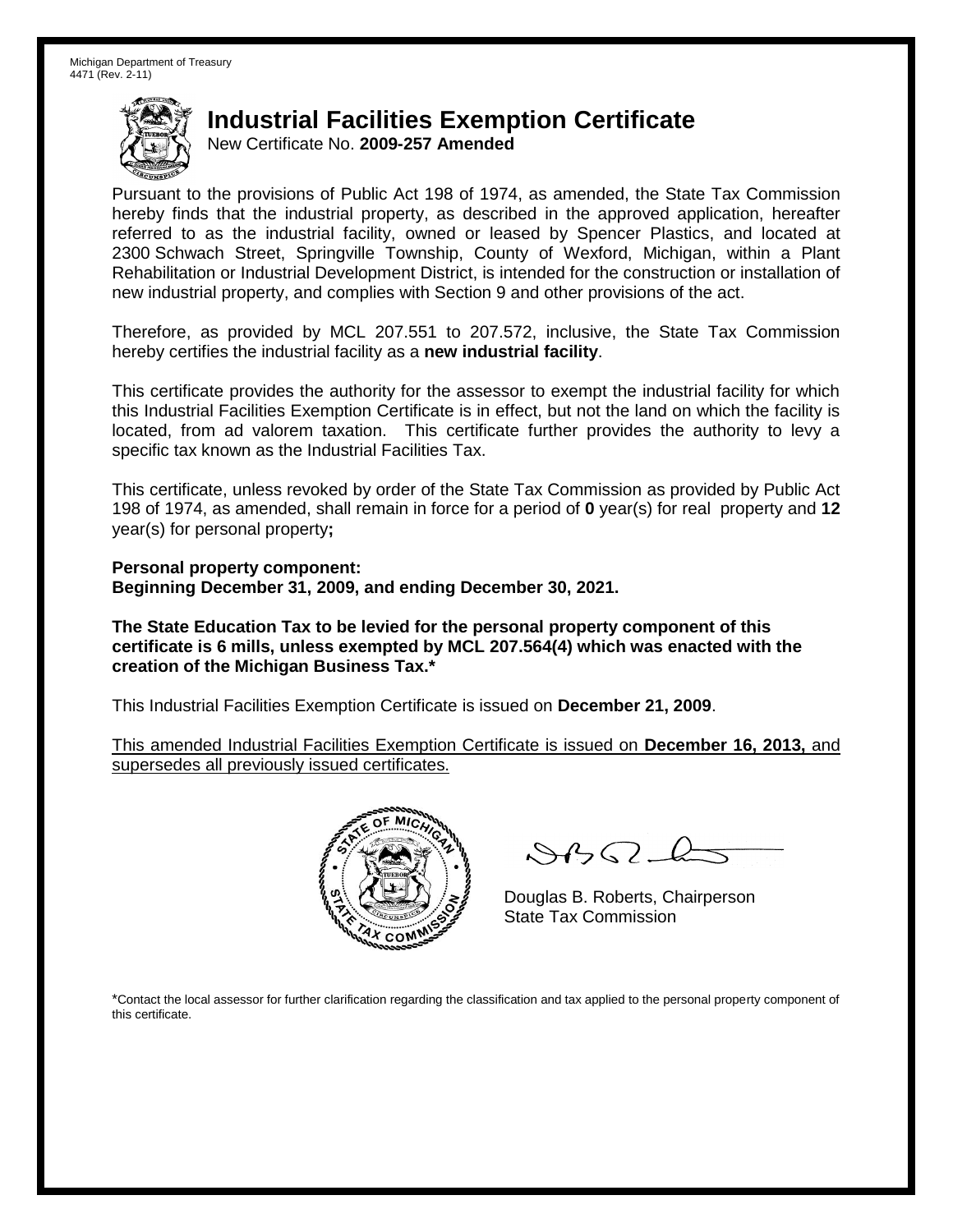

R. KEVIN CLINTON STATE TREASURER

January 15, 2014

Shelley E. Padnos Padnos Manufacturing, Inc. 185 West 8th Street Holland, MI 49422

RICK SNYDER GOVERNOR

Dear Sir/Madam:

Pursuant to the requirements of Public Act 198 of 1974, as amended, the State Tax Commission (Commission) has issued an amended Industrial Facility Exemption Certificate numbered 2009-277, to Padnos Manufacturing, Inc., located in the City of Wyoming, Kent County. This revised certificate was issued on December 16, 2013.

The investment amounts approved are as follows:

Real Property: \$ Personal Property: \$677,383

The State Education Tax to be levied for this certificate is 6 mills.

In accordance with MCL 24.304, the local unit of government or applicant has sixty days from the date of this letter to request a hearing to correct an error contained in the enclosed certificate.

Notification of completion of this project shall be filed with the Commission within 30 days of project completion. Within 90 days of project completion, a report of final costs shall be filed with the assessing officer of the local unit and the Commission.

If you have further questions regarding the issuance of this industrial facility exemption certificate, please call 517-373-3302.

Sincerely,

Kelli-for

Kelli Sobel, Executive Director State Tax Commission

Enclosure cc: Eugene A. Vogan, Assessor, City of Wyoming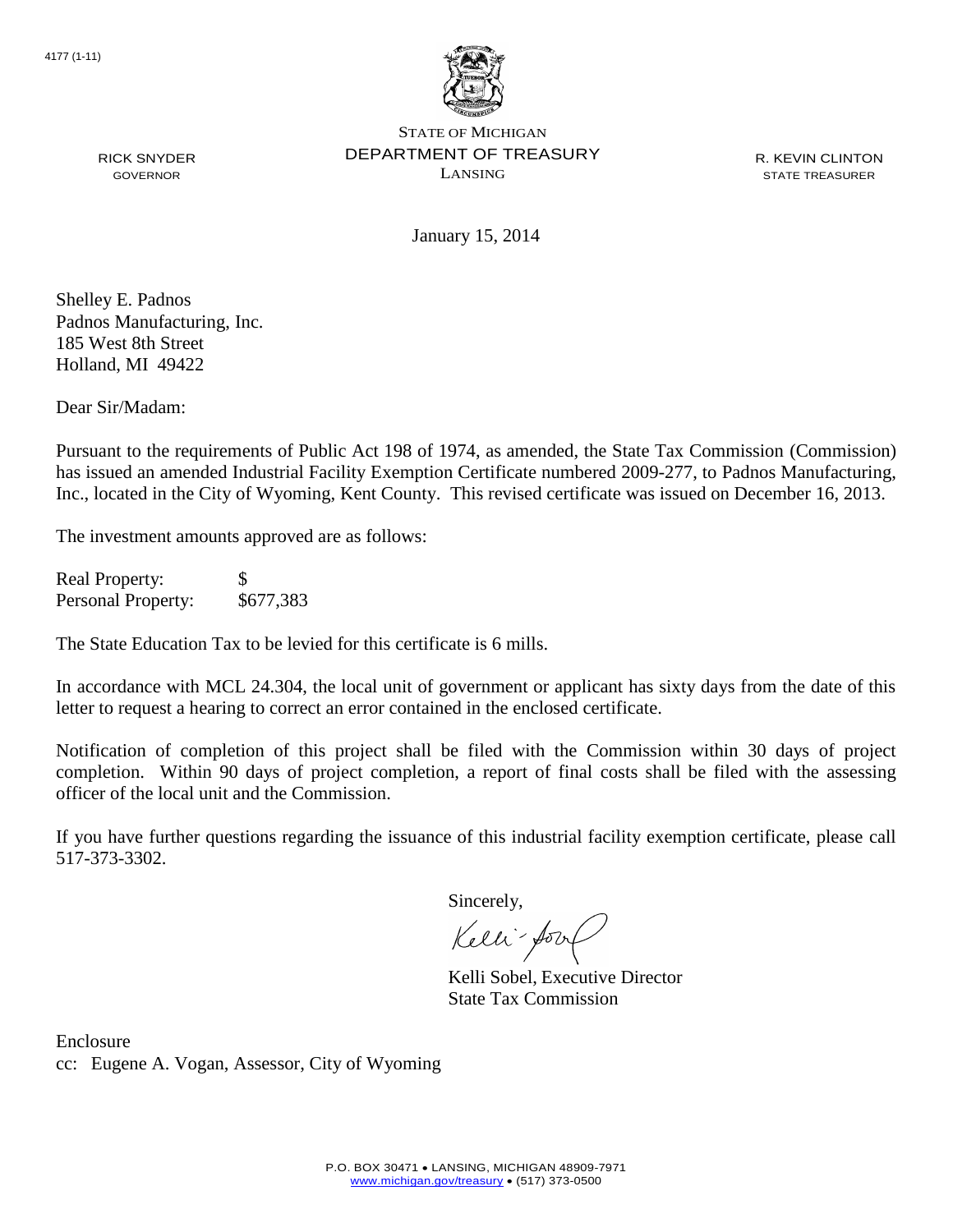New Certificate No. **2009-277 Amended**

Pursuant to the provisions of Public Act 198 of 1974, as amended, the State Tax Commission hereby finds that the industrial property, as described in the approved application, hereafter referred to as the industrial facility, owned or leased by Padnos Manufacturing, Inc., and located at 500 44th Street SW, City of Wyoming, County of Kent, Michigan, within a Plant Rehabilitation or Industrial Development District, is intended for the construction or installation of new industrial property, and complies with Section 9 and other provisions of the act.

Therefore, as provided by MCL 207.551 to 207.572, inclusive, the State Tax Commission hereby certifies the industrial facility as a **new industrial facility**.

This certificate provides the authority for the assessor to exempt the industrial facility for which this Industrial Facilities Exemption Certificate is in effect, but not the land on which the facility is located, from ad valorem taxation. This certificate further provides the authority to levy a specific tax known as the Industrial Facilities Tax.

This certificate, unless revoked by order of the State Tax Commission as provided by Public Act 198 of 1974, as amended, shall remain in force for a period of **0** year(s) for real property and **12** year(s) for personal property**;**

**Personal property component: Beginning December 31, 2009, and ending December 30, 2021.**

**The State Education Tax to be levied for the personal property component of this certificate is 6 mills, unless exempted by MCL 207.564(4) which was enacted with the creation of the Michigan Business Tax.\***

This Industrial Facilities Exemption Certificate is issued on **December 21, 2009**.

This amended Industrial Facilities Exemption Certificate is issued on **December 16, 2013,** and supersedes all previously issued certificates.



 $8450 - 6$ 

Douglas B. Roberts, Chairperson State Tax Commission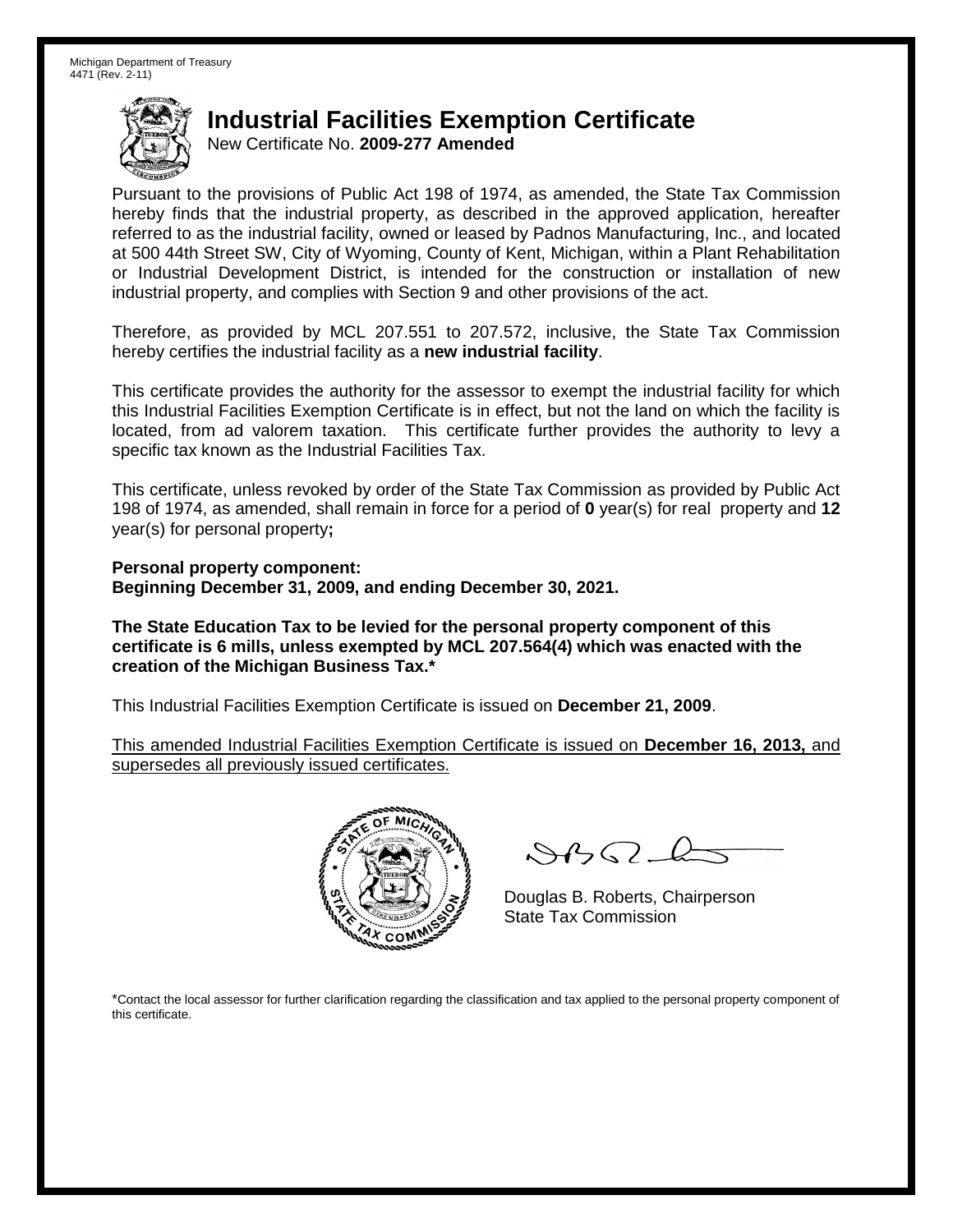

R. KEVIN CLINTON STATE TREASURER

January 15, 2014

Matthew Grady Fertilizer Dealer Supply, Inc. 106 West Monroe Street Philo, Il 61864

RICK SNYDER GOVERNOR

Dear Sir/Madam:

Pursuant to the requirements of Public Act 198 of 1974, as amended, the State Tax Commission (Commission) has issued an amended Industrial Facility Exemption Certificate numbered 2009-283, to Fertilizer Dealer Supply, Inc., located in Perry Township, Shiawassee County. This revised certificate was issued on December 16, 2013.

The investment amounts approved are as follows:

| <b>Real Property:</b> | \$396,587 |
|-----------------------|-----------|
| Personal Property:    | \$13,100  |

The State Education Tax to be levied for this certificate is 6 mills.

In accordance with MCL 24.304, the local unit of government or applicant has sixty days from the date of this letter to request a hearing to correct an error contained in the enclosed certificate.

Notification of completion of this project shall be filed with the Commission within 30 days of project completion. Within 90 days of project completion, a report of final costs shall be filed with the assessing officer of the local unit and the Commission.

If you have further questions regarding the issuance of this industrial facility exemption certificate, please call 517-373-3302.

Sincerely,

Kelli-Sort

Kelli Sobel, Executive Director State Tax Commission

Enclosure cc: Stephen E. Schweikert, Assessor, Perry Township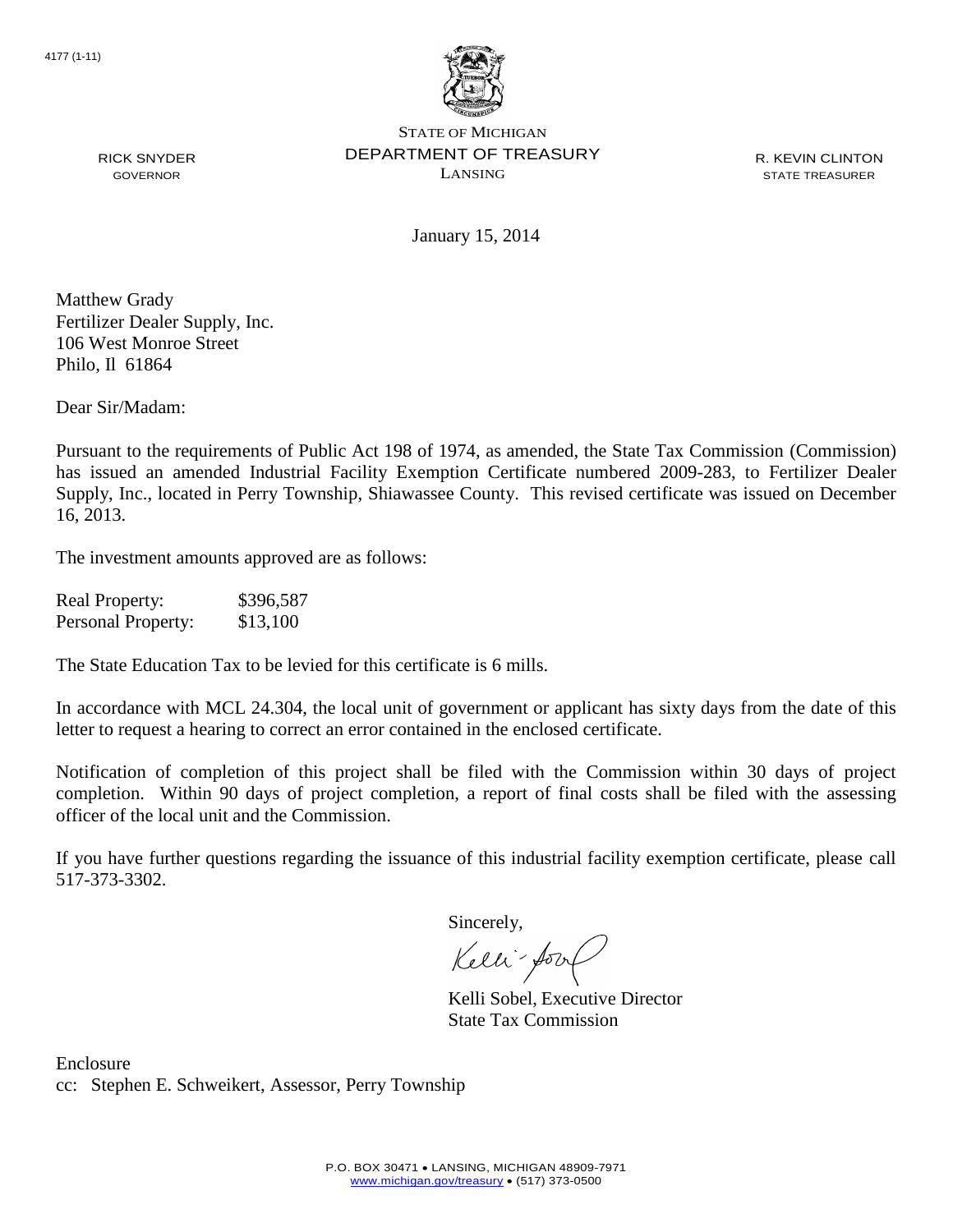New Certificate No. **2009-283 Amended**

Pursuant to the provisions of Public Act 198 of 1974, as amended, the State Tax Commission hereby finds that the industrial property, as described in the approved application, hereafter referred to as the industrial facility, owned or leased by Fertilizer Dealer Supply, Inc., and located at 10762 S. Bennett Drive, Perry Township, County of Shiawassee, Michigan, within a Plant Rehabilitation or Industrial Development District, is intended for the construction or installation of new industrial property, and complies with Section 9 and other provisions of the act.

Therefore, as provided by MCL 207.551 to 207.572, inclusive, the State Tax Commission hereby certifies the industrial facility as a **new industrial facility**.

This certificate provides the authority for the assessor to exempt the industrial facility for which this Industrial Facilities Exemption Certificate is in effect, but not the land on which the facility is located, from ad valorem taxation. This certificate further provides the authority to levy a specific tax known as the Industrial Facilities Tax.

This certificate, unless revoked by order of the State Tax Commission as provided by Public Act 198 of 1974, as amended, shall remain in force for a period of **4** year(s) for real property and **4** year(s) for personal property**;**

**Real property component: Beginning December 31, 2009, and ending December 30, 2015.**

**The State Education Tax to be levied for the real property component of this certificate is 6 mills.**

**Personal property component: Beginning December 31, 2009, and ending December 30, 2015.**

**The State Education Tax to be levied for the personal property component of this certificate is 6 mills, unless exempted by MCL 207.564(4) which was enacted with the creation of the Michigan Business Tax.\***

This Industrial Facilities Exemption Certificate is issued on **December 21, 2009**.

This amended Industrial Facilities Exemption Certificate is issued on **December 16, 2013,** and supersedes all previously issued certificates.



 $8450 - 6$ 

Douglas B. Roberts, Chairperson State Tax Commission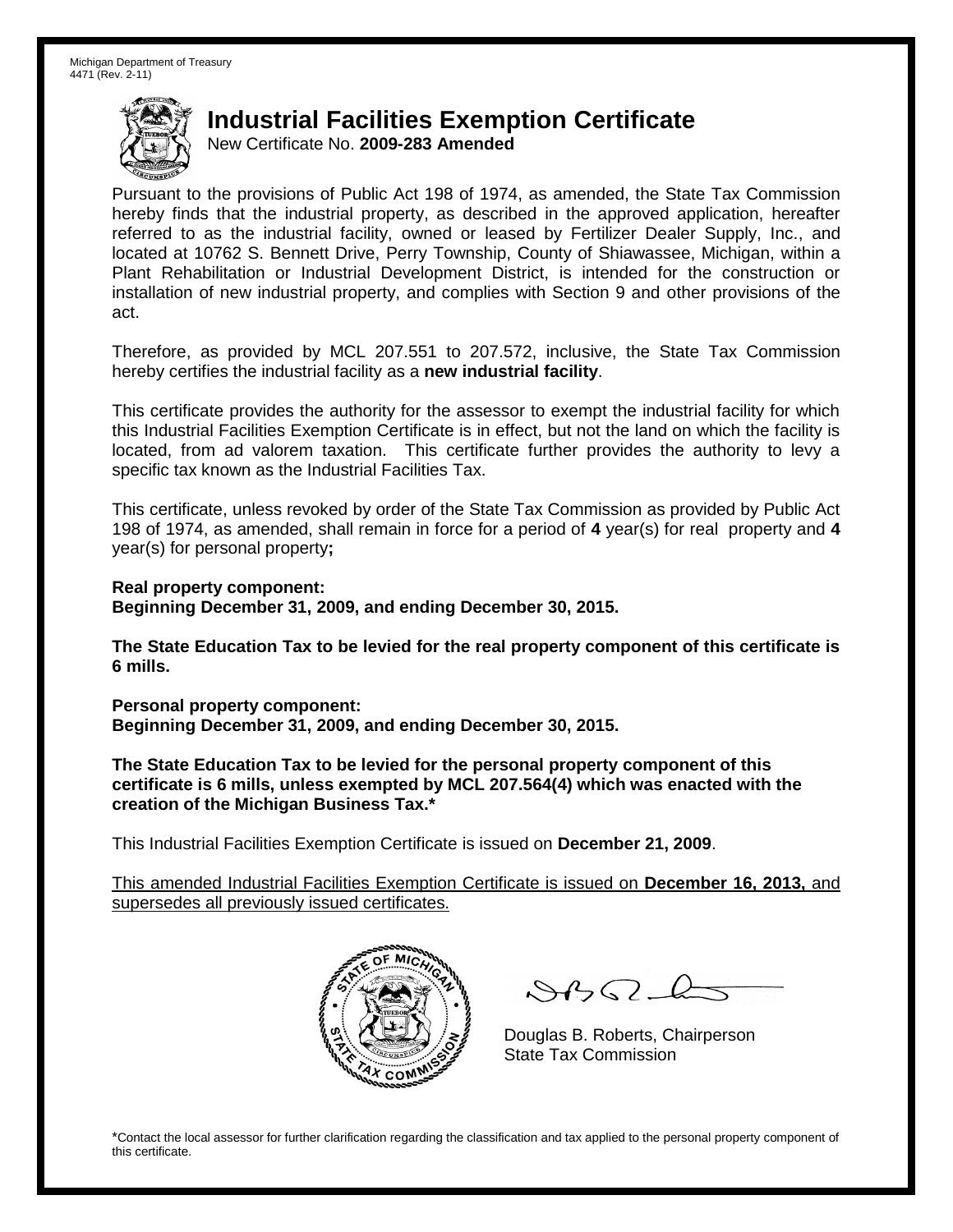

R. KEVIN CLINTON STATE TREASURER

January 15, 2014

Ed Lea Tokusen Hytech Inc dba Hytech Spring & Machinecorp 1500 South Amity Road Conway, Ar 72033

Dear Sir/Madam:

RICK SNYDER GOVERNOR

Pursuant to the requirements of Public Act 198 of 1974, as amended, the State Tax Commission (Commission) has issued an amended Industrial Facility Exemption Certificate numbered 2009-293, to Tokusen Hytech Inc dba Hytech Spring & Machinecorp, located in the City of Plainwell, Allegan County. This revised certificate was issued on December 16, 2013.

The investment amounts approved are as follows:

| <b>Real Property:</b> | S         |
|-----------------------|-----------|
| Personal Property:    | \$126,873 |

The State Education Tax to be levied for this certificate is 6 mills.

In accordance with MCL 24.304, the local unit of government or applicant has sixty days from the date of this letter to request a hearing to correct an error contained in the enclosed certificate.

Notification of completion of this project shall be filed with the Commission within 30 days of project completion. Within 90 days of project completion, a report of final costs shall be filed with the assessing officer of the local unit and the Commission.

If you have further questions regarding the issuance of this industrial facility exemption certificate, please call 517-373-3302.

Sincerely,

Kelli-Sool

Kelli Sobel, Executive Director State Tax Commission

Enclosure cc: Ted M. Gruizenga, Assessor, City of Plainwell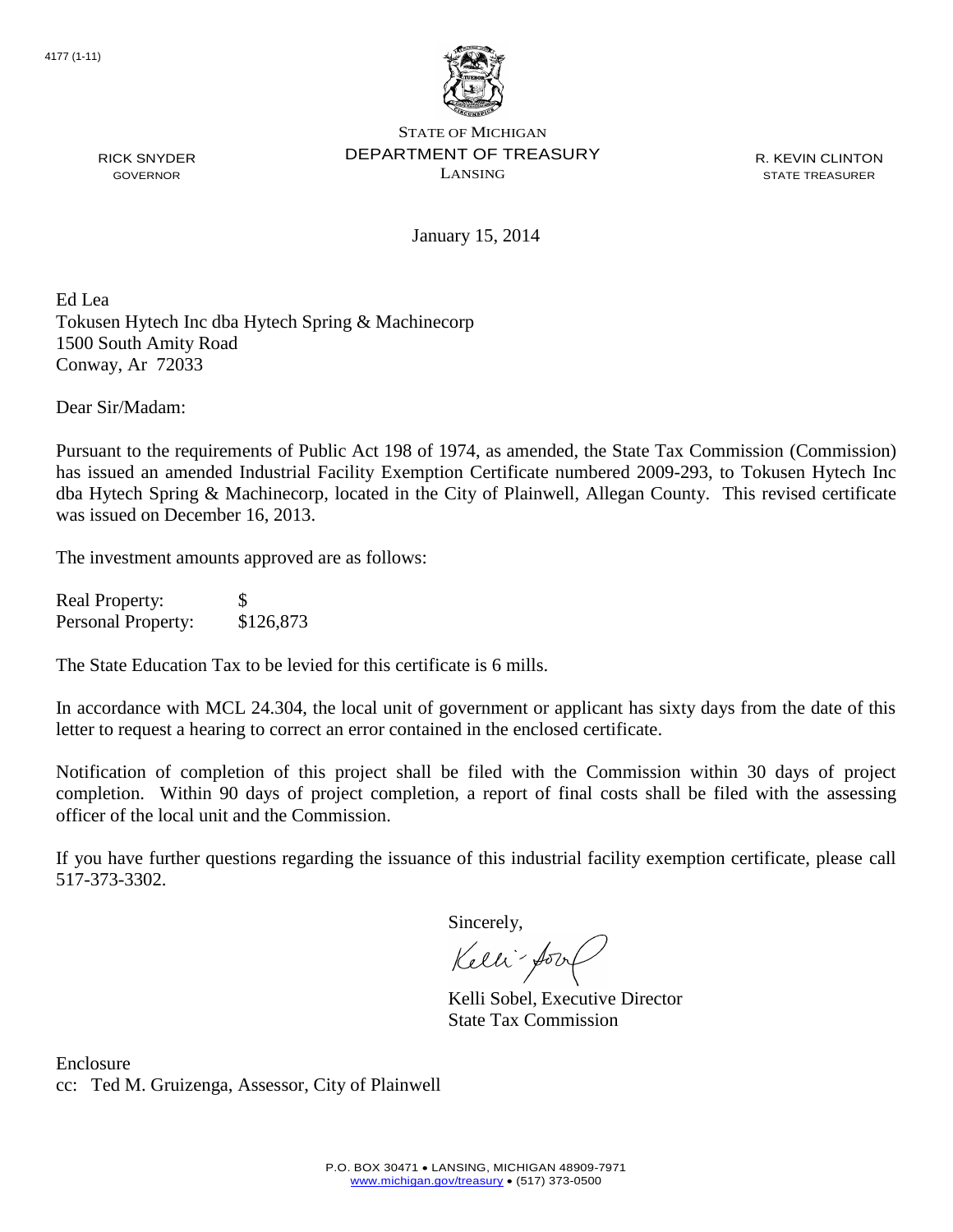New Certificate No. **2009-293 Amended**

Pursuant to the provisions of Public Act 198 of 1974, as amended, the State Tax Commission hereby finds that the industrial property, as described in the approved application, hereafter referred to as the industrial facility, owned or leased by Tokusen Hytech Inc dba Hytech Spring & Machinecorp, and located at 950 Lincoln Parkway, City of Plainwell, County of Allegan, Michigan, within a Plant Rehabilitation or Industrial Development District, is intended for the construction or installation of new industrial property, and complies with Section 9 and other provisions of the act.

Therefore, as provided by MCL 207.551 to 207.572, inclusive, the State Tax Commission hereby certifies the industrial facility as a **new industrial facility**.

This certificate provides the authority for the assessor to exempt the industrial facility for which this Industrial Facilities Exemption Certificate is in effect, but not the land on which the facility is located, from ad valorem taxation. This certificate further provides the authority to levy a specific tax known as the Industrial Facilities Tax.

This certificate, unless revoked by order of the State Tax Commission as provided by Public Act 198 of 1974, as amended, shall remain in force for a period of **0** year(s) for real property and **6** year(s) for personal property**;**

**Personal property component: Beginning December 31, 2009, and ending December 30, 2015.**

**The State Education Tax to be levied for the personal property component of this certificate is 6 mills, unless exempted by MCL 207.564(4) which was enacted with the creation of the Michigan Business Tax.\***

This Industrial Facilities Exemption Certificate is issued on **December 21, 2009**.

This amended Industrial Facilities Exemption Certificate is issued on **December 16, 2013,** and supersedes all previously issued certificates.



 $\mathcal{S}$ BO-

Douglas B. Roberts, Chairperson State Tax Commission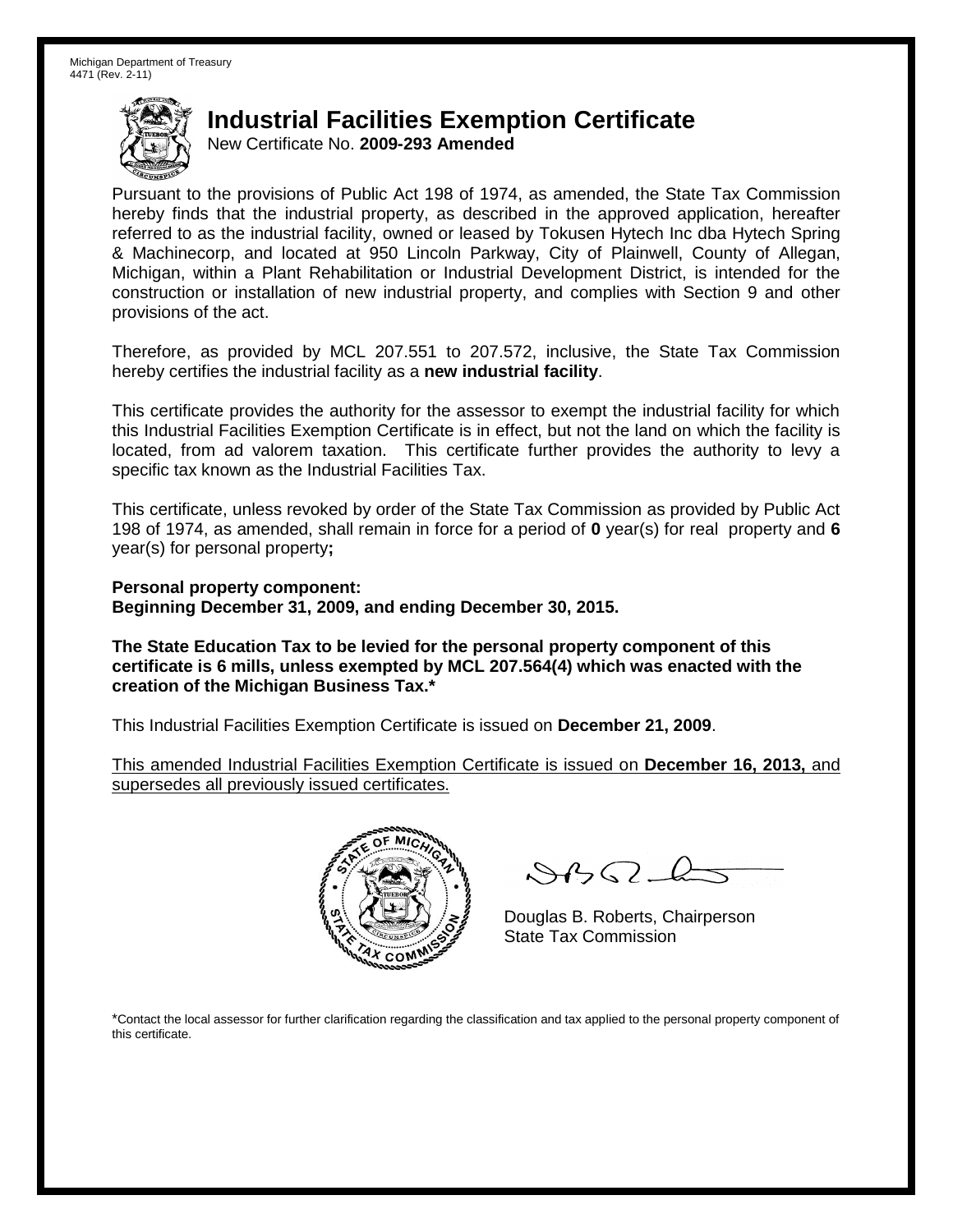

R. KEVIN CLINTON STATE TREASURER

RICK SNYDER GOVERNOR

January 15, 2014

Gary C. Galia Fabri-Kal Corp 600 Plastics Place Kalamazoo, MI 49001

Dear Sir/Madam:

Pursuant to the requirements of Public Act 198 of 1974, as amended, the State Tax Commission (Commission) has issued an amended Industrial Facility Exemption Certificate numbered 2009-383, to Fabri-Kal Corp, located in the City of Kalamazoo, Kalamazoo County. This revised certificate was issued on December 16, 2013.

The investment amounts approved are as follows:

Real Property: \$ Personal Property: \$5,830,000

The State Education Tax to be levied for this certificate is 6 mills.

In accordance with MCL 24.304, the local unit of government or applicant has sixty days from the date of this letter to request a hearing to correct an error contained in the enclosed certificate.

Notification of completion of this project shall be filed with the Commission within 30 days of project completion. Within 90 days of project completion, a report of final costs shall be filed with the assessing officer of the local unit and the Commission.

If you have further questions regarding the issuance of this industrial facility exemption certificate, please call 517-373-3302.

Sincerely,

Kelli-Sool

Kelli Sobel, Executive Director State Tax Commission

Enclosure cc: Aaron P. Powers, Assessor, City of Kalamazoo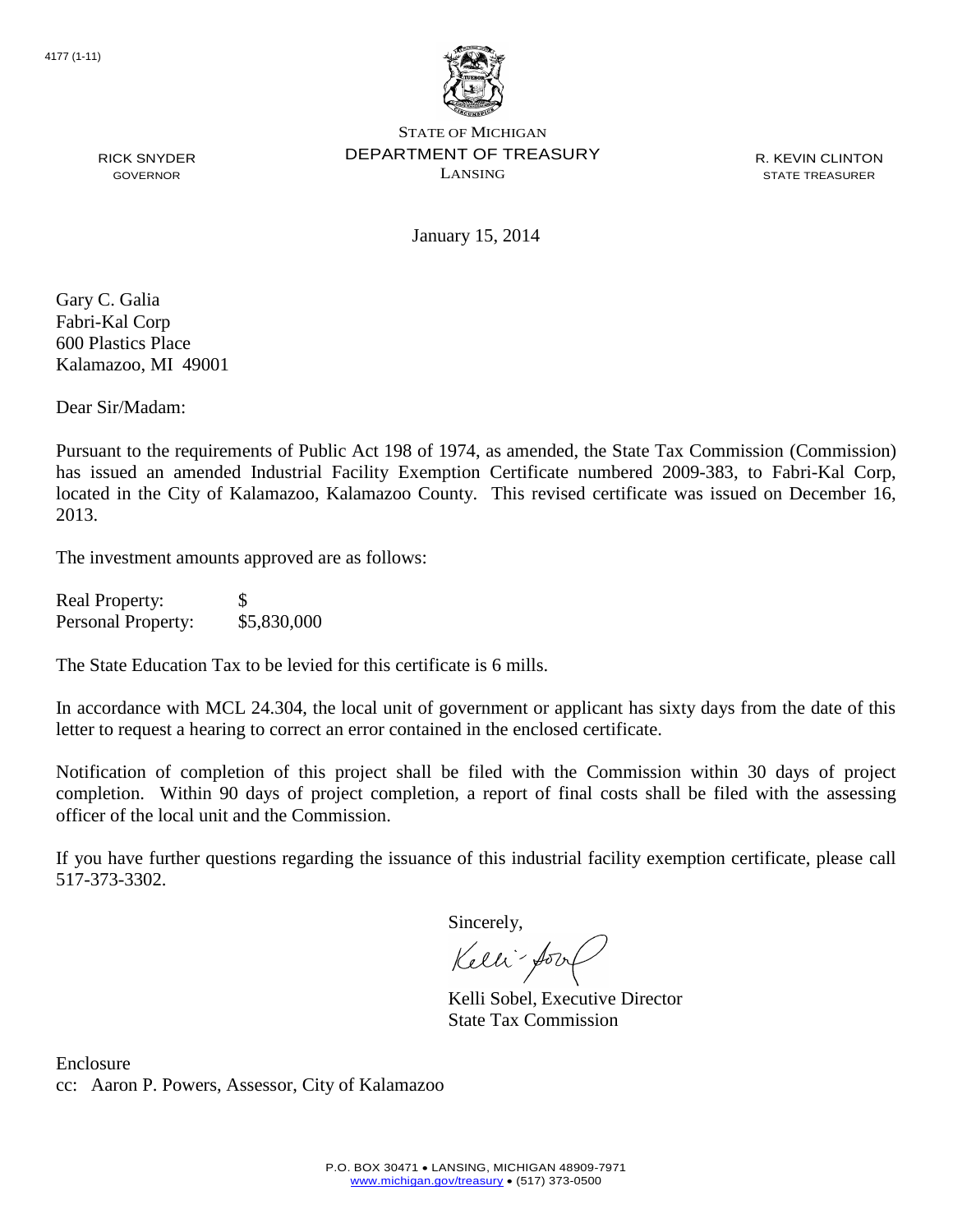New Certificate No. **2009-383 Amended**

Pursuant to the provisions of Public Act 198 of 1974, as amended, the State Tax Commission hereby finds that the industrial property, as described in the approved application, hereafter referred to as the industrial facility, owned or leased by Fabri-Kal Corp, and located at 4141 Manchester Rd, City of Kalamazoo, County of Kalamazoo, Michigan, within a Plant Rehabilitation or Industrial Development District, is intended for the construction or installation of new industrial property, and complies with Section 9 and other provisions of the act.

Therefore, as provided by MCL 207.551 to 207.572, inclusive, the State Tax Commission hereby certifies the industrial facility as a **new industrial facility**.

This certificate provides the authority for the assessor to exempt the industrial facility for which this Industrial Facilities Exemption Certificate is in effect, but not the land on which the facility is located, from ad valorem taxation. This certificate further provides the authority to levy a specific tax known as the Industrial Facilities Tax.

This certificate, unless revoked by order of the State Tax Commission as provided by Public Act 198 of 1974, as amended, shall remain in force for a period of **0** year(s) for real property and **8** year(s) for personal property**;**

**Personal property component: Beginning December 31, 2009, and ending December 30, 2017.**

**The State Education Tax to be levied for the personal property component of this certificate is 6 mills, unless exempted by MCL 207.564(4) which was enacted with the creation of the Michigan Business Tax.\***

This Industrial Facilities Exemption Certificate is issued on **December 21, 2009**.

This amended Industrial Facilities Exemption Certificate is issued on **December 16, 2013,** and supersedes all previously issued certificates.



 $8450 - 6$ 

Douglas B. Roberts, Chairperson State Tax Commission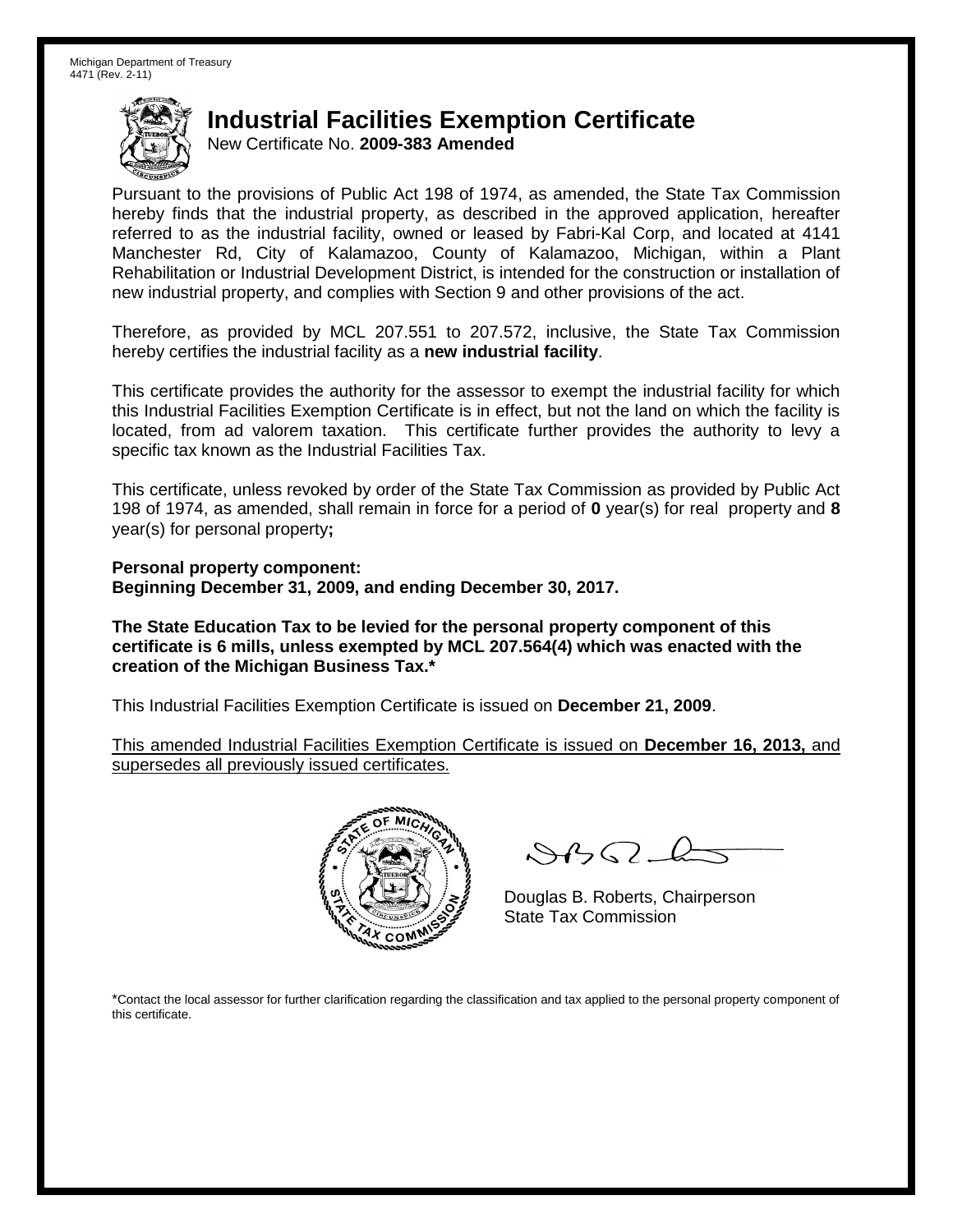

R. KEVIN CLINTON STATE TREASURER

January 15, 2014

Ed Lea Tokusen Hytech Inc dba Hytech Spring & Machinecorp 1500 South Amity Road Conway, Ar 72033

Dear Sir/Madam:

RICK SNYDER GOVERNOR

Pursuant to the requirements of Public Act 198 of 1974, as amended, the State Tax Commission (Commission) has issued an amended Industrial Facility Exemption Certificate numbered 2010-079, to Tokusen Hytech Inc dba Hytech Spring & Machinecorp, located in the City of Plainwell, Allegan County. This revised certificate was issued on December 16, 2013.

The investment amounts approved are as follows:

| <b>Real Property:</b> | \$819,000 |
|-----------------------|-----------|
| Personal Property:    | \$248,000 |

The State Education Tax to be levied for this certificate is 6 mills.

In accordance with MCL 24.304, the local unit of government or applicant has sixty days from the date of this letter to request a hearing to correct an error contained in the enclosed certificate.

Notification of completion of this project shall be filed with the Commission within 30 days of project completion. Within 90 days of project completion, a report of final costs shall be filed with the assessing officer of the local unit and the Commission.

If you have further questions regarding the issuance of this industrial facility exemption certificate, please call 517-373-3302.

Sincerely,

Kelli-Sool

Kelli Sobel, Executive Director State Tax Commission

Enclosure cc: Ted M. Gruizenga, Assessor, City of Plainwell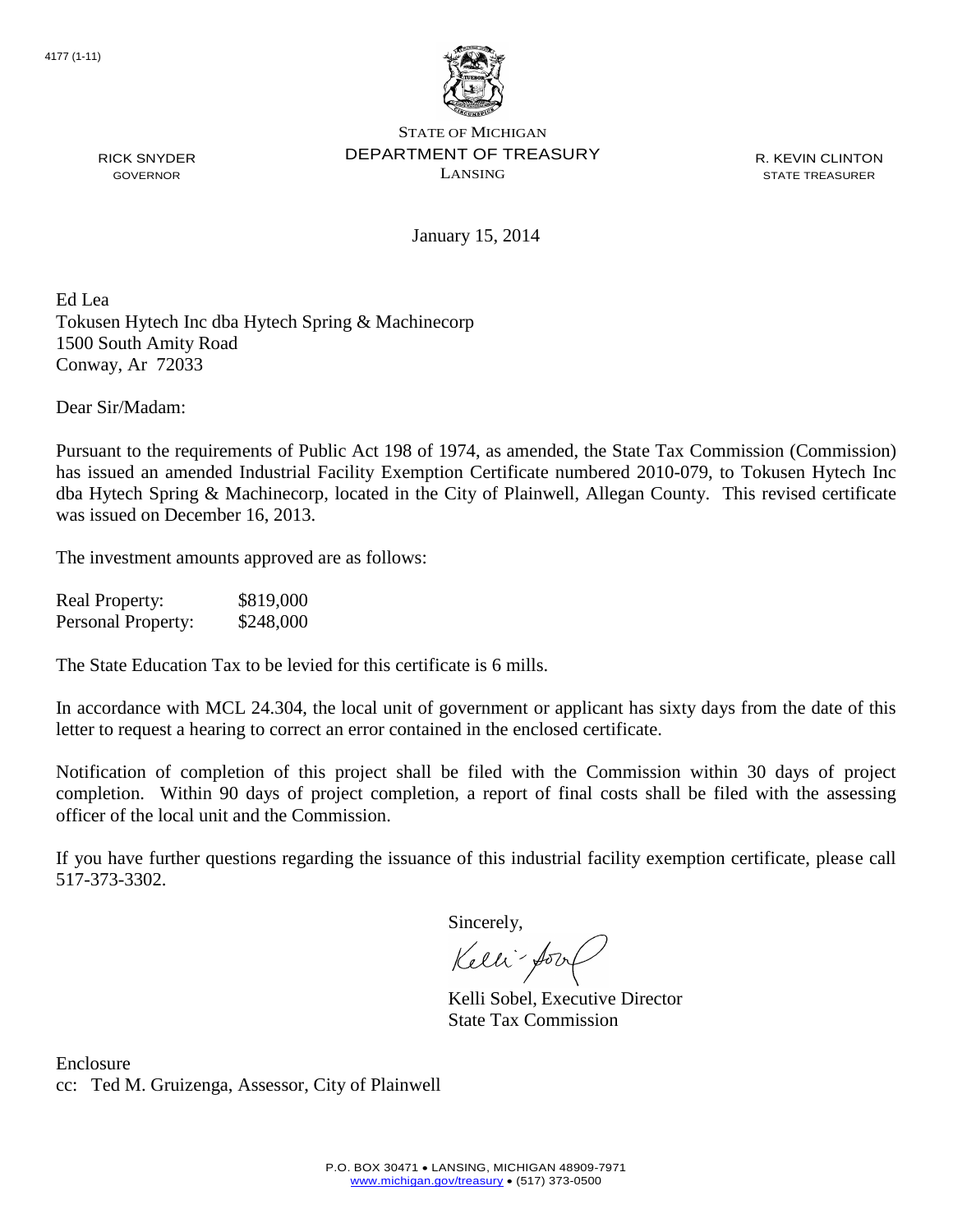New Certificate No. **2010-079 Amended**

Pursuant to the provisions of Public Act 198 of 1974, as amended, the State Tax Commission hereby finds that the industrial property, as described in the approved application, hereafter referred to as the industrial facility, owned or leased by Tokusen Hytech Inc dba Hytech Spring & Machinecorp, and located at 950 Lincoln Parkway, City of Plainwell, County of Allegan, Michigan, within a Plant Rehabilitation or Industrial Development District, is intended for the construction or installation of new industrial property, and complies with Section 9 and other provisions of the act.

Therefore, as provided by MCL 207.551 to 207.572, inclusive, the State Tax Commission hereby certifies the industrial facility as a **new industrial facility**.

This certificate provides the authority for the assessor to exempt the industrial facility for which this Industrial Facilities Exemption Certificate is in effect, but not the land on which the facility is located, from ad valorem taxation. This certificate further provides the authority to levy a specific tax known as the Industrial Facilities Tax.

This certificate, unless revoked by order of the State Tax Commission as provided by Public Act 198 of 1974, as amended, shall remain in force for a period of **12** year(s) for real property and **6** year(s) for personal property**;**

**Real property component: Beginning December 31, 2010, and ending December 30, 2022.**

**The State Education Tax to be levied for the real property component of this certificate is 6 mills.**

**Personal property component: Beginning December 31, 2010, and ending December 30, 2016.**

**The State Education Tax to be levied for the personal property component of this certificate is 6 mills, unless exempted by MCL 207.564(4) which was enacted with the creation of the Michigan Business Tax.\***

This Industrial Facilities Exemption Certificate is issued on **May 24, 2010**.

This amended Industrial Facilities Exemption Certificate is issued on **December 16, 2013,** and supersedes all previously issued certificates.



 $8450 - 6$ 

Douglas B. Roberts, Chairperson State Tax Commission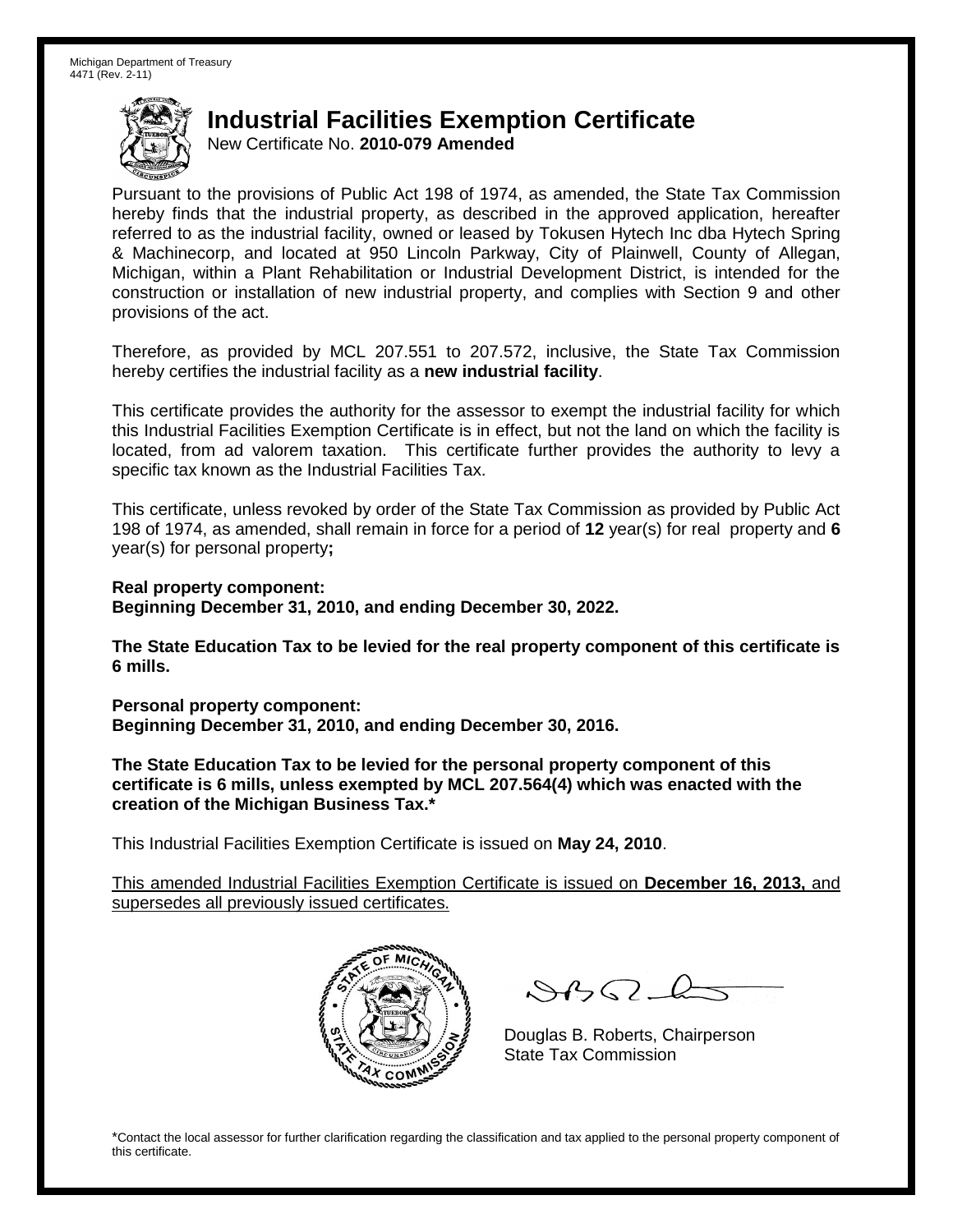

R. KEVIN CLINTON STATE TREASURER

January 15, 2014

Kurt Brown ZF Lemforder Corporation 3300 John Conley Drive Lapeer, MI 48446

RICK SNYDER GOVERNOR

Dear Sir/Madam:

Pursuant to the requirements of Public Act 198 of 1974, as amended, the State Tax Commission (Commission) has issued an amended Industrial Facility Exemption Certificate numbered 2010-087, to ZF Lemforder Corporation, located in the City of Lapeer, Lapeer County. This revised certificate was issued on December 16, 2013.

The investment amounts approved are as follows:

| <b>Real Property:</b> | \$65,094     |
|-----------------------|--------------|
| Personal Property:    | \$13,735,244 |

The State Education Tax to be levied for this certificate is 6 mills.

In accordance with MCL 24.304, the local unit of government or applicant has sixty days from the date of this letter to request a hearing to correct an error contained in the enclosed certificate.

Notification of completion of this project shall be filed with the Commission within 30 days of project completion. Within 90 days of project completion, a report of final costs shall be filed with the assessing officer of the local unit and the Commission.

If you have further questions regarding the issuance of this industrial facility exemption certificate, please call 517-373-3302.

Sincerely,

Kelli-Sort

Kelli Sobel, Executive Director State Tax Commission

Enclosure cc: Thomas Lee Hubbell, Assessor, City of Lapeer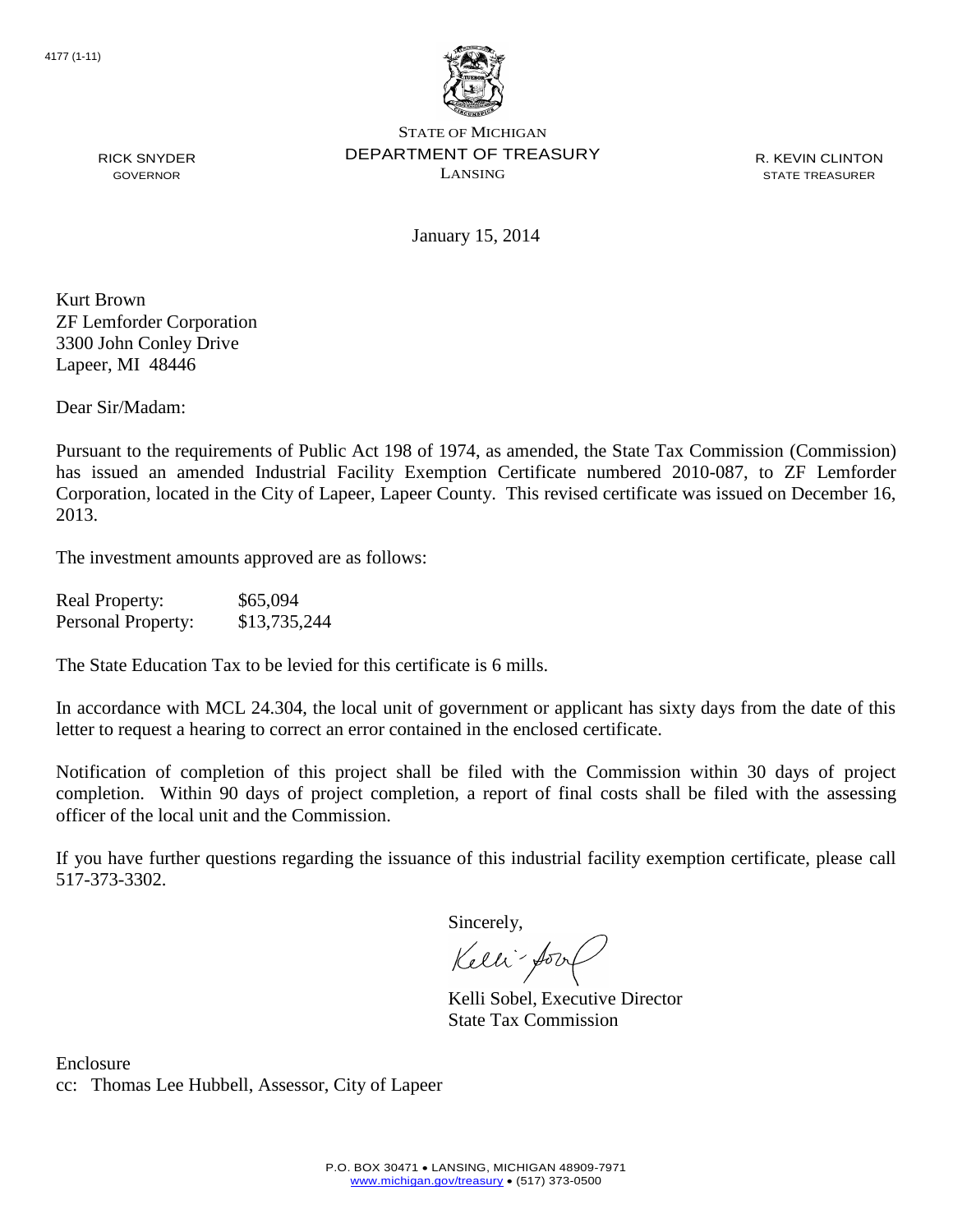New Certificate No. **2010-087 Amended**

Pursuant to the provisions of Public Act 198 of 1974, as amended, the State Tax Commission hereby finds that the industrial property, as described in the approved application, hereafter referred to as the industrial facility, owned or leased by ZF Lemforder Corporation, and located at 3300 John Conley Drive, City of Lapeer, County of Lapeer, Michigan, within a Plant Rehabilitation or Industrial Development District, is intended for the construction or installation of new industrial property, and complies with Section 9 and other provisions of the act.

Therefore, as provided by MCL 207.551 to 207.572, inclusive, the State Tax Commission hereby certifies the industrial facility as a **new industrial facility**.

This certificate provides the authority for the assessor to exempt the industrial facility for which this Industrial Facilities Exemption Certificate is in effect, but not the land on which the facility is located, from ad valorem taxation. This certificate further provides the authority to levy a specific tax known as the Industrial Facilities Tax.

This certificate, unless revoked by order of the State Tax Commission as provided by Public Act 198 of 1974, as amended, shall remain in force for a period of **12** year(s) for real property and **12** year(s) for personal property**;**

**Real property component: Beginning December 31, 2010, and ending December 30, 2022.**

**The State Education Tax to be levied for the real property component of this certificate is 6 mills.**

**Personal property component: Beginning December 31, 2010, and ending December 30, 2022.**

**The State Education Tax to be levied for the personal property component of this certificate is 6 mills, unless exempted by MCL 207.564(4) which was enacted with the creation of the Michigan Business Tax.\***

This Industrial Facilities Exemption Certificate is issued on **May 24, 2010**.

This amended Industrial Facilities Exemption Certificate is issued on **December 16, 2013,** and supersedes all previously issued certificates.



 $\mathcal{A}_{1} \cap \mathcal{C}$ 

Douglas B. Roberts, Chairperson State Tax Commission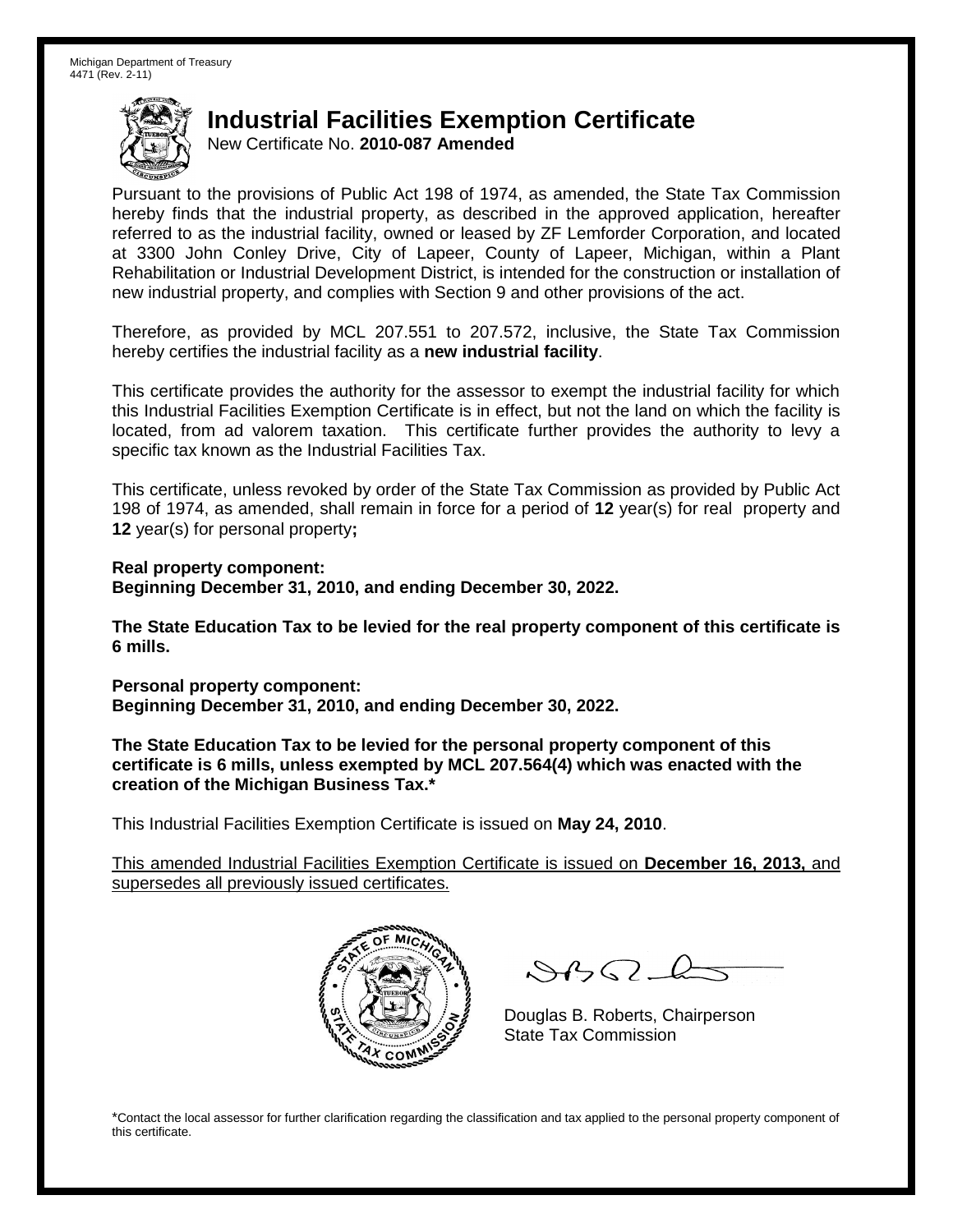

R. KEVIN CLINTON STATE TREASURER

GOVERNOR

RICK SNYDER

January 15, 2014

Richard L. Knappe U.S. Farathane, LLC 2700 High Meadow Circle Auburn Hills, MI 48326

Dear Sir/Madam:

Pursuant to the requirements of Public Act 198 of 1974, as amended, the State Tax Commission (Commission) has issued an amended Industrial Facility Exemption Certificate numbered 2010-116, to U.S. Farathane, LLC, located in the City of Auburn Hills, Oakland County. This revised certificate was issued on December 16, 2013.

The investment amounts approved are as follows:

| <b>Real Property:</b> | \$14,468,000 |
|-----------------------|--------------|
| Personal Property:    | \$12,808,000 |

The State Education Tax to be levied for this certificate is 0 mills.

In accordance with MCL 24.304, the local unit of government or applicant has sixty days from the date of this letter to request a hearing to correct an error contained in the enclosed certificate.

Notification of completion of this project shall be filed with the Commission within 30 days of project completion. Within 90 days of project completion, a report of final costs shall be filed with the assessing officer of the local unit and the Commission.

If you have further questions regarding the issuance of this industrial facility exemption certificate, please call 517-373-3302.

Sincerely,

Kelli-Sool

Kelli Sobel, Executive Director State Tax Commission

Enclosure cc: Micheal R. Lohmeier, Assessor, City of Auburn Hills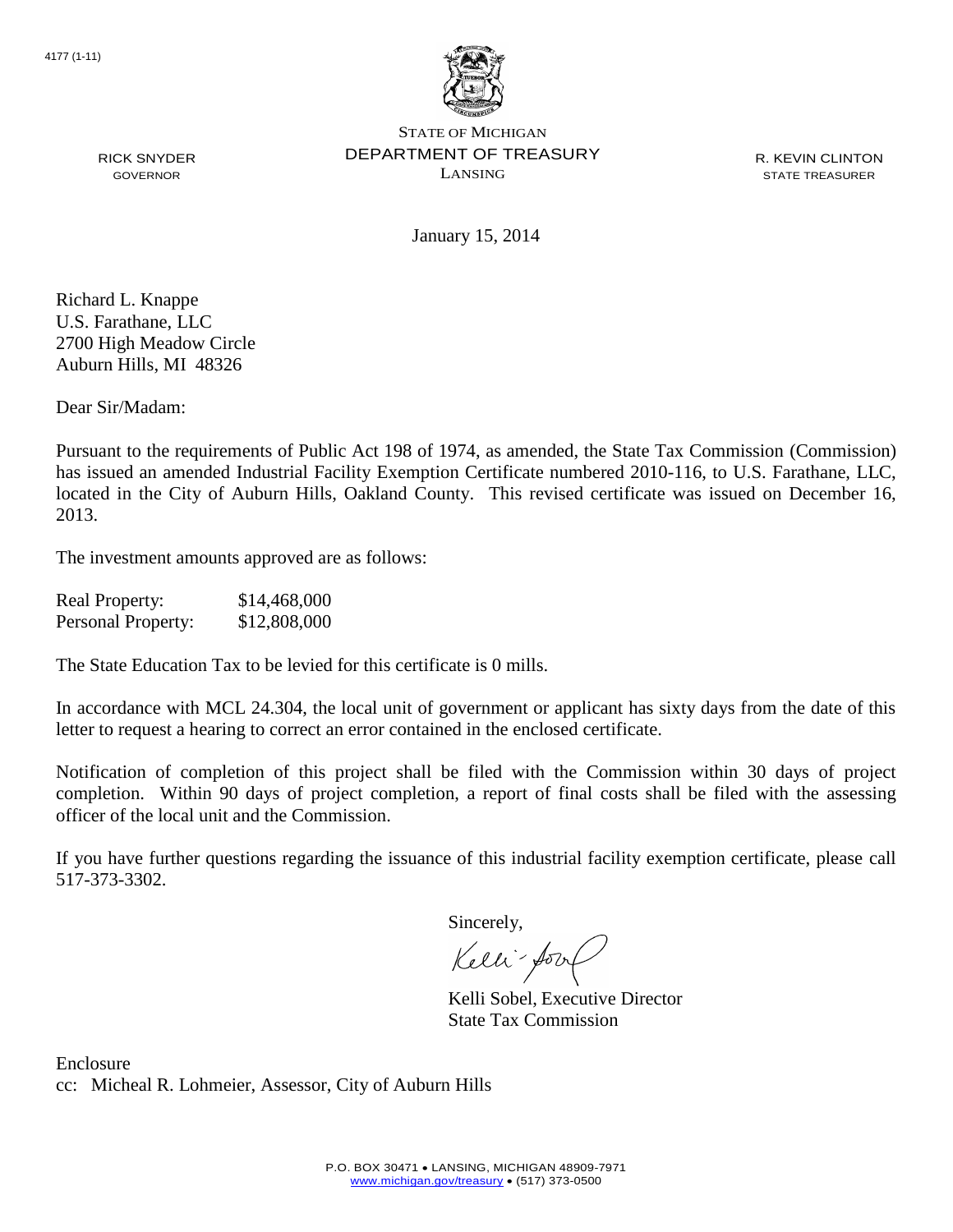New Certificate No. **2010-116 Amended**

Pursuant to the provisions of Public Act 198 of 1974, as amended, the State Tax Commission hereby finds that the industrial property, as described in the approved application, hereafter referred to as the industrial facility, owned or leased by U.S. Farathane, LLC, and located at 2700 High Meadow Circle, City of Auburn Hills, County of Oakland, Michigan, within a Plant Rehabilitation or Industrial Development District, is intended for the construction or installation of new industrial property, and complies with Section 9 and other provisions of the act.

Therefore, as provided by MCL 207.551 to 207.572, inclusive, the State Tax Commission hereby certifies the industrial facility as a **new industrial facility**.

This certificate provides the authority for the assessor to exempt the industrial facility for which this Industrial Facilities Exemption Certificate is in effect, but not the land on which the facility is located, from ad valorem taxation. This certificate further provides the authority to levy a specific tax known as the Industrial Facilities Tax.

This certificate, unless revoked by order of the State Tax Commission as provided by Public Act 198 of 1974, as amended, shall remain in force for a period of **12** year(s) for real property and **12** year(s) for personal property**;**

**Real property component: Beginning December 31, 2010, and ending December 30, 2022.**

**The State Education Tax to be levied for the real property component of this certificate is 0 mills.**

**Personal property component: Beginning December 31, 2010, and ending December 30, 2022.**

**The State Education Tax to be levied for the personal property component of this certificate is 0 mills, unless exempted by MCL 207.564(4) which was enacted with the creation of the Michigan Business Tax.\***

This Industrial Facilities Exemption Certificate is issued on **August 16, 2010**.

This amended Industrial Facilities Exemption Certificate is issued on **December 16, 2013,** and supersedes all previously issued certificates.



 $\mathcal{A}_{1} \cap \mathcal{C}$ 

Douglas B. Roberts, Chairperson State Tax Commission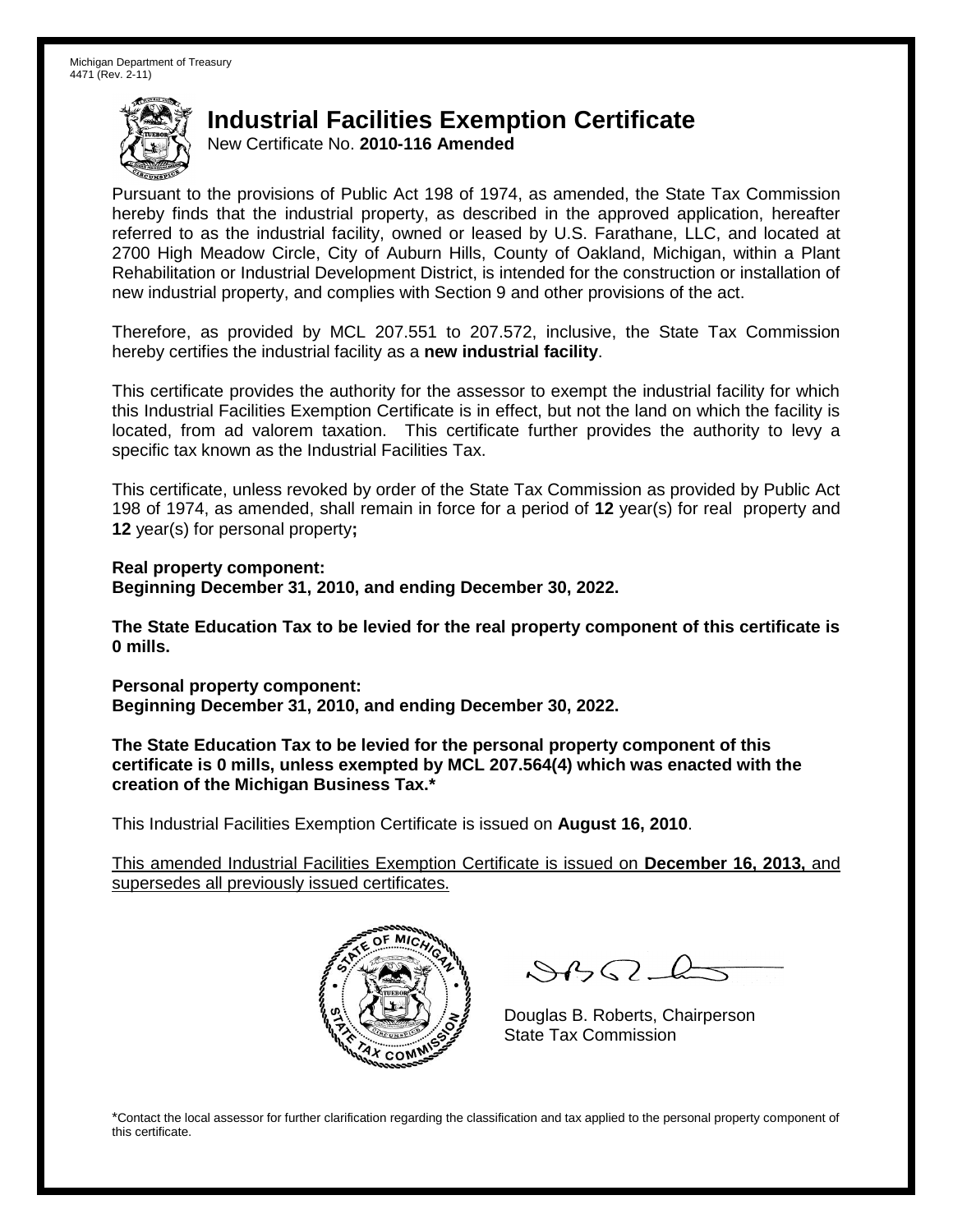

R. KEVIN CLINTON STATE TREASURER

RICK SNYDER GOVERNOR

January 15, 2014

Richard L. Knappe U.S. Farathane, LLC 2700 High Meadow Circle Auburn Hills, MI 48326

Dear Sir/Madam:

Pursuant to the requirements of Public Act 198 of 1974, as amended, the State Tax Commission (Commission) has issued an amended Industrial Facility Exemption Certificate numbered 2010-265, to U.S. Farathane, LLC, located in the City of Westland, Wayne County. This revised certificate was issued on December 16, 2013.

The investment amounts approved are as follows:

Real Property: \$ Personal Property:  $$2,105,000$ 

The State Education Tax to be levied for this certificate is 6 mills.

In accordance with MCL 24.304, the local unit of government or applicant has sixty days from the date of this letter to request a hearing to correct an error contained in the enclosed certificate.

Notification of completion of this project shall be filed with the Commission within 30 days of project completion. Within 90 days of project completion, a report of final costs shall be filed with the assessing officer of the local unit and the Commission.

If you have further questions regarding the issuance of this industrial facility exemption certificate, please call 517-373-3302.

Sincerely,

Kelli-for

Kelli Sobel, Executive Director State Tax Commission

Enclosure cc: Aaron P. Powers, Assessor, City of Westland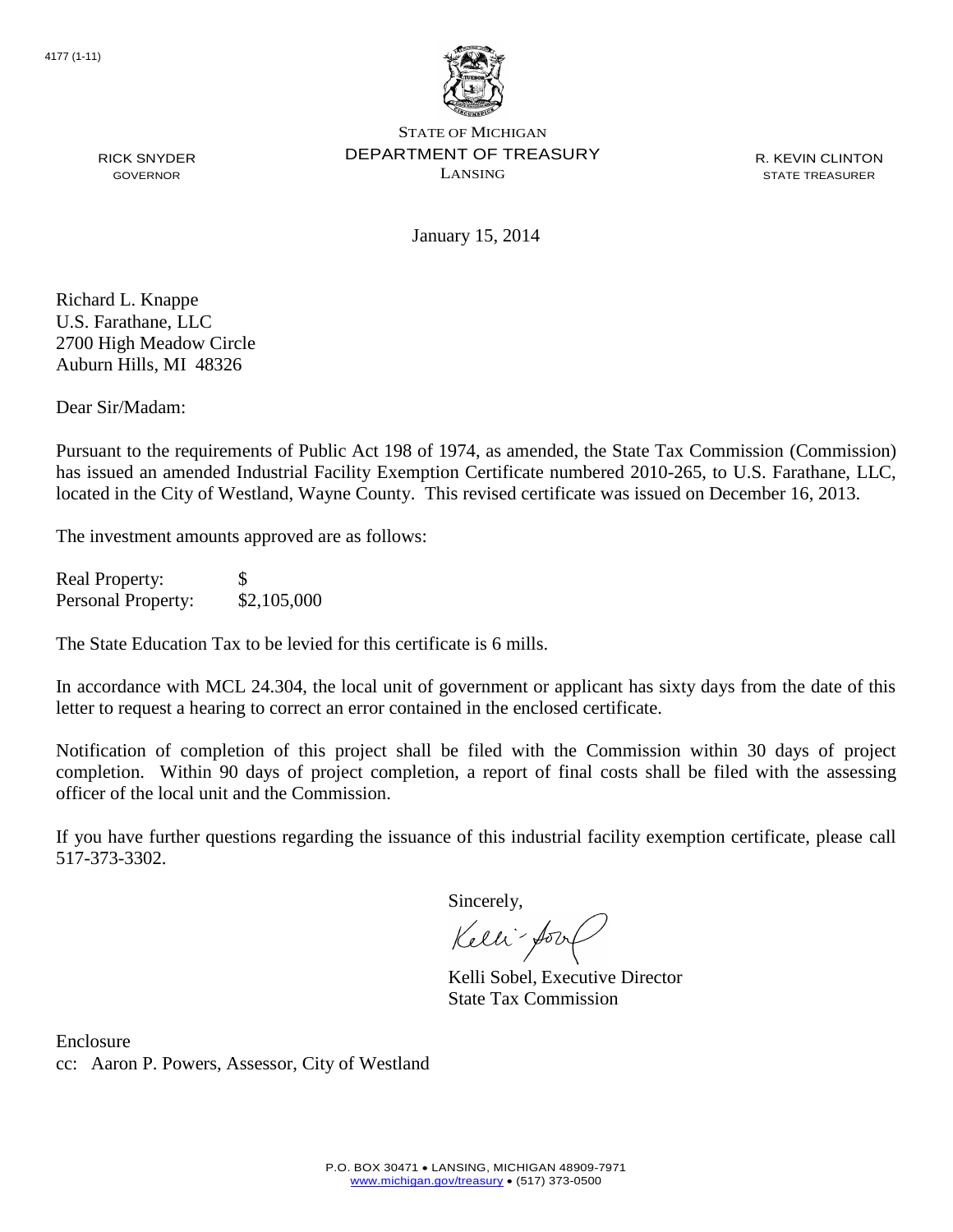New Certificate No. **2010-265 Amended**

Pursuant to the provisions of Public Act 198 of 1974, as amended, the State Tax Commission hereby finds that the industrial property, as described in the approved application, hereafter referred to as the industrial facility, owned or leased by U.S. Farathane, LLC, and located at 39200 Ford Road, City of Westland, County of Wayne, Michigan, within a Plant Rehabilitation or Industrial Development District, is intended for the construction or installation of new industrial property, and complies with Section 9 and other provisions of the act.

Therefore, as provided by MCL 207.551 to 207.572, inclusive, the State Tax Commission hereby certifies the industrial facility as a **new industrial facility**.

This certificate provides the authority for the assessor to exempt the industrial facility for which this Industrial Facilities Exemption Certificate is in effect, but not the land on which the facility is located, from ad valorem taxation. This certificate further provides the authority to levy a specific tax known as the Industrial Facilities Tax.

This certificate, unless revoked by order of the State Tax Commission as provided by Public Act 198 of 1974, as amended, shall remain in force for a period of **0** year(s) for real property and **10** year(s) for personal property**;**

**Personal property component: Beginning December 31, 2011, and ending December 30, 2021.**

**The State Education Tax to be levied for the personal property component of this certificate is 6 mills, unless exempted by MCL 207.564(4) which was enacted with the creation of the Michigan Business Tax.\***

This Industrial Facilities Exemption Certificate is issued on **April 21, 2011**.

This amended Industrial Facilities Exemption Certificate is issued on **December 16, 2013,** and supersedes all previously issued certificates.



 $8450 - 6$ 

Douglas B. Roberts, Chairperson State Tax Commission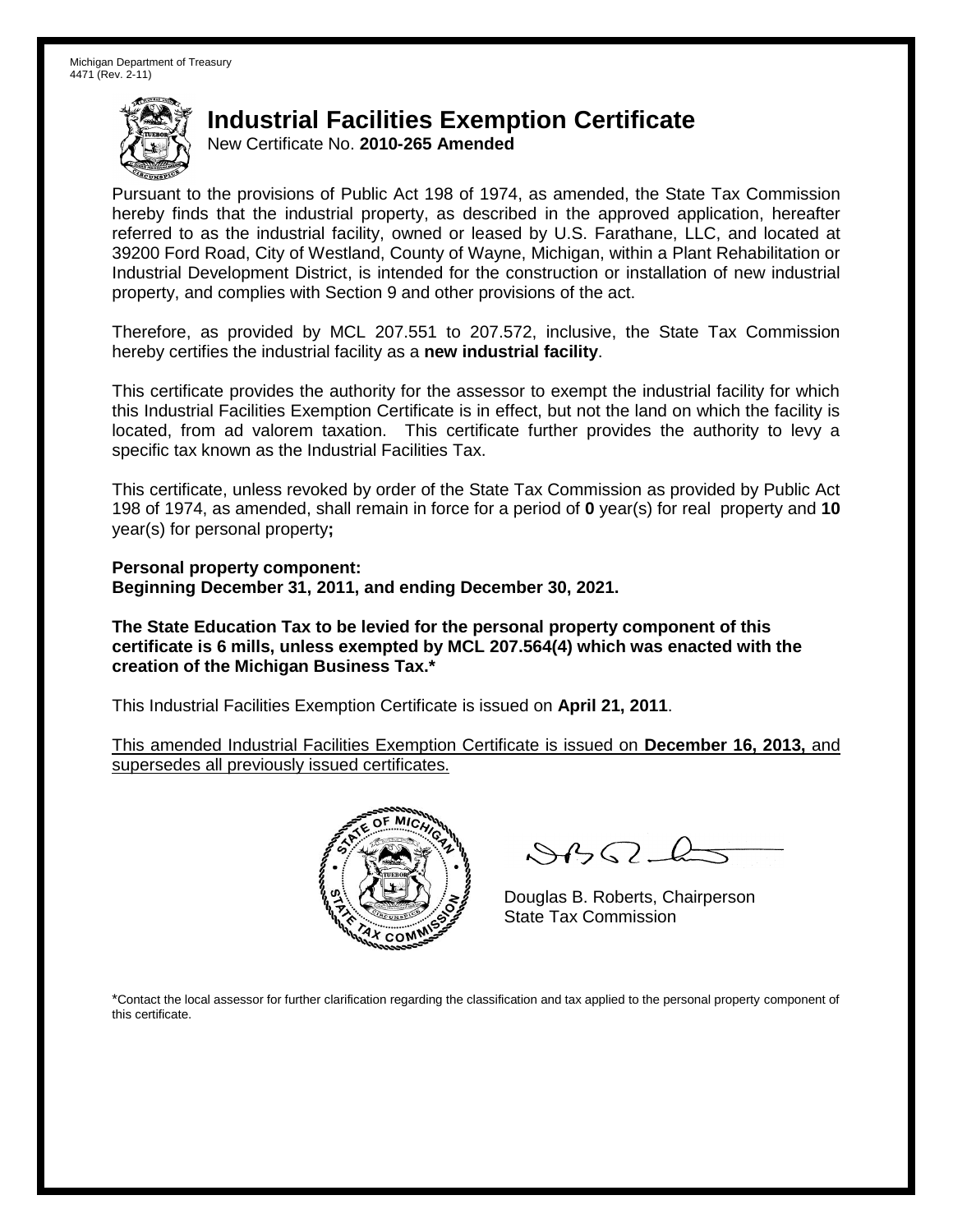

R. KEVIN CLINTON STATE TREASURER

RICK SNYDER GOVERNOR

January 15, 2014

Richard L. Knappe U.S. Farathane, LLC 2700 High Meadow Circle Auburn Hills, MI 48326

Dear Sir/Madam:

Pursuant to the requirements of Public Act 198 of 1974, as amended, the State Tax Commission (Commission) has issued an amended Industrial Facility Exemption Certificate numbered 2010-265A, to U.S. Farathane, LLC, located in Orion Charter Township, Oakland County. This revised certificate was issued on December 16, 2013.

The investment amounts approved are as follows:

| <b>Real Property:</b> | <b>S</b>  |
|-----------------------|-----------|
| Personal Property:    | \$285,000 |

The State Education Tax to be levied for this certificate is 6 mills.

In accordance with MCL 24.304, the local unit of government or applicant has sixty days from the date of this letter to request a hearing to correct an error contained in the enclosed certificate.

Notification of completion of this project shall be filed with the Commission within 30 days of project completion. Within 90 days of project completion, a report of final costs shall be filed with the assessing officer of the local unit and the Commission.

If you have further questions regarding the issuance of this industrial facility exemption certificate, please call 517-373-3302.

Sincerely,

Kelli-Sool

Kelli Sobel, Executive Director State Tax Commission

Enclosure cc: David M. Hieber, Assessor, Orion Charter Township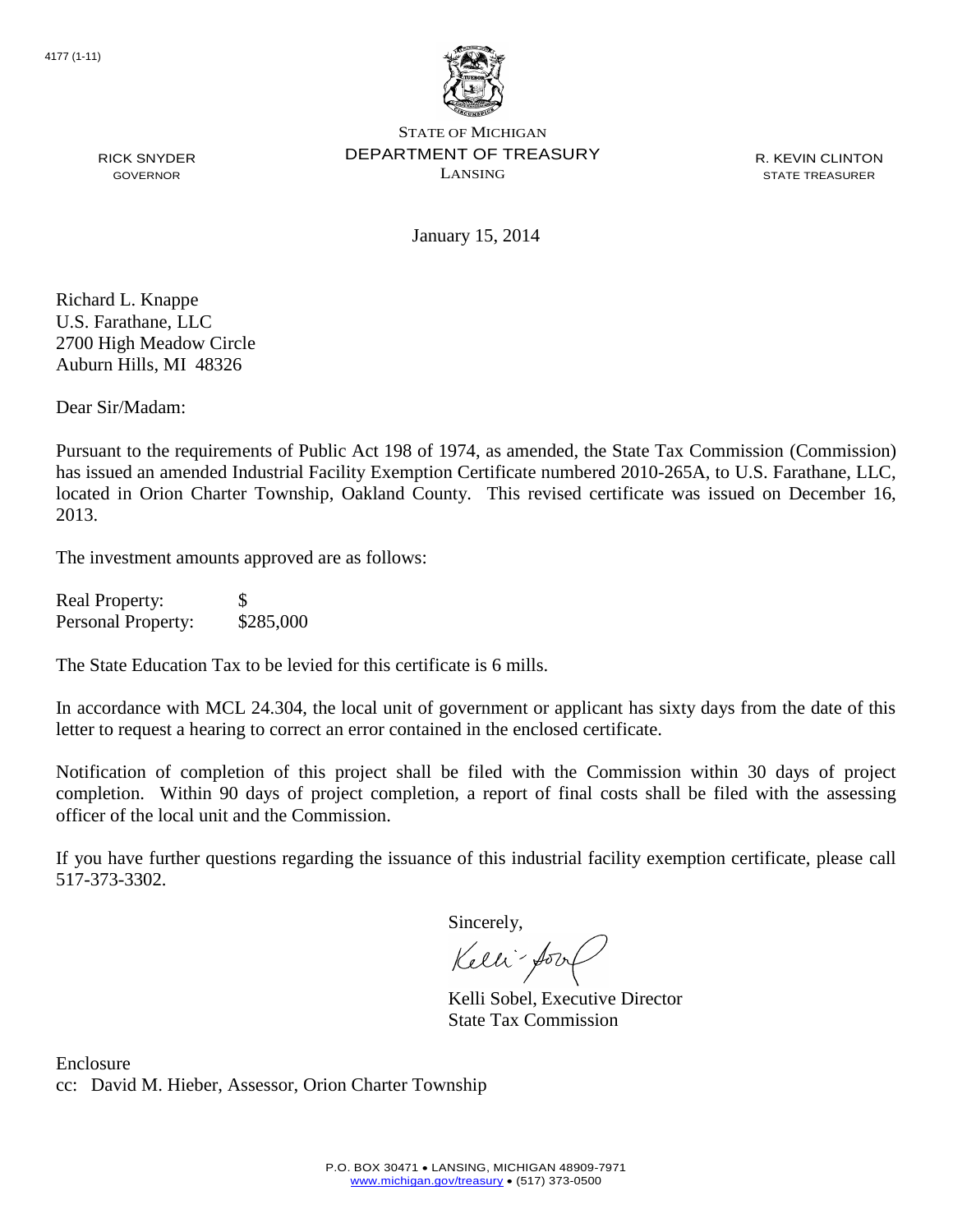New Certificate No. **2010-265A Amended**

Pursuant to the provisions of Public Act 198 of 1974, as amended, the State Tax Commission hereby finds that the industrial property, as described in the approved application, hereafter referred to as the industrial facility, owned or leased by U.S. Farathane, LLC, and located at 4872 Lapeer Road, Orion Charter Township, County of Oakland, Michigan, within a Plant Rehabilitation or Industrial Development District, is intended for the construction or installation of new industrial property, and complies with Section 9 and other provisions of the act.

Therefore, as provided by MCL 207.551 to 207.572, inclusive, the State Tax Commission hereby certifies the industrial facility as a **new industrial facility**.

This certificate provides the authority for the assessor to exempt the industrial facility for which this Industrial Facilities Exemption Certificate is in effect, but not the land on which the facility is located, from ad valorem taxation. This certificate further provides the authority to levy a specific tax known as the Industrial Facilities Tax.

This certificate, unless revoked by order of the State Tax Commission as provided by Public Act 198 of 1974, as amended, shall remain in force for a period of **0** year(s) for real property and **10** year(s) for personal property**;**

**Personal property component: Beginning December 31, 2011, and ending December 30, 2021.**

**The State Education Tax to be levied for the personal property component of this certificate is 6 mills, unless exempted by MCL 207.564(4) which was enacted with the creation of the Michigan Business Tax.\***

This Industrial Facilities Exemption Certificate is issued on **April 21, 2011**.

This amended Industrial Facilities Exemption Certificate is issued on **December 16, 2013,** and supersedes all previously issued certificates.



 $8450 - 6$ 

Douglas B. Roberts, Chairperson State Tax Commission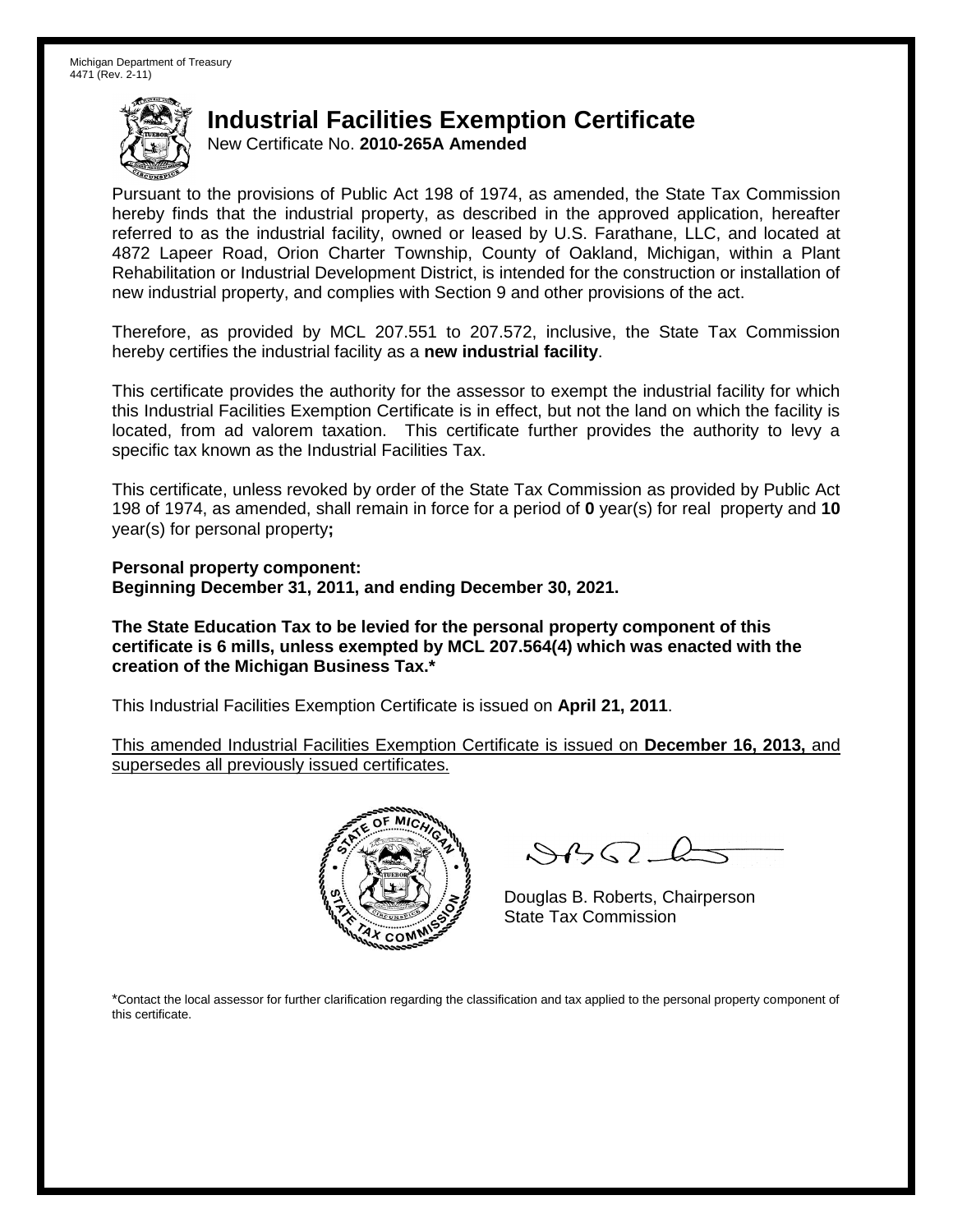

R. KEVIN CLINTON STATE TREASURER

GOVERNOR

January 15, 2014

Thomas Spencer Spencer Plastics 2300 Schwach Street Cadillac, MI 49601

RICK SNYDER

Dear Sir/Madam:

Pursuant to the requirements of Public Act 198 of 1974, as amended, the State Tax Commission (Commission) has issued an amended Industrial Facility Exemption Certificate numbered 2010-278, to Spencer Plastics, located in the City of Cadillac, Wexford County. This revised certificate was issued on December 16, 2013.

The investment amounts approved are as follows:

Real Property: \$ Personal Property: \$255,385

The State Education Tax to be levied for this certificate is 6 mills.

In accordance with MCL 24.304, the local unit of government or applicant has sixty days from the date of this letter to request a hearing to correct an error contained in the enclosed certificate.

Notification of completion of this project shall be filed with the Commission within 30 days of project completion. Within 90 days of project completion, a report of final costs shall be filed with the assessing officer of the local unit and the Commission.

If you have further questions regarding the issuance of this industrial facility exemption certificate, please call 517-373-3302.

Sincerely,

Kelli-for

Kelli Sobel, Executive Director State Tax Commission

Enclosure cc: Clifford A. Porterfield, Assessor, City of Cadillac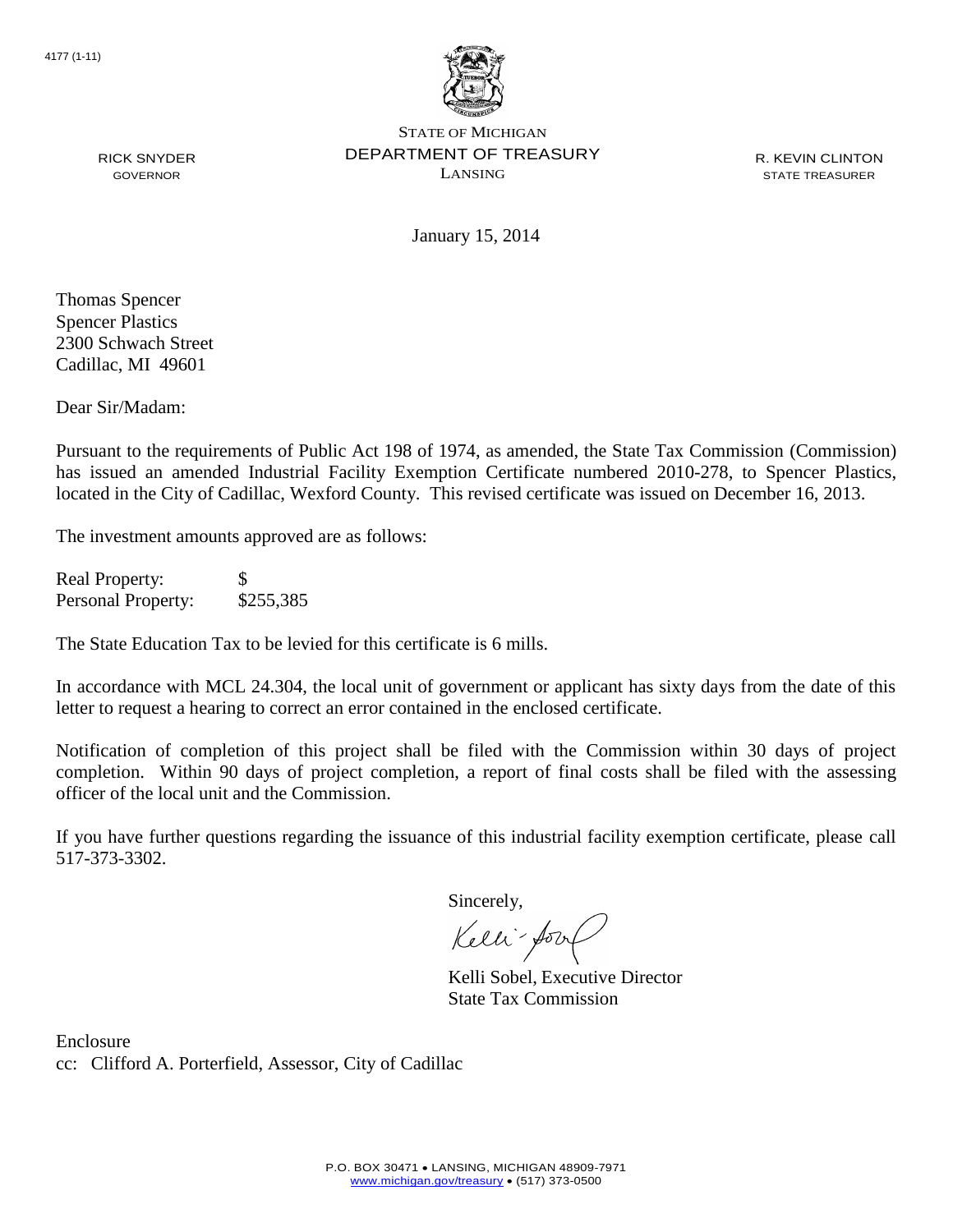New Certificate No. **2010-278 Amended**

Pursuant to the provisions of Public Act 198 of 1974, as amended, the State Tax Commission hereby finds that the industrial property, as described in the approved application, hereafter referred to as the industrial facility, owned or leased by Spencer Plastics, and located at 2300 Schwach Street, City of Cadillac, County of Wexford, Michigan, within a Plant Rehabilitation or Industrial Development District, is intended for the construction or installation of new industrial property, and complies with Section 9 and other provisions of the act.

Therefore, as provided by MCL 207.551 to 207.572, inclusive, the State Tax Commission hereby certifies the industrial facility as a **new industrial facility**.

This certificate provides the authority for the assessor to exempt the industrial facility for which this Industrial Facilities Exemption Certificate is in effect, but not the land on which the facility is located, from ad valorem taxation. This certificate further provides the authority to levy a specific tax known as the Industrial Facilities Tax.

This certificate, unless revoked by order of the State Tax Commission as provided by Public Act 198 of 1974, as amended, shall remain in force for a period of **0** year(s) for real property and **12** year(s) for personal property**;**

**Personal property component: Beginning December 31, 2010, and ending December 30, 2022.**

**The State Education Tax to be levied for the personal property component of this certificate is 6 mills, unless exempted by MCL 207.564(4) which was enacted with the creation of the Michigan Business Tax.\***

This Industrial Facilities Exemption Certificate is issued on **December 20, 2010**.

This amended Industrial Facilities Exemption Certificate is issued on **December 16, 2013,** and supersedes all previously issued certificates.



 $8450 - 6$ 

Douglas B. Roberts, Chairperson State Tax Commission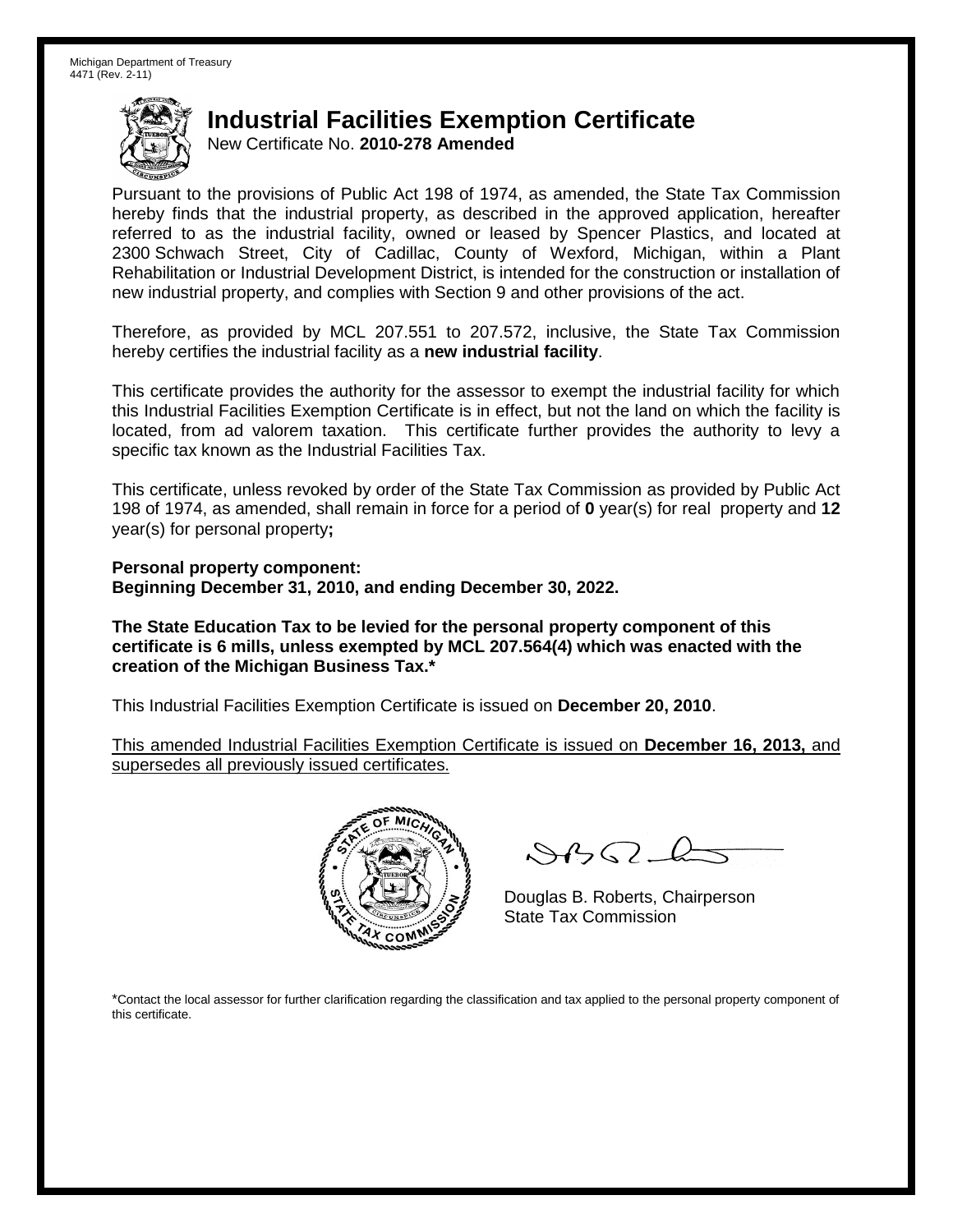

R. KEVIN CLINTON STATE TREASURER

RICK SNYDER GOVERNOR

January 15, 2014

Russell De Vries D+M Metal Products 4994 West River Dr Comstock Park, MI 49321

Dear Sir/Madam:

Pursuant to the requirements of Public Act 198 of 1974, as amended, the State Tax Commission (Commission) has issued an amended Industrial Facility Exemption Certificate numbered 2010-359, to D+M Metal Products, located in Plainfield Charter Township, Kent County. This revised certificate was issued on December 16, 2013.

The investment amounts approved are as follows:

| <b>Real Property:</b>     | S           |
|---------------------------|-------------|
| <b>Personal Property:</b> | \$1,248,833 |

The State Education Tax to be levied for this certificate is 6 mills.

In accordance with MCL 24.304, the local unit of government or applicant has sixty days from the date of this letter to request a hearing to correct an error contained in the enclosed certificate.

Notification of completion of this project shall be filed with the Commission within 30 days of project completion. Within 90 days of project completion, a report of final costs shall be filed with the assessing officer of the local unit and the Commission.

If you have further questions regarding the issuance of this industrial facility exemption certificate, please call 517-373-3302.

Sincerely,

Kelli-Sool

Kelli Sobel, Executive Director State Tax Commission

Enclosure cc: Judith A. Lafave, Assessor, Plainfield Charter Township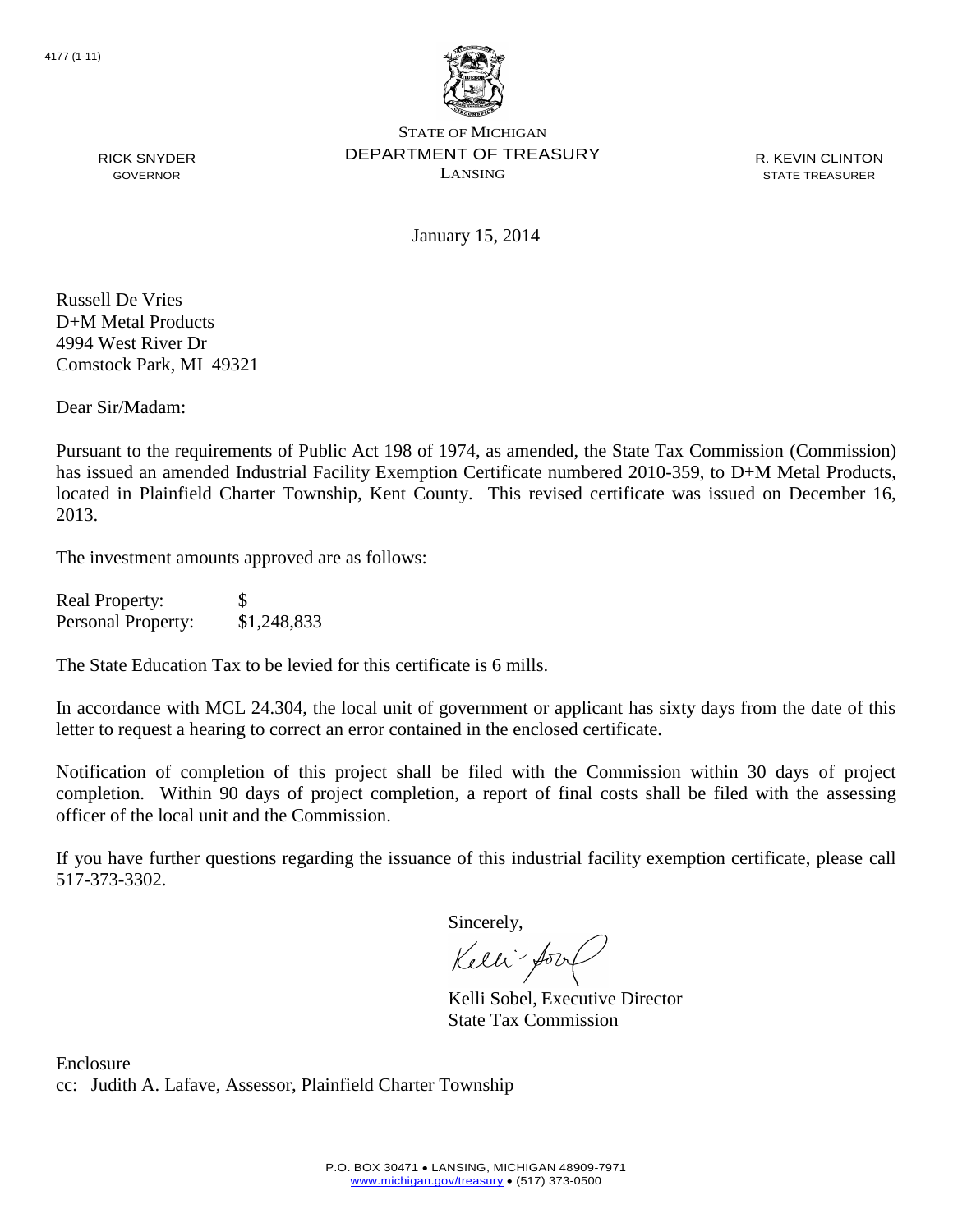New Certificate No. **2010-359 Amended**

Pursuant to the provisions of Public Act 198 of 1974, as amended, the State Tax Commission hereby finds that the industrial property, as described in the approved application, hereafter referred to as the industrial facility, owned or leased by D+M Metal Products, and located at 4994 West River Dr, Plainfield Charter Township, County of Kent, Michigan, within a Plant Rehabilitation or Industrial Development District, is intended for the construction or installation of new industrial property, and complies with Section 9 and other provisions of the act.

Therefore, as provided by MCL 207.551 to 207.572, inclusive, the State Tax Commission hereby certifies the industrial facility as a **new industrial facility**.

This certificate provides the authority for the assessor to exempt the industrial facility for which this Industrial Facilities Exemption Certificate is in effect, but not the land on which the facility is located, from ad valorem taxation. This certificate further provides the authority to levy a specific tax known as the Industrial Facilities Tax.

This certificate, unless revoked by order of the State Tax Commission as provided by Public Act 198 of 1974, as amended, shall remain in force for a period of **0** year(s) for real property and **8** year(s) for personal property**;**

**Personal property component: Beginning December 31, 2010, and ending December 30, 2018.**

**The State Education Tax to be levied for the personal property component of this certificate is 6 mills, unless exempted by MCL 207.564(4) which was enacted with the creation of the Michigan Business Tax.\***

This Industrial Facilities Exemption Certificate is issued on **December 20, 2010**.

This amended Industrial Facilities Exemption Certificate is issued on **December 16, 2013,** and supersedes all previously issued certificates.



 $8450 - 6$ 

Douglas B. Roberts, Chairperson State Tax Commission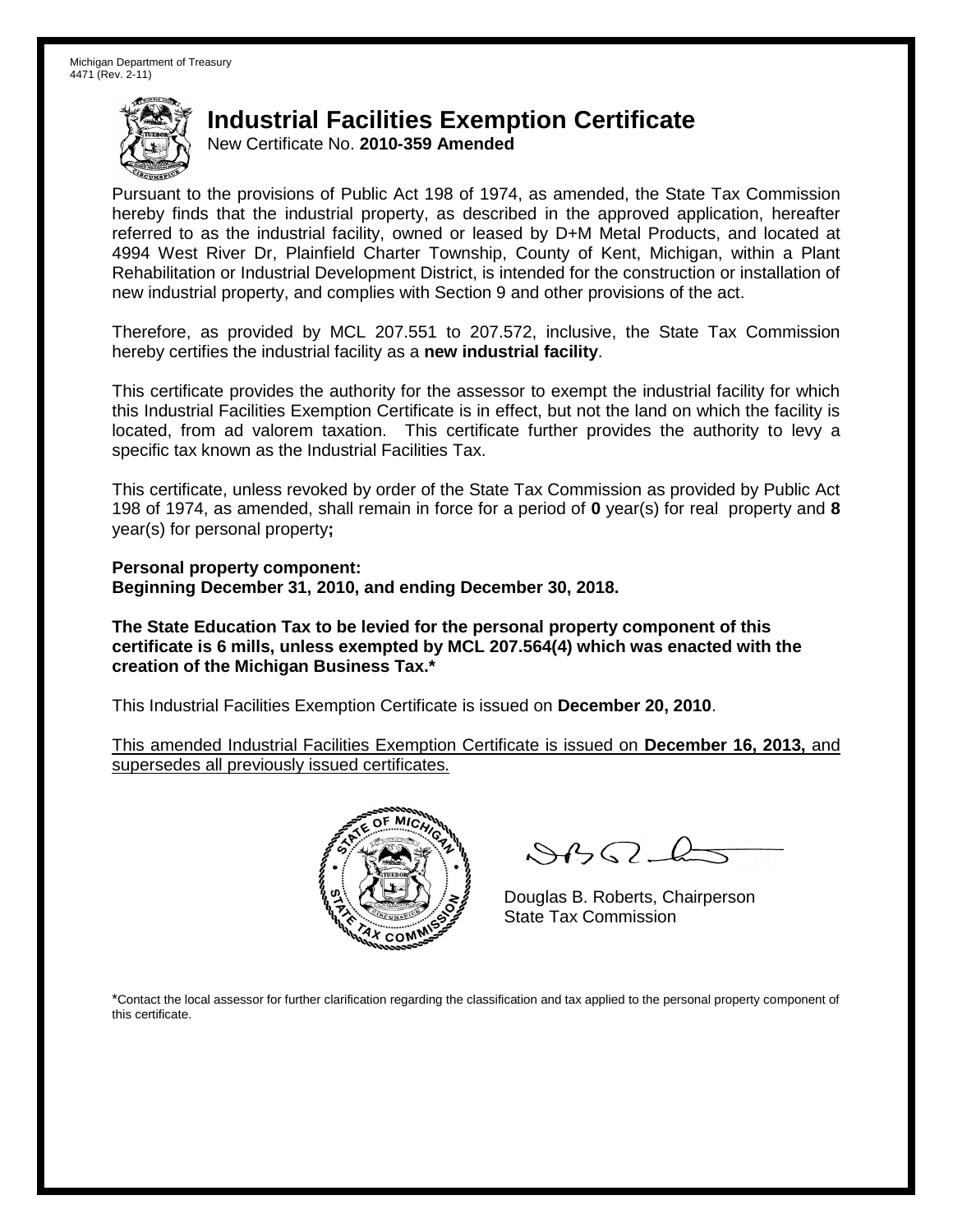

R. KEVIN CLINTON STATE TREASURER

RICK SNYDER GOVERNOR

January 15, 2014

Michael Werstine Parker Hannifin Corp 2220 Palmer Ave Kalamazoo, MI 49001

Dear Sir/Madam:

Pursuant to the requirements of Public Act 198 of 1974, as amended, the State Tax Commission (Commission) has issued an amended Industrial Facility Exemption Certificate numbered 2010-372, to Parker Hannifin Corp, located in the City of Kalamazoo, Kalamazoo County. This revised certificate was issued on December 16, 2013.

The investment amounts approved are as follows:

| <b>Real Property:</b> | S           |
|-----------------------|-------------|
| Personal Property:    | \$4,700,000 |

The State Education Tax to be levied for this certificate is 6 mills.

In accordance with MCL 24.304, the local unit of government or applicant has sixty days from the date of this letter to request a hearing to correct an error contained in the enclosed certificate.

Notification of completion of this project shall be filed with the Commission within 30 days of project completion. Within 90 days of project completion, a report of final costs shall be filed with the assessing officer of the local unit and the Commission.

If you have further questions regarding the issuance of this industrial facility exemption certificate, please call 517-373-3302.

Sincerely,

Kelli-Sool

Kelli Sobel, Executive Director State Tax Commission

Enclosure cc: Aaron P. Powers, Assessor, City of Kalamazoo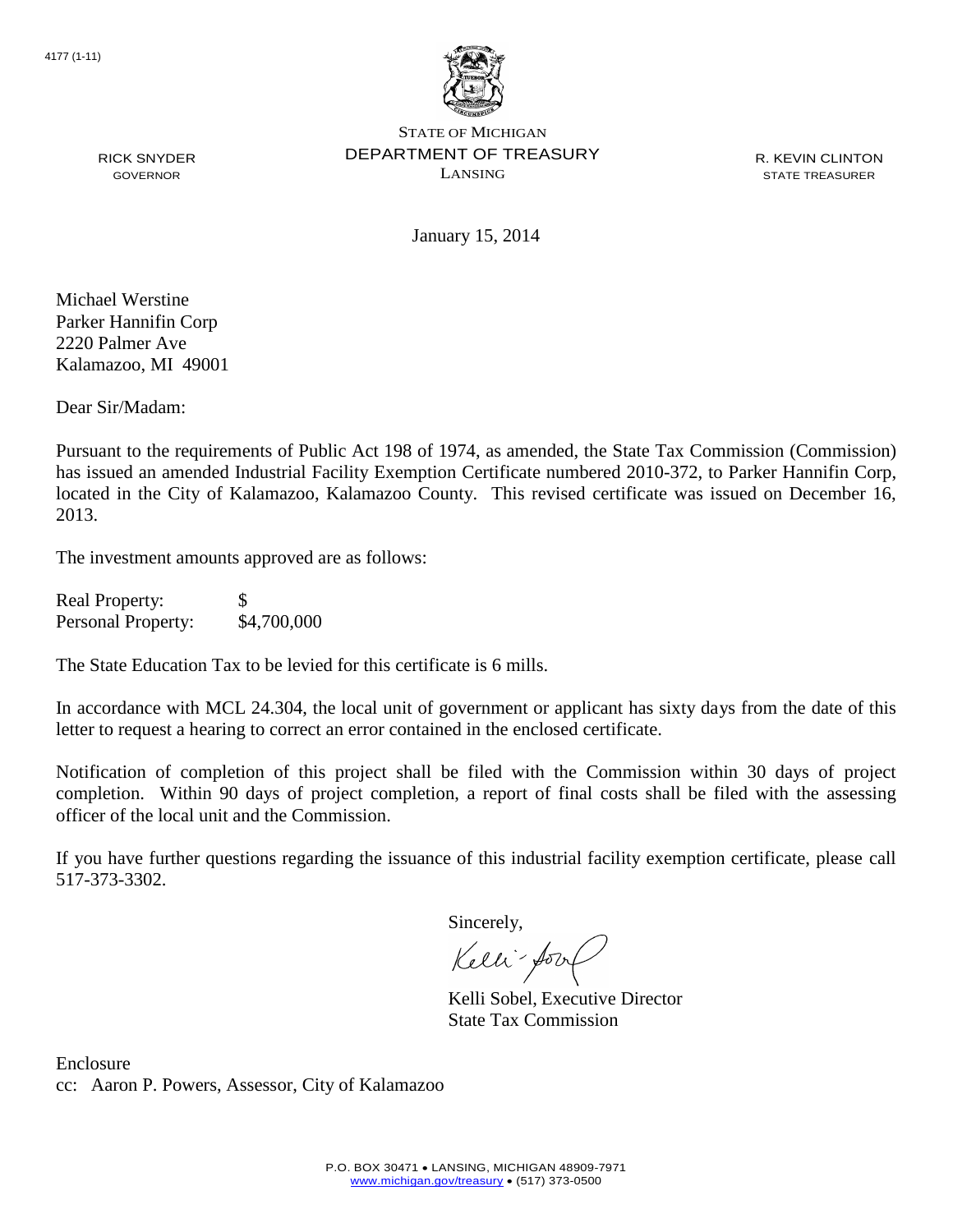New Certificate No. **2010-372 Amended**

Pursuant to the provisions of Public Act 198 of 1974, as amended, the State Tax Commission hereby finds that the industrial property, as described in the approved application, hereafter referred to as the industrial facility, owned or leased by Parker Hannifin Corp, and located at 2220 Palmer Ave, City of Kalamazoo, County of Kalamazoo, Michigan, within a Plant Rehabilitation or Industrial Development District, is intended for the construction or installation of new industrial property, and complies with Section 9 and other provisions of the act.

Therefore, as provided by MCL 207.551 to 207.572, inclusive, the State Tax Commission hereby certifies the industrial facility as a **new industrial facility**.

This certificate provides the authority for the assessor to exempt the industrial facility for which this Industrial Facilities Exemption Certificate is in effect, but not the land on which the facility is located, from ad valorem taxation. This certificate further provides the authority to levy a specific tax known as the Industrial Facilities Tax.

This certificate, unless revoked by order of the State Tax Commission as provided by Public Act 198 of 1974, as amended, shall remain in force for a period of **0** year(s) for real property and **3** year(s) for personal property**;**

**Personal property component: Beginning December 31, 2010, and ending December 30, 2016.**

**The State Education Tax to be levied for the personal property component of this certificate is 6 mills, unless exempted by MCL 207.564(4) which was enacted with the creation of the Michigan Business Tax.\***

This Industrial Facilities Exemption Certificate is issued on **December 20, 2010**.

This amended Industrial Facilities Exemption Certificate is issued on **December 16, 2013,** and supersedes all previously issued certificates.



 $8450 - 6$ 

Douglas B. Roberts, Chairperson State Tax Commission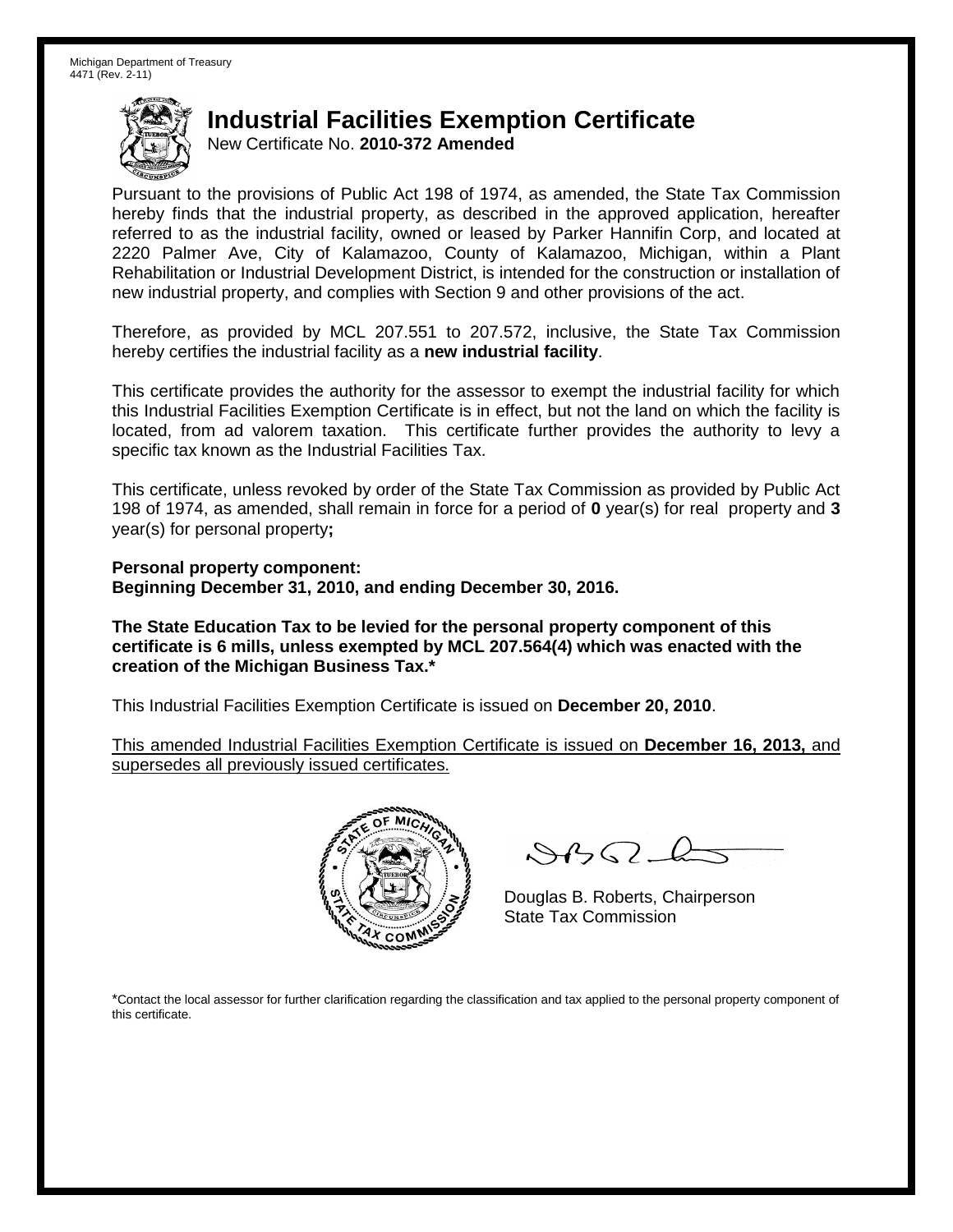

R. KEVIN CLINTON STATE TREASURER

January 15, 2014

Michael Werstine Parker Hannifin Corporation 2220 Palmer Ave Kalamazoo, MI 49001

RICK SNYDER GOVERNOR

Dear Sir/Madam:

Pursuant to the requirements of Public Act 198 of 1974, as amended, the State Tax Commission (Commission) has issued an amended Industrial Facility Exemption Certificate numbered 2010-374, to Parker Hannifin Corporation, located in the City of Galesburg, Kalamazoo County. This revised certificate was issued on December 16, 2013.

The investment amounts approved are as follows:

Real Property: \$ Personal Property: \$1,700,000

The State Education Tax to be levied for this certificate is 6 mills.

In accordance with MCL 24.304, the local unit of government or applicant has sixty days from the date of this letter to request a hearing to correct an error contained in the enclosed certificate.

Notification of completion of this project shall be filed with the Commission within 30 days of project completion. Within 90 days of project completion, a report of final costs shall be filed with the assessing officer of the local unit and the Commission.

If you have further questions regarding the issuance of this industrial facility exemption certificate, please call 517-373-3302.

Sincerely,

Kelli-Sort

Kelli Sobel, Executive Director State Tax Commission

Enclosure cc: Patrick T. Couch, Assessor, City of Galesburg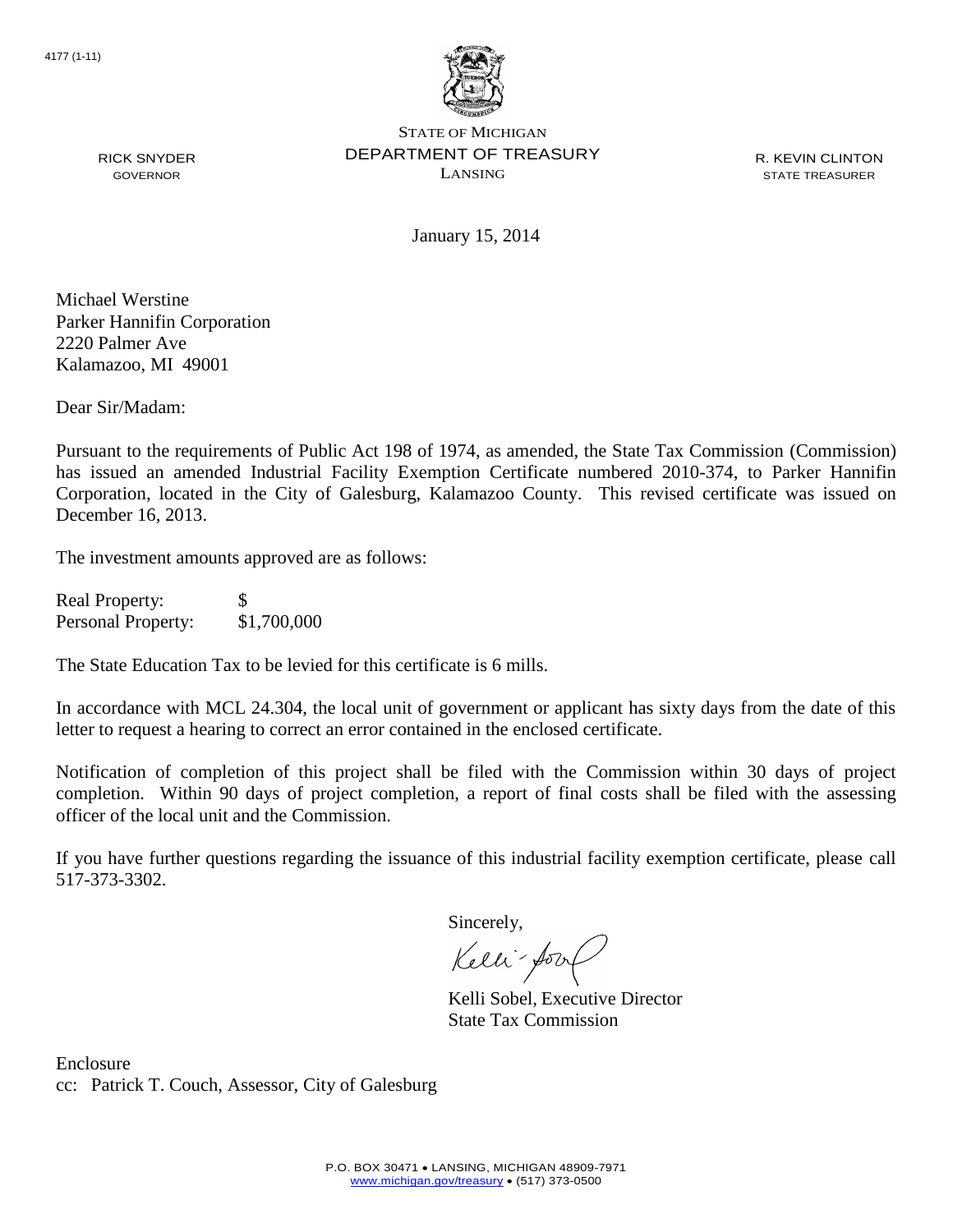New Certificate No. **2010-374 Amended**

Pursuant to the provisions of Public Act 198 of 1974, as amended, the State Tax Commission hereby finds that the industrial property, as described in the approved application, hereafter referred to as the industrial facility, owned or leased by Parker Hannifin Corporation, and located at 2220 Palmer Ave, City of Galesburg, County of Kalamazoo, Michigan, within a Plant Rehabilitation or Industrial Development District, is intended for the construction or installation of new industrial property, and complies with Section 9 and other provisions of the act.

Therefore, as provided by MCL 207.551 to 207.572, inclusive, the State Tax Commission hereby certifies the industrial facility as a **new industrial facility**.

This certificate provides the authority for the assessor to exempt the industrial facility for which this Industrial Facilities Exemption Certificate is in effect, but not the land on which the facility is located, from ad valorem taxation. This certificate further provides the authority to levy a specific tax known as the Industrial Facilities Tax.

This certificate, unless revoked by order of the State Tax Commission as provided by Public Act 198 of 1974, as amended, shall remain in force for a period of **0** year(s) for real property and **3** year(s) for personal property**;**

**Personal property component: Beginning December 31, 2010, and ending December 30, 2016.**

**The State Education Tax to be levied for the personal property component of this certificate is 6 mills, unless exempted by MCL 207.564(4) which was enacted with the creation of the Michigan Business Tax.\***

This Industrial Facilities Exemption Certificate is issued on **December 20, 2010**.

This amended Industrial Facilities Exemption Certificate is issued on **December 16, 2013,** and supersedes all previously issued certificates.



 $8450 - 6$ 

Douglas B. Roberts, Chairperson State Tax Commission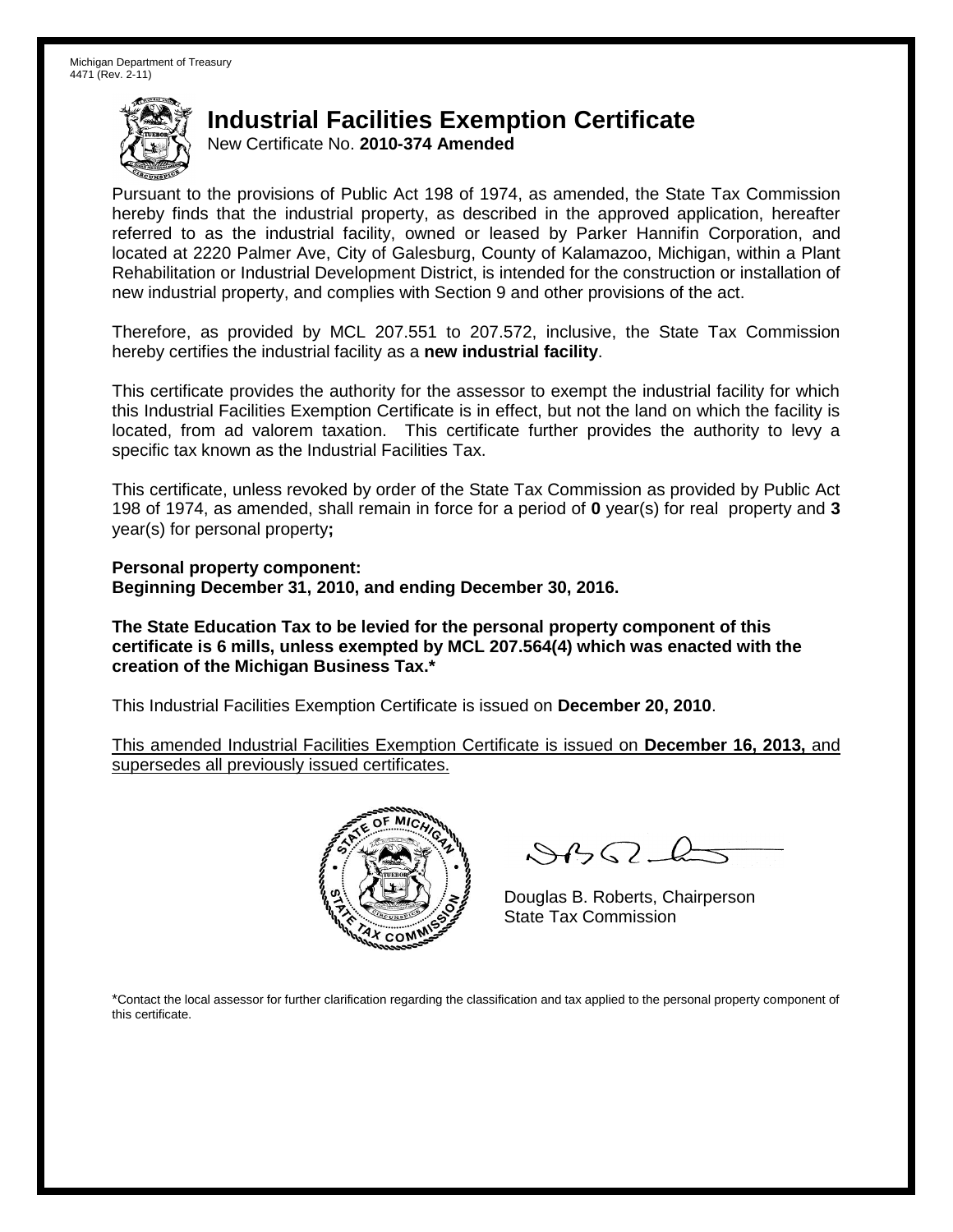

R. KEVIN CLINTON STATE TREASURER

January 15, 2014

Neil Goldman Unwired Technology LLC 7600 Jericho Tpke., Suite #100 Woodbury, NY 11797

RICK SNYDER GOVERNOR

Dear Sir/Madam:

Pursuant to the requirements of Public Act 198 of 1974, as amended, the State Tax Commission (Commission) has issued an amended Industrial Facility Exemption Certificate numbered 2010-394, to Unwired Technology LLC, located in the City of Auburn Hills, Oakland County. This revised certificate was issued on December 16, 2013.

The investment amounts approved are as follows:

| <b>Real Property:</b> | <b>S</b>  |
|-----------------------|-----------|
| Personal Property:    | \$245,000 |

The State Education Tax to be levied for this certificate is 6 mills.

In accordance with MCL 24.304, the local unit of government or applicant has sixty days from the date of this letter to request a hearing to correct an error contained in the enclosed certificate.

Notification of completion of this project shall be filed with the Commission within 30 days of project completion. Within 90 days of project completion, a report of final costs shall be filed with the assessing officer of the local unit and the Commission.

If you have further questions regarding the issuance of this industrial facility exemption certificate, please call 517-373-3302.

Sincerely,

Kelli-Sool

Kelli Sobel, Executive Director State Tax Commission

Enclosure cc: Micheal R. Lohmeier, Assessor, City of Auburn Hills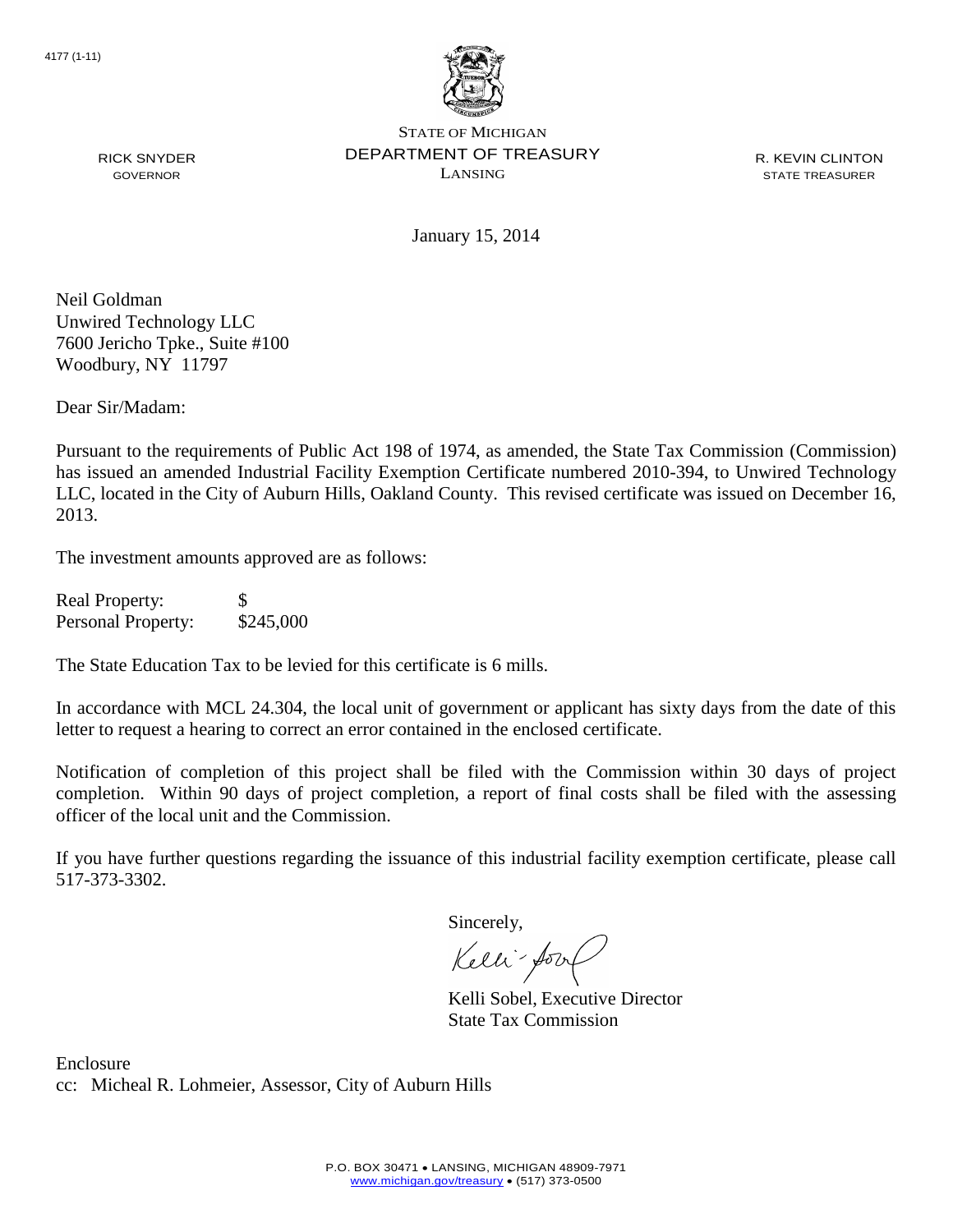New Certificate No. **2010-394 Amended**

Pursuant to the provisions of Public Act 198 of 1974, as amended, the State Tax Commission hereby finds that the industrial property, as described in the approved application, hereafter referred to as the industrial facility, owned or leased by Unwired Technology LLC, and located at 2611 Superior Court, City of Auburn Hills, County of Oakland, Michigan, within a Plant Rehabilitation or Industrial Development District, is intended for the construction or installation of new industrial property, and complies with Section 9 and other provisions of the act.

Therefore, as provided by MCL 207.551 to 207.572, inclusive, the State Tax Commission hereby certifies the industrial facility as a **new industrial facility**.

This certificate provides the authority for the assessor to exempt the industrial facility for which this Industrial Facilities Exemption Certificate is in effect, but not the land on which the facility is located, from ad valorem taxation. This certificate further provides the authority to levy a specific tax known as the Industrial Facilities Tax.

This certificate, unless revoked by order of the State Tax Commission as provided by Public Act 198 of 1974, as amended, shall remain in force for a period of **0** year(s) for real property and **3** year(s) for personal property**;**

**Personal property component: Beginning December 31, 2011, and ending December 30, 2014.**

**The State Education Tax to be levied for the personal property component of this certificate is 6 mills, unless exempted by MCL 207.564(4) which was enacted with the creation of the Michigan Business Tax.\***

This Industrial Facilities Exemption Certificate is issued on **April 21, 2011**.

This amended Industrial Facilities Exemption Certificate is issued on **December 16, 2013,** and supersedes all previously issued certificates.



 $8450 - 6$ 

Douglas B. Roberts, Chairperson State Tax Commission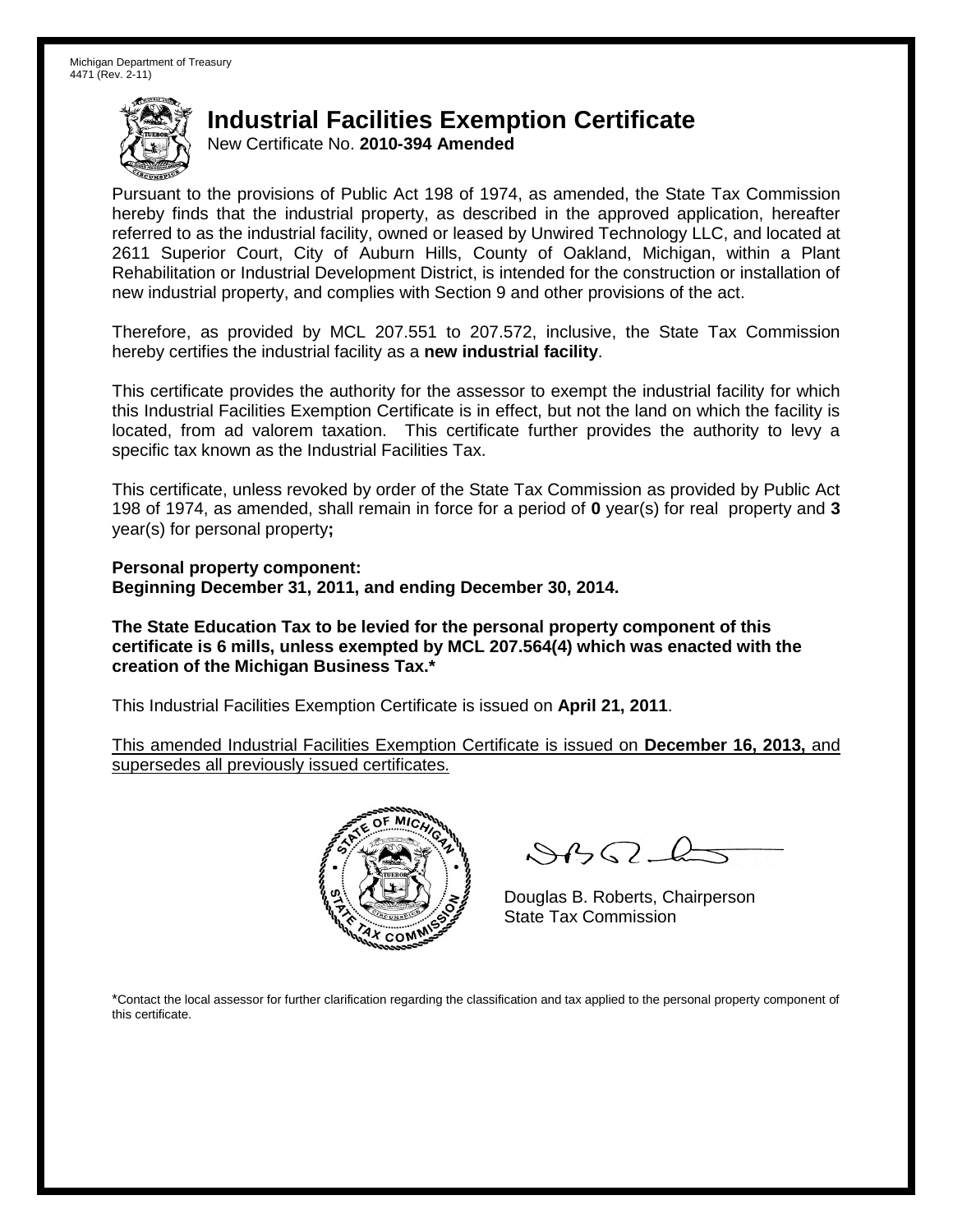

R. KEVIN CLINTON STATE TREASURER

GOVERNOR

January 15, 2014

Robert M. Wynalda Jr. Wynalda Litho Inc. P.O. Box 370 Belmont, MI 49306

RICK SNYDER

Dear Sir/Madam:

Pursuant to the requirements of Public Act 198 of 1974, as amended, the State Tax Commission (Commission) has issued an amended Industrial Facility Exemption Certificate numbered 2010-422, to Wynalda Litho Inc., located in Plainfield Charter Township, Kent County. This revised certificate was issued on December 16, 2013.

The investment amounts approved are as follows:

| <b>Real Property:</b> | <b>S</b>    |
|-----------------------|-------------|
| Personal Property:    | \$1,600,000 |

The State Education Tax to be levied for this certificate is 6 mills.

In accordance with MCL 24.304, the local unit of government or applicant has sixty days from the date of this letter to request a hearing to correct an error contained in the enclosed certificate.

Notification of completion of this project shall be filed with the Commission within 30 days of project completion. Within 90 days of project completion, a report of final costs shall be filed with the assessing officer of the local unit and the Commission.

If you have further questions regarding the issuance of this industrial facility exemption certificate, please call 517-373-3302.

Sincerely,

Kelli-Sort

Kelli Sobel, Executive Director State Tax Commission

Enclosure cc: Judith A. Lafave, Assessor, Plainfield Charter Township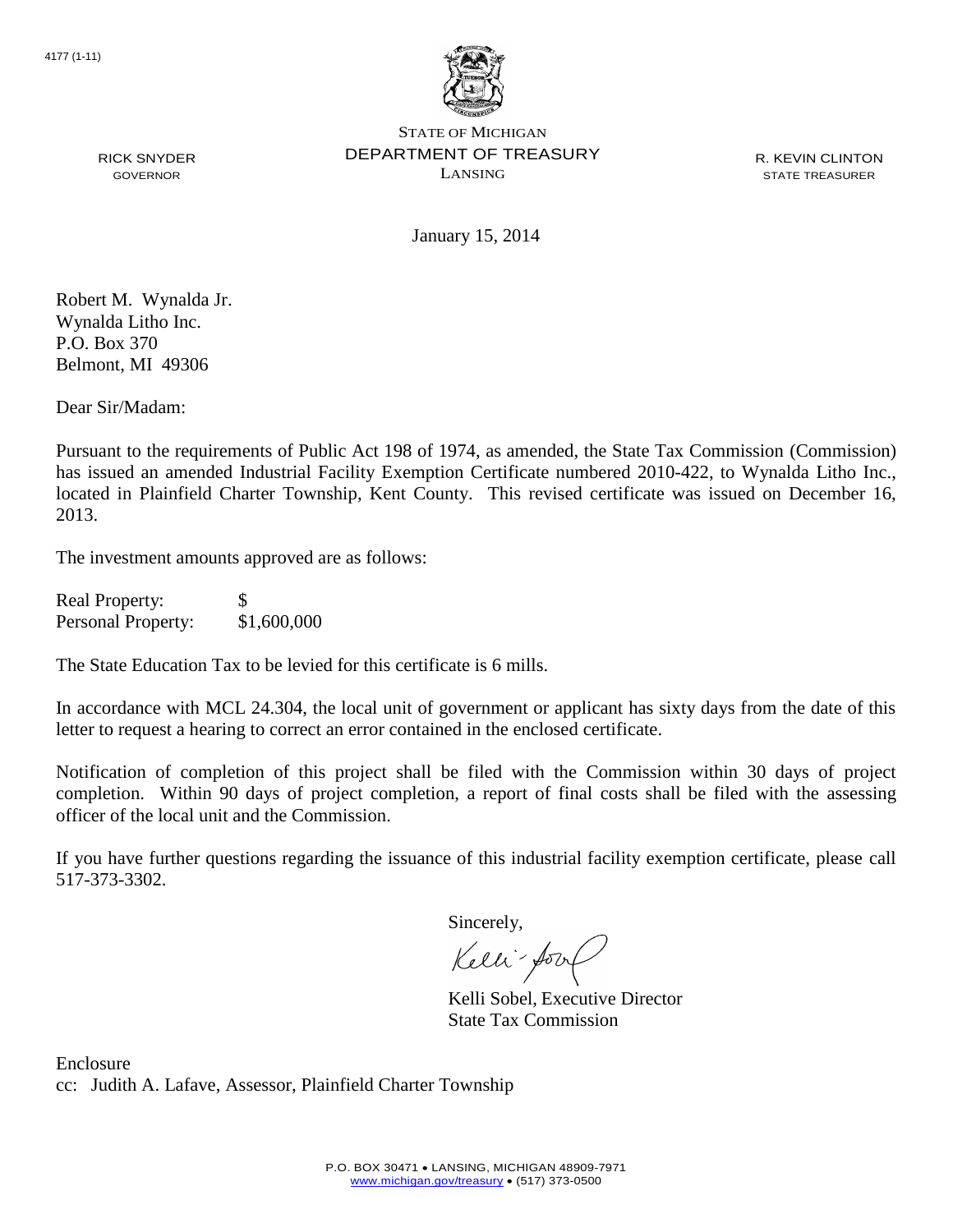New Certificate No. **2010-422 Amended**

Pursuant to the provisions of Public Act 198 of 1974, as amended, the State Tax Commission hereby finds that the industrial property, as described in the approved application, hereafter referred to as the industrial facility, owned or leased by Wynalda Litho Inc., and located at 8221 Graphic Drive, Plainfield Charter Township, County of Kent, Michigan, within a Plant Rehabilitation or Industrial Development District, is intended for the construction or installation of new industrial property, and complies with Section 9 and other provisions of the act.

Therefore, as provided by MCL 207.551 to 207.572, inclusive, the State Tax Commission hereby certifies the industrial facility as a **new industrial facility**.

This certificate provides the authority for the assessor to exempt the industrial facility for which this Industrial Facilities Exemption Certificate is in effect, but not the land on which the facility is located, from ad valorem taxation. This certificate further provides the authority to levy a specific tax known as the Industrial Facilities Tax.

This certificate, unless revoked by order of the State Tax Commission as provided by Public Act 198 of 1974, as amended, shall remain in force for a period of **0** year(s) for real property and **3** year(s) for personal property**;**

**Personal property component: Beginning December 31, 2010, and ending December 30, 2018.**

**The State Education Tax to be levied for the personal property component of this certificate is 6 mills, unless exempted by MCL 207.564(4) which was enacted with the creation of the Michigan Business Tax.\***

This Industrial Facilities Exemption Certificate is issued on **December 20, 2010**.

This amended Industrial Facilities Exemption Certificate is issued on **December 16, 2013,** and supersedes all previously issued certificates.



 $8450 - 6$ 

Douglas B. Roberts, Chairperson State Tax Commission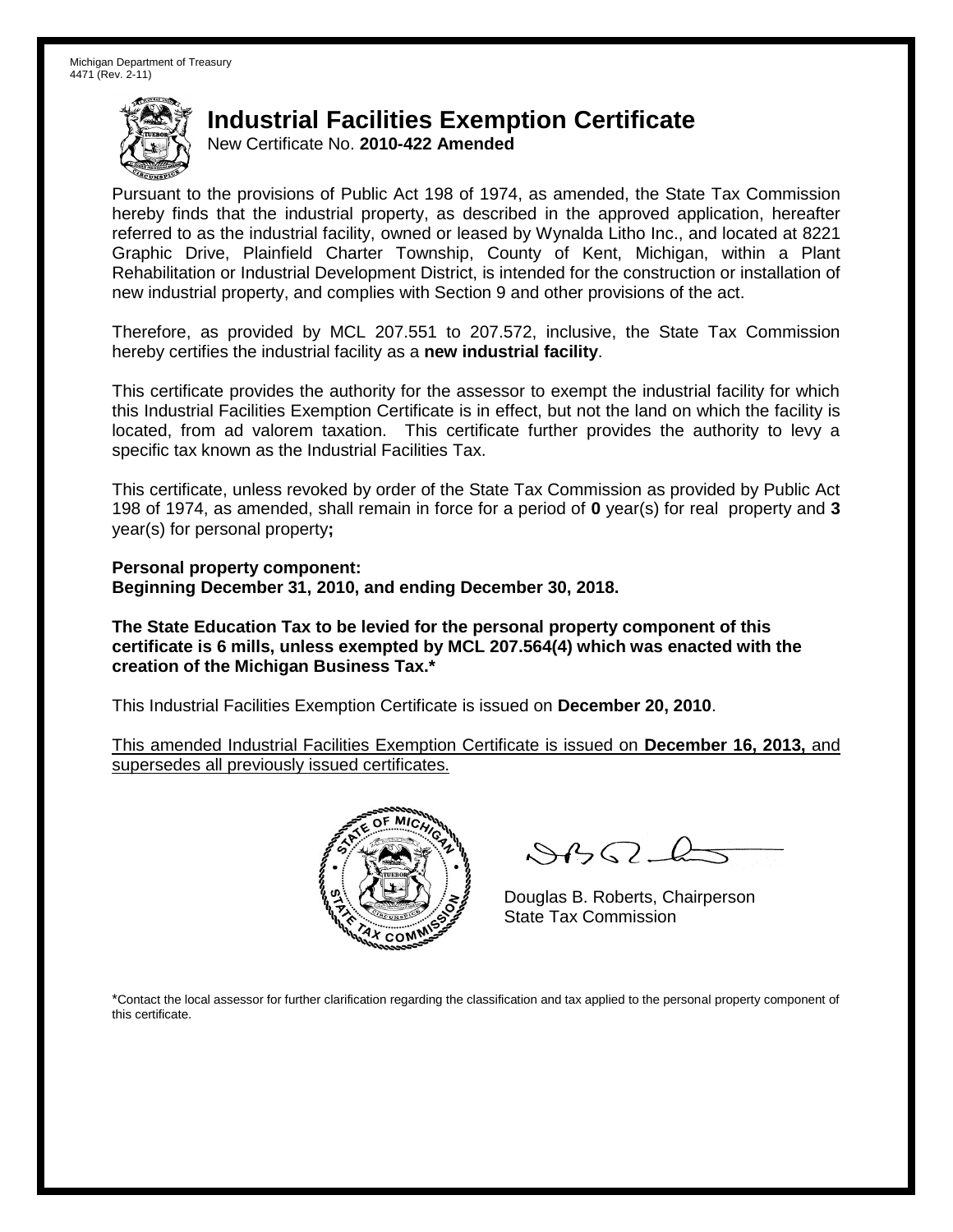

R. KEVIN CLINTON STATE TREASURER

January 15, 2014

Daniel W. Devine Global Engine Manufacturing Alliance, LLC 1000 Chrysler Drive, 485.12.30 Auburn Hills, MI 48326

Dear Sir/Madam:

RICK SNYDER GOVERNOR

Pursuant to the requirements of Public Act 198 of 1974, as amended, the State Tax Commission (Commission) has issued an amended Industrial Facility Exemption Certificate numbered 2011-017, to Global Engine Manufacturing Alliance, LLC, located in the Village of Dundee, Monroe County. This revised certificate was issued on December 16, 2013.

The investment amounts approved are as follows:

Real Property: \$ Personal Property: \$139,500,000

The State Education Tax to be levied for this certificate is 6 mills.

In accordance with MCL 24.304, the local unit of government or applicant has sixty days from the date of this letter to request a hearing to correct an error contained in the enclosed certificate.

Notification of completion of this project shall be filed with the Commission within 30 days of project completion. Within 90 days of project completion, a report of final costs shall be filed with the assessing officer of the local unit and the Commission.

If you have further questions regarding the issuance of this industrial facility exemption certificate, please call 517-373-3302.

Sincerely,

Kelli-Sort

Kelli Sobel, Executive Director State Tax Commission

Enclosure cc: Michael Miletti, Assessor, Village of Dundee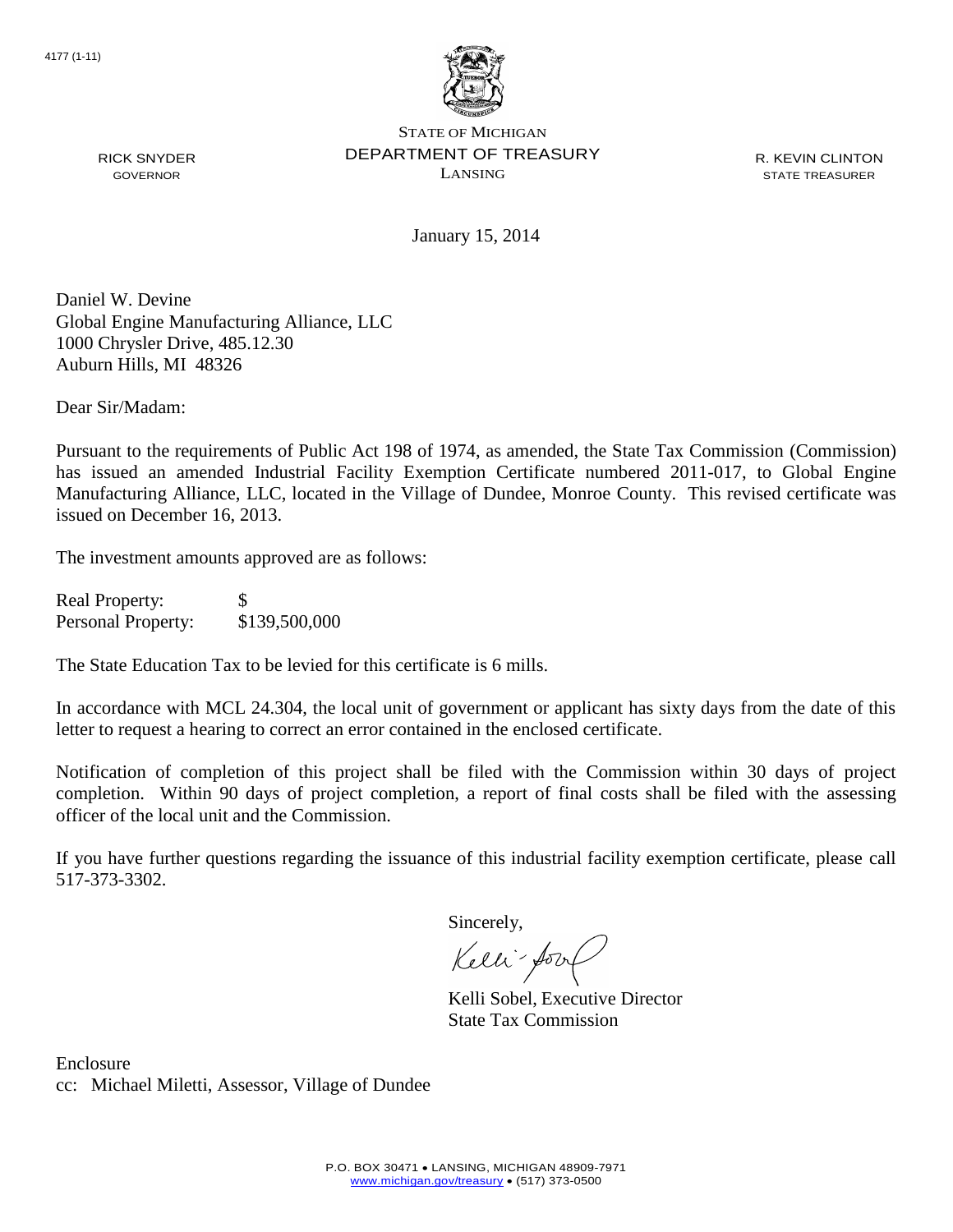New Certificate No. **2011-017 Amended**

Pursuant to the provisions of Public Act 198 of 1974, as amended, the State Tax Commission hereby finds that the industrial property, as described in the approved application, hereafter referred to as the industrial facility, owned or leased by Global Engine Manufacturing Alliance, LLC, and located at 5800 N Ann Arbor Road, Village of Dundee, County of Monroe, Michigan, within a Plant Rehabilitation or Industrial Development District, is intended for the construction or installation of new industrial property, and complies with Section 9 and other provisions of the act.

Therefore, as provided by MCL 207.551 to 207.572, inclusive, the State Tax Commission hereby certifies the industrial facility as a **new industrial facility**.

This certificate provides the authority for the assessor to exempt the industrial facility for which this Industrial Facilities Exemption Certificate is in effect, but not the land on which the facility is located, from ad valorem taxation. This certificate further provides the authority to levy a specific tax known as the Industrial Facilities Tax.

This certificate, unless revoked by order of the State Tax Commission as provided by Public Act 198 of 1974, as amended, shall remain in force for a period of **0** year(s) for real property and **12** year(s) for personal property**;**

**Personal property component: Beginning December 31, 2011, and ending December 30, 2025.**

**The State Education Tax to be levied for the personal property component of this certificate is 6 mills, unless exempted by MCL 207.564(4) which was enacted with the creation of the Michigan Business Tax.\***

This Industrial Facilities Exemption Certificate is issued on **April 21, 2011**.

This amended Industrial Facilities Exemption Certificate is issued on **December 16, 2013,** and supersedes all previously issued certificates.



 $882 - 6$ 

Douglas B. Roberts, Chairperson State Tax Commission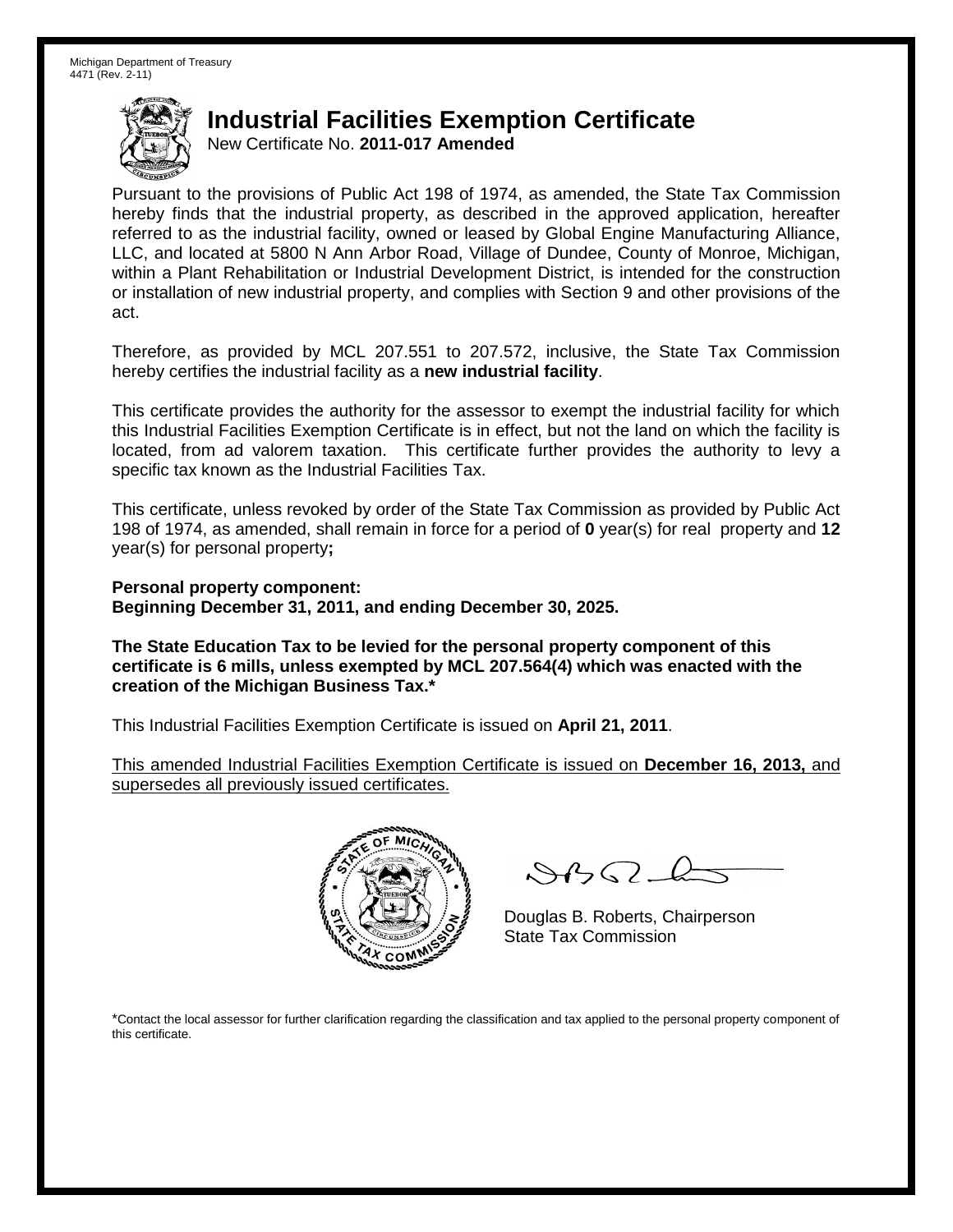

R. KEVIN CLINTON STATE TREASURER

RICK SNYDER GOVERNOR

January 15, 2014

Timothy M. Simpson Diggypod 1259 Industrial Drive, Suite A Saline, MI 48176

Dear Sir/Madam:

Pursuant to the requirements of Public Act 198 of 1974, as amended, the State Tax Commission (Commission) has issued an amended Industrial Facility Exemption Certificate numbered 2011-032A, to Diggypod, located in the City of Tecumseh, Lenawee County. This revised certificate was issued on December 16, 2013.

The investment amounts approved are as follows:

Real Property: \$ Personal Property: \$788,371

The State Education Tax to be levied for this certificate is 6 mills.

In accordance with MCL 24.304, the local unit of government or applicant has sixty days from the date of this letter to request a hearing to correct an error contained in the enclosed certificate.

Notification of completion of this project shall be filed with the Commission within 30 days of project completion. Within 90 days of project completion, a report of final costs shall be filed with the assessing officer of the local unit and the Commission.

If you have further questions regarding the issuance of this industrial facility exemption certificate, please call 517-373-3302.

Sincerely,

Kelli-Sor

Kelli Sobel, Executive Director State Tax Commission

Enclosure cc: Amanda K. Lacelle, Assessor, City of Tecumseh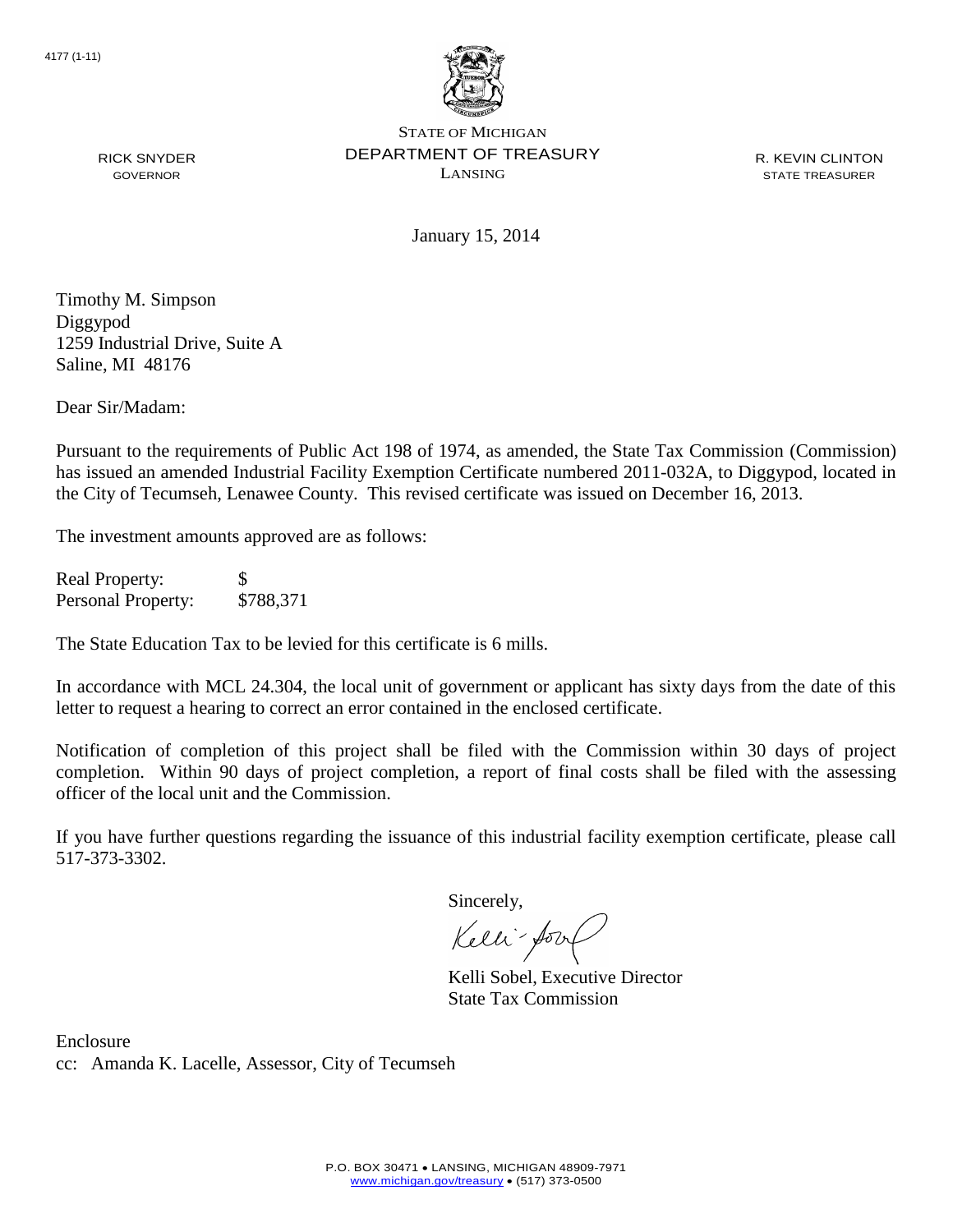New Certificate No. **2011-032A Amended**

Pursuant to the provisions of Public Act 198 of 1974, as amended, the State Tax Commission hereby finds that the industrial property, as described in the approved application, hereafter referred to as the industrial facility, owned or leased by Diggypod, and located at 301 Industrial Drive, City of Tecumseh, County of Lenawee, Michigan, within a Plant Rehabilitation or Industrial Development District, is intended for the construction or installation of new industrial property, and complies with Section 9 and other provisions of the act.

Therefore, as provided by MCL 207.551 to 207.572, inclusive, the State Tax Commission hereby certifies the industrial facility as a **new industrial facility**.

This certificate provides the authority for the assessor to exempt the industrial facility for which this Industrial Facilities Exemption Certificate is in effect, but not the land on which the facility is located, from ad valorem taxation. This certificate further provides the authority to levy a specific tax known as the Industrial Facilities Tax.

This certificate, unless revoked by order of the State Tax Commission as provided by Public Act 198 of 1974, as amended, shall remain in force for a period of **0** year(s) for real property and **6** year(s) for personal property**;**

**Personal property component: Beginning December 31, 2011, and ending December 30, 2017.**

**The State Education Tax to be levied for the personal property component of this certificate is 6 mills, unless exempted by MCL 207.564(4) which was enacted with the creation of the Michigan Business Tax.\***

This Industrial Facilities Exemption Certificate is issued on **April 21, 2011**.

This amended Industrial Facilities Exemption Certificate is issued on **December 16, 2013,** and supersedes all previously issued certificates.



 $8450 - 6$ 

Douglas B. Roberts, Chairperson State Tax Commission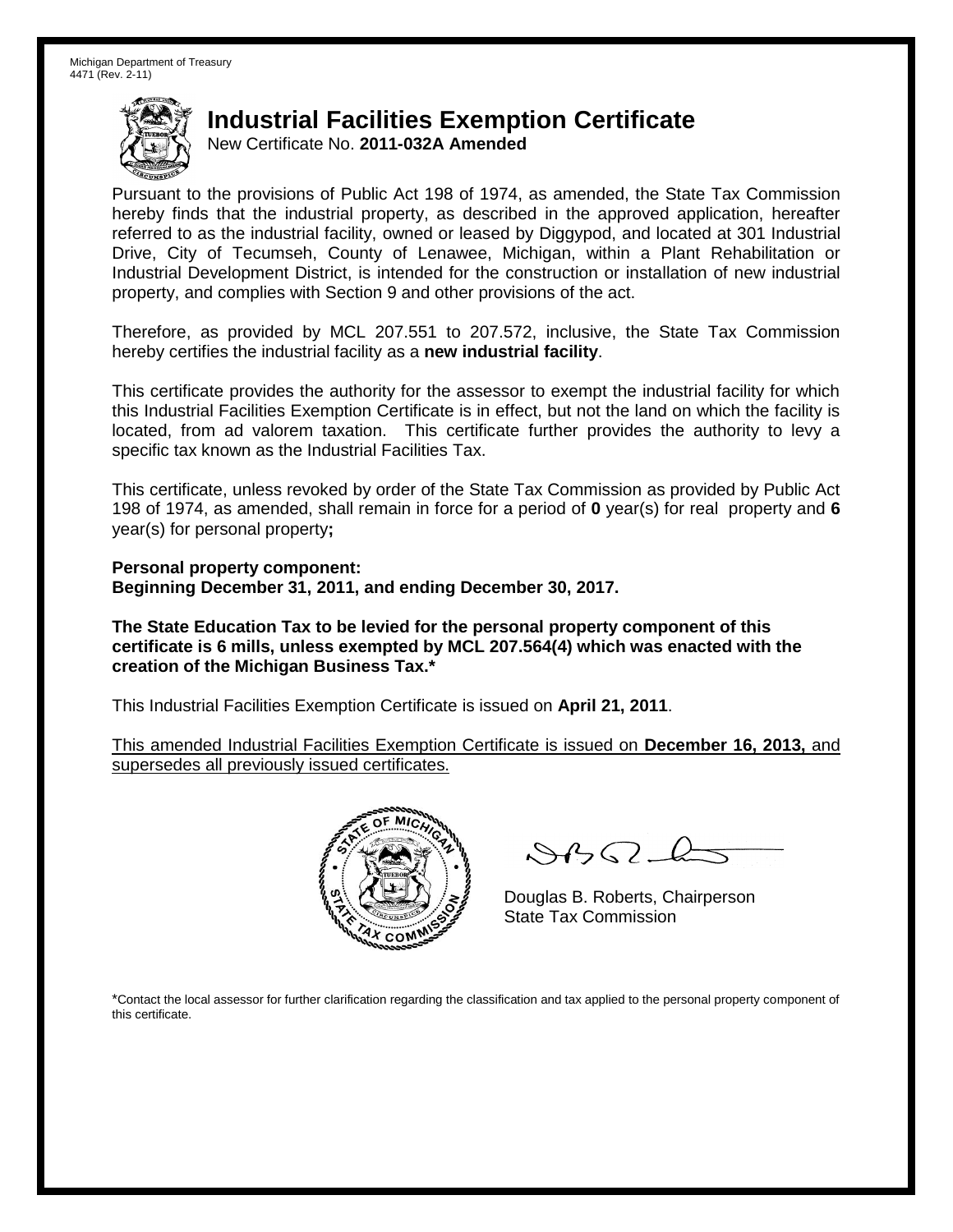

R. KEVIN CLINTON STATE TREASURER

RICK SNYDER GOVERNOR

January 15, 2014

Conni Vande Bunte Konos, Inc. 1240 Eighth Street Martin, MI 49070

Dear Sir/Madam:

Pursuant to the requirements of Public Act 198 of 1974, as amended, the State Tax Commission (Commission) has issued an amended Industrial Facility Exemption Certificate numbered 2011-142A, to Konos, Inc., located in Martin Township, Allegan County. This revised certificate was issued on December 16, 2013.

The investment amounts approved are as follows:

Real Property: \$2,144,676 Personal Property: \$212,188

The State Education Tax to be levied for this certificate is 6 mills.

In accordance with MCL 24.304, the local unit of government or applicant has sixty days from the date of this letter to request a hearing to correct an error contained in the enclosed certificate.

Notification of completion of this project shall be filed with the Commission within 30 days of project completion. Within 90 days of project completion, a report of final costs shall be filed with the assessing officer of the local unit and the Commission.

If you have further questions regarding the issuance of this industrial facility exemption certificate, please call 517-373-3302.

Sincerely,

Kelli-Sor

Kelli Sobel, Executive Director State Tax Commission

Enclosure cc: Sherry A. Burd, Assessor, Martin Township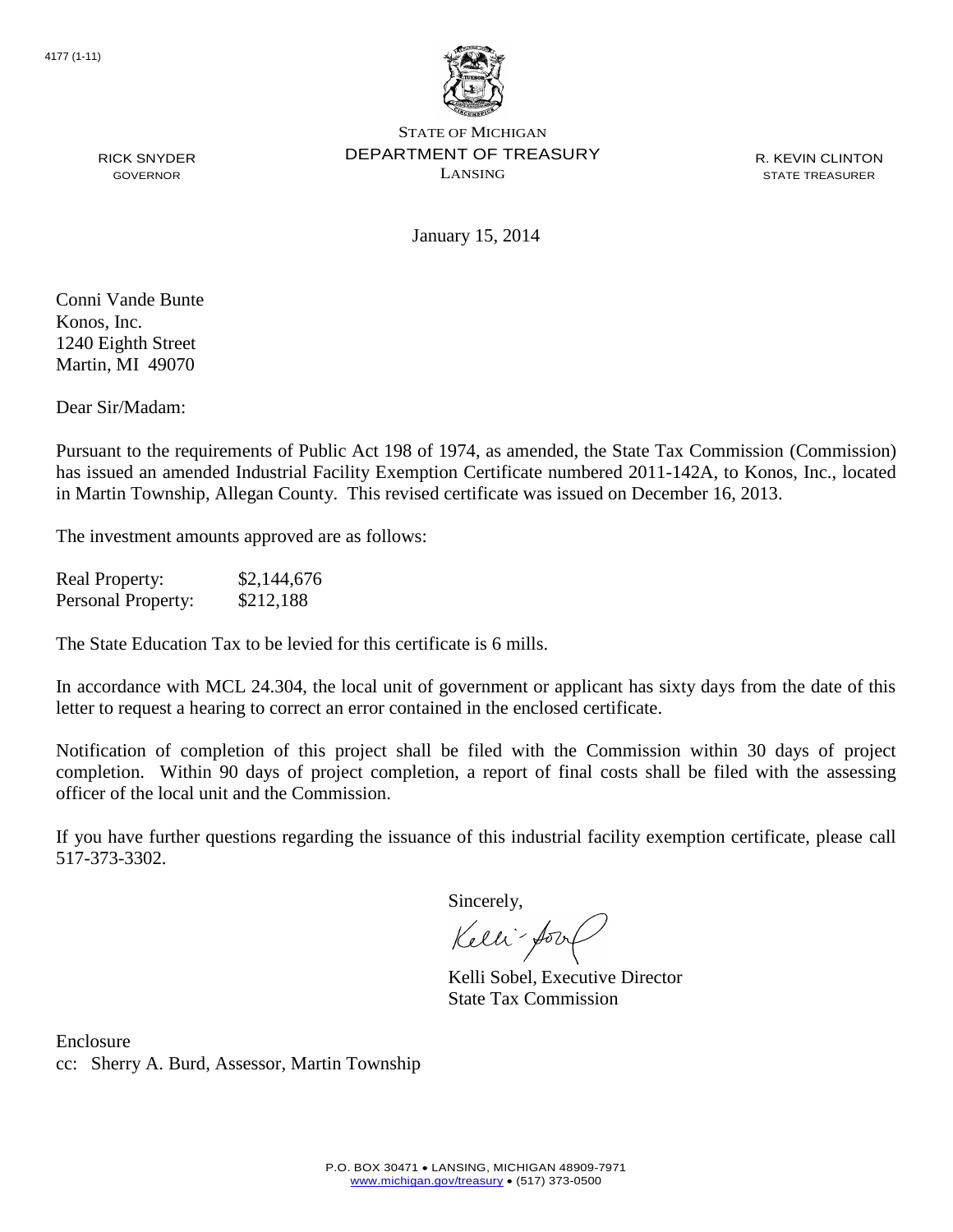New Certificate No. **2011-142A Amended**

Pursuant to the provisions of Public Act 198 of 1974, as amended, the State Tax Commission hereby finds that the industrial property, as described in the approved application, hereafter referred to as the industrial facility, owned or leased by Konos, Inc., and located at 1240 Eighth Street, Martin Township, County of Allegan, Michigan, within a Plant Rehabilitation or Industrial Development District, is intended for the construction or installation of new industrial property, and complies with Section 9 and other provisions of the act.

Therefore, as provided by MCL 207.551 to 207.572, inclusive, the State Tax Commission hereby certifies the industrial facility as a **new industrial facility**.

This certificate provides the authority for the assessor to exempt the industrial facility for which this Industrial Facilities Exemption Certificate is in effect, but not the land on which the facility is located, from ad valorem taxation. This certificate further provides the authority to levy a specific tax known as the Industrial Facilities Tax.

This certificate, unless revoked by order of the State Tax Commission as provided by Public Act 198 of 1974, as amended, shall remain in force for a period of **12** year(s) for real property and **12** year(s) for personal property**;**

**Real property component: Beginning December 31, 2011, and ending December 30, 2023.**

**The State Education Tax to be levied for the real property component of this certificate is 6 mills.**

**Personal property component: Beginning December 31, 2011, and ending December 30, 2023.**

**The State Education Tax to be levied for the personal property component of this certificate is 6 mills, unless exempted by MCL 207.564(4) which was enacted with the creation of the Michigan Business Tax.\***

This Industrial Facilities Exemption Certificate is issued on **October 31, 2011**.

This amended Industrial Facilities Exemption Certificate is issued on **December 16, 2013,** and supersedes all previously issued certificates.



 $882 - 6$ 

Douglas B. Roberts, Chairperson State Tax Commission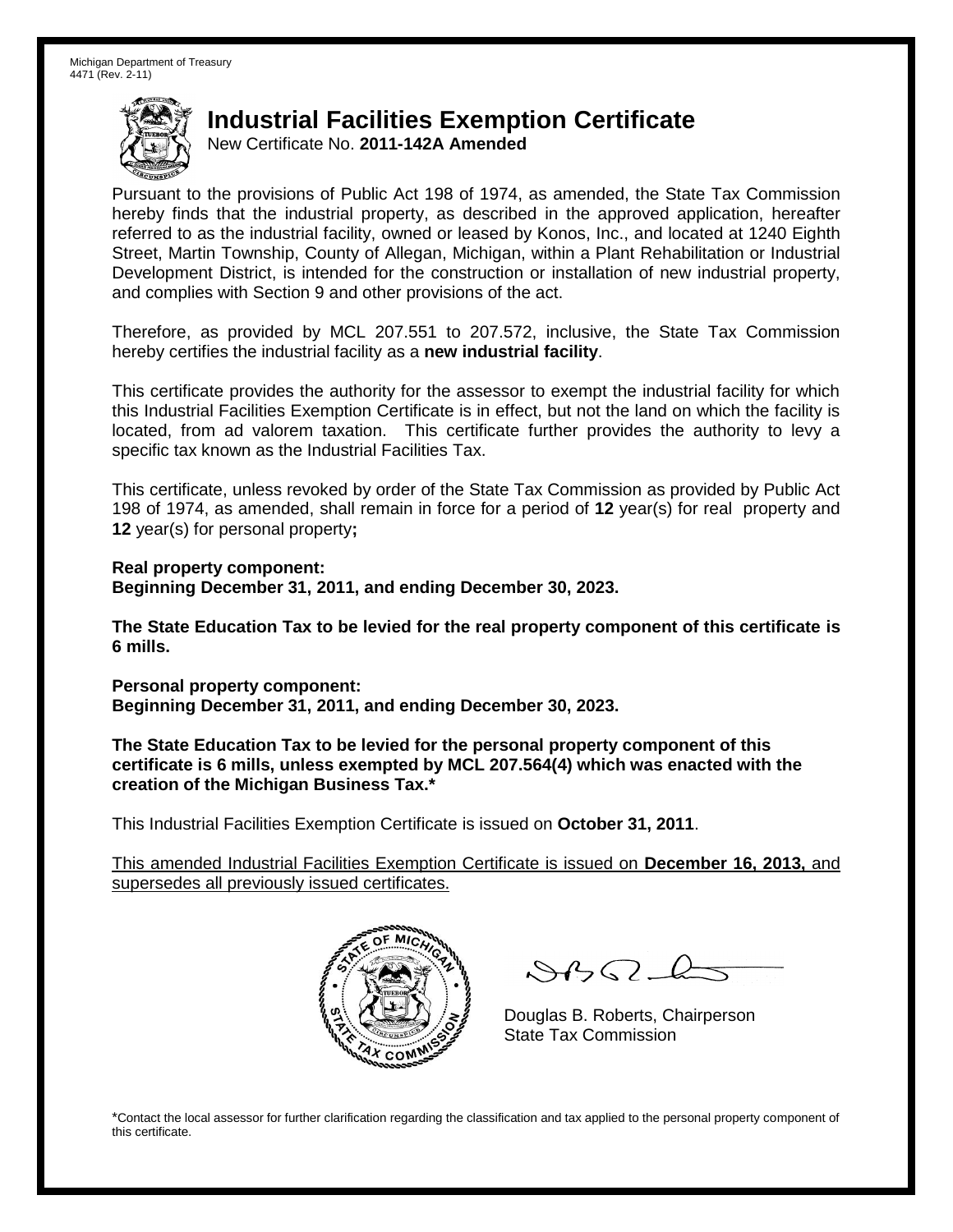

R. KEVIN CLINTON STATE TREASURER

January 15, 2014

Michael Oros Hoffmann Die Cast Corporation 229 Kerth St. St Joseph, MI 49085

RICK SNYDER GOVERNOR

Dear Sir/Madam:

Pursuant to the requirements of Public Act 198 of 1974, as amended, the State Tax Commission (Commission) has issued an amended Industrial Facility Exemption Certificate numbered 2011-152, to Hoffmann Die Cast Corporation, located in the City of St. Joseph, Berrien County. This revised certificate was issued on December 16, 2013.

The investment amounts approved are as follows:

| <b>Real Property:</b> | S           |
|-----------------------|-------------|
| Personal Property:    | \$2,426,000 |

The State Education Tax to be levied for this certificate is 6 mills.

In accordance with MCL 24.304, the local unit of government or applicant has sixty days from the date of this letter to request a hearing to correct an error contained in the enclosed certificate.

Notification of completion of this project shall be filed with the Commission within 30 days of project completion. Within 90 days of project completion, a report of final costs shall be filed with the assessing officer of the local unit and the Commission.

If you have further questions regarding the issuance of this industrial facility exemption certificate, please call 517-373-3302.

Sincerely,

Kelli-Sool

Kelli Sobel, Executive Director State Tax Commission

Enclosure cc: Deborah R. Deja, Assessor, City of St. Joseph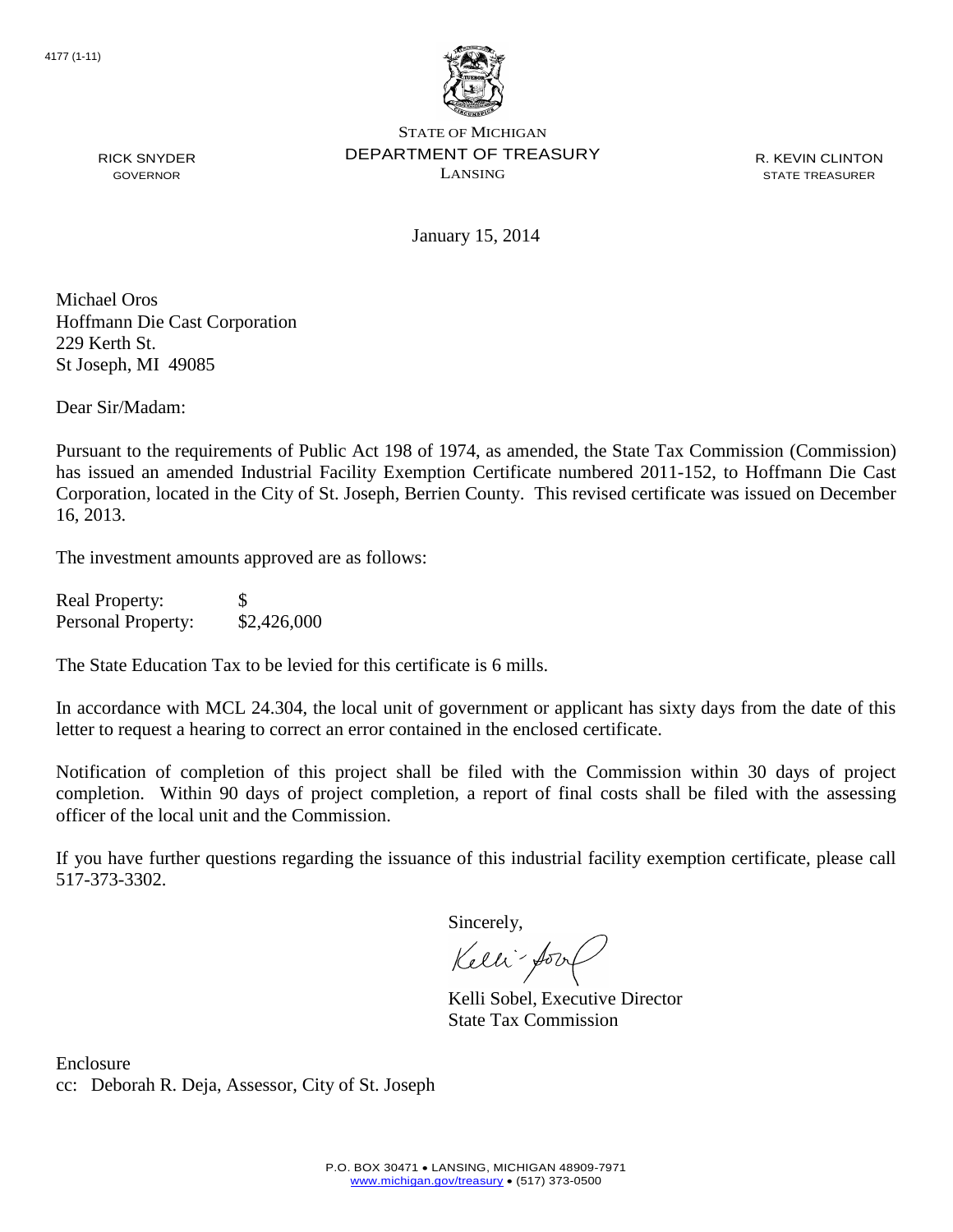New Certificate No. **2011-152 Amended**

Pursuant to the provisions of Public Act 198 of 1974, as amended, the State Tax Commission hereby finds that the industrial property, as described in the approved application, hereafter referred to as the industrial facility, owned or leased by Hoffmann Die Cast Corporation, and located at 229 Kerth St., City of St. Joseph, County of Berrien, Michigan, within a Plant Rehabilitation or Industrial Development District, is intended for the construction or installation of new industrial property, and complies with Section 9 and other provisions of the act.

Therefore, as provided by MCL 207.551 to 207.572, inclusive, the State Tax Commission hereby certifies the industrial facility as a **new industrial facility**.

This certificate provides the authority for the assessor to exempt the industrial facility for which this Industrial Facilities Exemption Certificate is in effect, but not the land on which the facility is located, from ad valorem taxation. This certificate further provides the authority to levy a specific tax known as the Industrial Facilities Tax.

This certificate, unless revoked by order of the State Tax Commission as provided by Public Act 198 of 1974, as amended, shall remain in force for a period of **0** year(s) for real property and **12** year(s) for personal property**;**

**Personal property component: Beginning December 31, 2011, and ending December 30, 2025.**

**The State Education Tax to be levied for the personal property component of this certificate is 6 mills, unless exempted by MCL 207.564(4) which was enacted with the creation of the Michigan Business Tax.\***

This Industrial Facilities Exemption Certificate is issued on **September 27, 2011**.

This amended Industrial Facilities Exemption Certificate is issued on **December 16, 2013,** and supersedes all previously issued certificates.



 $8450 - 6$ 

Douglas B. Roberts, Chairperson State Tax Commission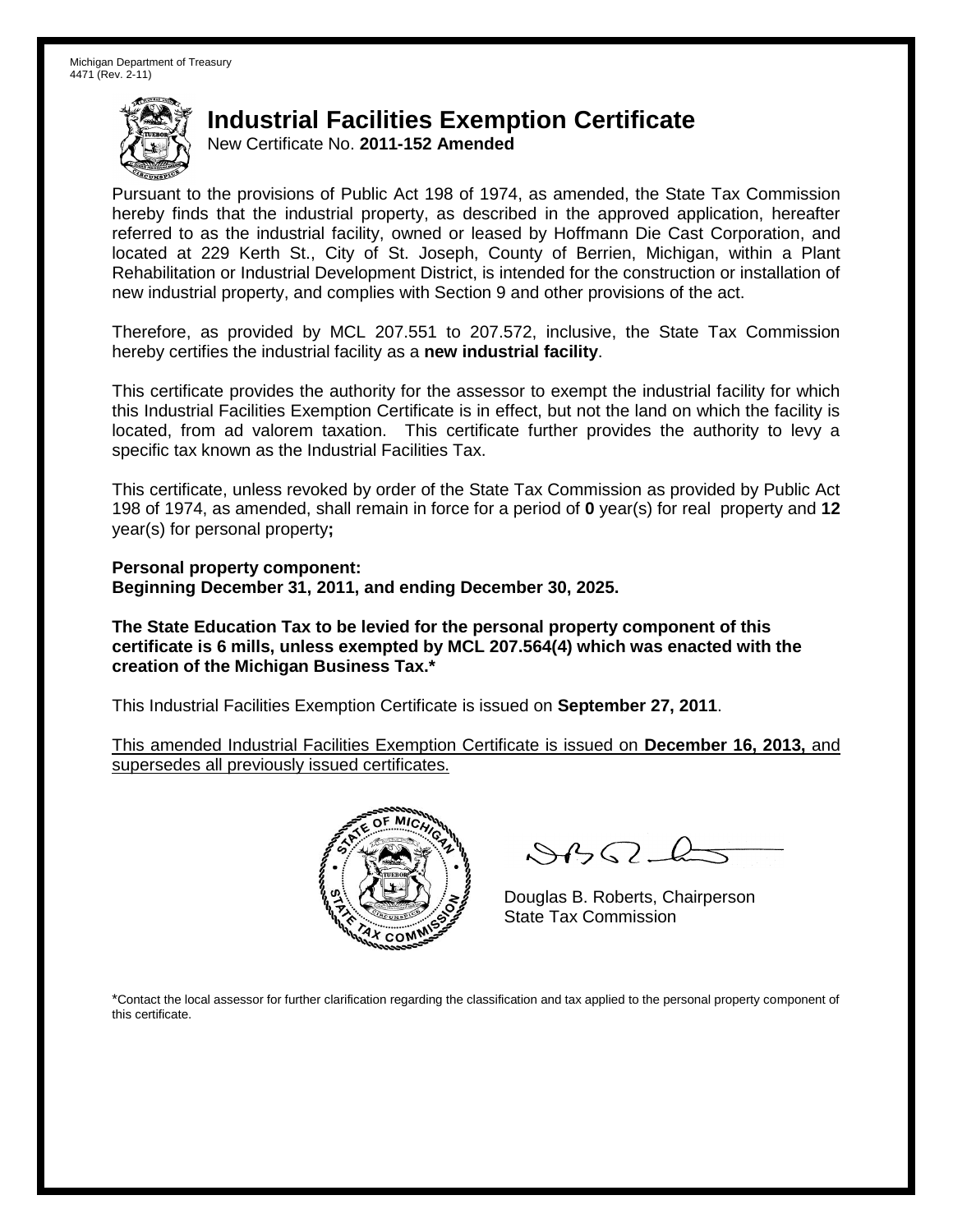

R. KEVIN CLINTON STATE TREASURER

January 24, 2014

Bruce Luoma National Vacuum Equipment, Inc. 2670 Aero Park Drive Traverse City, MI 49686

RICK SNYDER GOVERNOR

Dear Sir/Madam:

Pursuant to the requirements of Public Act 198 of 1974, as amended, the State Tax Commission (Commission) has issued an amended Industrial Facility Exemption Certificate numbered 2011-167, to National Vacuum Equipment, Inc., located in the City of Traverse City, Grand Traverse County. This revised certificate was issued on December 16, 2013.

The investment amounts approved are as follows:

Real Property: \$ Personal Property: \$1,380,000

The State Education Tax to be levied for this certificate is 6 mills.

In accordance with MCL 24.304, the local unit of government or applicant has sixty days from the date of this letter to request a hearing to correct an error contained in the enclosed certificate.

Notification of completion of this project shall be filed with the Commission within 30 days of project completion. Within 90 days of project completion, a report of final costs shall be filed with the assessing officer of the local unit and the Commission.

If you have further questions regarding the issuance of this industrial facility exemption certificate, please call 517-373-3302.

Sincerely,

Kelli-Sool

Kelli Sobel, Executive Director State Tax Commission

Enclosure cc: James L. Chrestensen, Assessor, City of Traverse City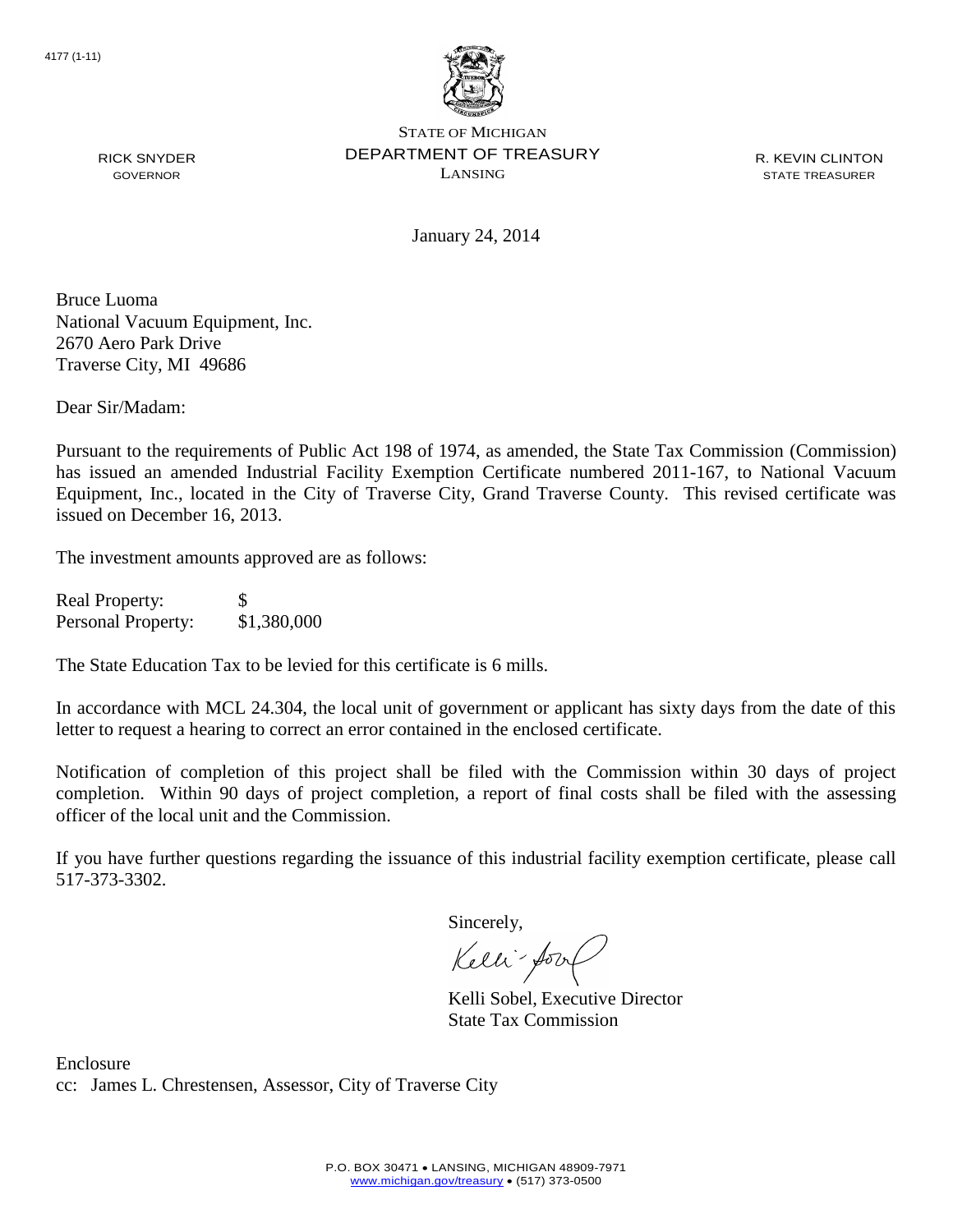New Certificate No. **2011-167 Amended**

Pursuant to the provisions of Public Act 198 of 1974, as amended, the State Tax Commission hereby finds that the industrial property, as described in the approved application, hereafter referred to as the industrial facility, owned or leased by National Vacuum Equipment, Inc., and located at 2707 & 2490 N. Aero Park Dr., City of Traverse City, County of Grand Traverse, Michigan, within a Plant Rehabilitation or Industrial Development District, is intended for the construction or installation of new industrial property, and complies with Section 9 and other provisions of the act.

Therefore, as provided by MCL 207.551 to 207.572, inclusive, the State Tax Commission hereby certifies the industrial facility as a **new industrial facility**.

This certificate provides the authority for the assessor to exempt the industrial facility for which this Industrial Facilities Exemption Certificate is in effect, but not the land on which the facility is located, from ad valorem taxation. This certificate further provides the authority to levy a specific tax known as the Industrial Facilities Tax.

This certificate, unless revoked by order of the State Tax Commission as provided by Public Act 198 of 1974, as amended, shall remain in force for a period of **0** year(s) for real property and **2** year(s) for personal property**;**

**Personal property component: Beginning December 31, 2011, and ending December 30, 2017.**

**The State Education Tax to be levied for the personal property component of this certificate is 6 mills, unless exempted by MCL 207.564(4) which was enacted with the creation of the Michigan Business Tax.\***

This Industrial Facilities Exemption Certificate is issued on **December 20, 2011**.

This amended Industrial Facilities Exemption Certificate is issued on **December 16, 2013,** and supersedes all previously issued certificates.

A TRUE COPY ATTEST:

the S. Bureis Heather S. Burris

Heather S. Burns<br>Michigan Department of Treasury



 $882 - 6$ 

Douglas B. Roberts, Chairperson State Tax Commission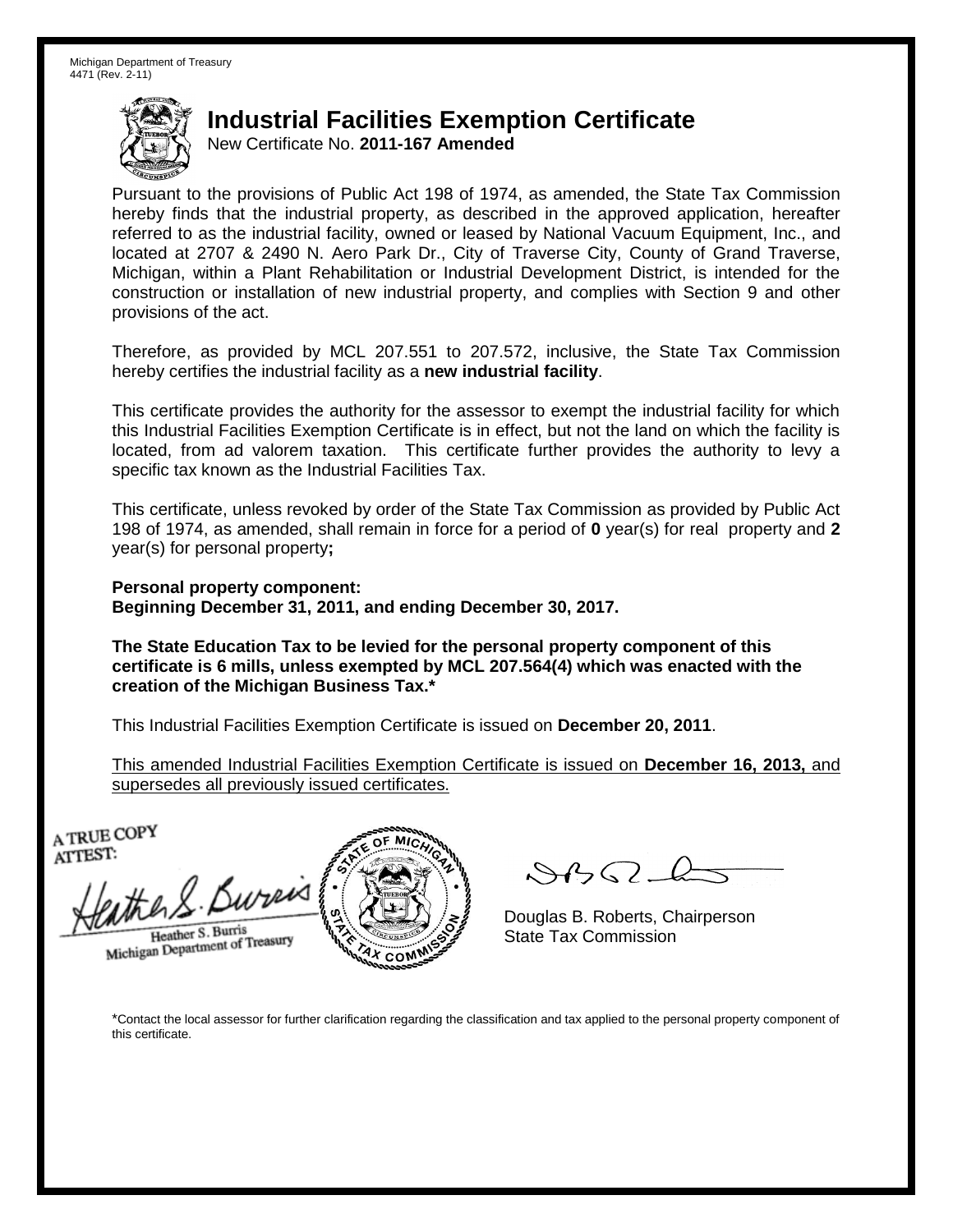

R. KEVIN CLINTON STATE TREASURER

RICK SNYDER GOVERNOR

January 15, 2014

Joseph S. Langenburg Mi-Tech Tooling, Inc. 6215 Garfield Avenue Cass City, MI 48726

Dear Sir/Madam:

Pursuant to the requirements of Public Act 198 of 1974, as amended, the State Tax Commission (Commission) has issued an amended Industrial Facility Exemption Certificate numbered 2011-184, to Mi-Tech Tooling, Inc., located in the Village of Cass City, Tuscola County. This revised certificate was issued on December 16, 2013.

The investment amounts approved are as follows:

Real Property: \$ Personal Property: \$150,000

The State Education Tax to be levied for this certificate is 6 mills.

In accordance with MCL 24.304, the local unit of government or applicant has sixty days from the date of this letter to request a hearing to correct an error contained in the enclosed certificate.

Notification of completion of this project shall be filed with the Commission within 30 days of project completion. Within 90 days of project completion, a report of final costs shall be filed with the assessing officer of the local unit and the Commission.

If you have further questions regarding the issuance of this industrial facility exemption certificate, please call 517-373-3302.

Sincerely,

Kelli-for

Kelli Sobel, Executive Director State Tax Commission

Enclosure cc: Douglas Powers, Assessor, Village of Cass City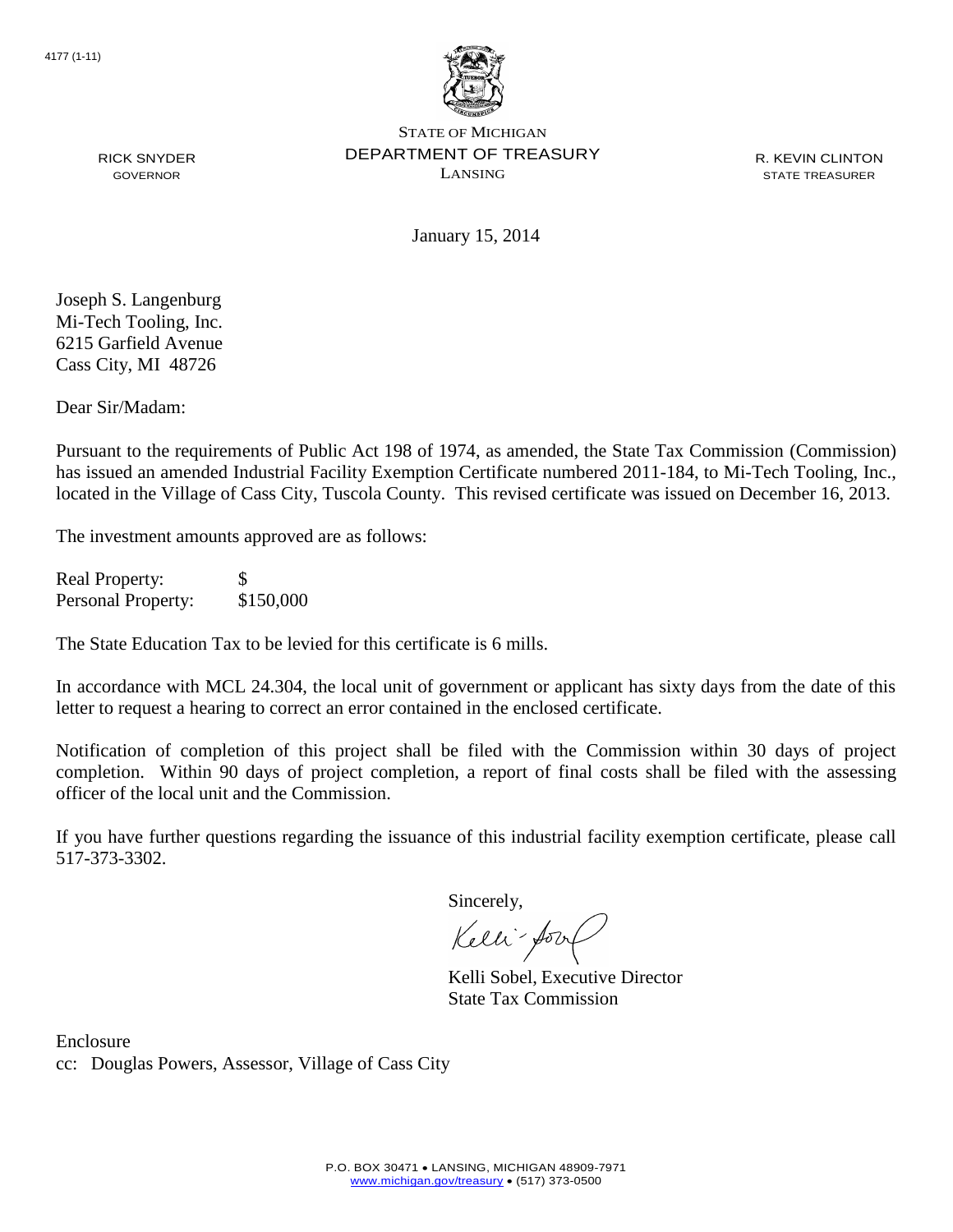New Certificate No. **2011-184 Amended**

Pursuant to the provisions of Public Act 198 of 1974, as amended, the State Tax Commission hereby finds that the industrial property, as described in the approved application, hereafter referred to as the industrial facility, owned or leased by Mi-Tech Tooling, Inc., and located at 6215 Garfield Avenue, Village of Cass City, County of Tuscola, Michigan, within a Plant Rehabilitation or Industrial Development District, is intended for the construction or installation of new industrial property, and complies with Section 9 and other provisions of the act.

Therefore, as provided by MCL 207.551 to 207.572, inclusive, the State Tax Commission hereby certifies the industrial facility as a **new industrial facility**.

This certificate provides the authority for the assessor to exempt the industrial facility for which this Industrial Facilities Exemption Certificate is in effect, but not the land on which the facility is located, from ad valorem taxation. This certificate further provides the authority to levy a specific tax known as the Industrial Facilities Tax.

This certificate, unless revoked by order of the State Tax Commission as provided by Public Act 198 of 1974, as amended, shall remain in force for a period of **0** year(s) for real property and **12** year(s) for personal property**;**

**Personal property component: Beginning December 31, 2011, and ending December 30, 2023.**

**The State Education Tax to be levied for the personal property component of this certificate is 6 mills, unless exempted by MCL 207.564(4) which was enacted with the creation of the Michigan Business Tax.\***

This Industrial Facilities Exemption Certificate is issued on **August 31, 2011**.

This amended Industrial Facilities Exemption Certificate is issued on **December 16, 2013,** and supersedes all previously issued certificates.



 $8450 - 6$ 

Douglas B. Roberts, Chairperson State Tax Commission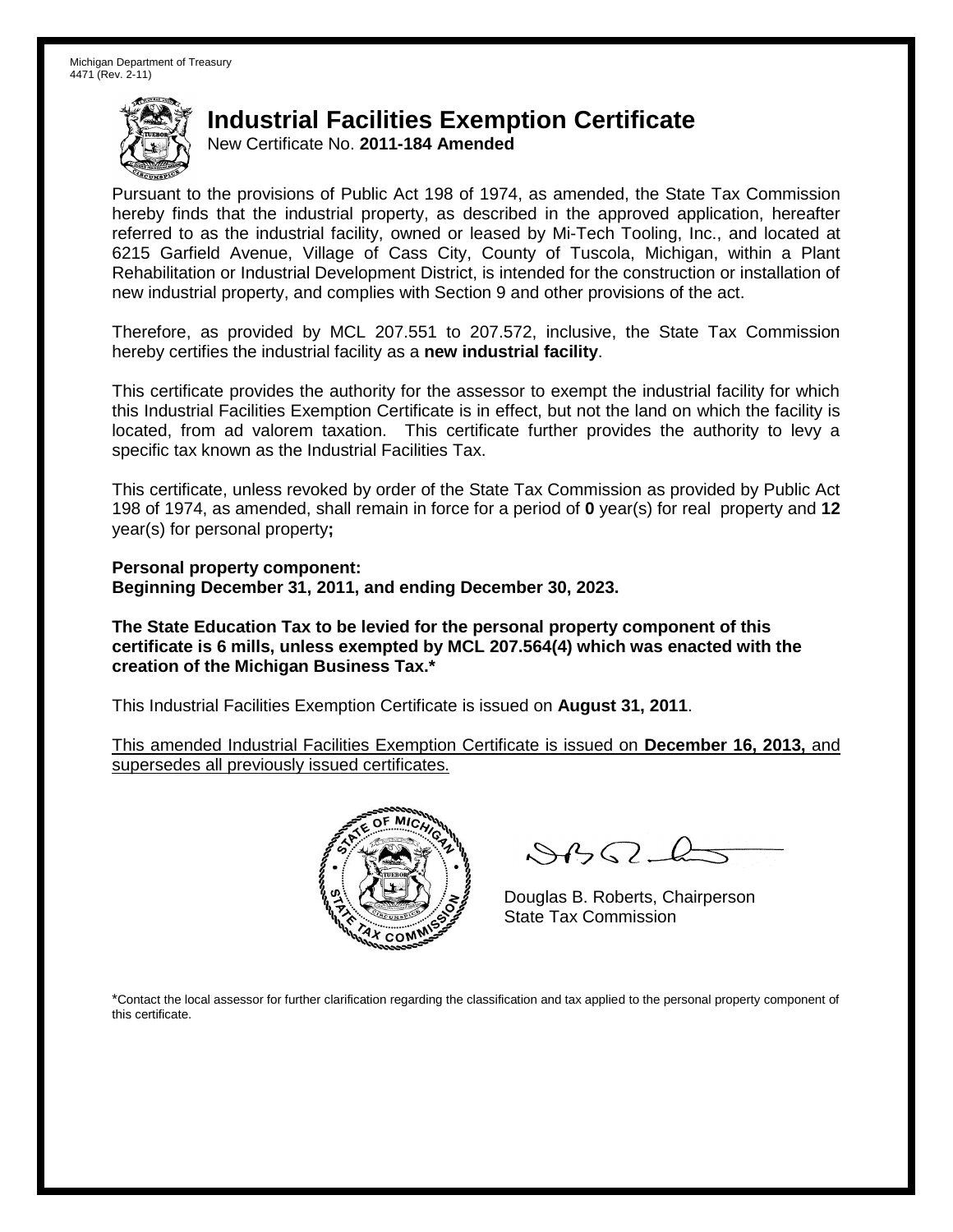

R. KEVIN CLINTON STATE TREASURER

RICK SNYDER GOVERNOR

January 15, 2014

Paul Britten Britten Banners Inc. 2322 Cass Road Traverse City, MI 49648

Dear Sir/Madam:

Pursuant to the requirements of Public Act 198 of 1974, as amended, the State Tax Commission (Commission) has issued an amended Industrial Facility Exemption Certificate numbered 2011-255, to Britten Banners Inc., located in Garfield Charter Township, Grand Traverse County. This revised certificate was issued on December 16, 2013.

The investment amounts approved are as follows:

Real Property: \$ Personal Property: \$1,295,000

The State Education Tax to be levied for this certificate is 6 mills.

In accordance with MCL 24.304, the local unit of government or applicant has sixty days from the date of this letter to request a hearing to correct an error contained in the enclosed certificate.

Notification of completion of this project shall be filed with the Commission within 30 days of project completion. Within 90 days of project completion, a report of final costs shall be filed with the assessing officer of the local unit and the Commission.

If you have further questions regarding the issuance of this industrial facility exemption certificate, please call 517-373-3302.

Sincerely,

Kelli-Sool

Kelli Sobel, Executive Director State Tax Commission

Enclosure cc: Amy L. Dehaan, Assessor, Garfield Charter Township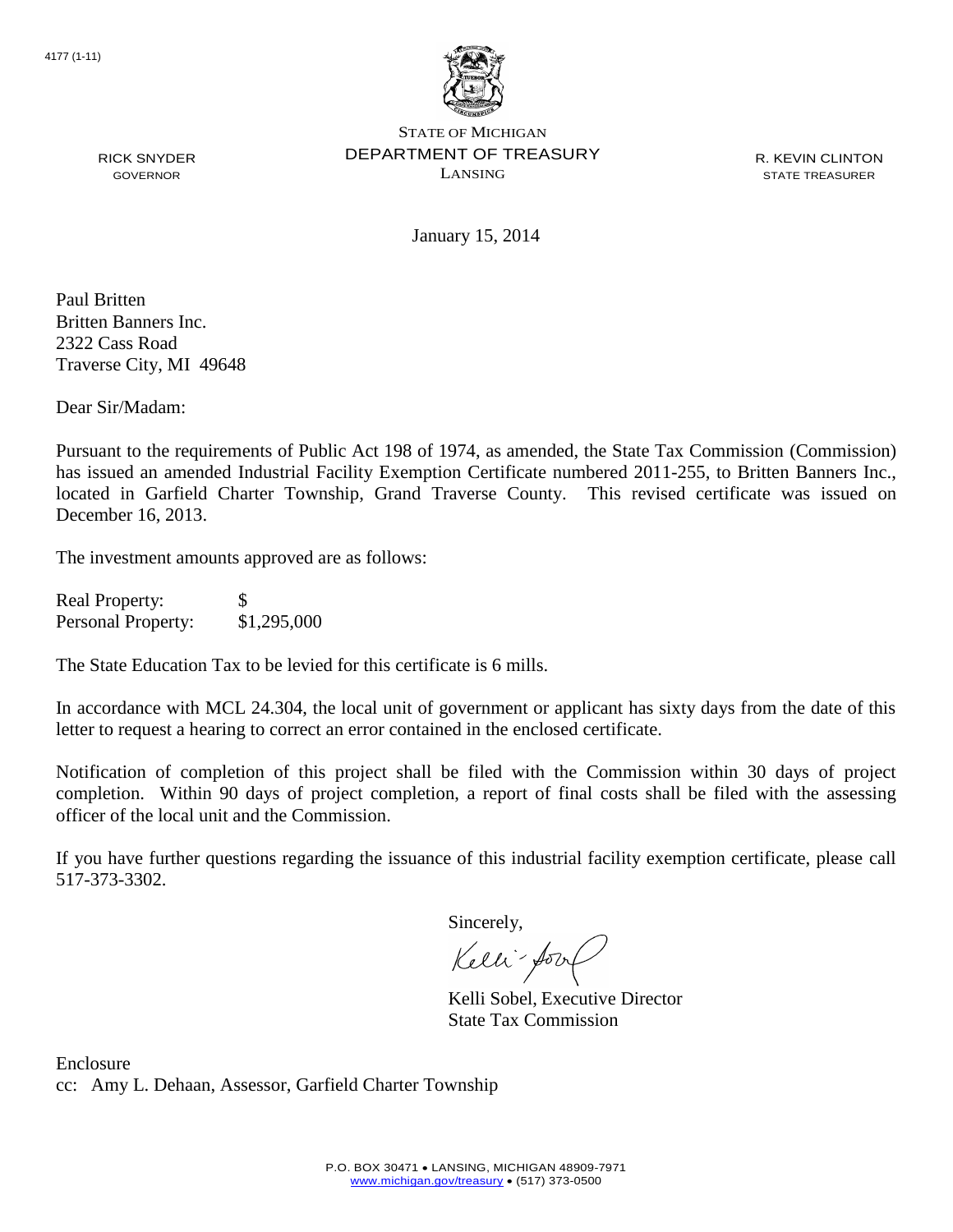New Certificate No. **2011-255 Amended**

Pursuant to the provisions of Public Act 198 of 1974, as amended, the State Tax Commission hereby finds that the industrial property, as described in the approved application, hereafter referred to as the industrial facility, owned or leased by Britten Banners Inc., and located at 2466 Cass Road, Garfield Charter Township, County of Grand Traverse, Michigan, within a Plant Rehabilitation or Industrial Development District, is intended for the construction or installation of new industrial property, and complies with Section 9 and other provisions of the act.

Therefore, as provided by MCL 207.551 to 207.572, inclusive, the State Tax Commission hereby certifies the industrial facility as a **new industrial facility**.

This certificate provides the authority for the assessor to exempt the industrial facility for which this Industrial Facilities Exemption Certificate is in effect, but not the land on which the facility is located, from ad valorem taxation. This certificate further provides the authority to levy a specific tax known as the Industrial Facilities Tax.

This certificate, unless revoked by order of the State Tax Commission as provided by Public Act 198 of 1974, as amended, shall remain in force for a period of **0** year(s) for real property and **2** year(s) for personal property**;**

**Personal property component: Beginning December 31, 2011, and ending December 30, 2023.**

**The State Education Tax to be levied for the personal property component of this certificate is 6 mills, unless exempted by MCL 207.564(4) which was enacted with the creation of the Michigan Business Tax.\***

This Industrial Facilities Exemption Certificate is issued on **October 31, 2011**.

This amended Industrial Facilities Exemption Certificate is issued on **December 16, 2013,** and supersedes all previously issued certificates.



 $882 - 6$ 

Douglas B. Roberts, Chairperson State Tax Commission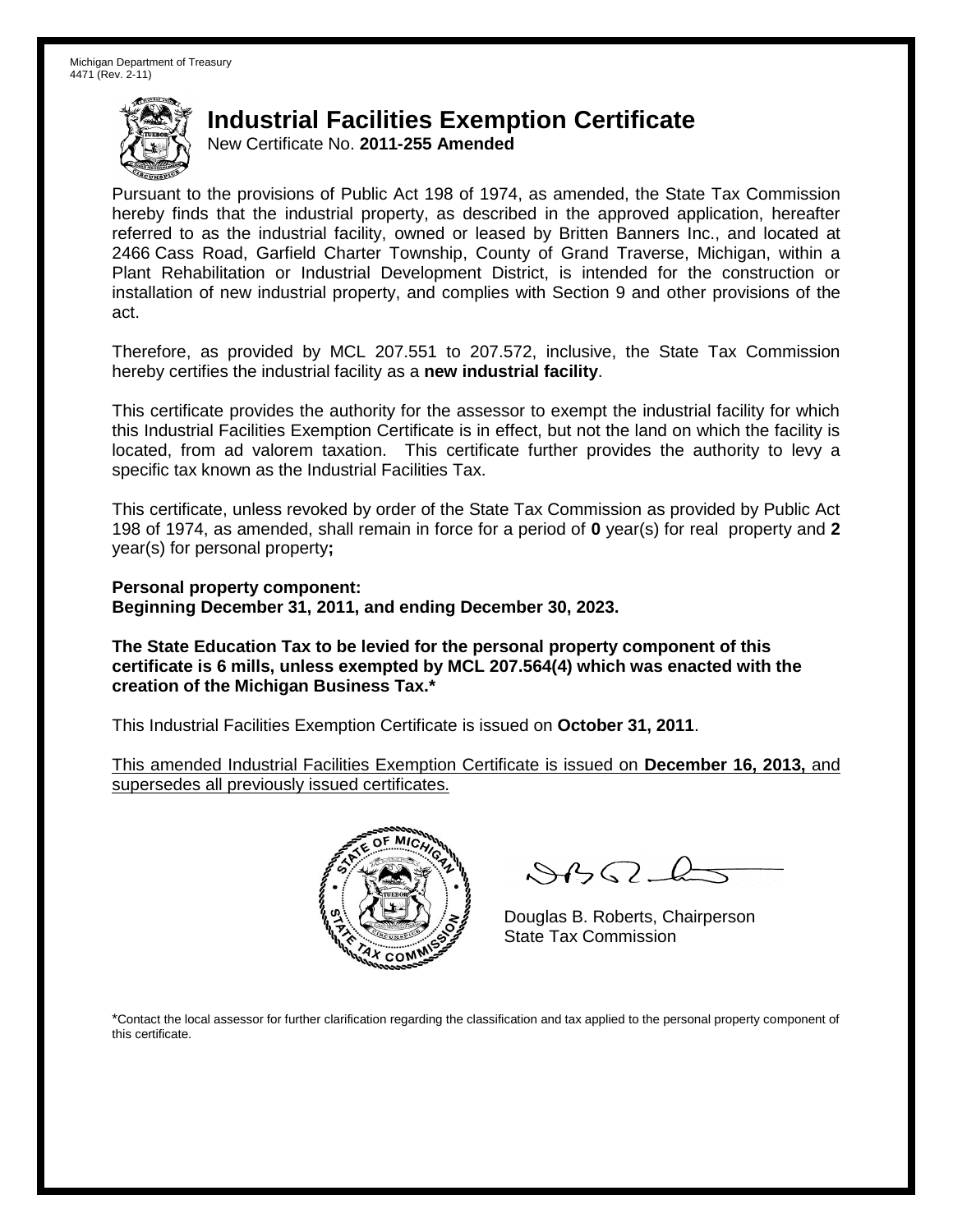

R. KEVIN CLINTON STATE TREASURER

GOVERNOR

RICK SNYDER

January 15, 2014

Paul Britten Britten Banners, Inc. 2322 Cass Road Traverse City, MI 49684

Dear Sir/Madam:

Pursuant to the requirements of Public Act 198 of 1974, as amended, the State Tax Commission (Commission) has issued an amended Industrial Facility Exemption Certificate numbered 2011-257, to Britten Banners, Inc., located in Garfield Charter Township, Grand Traverse County. This revised certificate was issued on December 16, 2013.

The investment amounts approved are as follows:

| <b>Real Property:</b> | \$1,200,000 |
|-----------------------|-------------|
| Personal Property:    | \$3,000,000 |

The State Education Tax to be levied for this certificate is 6 mills.

In accordance with MCL 24.304, the local unit of government or applicant has sixty days from the date of this letter to request a hearing to correct an error contained in the enclosed certificate.

Notification of completion of this project shall be filed with the Commission within 30 days of project completion. Within 90 days of project completion, a report of final costs shall be filed with the assessing officer of the local unit and the Commission.

If you have further questions regarding the issuance of this industrial facility exemption certificate, please call 517-373-3302.

Sincerely,

Kelli-Sort

Kelli Sobel, Executive Director State Tax Commission

Enclosure cc: Amy L. Dehaan, Assessor, Garfield Charter Township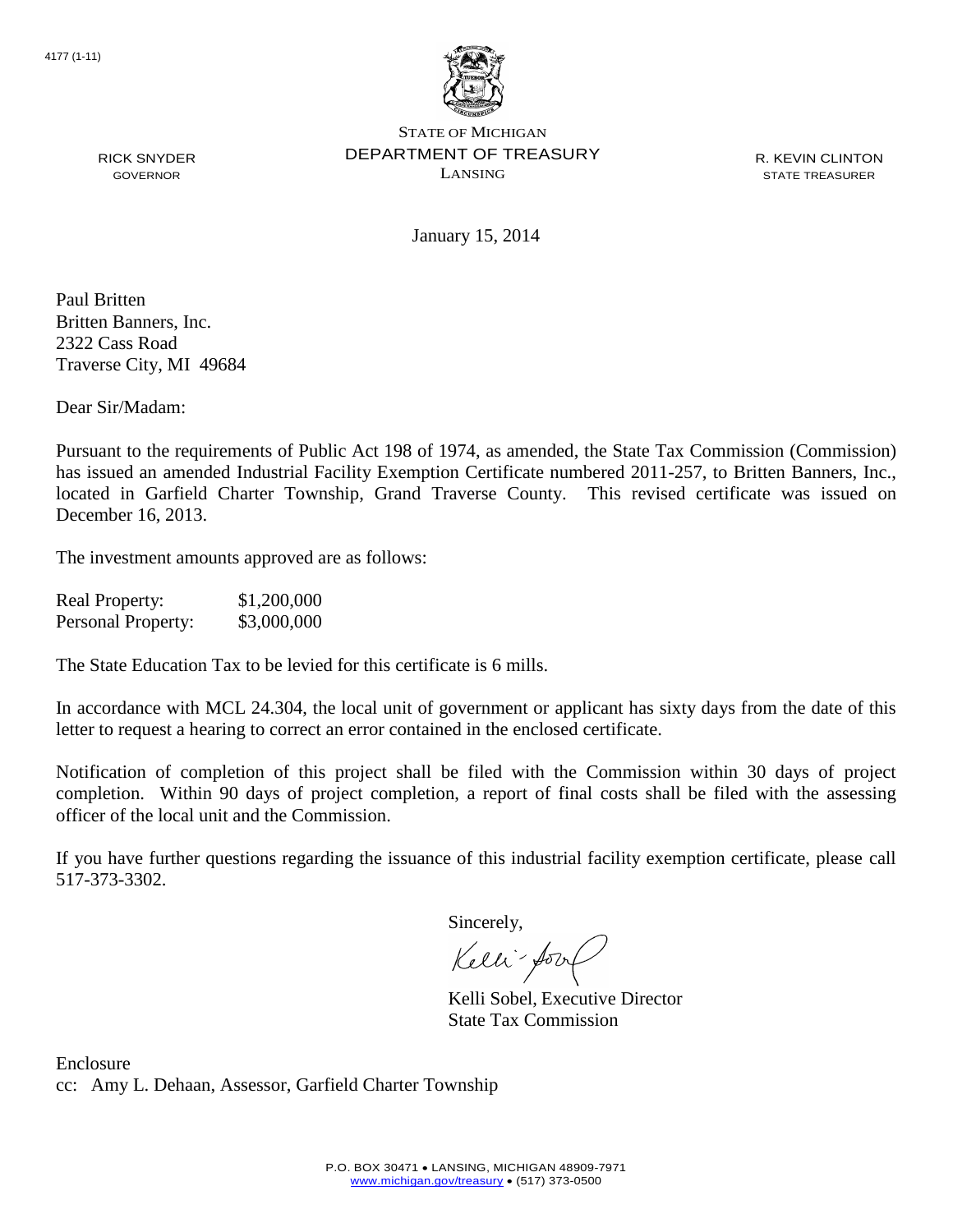New Certificate No. **2011-257 Amended**

Pursuant to the provisions of Public Act 198 of 1974, as amended, the State Tax Commission hereby finds that the industrial property, as described in the approved application, hereafter referred to as the industrial facility, owned or leased by Britten Banners, Inc., and located at 2662 Cass Road, Garfield Charter Township, County of Grand Traverse, Michigan, within a Plant Rehabilitation or Industrial Development District, is intended for the construction or installation of new industrial property, and complies with Section 9 and other provisions of the act.

Therefore, as provided by MCL 207.551 to 207.572, inclusive, the State Tax Commission hereby certifies the industrial facility as a **new industrial facility**.

This certificate provides the authority for the assessor to exempt the industrial facility for which this Industrial Facilities Exemption Certificate is in effect, but not the land on which the facility is located, from ad valorem taxation. This certificate further provides the authority to levy a specific tax known as the Industrial Facilities Tax.

This certificate, unless revoked by order of the State Tax Commission as provided by Public Act 198 of 1974, as amended, shall remain in force for a period of **2** year(s) for real property and **2** year(s) for personal property**;**

**Real property component: Beginning December 31, 2011, and ending December 30, 2023.**

**The State Education Tax to be levied for the real property component of this certificate is 6 mills.**

**Personal property component: Beginning December 31, 2011, and ending December 30, 2023.**

**The State Education Tax to be levied for the personal property component of this certificate is 6 mills, unless exempted by MCL 207.564(4) which was enacted with the creation of the Michigan Business Tax.\***

This Industrial Facilities Exemption Certificate is issued on **December 20, 2011**.

This amended Industrial Facilities Exemption Certificate is issued on **December 16, 2013,** and supersedes all previously issued certificates.



 $8450 - 6$ 

Douglas B. Roberts, Chairperson State Tax Commission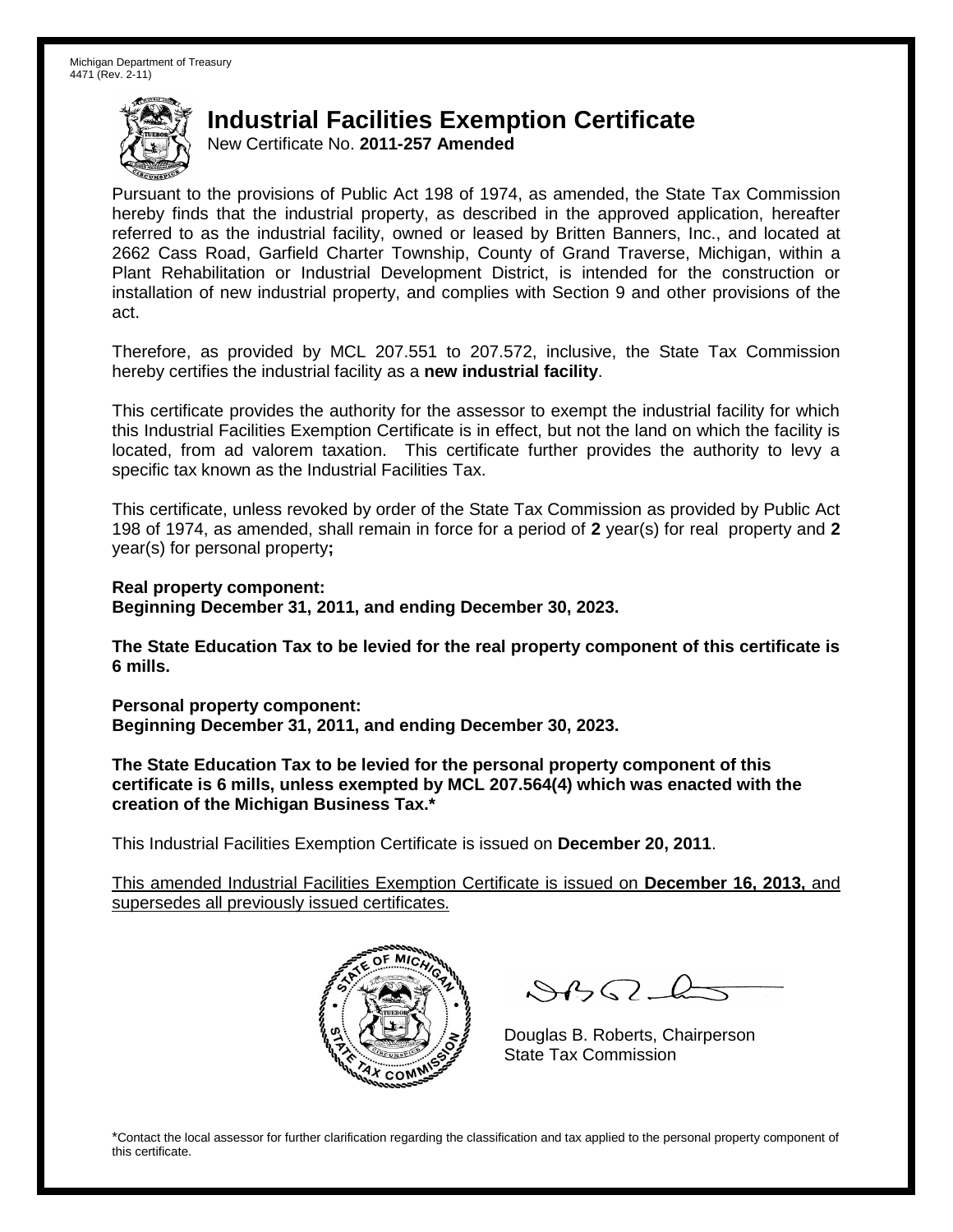

R. KEVIN CLINTON STATE TREASURER

January 15, 2014

Thomas Spencer Spencer Plastics 2300 Schwach Street Cadillac, MI 49601

RICK SNYDER GOVERNOR

Dear Sir/Madam:

Pursuant to the requirements of Public Act 198 of 1974, as amended, the State Tax Commission (Commission) has issued an amended Industrial Facility Exemption Certificate numbered 2011-303, to Spencer Plastics, located in the City of Cadillac, Wexford County. This revised certificate was issued on December 16, 2013.

The investment amounts approved are as follows:

Real Property: \$ Personal Property: \$194,495

The State Education Tax to be levied for this certificate is 6 mills.

In accordance with MCL 24.304, the local unit of government or applicant has sixty days from the date of this letter to request a hearing to correct an error contained in the enclosed certificate.

Notification of completion of this project shall be filed with the Commission within 30 days of project completion. Within 90 days of project completion, a report of final costs shall be filed with the assessing officer of the local unit and the Commission.

If you have further questions regarding the issuance of this industrial facility exemption certificate, please call 517-373-3302.

Sincerely,

Kelli-for

Kelli Sobel, Executive Director State Tax Commission

Enclosure cc: Clifford A. Porterfield, Assessor, City of Cadillac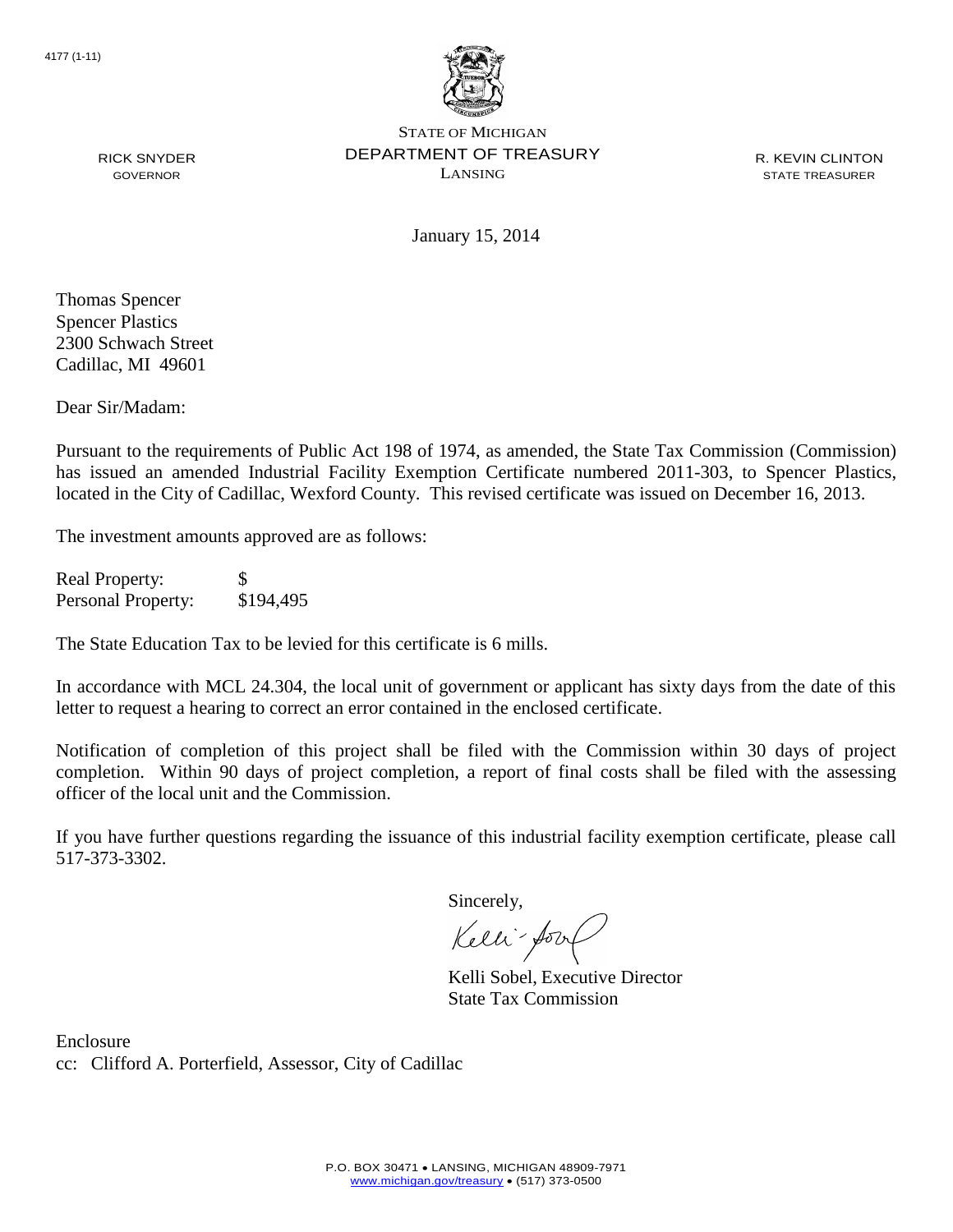New Certificate No. **2011-303 Amended**

Pursuant to the provisions of Public Act 198 of 1974, as amended, the State Tax Commission hereby finds that the industrial property, as described in the approved application, hereafter referred to as the industrial facility, owned or leased by Spencer Plastics, and located at 2300 Schwach Street, City of Cadillac, County of Wexford, Michigan, within a Plant Rehabilitation or Industrial Development District, is intended for the construction or installation of new industrial property, and complies with Section 9 and other provisions of the act.

Therefore, as provided by MCL 207.551 to 207.572, inclusive, the State Tax Commission hereby certifies the industrial facility as a **new industrial facility**.

This certificate provides the authority for the assessor to exempt the industrial facility for which this Industrial Facilities Exemption Certificate is in effect, but not the land on which the facility is located, from ad valorem taxation. This certificate further provides the authority to levy a specific tax known as the Industrial Facilities Tax.

This certificate, unless revoked by order of the State Tax Commission as provided by Public Act 198 of 1974, as amended, shall remain in force for a period of **0** year(s) for real property and **12** year(s) for personal property**;**

**Personal property component: Beginning December 31, 2011, and ending December 30, 2023.**

**The State Education Tax to be levied for the personal property component of this certificate is 6 mills, unless exempted by MCL 207.564(4) which was enacted with the creation of the Michigan Business Tax.\***

This Industrial Facilities Exemption Certificate is issued on **October 31, 2011**.

This amended Industrial Facilities Exemption Certificate is issued on **December 16, 2013,** and supersedes all previously issued certificates.



 $8450 - 6$ 

Douglas B. Roberts, Chairperson State Tax Commission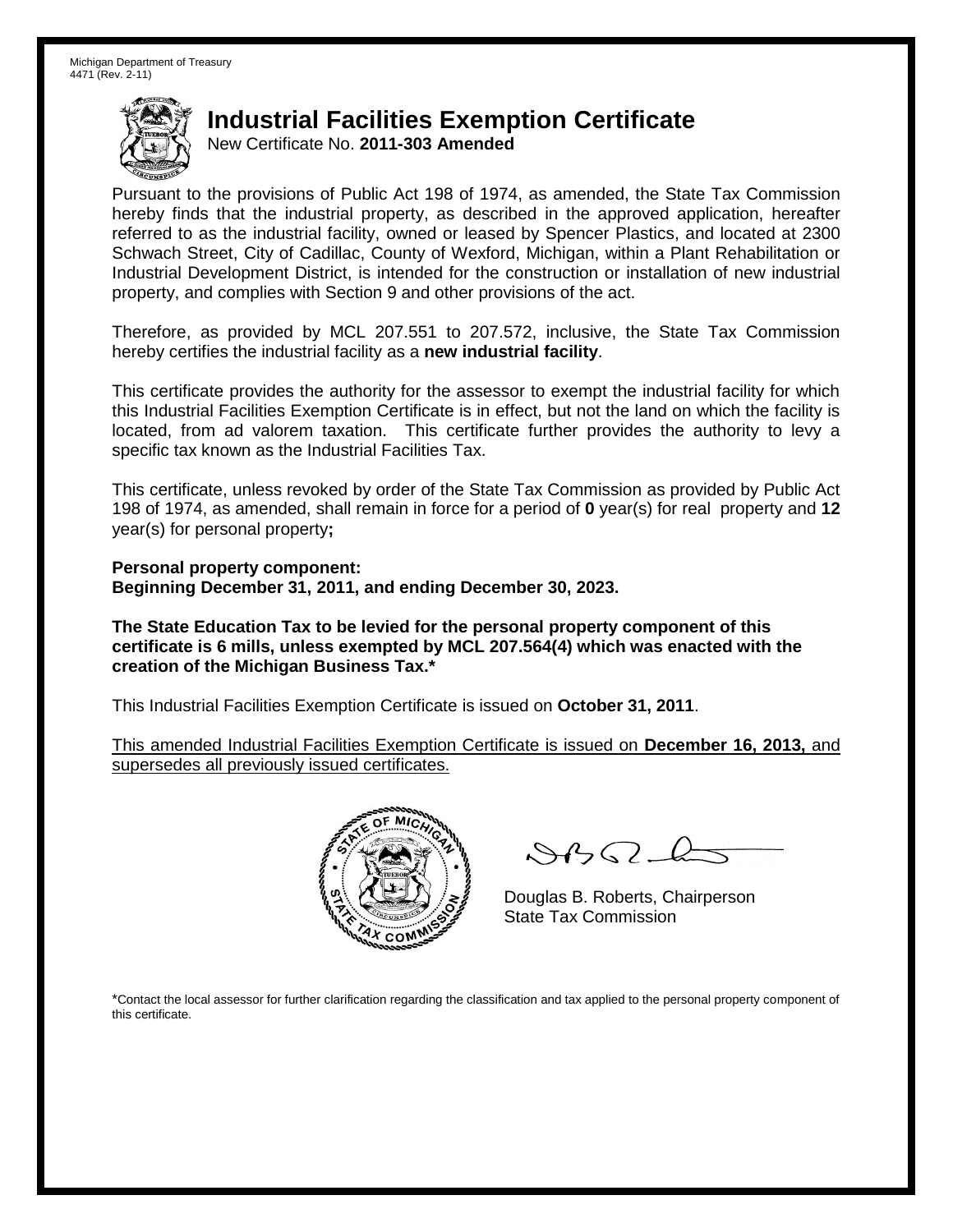

R. KEVIN CLINTON STATE TREASURER

January 15, 2014

Tracey A Welch Cone Drive Operations, Inc. 240 East Twelfth Street Traverse City, MI 49684

RICK SNYDER GOVERNOR

Dear Sir/Madam:

Pursuant to the requirements of Public Act 198 of 1974, as amended, the State Tax Commission (Commission) has issued an amended Industrial Facility Exemption Certificate numbered 2011-309, to Cone Drive Operations, Inc., located in Pere Marquette Charter Township, Mason County. This revised certificate was issued on December 16, 2013.

The investment amounts approved are as follows:

Real Property: \$ Personal Property: \$584,000

The State Education Tax to be levied for this certificate is 6 mills.

In accordance with MCL 24.304, the local unit of government or applicant has sixty days from the date of this letter to request a hearing to correct an error contained in the enclosed certificate.

Notification of completion of this project shall be filed with the Commission within 30 days of project completion. Within 90 days of project completion, a report of final costs shall be filed with the assessing officer of the local unit and the Commission.

If you have further questions regarding the issuance of this industrial facility exemption certificate, please call 517-373-3302.

Sincerely,

Kelli-Sort

Kelli Sobel, Executive Director State Tax Commission

Enclosure cc: Michelle M. Heffner, Assessor, Pere Marquette Charter Township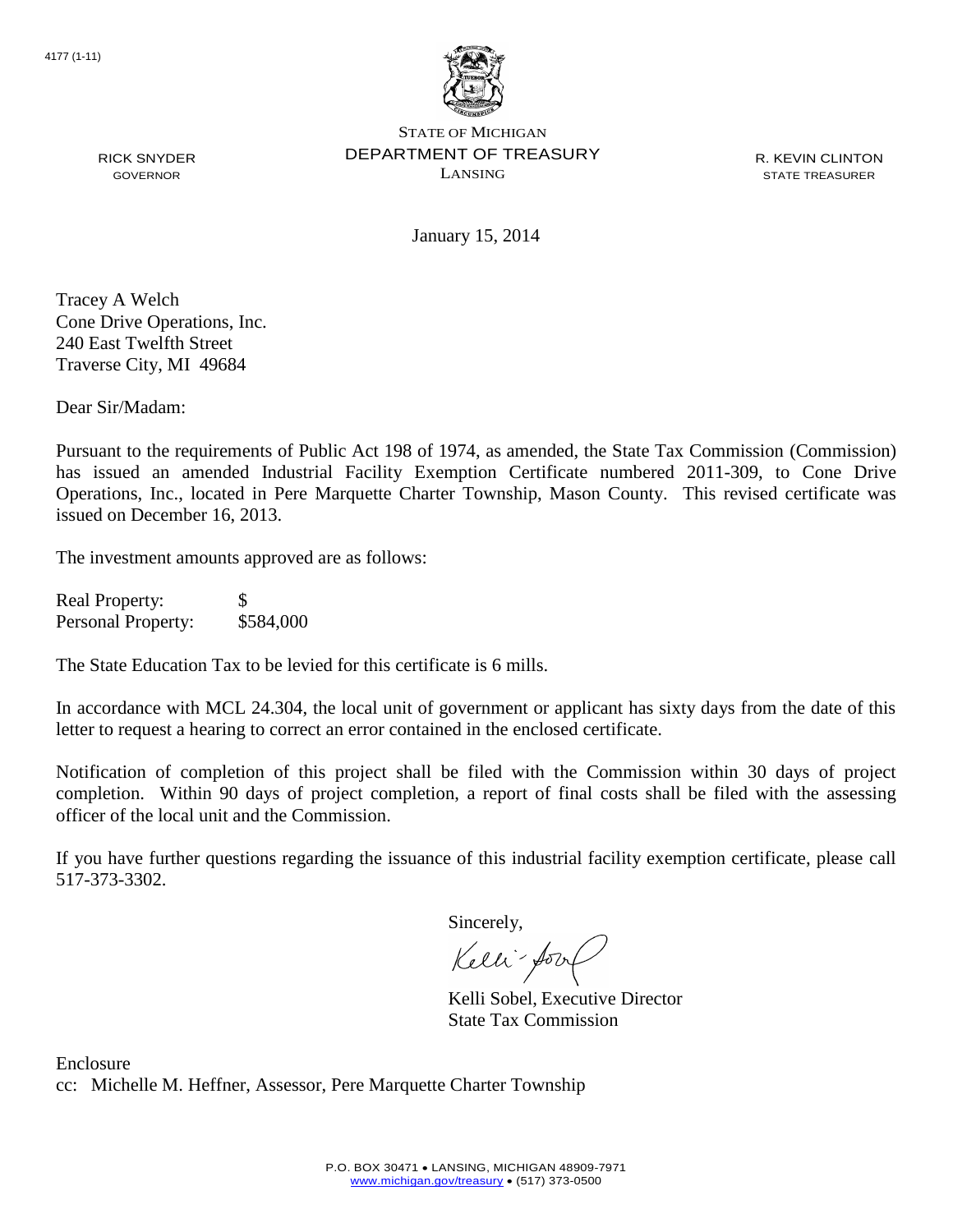New Certificate No. **2011-309 Amended**

Pursuant to the provisions of Public Act 198 of 1974, as amended, the State Tax Commission hereby finds that the industrial property, as described in the approved application, hereafter referred to as the industrial facility, owned or leased by Cone Drive Operations, Inc., and located at 5115 West Progress Drive, Pere Marquette Charter Township, County of Mason, Michigan, within a Plant Rehabilitation or Industrial Development District, is intended for the construction or installation of new industrial property, and complies with Section 9 and other provisions of the act.

Therefore, as provided by MCL 207.551 to 207.572, inclusive, the State Tax Commission hereby certifies the industrial facility as a **new industrial facility**.

This certificate provides the authority for the assessor to exempt the industrial facility for which this Industrial Facilities Exemption Certificate is in effect, but not the land on which the facility is located, from ad valorem taxation. This certificate further provides the authority to levy a specific tax known as the Industrial Facilities Tax.

This certificate, unless revoked by order of the State Tax Commission as provided by Public Act 198 of 1974, as amended, shall remain in force for a period of **0** year(s) for real property and **2** year(s) for personal property**;**

**Personal property component: Beginning December 31, 2011, and ending December 30, 2015.**

**The State Education Tax to be levied for the personal property component of this certificate is 6 mills, unless exempted by MCL 207.564(4) which was enacted with the creation of the Michigan Business Tax.\***

This Industrial Facilities Exemption Certificate is issued on **October 31, 2011**.

This amended Industrial Facilities Exemption Certificate is issued on **December 16, 2013,** and supersedes all previously issued certificates.



 $882 - 6$ 

Douglas B. Roberts, Chairperson State Tax Commission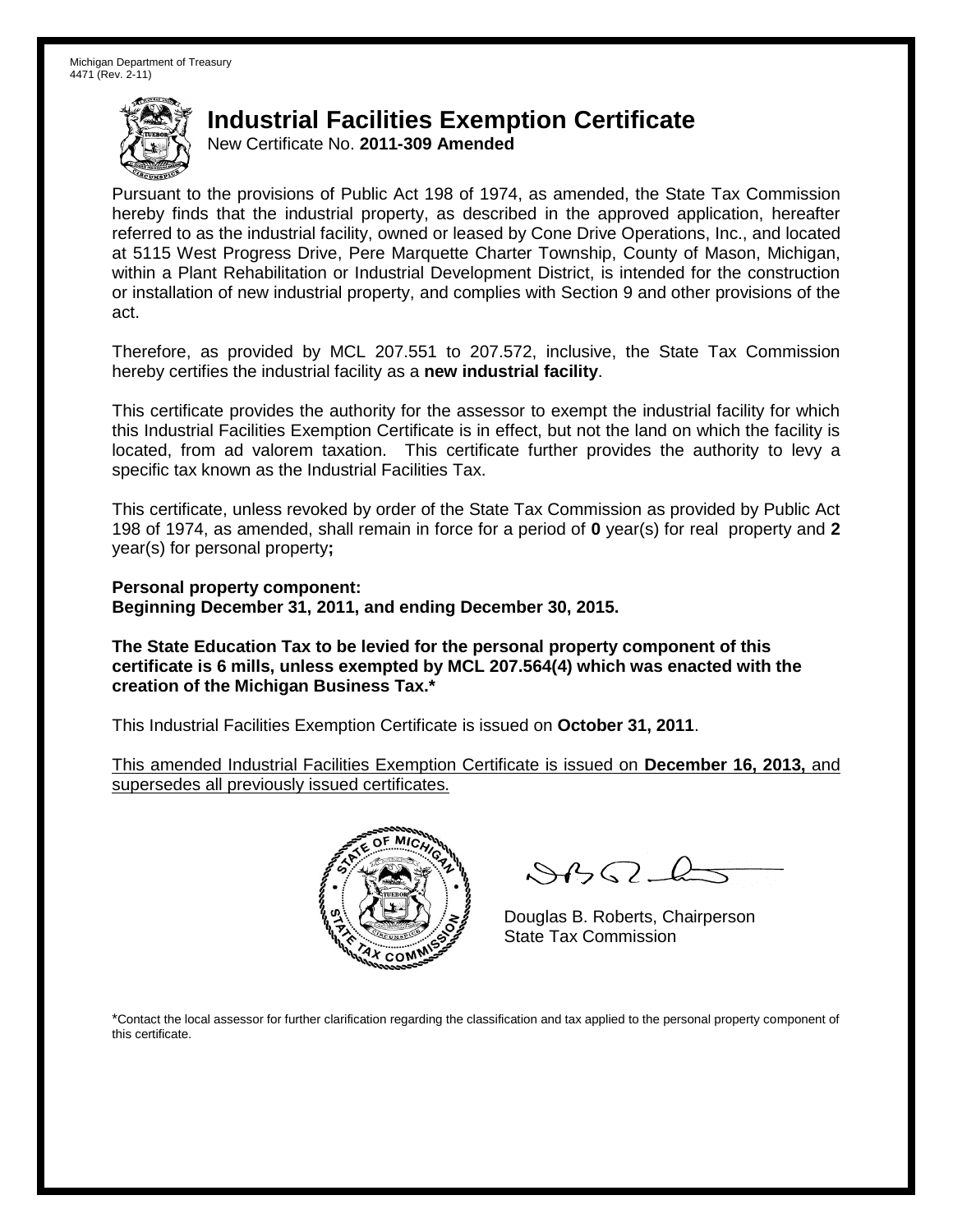

R. KEVIN CLINTON STATE TREASURER

January 15, 2014

Richard Knappe U.S. Farathane, LLC 2700 High Meadow Circle Auburn Hills, MI 48326

RICK SNYDER GOVERNOR

Dear Sir/Madam:

Pursuant to the requirements of Public Act 198 of 1974, as amended, the State Tax Commission (Commission) has issued an amended Industrial Facility Exemption Certificate numbered 2011-315, to U.S. Farathane, LLC, located in the City of Auburn Hills, Oakland County. This revised certificate was issued on December 16, 2013.

The investment amounts approved are as follows:

Real Property: \$ Personal Property: \$30,000,000

The State Education Tax to be levied for this certificate is 0 mills.

In accordance with MCL 24.304, the local unit of government or applicant has sixty days from the date of this letter to request a hearing to correct an error contained in the enclosed certificate.

Notification of completion of this project shall be filed with the Commission within 30 days of project completion. Within 90 days of project completion, a report of final costs shall be filed with the assessing officer of the local unit and the Commission.

If you have further questions regarding the issuance of this industrial facility exemption certificate, please call 517-373-3302.

Sincerely,

Kelli-Sort

Kelli Sobel, Executive Director State Tax Commission

Enclosure cc: Micheal R. Lohmeier, Assessor, City of Auburn Hills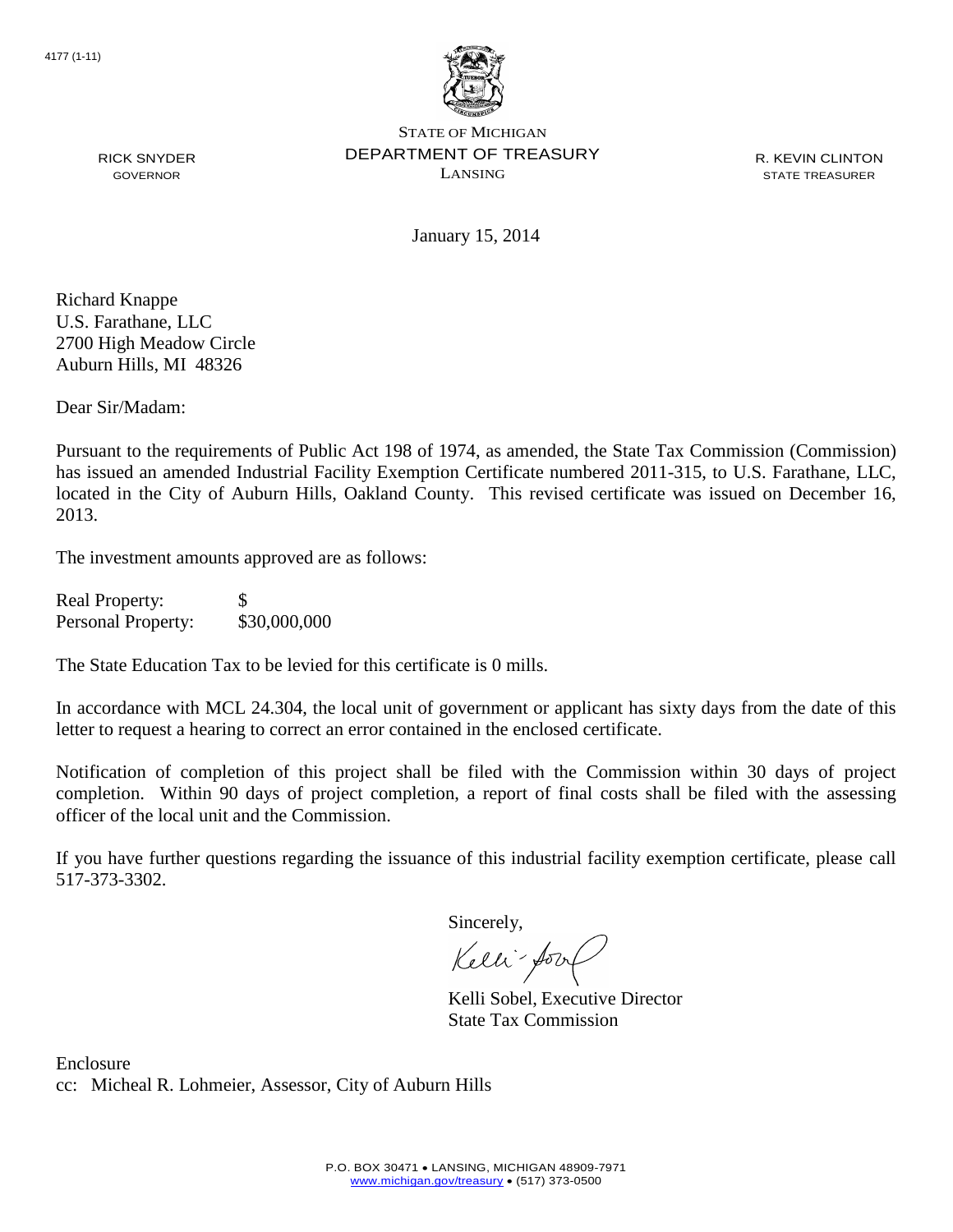New Certificate No. **2011-315 Amended**

Pursuant to the provisions of Public Act 198 of 1974, as amended, the State Tax Commission hereby finds that the industrial property, as described in the approved application, hereafter referred to as the industrial facility, owned or leased by U.S. Farathane, LLC, and located at 2700 High Meadow Circle, City of Auburn Hills, County of Oakland, Michigan, within a Plant Rehabilitation or Industrial Development District, is intended for the construction or installation of new industrial property, and complies with Section 9 and other provisions of the act.

Therefore, as provided by MCL 207.551 to 207.572, inclusive, the State Tax Commission hereby certifies the industrial facility as a **new industrial facility**.

This certificate provides the authority for the assessor to exempt the industrial facility for which this Industrial Facilities Exemption Certificate is in effect, but not the land on which the facility is located, from ad valorem taxation. This certificate further provides the authority to levy a specific tax known as the Industrial Facilities Tax.

This certificate, unless revoked by order of the State Tax Commission as provided by Public Act 198 of 1974, as amended, shall remain in force for a period of **0** year(s) for real property and **12** year(s) for personal property**;**

**Personal property component: Beginning December 31, 2011, and ending December 30, 2023.**

**The State Education Tax to be levied for the personal property component of this certificate is 0 mills, unless exempted by MCL 207.564(4) which was enacted with the creation of the Michigan Business Tax.\***

This Industrial Facilities Exemption Certificate is issued on **December 20, 2011**.

This amended Industrial Facilities Exemption Certificate is issued on **December 16, 2013,** and supersedes all previously issued certificates.



 $8450 - 6$ 

Douglas B. Roberts, Chairperson State Tax Commission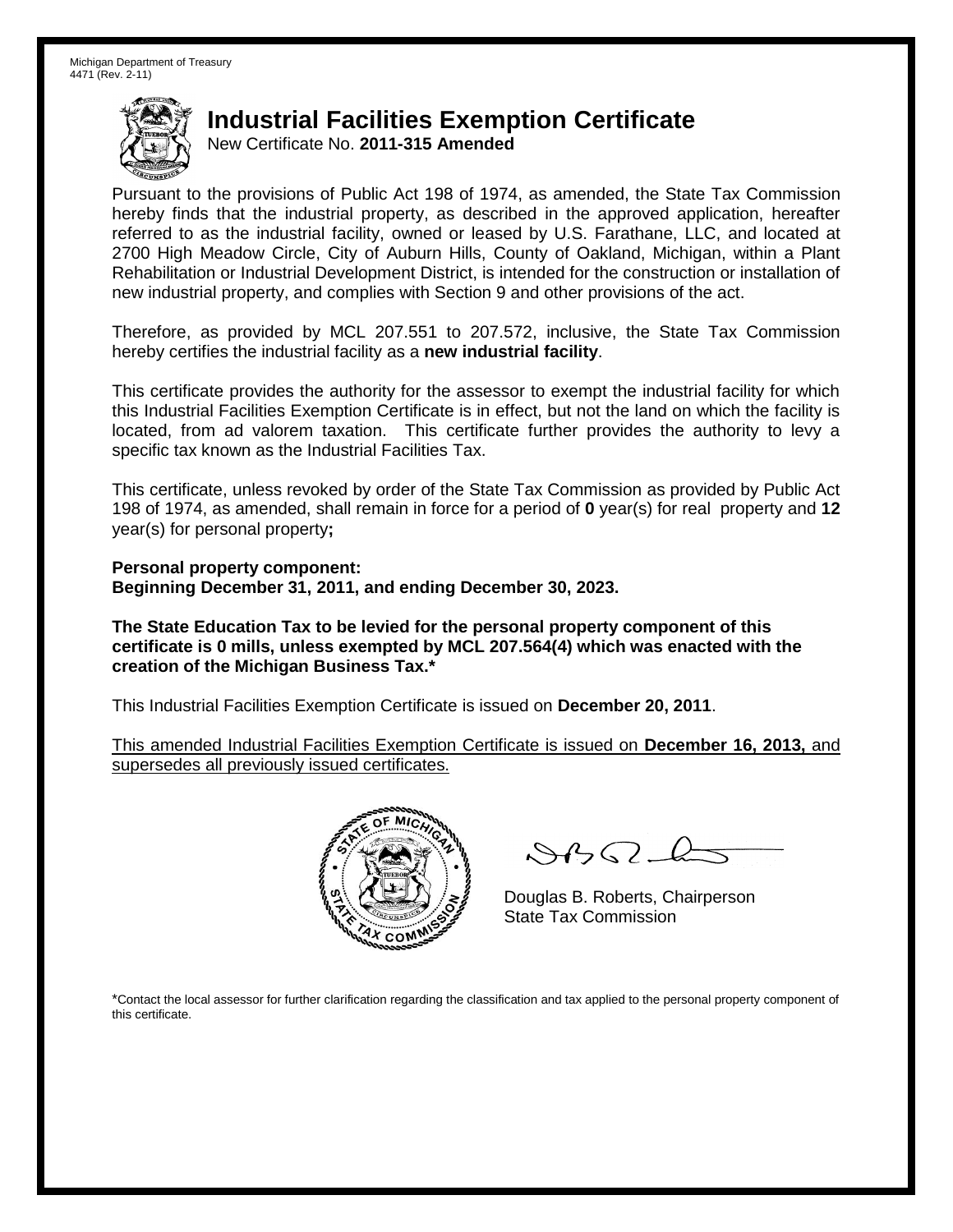

R. KEVIN CLINTON STATE TREASURER

January 15, 2014

David J. Pastori Triumph Gear Systems-Macomb, Inc. 15375 23 Mile Road Macomb, MI 48042

Dear Sir/Madam:

RICK SNYDER GOVERNOR

Pursuant to the requirements of Public Act 198 of 1974, as amended, the State Tax Commission (Commission) has issued an amended Industrial Facility Exemption Certificate numbered 2011-361, to Triumph Gear Systems-Macomb, Inc., located in Macomb Township, Macomb County. This revised certificate was issued on December 16, 2013.

The investment amounts approved are as follows:

Real Property: \$ Personal Property: \$6,595,995

The State Education Tax to be levied for this certificate is 6 mills.

In accordance with MCL 24.304, the local unit of government or applicant has sixty days from the date of this letter to request a hearing to correct an error contained in the enclosed certificate.

Notification of completion of this project shall be filed with the Commission within 30 days of project completion. Within 90 days of project completion, a report of final costs shall be filed with the assessing officer of the local unit and the Commission.

If you have further questions regarding the issuance of this industrial facility exemption certificate, please call 517-373-3302.

Sincerely,

Kelli-Sool

Kelli Sobel, Executive Director State Tax Commission

Enclosure cc: Daniel P. Hickey, Assessor, Macomb Township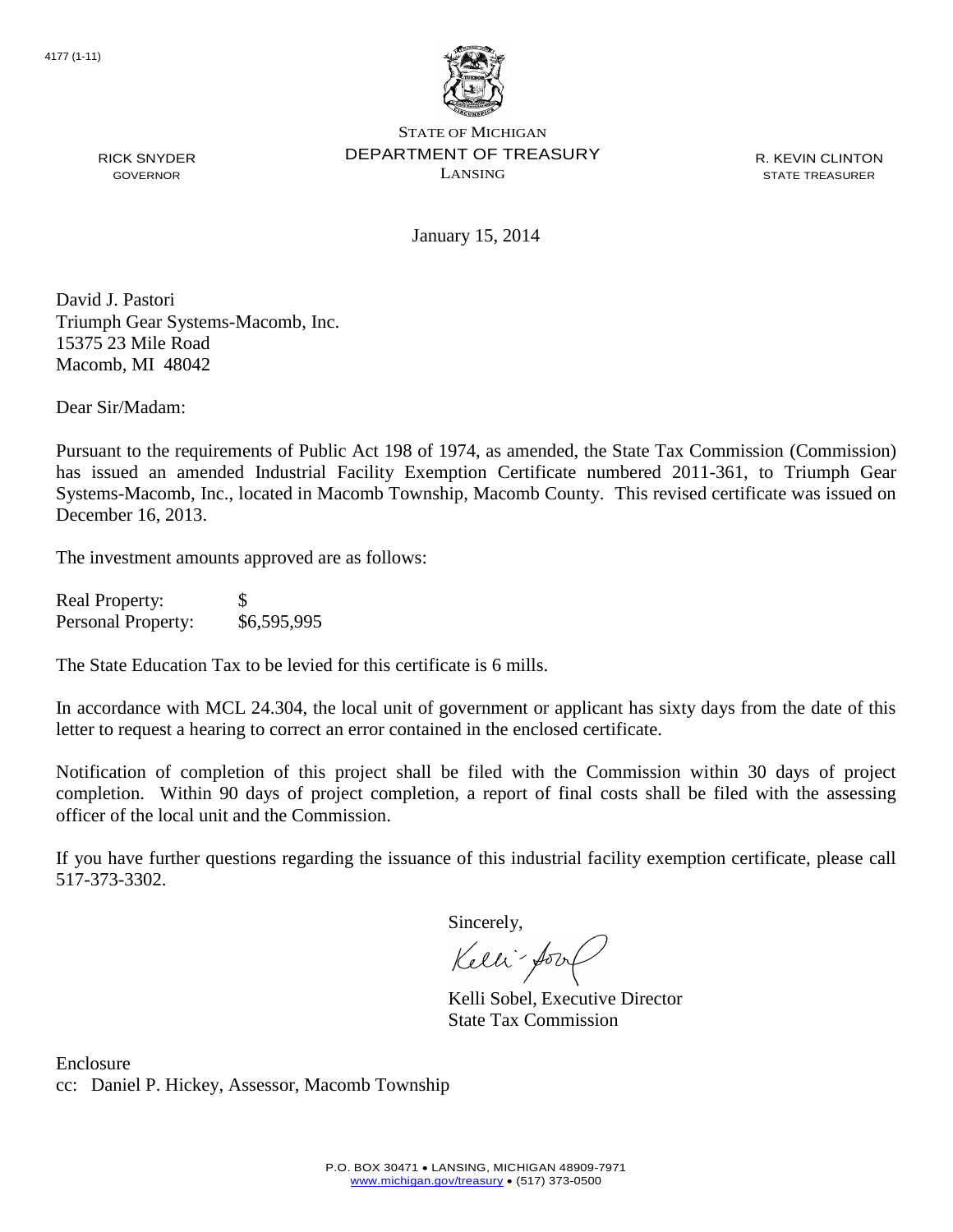New Certificate No. **2011-361 Amended**

Pursuant to the provisions of Public Act 198 of 1974, as amended, the State Tax Commission hereby finds that the industrial property, as described in the approved application, hereafter referred to as the industrial facility, owned or leased by Triumph Gear Systems-Macomb, Inc., and located at 15375 23 Mile Road, Macomb Township, County of Macomb, Michigan, within a Plant Rehabilitation or Industrial Development District, is intended for the construction or installation of new industrial property, and complies with Section 9 and other provisions of the act.

Therefore, as provided by MCL 207.551 to 207.572, inclusive, the State Tax Commission hereby certifies the industrial facility as a **new industrial facility**.

This certificate provides the authority for the assessor to exempt the industrial facility for which this Industrial Facilities Exemption Certificate is in effect, but not the land on which the facility is located, from ad valorem taxation. This certificate further provides the authority to levy a specific tax known as the Industrial Facilities Tax.

This certificate, unless revoked by order of the State Tax Commission as provided by Public Act 198 of 1974, as amended, shall remain in force for a period of **0** year(s) for real property and **9** year(s) for personal property**;**

**Personal property component: Beginning December 31, 2011, and ending December 30, 2020.**

**The State Education Tax to be levied for the personal property component of this certificate is 6 mills, unless exempted by MCL 207.564(4) which was enacted with the creation of the Michigan Business Tax.\***

This Industrial Facilities Exemption Certificate is issued on **October 31, 2011**.

This amended Industrial Facilities Exemption Certificate is issued on **December 16, 2013,** and supersedes all previously issued certificates.



 $882 - 6$ 

Douglas B. Roberts, Chairperson State Tax Commission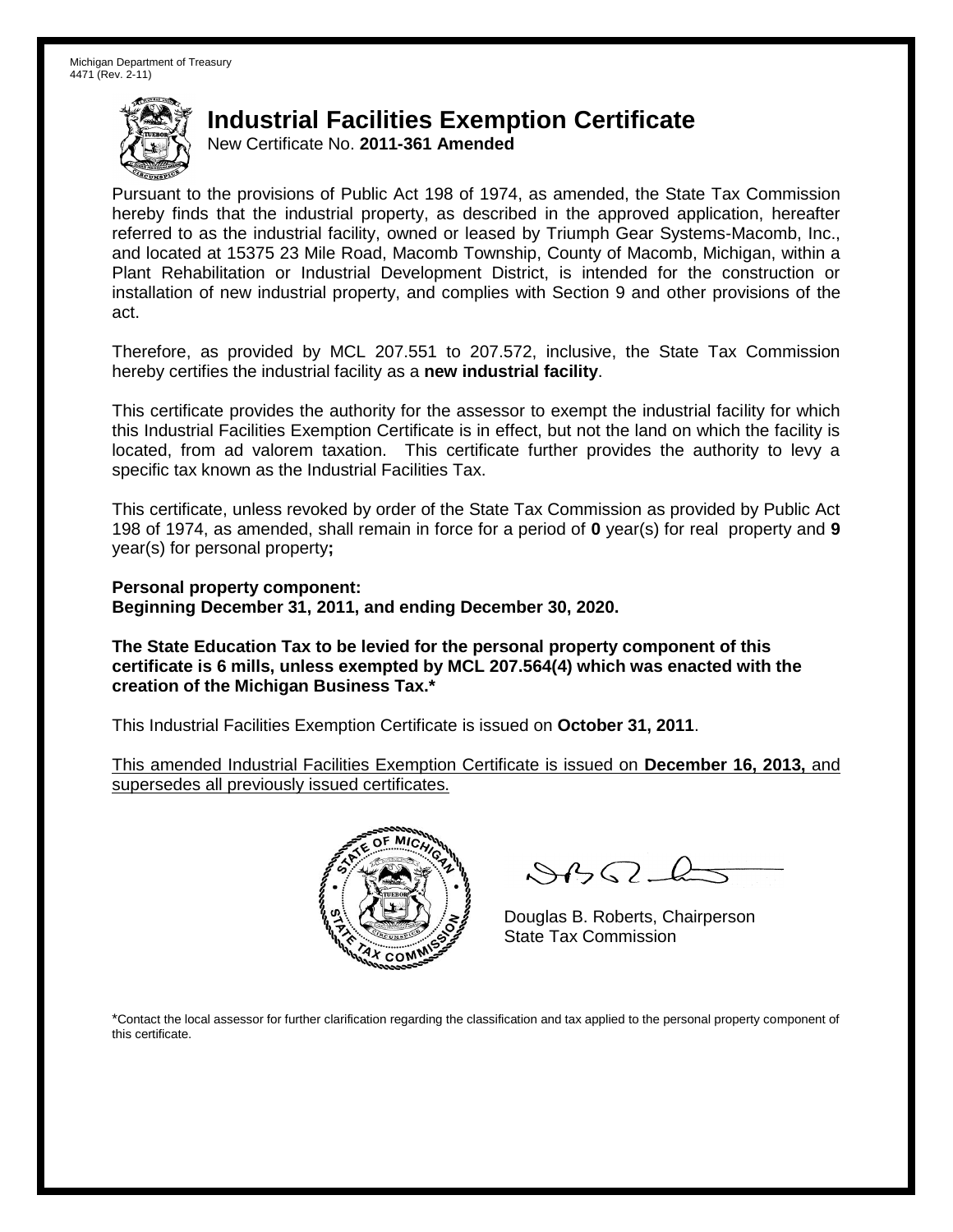

R. KEVIN CLINTON STATE TREASURER

GOVERNOR

RICK SNYDER

January 15, 2014

Richard Knappe U.S. Farathane, LLC 2700 High Meadow Circle Auburn Hills, MI 48326

Dear Sir/Madam:

Pursuant to the requirements of Public Act 198 of 1974, as amended, the State Tax Commission (Commission) has issued an amended Industrial Facility Exemption Certificate numbered 2011-368, to U.S. Farathane, LLC, located in the City of Troy, Oakland County. This revised certificate was issued on December 16, 2013.

The investment amounts approved are as follows:

Real Property: \$ Personal Property: \$1,023,000

The State Education Tax to be levied for this certificate is 6 mills.

In accordance with MCL 24.304, the local unit of government or applicant has sixty days from the date of this letter to request a hearing to correct an error contained in the enclosed certificate.

Notification of completion of this project shall be filed with the Commission within 30 days of project completion. Within 90 days of project completion, a report of final costs shall be filed with the assessing officer of the local unit and the Commission.

If you have further questions regarding the issuance of this industrial facility exemption certificate, please call 517-373-3302.

Sincerely,

Kelli-Sor

Kelli Sobel, Executive Director State Tax Commission

Enclosure cc: Leger A. Licari, Assessor, City of Troy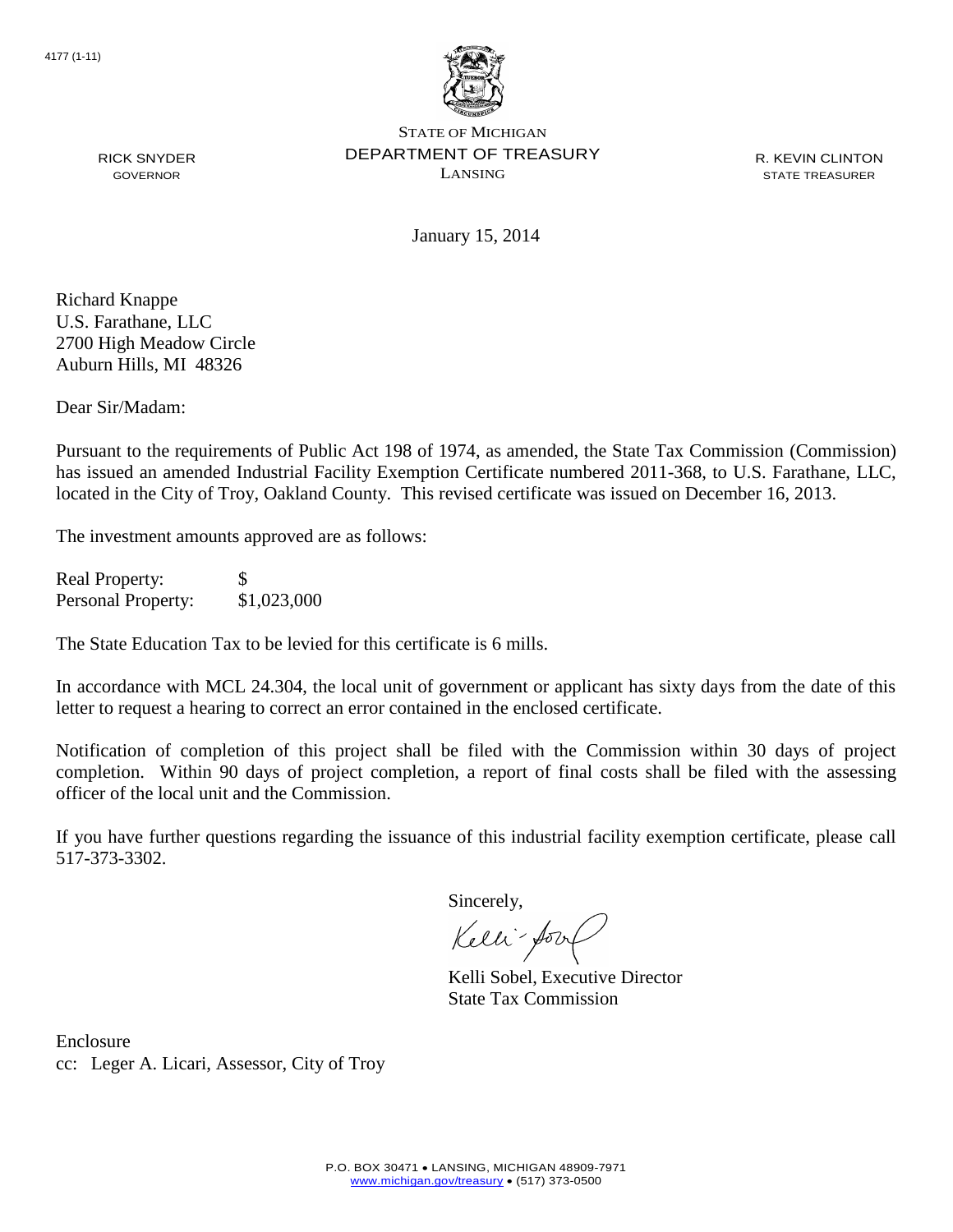New Certificate No. **2011-368 Amended**

Pursuant to the provisions of Public Act 198 of 1974, as amended, the State Tax Commission hereby finds that the industrial property, as described in the approved application, hereafter referred to as the industrial facility, owned or leased by U.S. Farathane, LLC, and located at 754 West Maple Road, City of Troy, County of Oakland, Michigan, within a Plant Rehabilitation or Industrial Development District, is intended for the construction or installation of new industrial property, and complies with Section 9 and other provisions of the act.

Therefore, as provided by MCL 207.551 to 207.572, inclusive, the State Tax Commission hereby certifies the industrial facility as a **new industrial facility**.

This certificate provides the authority for the assessor to exempt the industrial facility for which this Industrial Facilities Exemption Certificate is in effect, but not the land on which the facility is located, from ad valorem taxation. This certificate further provides the authority to levy a specific tax known as the Industrial Facilities Tax.

This certificate, unless revoked by order of the State Tax Commission as provided by Public Act 198 of 1974, as amended, shall remain in force for a period of **0** year(s) for real property and **3** year(s) for personal property**;**

**Personal property component: Beginning December 31, 2011, and ending December 30, 2014.**

**The State Education Tax to be levied for the personal property component of this certificate is 6 mills, unless exempted by MCL 207.564(4) which was enacted with the creation of the Michigan Business Tax.\***

This Industrial Facilities Exemption Certificate is issued on **December 20, 2011**.

This amended Industrial Facilities Exemption Certificate is issued on **December 16, 2013,** and supersedes all previously issued certificates.



 $8450 - 6$ 

Douglas B. Roberts, Chairperson State Tax Commission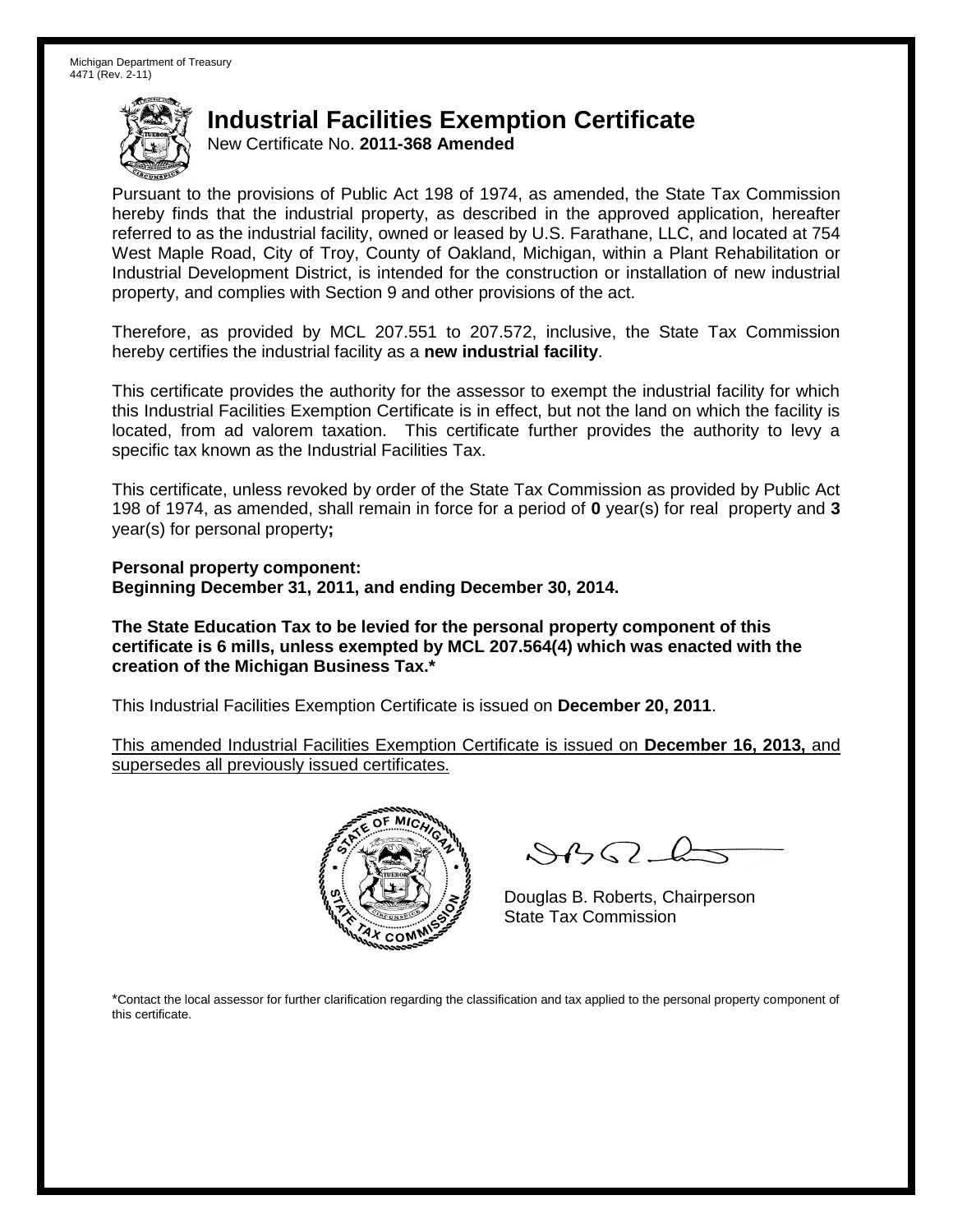

R. KEVIN CLINTON STATE TREASURER

RICK SNYDER GOVERNOR

January 15, 2014

Richard Knappe U.S. Farathane, LLC 2700 High Meadow Circle Auburn Hills, MI 48326

Dear Sir/Madam:

Pursuant to the requirements of Public Act 198 of 1974, as amended, the State Tax Commission (Commission) has issued an amended Industrial Facility Exemption Certificate numbered 2011-376, to U.S. Farathane, LLC, located in Orion Charter Township, Oakland County. This revised certificate was issued on December 16, 2013.

The investment amounts approved are as follows:

| <b>Real Property:</b> | S         |
|-----------------------|-----------|
| Personal Property:    | \$537,764 |

The State Education Tax to be levied for this certificate is 6 mills.

In accordance with MCL 24.304, the local unit of government or applicant has sixty days from the date of this letter to request a hearing to correct an error contained in the enclosed certificate.

Notification of completion of this project shall be filed with the Commission within 30 days of project completion. Within 90 days of project completion, a report of final costs shall be filed with the assessing officer of the local unit and the Commission.

If you have further questions regarding the issuance of this industrial facility exemption certificate, please call 517-373-3302.

Sincerely,

Kelli-Sool

Kelli Sobel, Executive Director State Tax Commission

Enclosure cc: David M. Hieber, Assessor, Orion Charter Township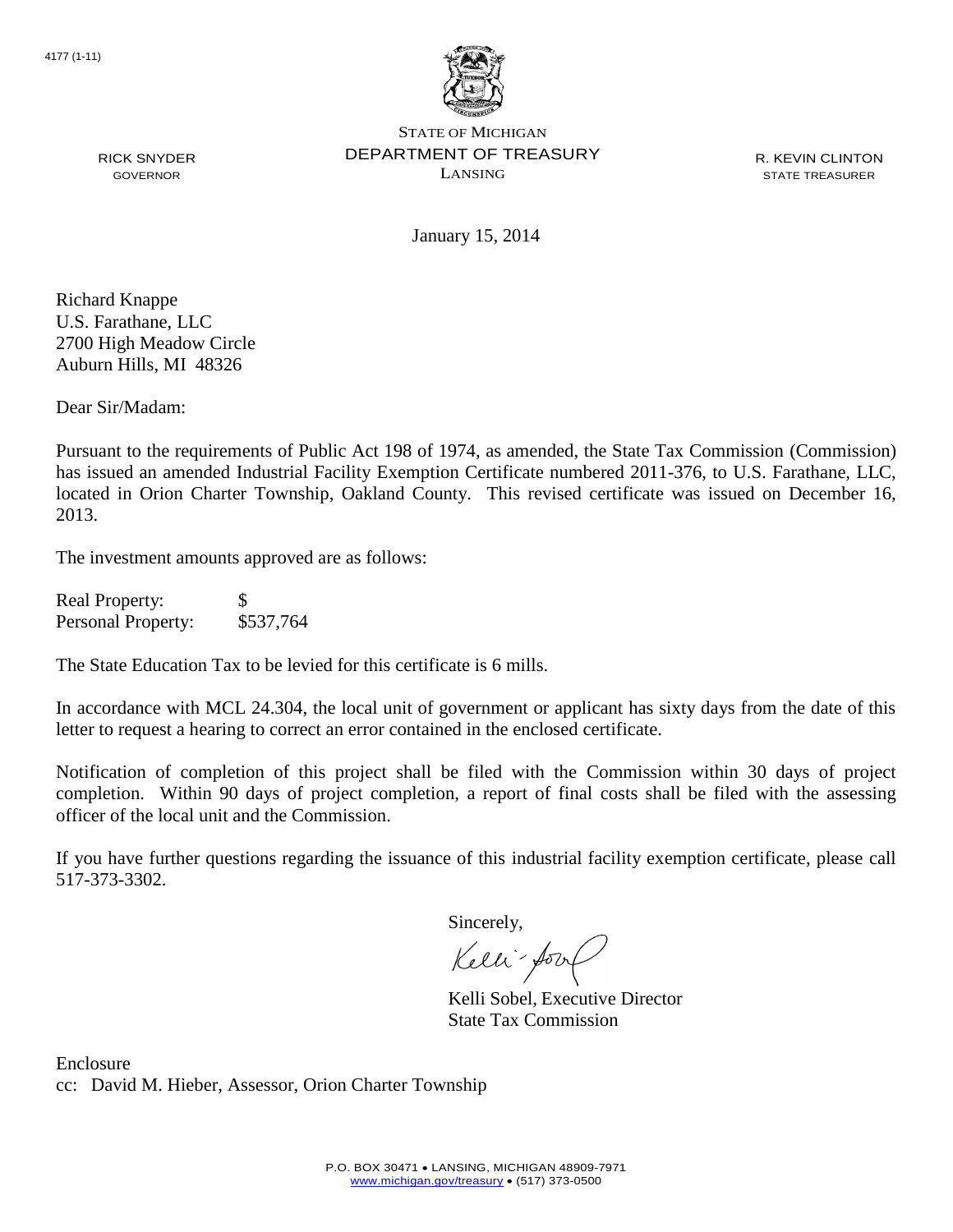New Certificate No. **2011-376 Amended**

Pursuant to the provisions of Public Act 198 of 1974, as amended, the State Tax Commission hereby finds that the industrial property, as described in the approved application, hereafter referred to as the industrial facility, owned or leased by U.S. Farathane, LLC, and located at 4872 Lapeer Road, Orion Charter Township, County of Oakland, Michigan, within a Plant Rehabilitation or Industrial Development District, is intended for the construction or installation of new industrial property, and complies with Section 9 and other provisions of the act.

Therefore, as provided by MCL 207.551 to 207.572, inclusive, the State Tax Commission hereby certifies the industrial facility as a **new industrial facility**.

This certificate provides the authority for the assessor to exempt the industrial facility for which this Industrial Facilities Exemption Certificate is in effect, but not the land on which the facility is located, from ad valorem taxation. This certificate further provides the authority to levy a specific tax known as the Industrial Facilities Tax.

This certificate, unless revoked by order of the State Tax Commission as provided by Public Act 198 of 1974, as amended, shall remain in force for a period of **0** year(s) for real property and **6** year(s) for personal property**;**

**Personal property component: Beginning December 31, 2011, and ending December 30, 2018.**

**The State Education Tax to be levied for the personal property component of this certificate is 6 mills, unless exempted by MCL 207.564(4) which was enacted with the creation of the Michigan Business Tax.\***

This Industrial Facilities Exemption Certificate is issued on **December 20, 2011**.

This amended Industrial Facilities Exemption Certificate is issued on **December 16, 2013,** and supersedes all previously issued certificates.



 $8450 - 6$ 

Douglas B. Roberts, Chairperson State Tax Commission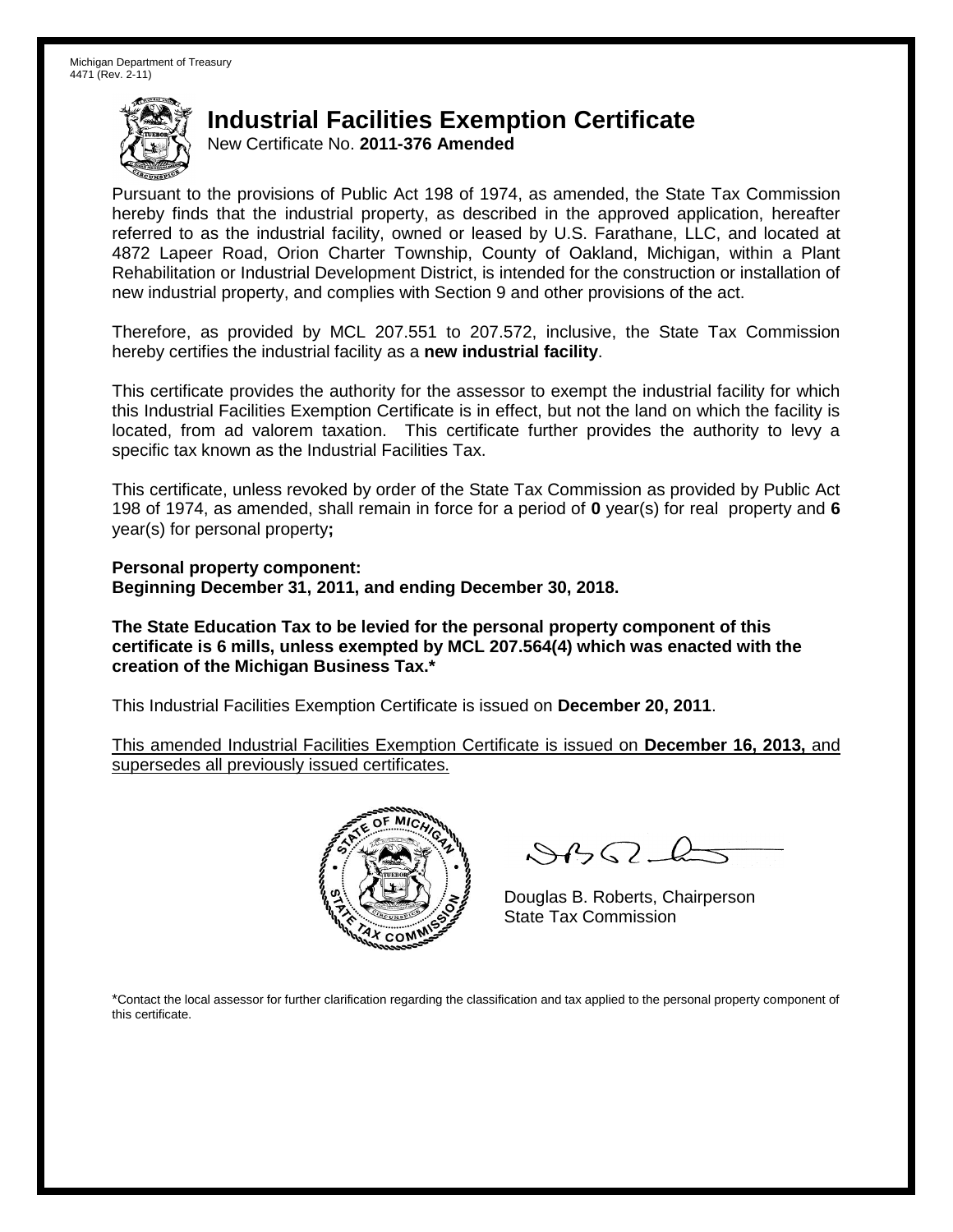

R. KEVIN CLINTON STATE TREASURER

January 15, 2014

Dianne Holman Spartan Technology Development, LLC 16647 Chandler Road East Lansing, MI 48823

Dear Sir/Madam:

RICK SNYDER GOVERNOR

Pursuant to the requirements of Public Act 198 of 1974, as amended, the State Tax Commission (Commission) has issued an amended Industrial Facility Exemption Certificate numbered 2011-483, to Spartan Technology Development, LLC, located in the City of East Lansing, Ingham County. This revised certificate was issued on December 16, 2013. The construction period has been extended to December 30, 2015.

The investment amounts approved are as follows:

Real Property: \$728,000 Personal Property: \$

The State Education Tax to be levied for this certificate is 6 mills.

In accordance with MCL 24.304, the local unit of government or applicant has sixty days from the date of this letter to request a hearing to correct an error contained in the enclosed certificate.

Notification of completion of this project shall be filed with the Commission within 30 days of project completion. Within 90 days of project completion, a report of final costs shall be filed with the assessing officer of the local unit and the Commission.

If you have further questions regarding the issuance of this industrial facility exemption certificate, please call 517-373-3302.

Sincerely,

Kelli-Sort

Kelli Sobel, Executive Director State Tax Commission

Enclosure cc: David C. Lee, Assessor, City of East Lansing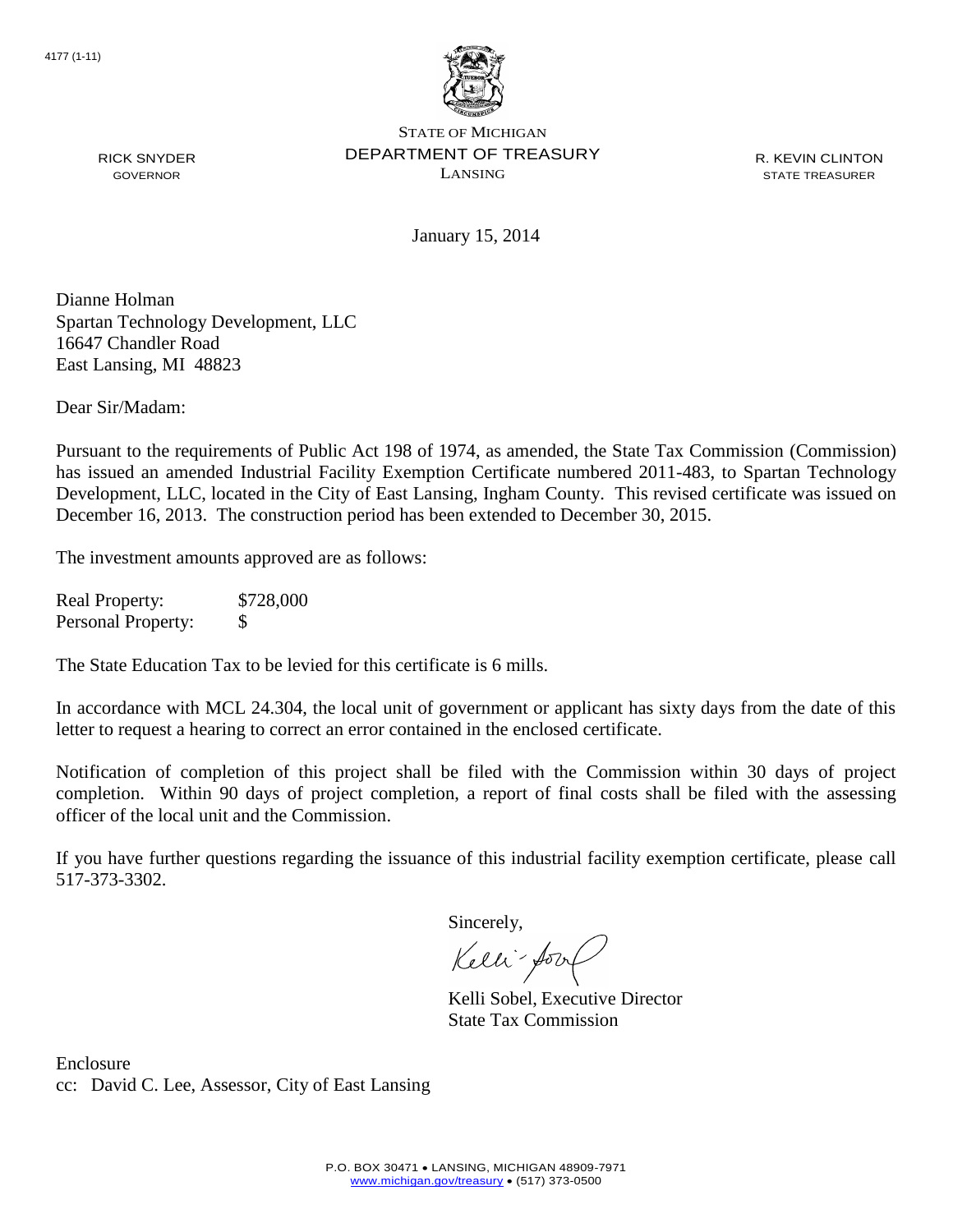New Certificate No. **2011-483 Amended**

Pursuant to the provisions of Public Act 198 of 1974, as amended, the State Tax Commission hereby finds that the industrial property, as described in the approved application, hereafter referred to as the industrial facility, owned or leased by Spartan Technology Development, LLC, and located at 2000 Merritt Road, City of East Lansing, County of Ingham, Michigan, within a Plant Rehabilitation or Industrial Development District, is intended for the construction or installation of new industrial property, and complies with Section 9 and other provisions of the act.

Therefore, as provided by MCL 207.551 to 207.572, inclusive, the State Tax Commission hereby certifies the industrial facility as a **new industrial facility**.

This certificate provides the authority for the assessor to exempt the industrial facility for which this Industrial Facilities Exemption Certificate is in effect, but not the land on which the facility is located, from ad valorem taxation. This certificate further provides the authority to levy a specific tax known as the Industrial Facilities Tax.

This certificate, unless revoked by order of the State Tax Commission as provided by Public Act 198 of 1974, as amended, shall remain in force for a period of **12** year(s) for real property and **0** year(s) for personal property**;**

**Real property component: Beginning December 31, 2011, and ending December 30, 2023.**

**The State Education Tax to be levied for the real property component of this certificate is 6 mills.**

This Industrial Facilities Exemption Certificate is issued on **December 20, 2011**.

This amended Industrial Facilities Exemption Certificate is issued on **December 16, 2013,** and supersedes all previously issued certificates.



 $8450 - 6$ 

Douglas B. Roberts, Chairperson State Tax Commission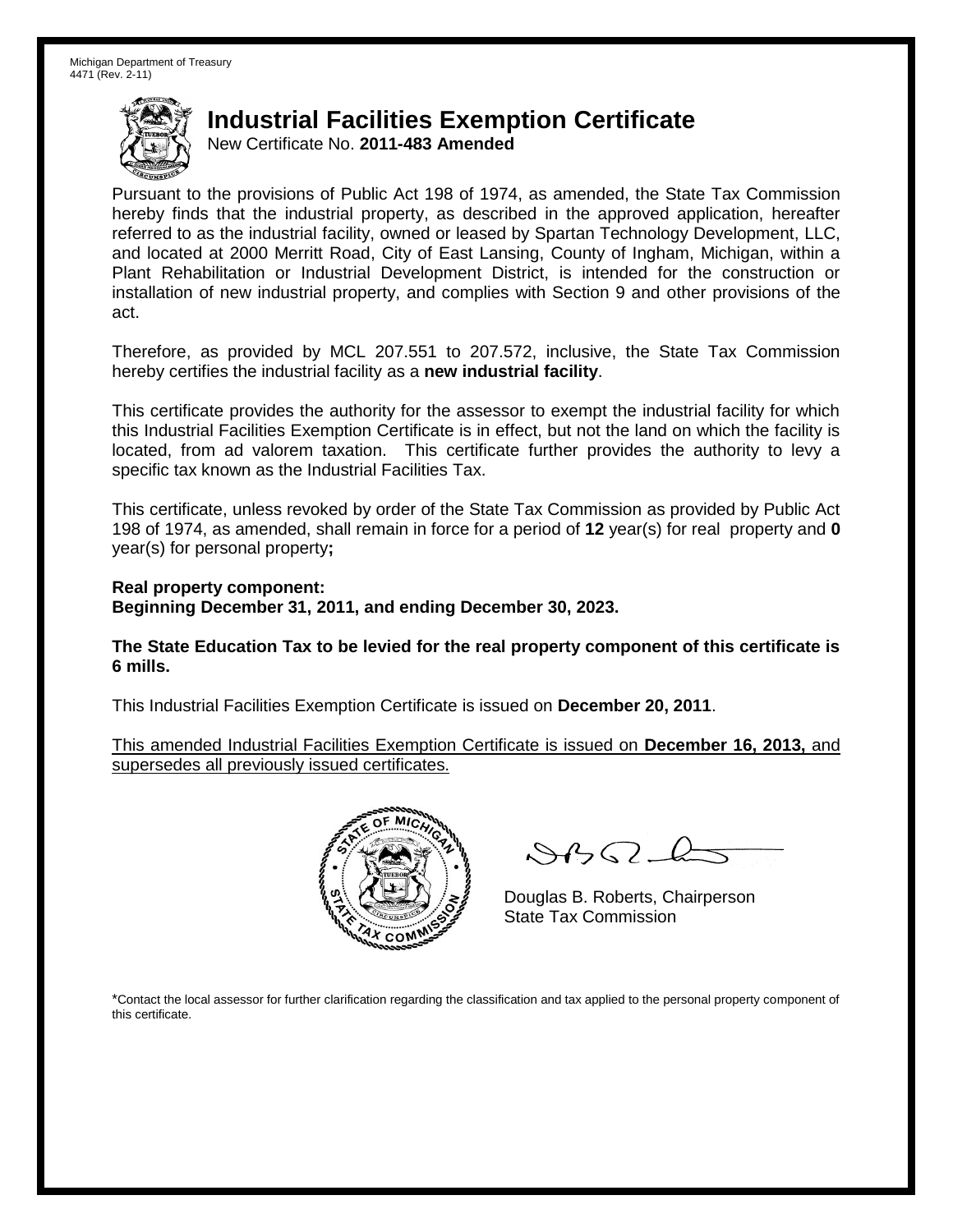

R. KEVIN CLINTON STATE TREASURER

January 24, 2014

Bruce Luoma National Vacuum Equipment, Inc. 2670 Aero Park Drive Traverse City, MI 49686

RICK SNYDER GOVERNOR

Dear Sir/Madam:

Pursuant to the requirements of Public Act 198 of 1974, as amended, the State Tax Commission (Commission) has issued an amended Industrial Facility Exemption Certificate numbered 2011-547, to National Vacuum Equipment, Inc., located in the City of Traverse City, Grand Traverse County. This revised certificate was issued on December 16, 2013.

The investment amounts approved are as follows:

| <b>Real Property:</b> | \$2,652,446 |
|-----------------------|-------------|
| Personal Property:    | \$1,388,375 |

The State Education Tax to be levied for this certificate is 6 mills.

In accordance with MCL 24.304, the local unit of government or applicant has sixty days from the date of this letter to request a hearing to correct an error contained in the enclosed certificate.

Notification of completion of this project shall be filed with the Commission within 30 days of project completion. Within 90 days of project completion, a report of final costs shall be filed with the assessing officer of the local unit and the Commission.

If you have further questions regarding the issuance of this industrial facility exemption certificate, please call 517-373-3302.

Sincerely,

Kelli-Sool

Kelli Sobel, Executive Director State Tax Commission

Enclosure cc: James L. Chrestensen, Assessor, City of Traverse City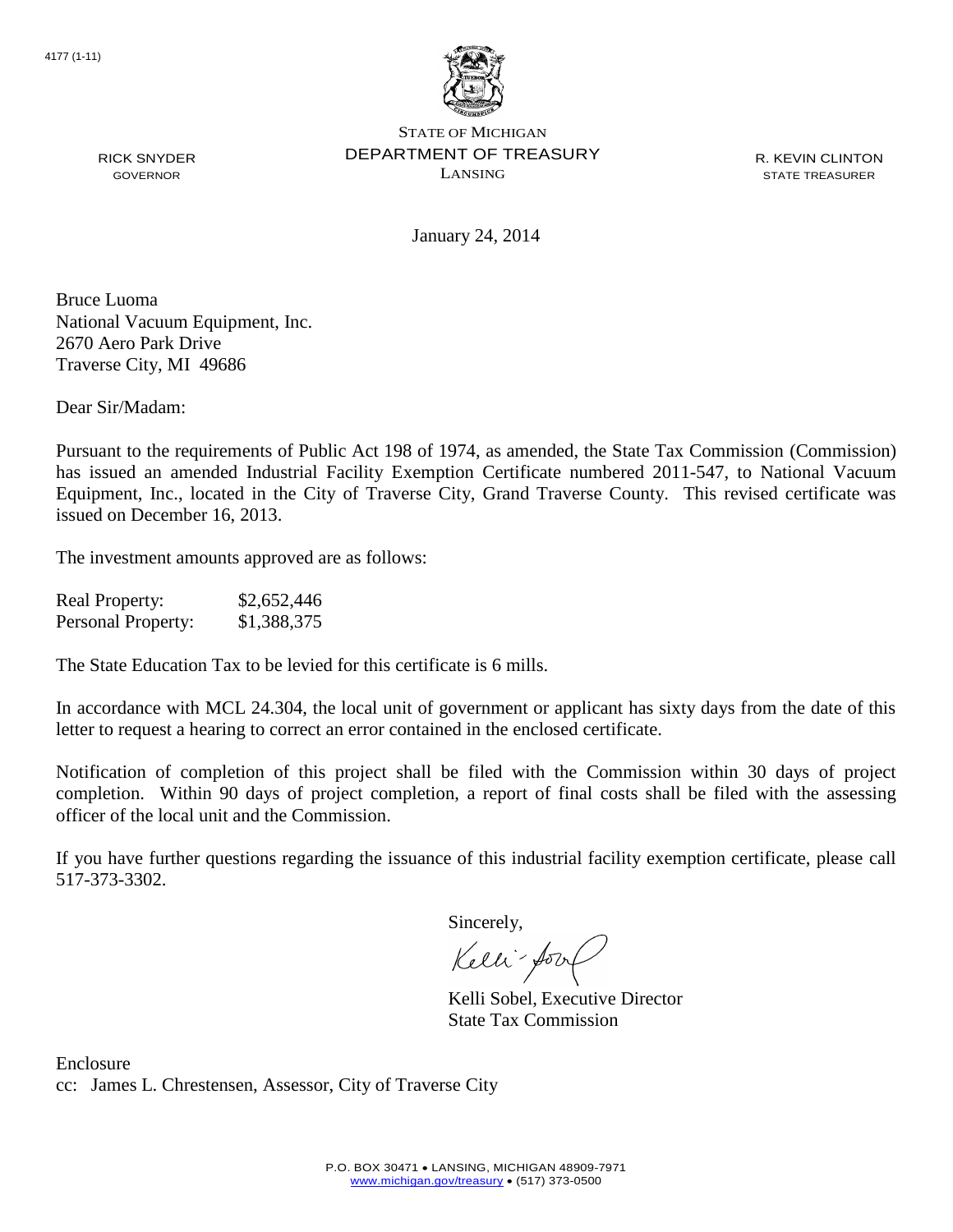New Certificate No. **2011-547 Amended**

Pursuant to the provisions of Public Act 198 of 1974, as amended, the State Tax Commission hereby finds that the industrial property, as described in the approved application, hereafter referred to as the industrial facility, owned or leased by National Vacuum Equipment, Inc., and located at 2707 Aero Park Drive, City of Traverse City, County of Grand Traverse, Michigan, within a Plant Rehabilitation or Industrial Development District, is intended for the construction or installation of new industrial property, and complies with Section 9 and other provisions of the act.

Therefore, as provided by MCL 207.551 to 207.572, inclusive, the State Tax Commission hereby certifies the industrial facility as a **new industrial facility**.

This certificate provides the authority for the assessor to exempt the industrial facility for which this Industrial Facilities Exemption Certificate is in effect, but not the land on which the facility is located, from ad valorem taxation. This certificate further provides the authority to levy a specific tax known as the Industrial Facilities Tax.

This certificate, unless revoked by order of the State Tax Commission as provided by Public Act 198 of 1974, as amended, shall remain in force for a period of **6** year(s) for real property and **6** year(s) for personal property**;**

**Real property component:**

**Beginning December 31, 2011, and ending December 30, 2017.**

**The State Education Tax to be levied for the real property component of this certificate is 6 mills.**

**Personal property component: Beginning December 31, 2011, and ending December 30, 2017.**

**The State Education Tax to be levied for the personal property component of this certificate is 6 mills, unless exempted by MCL 207.564(4) which was enacted with the creation of the Michigan Business Tax.\***

This Industrial Facilities Exemption Certificate is issued on **December 20, 2011**.

This amended Industrial Facilities Exemption Certificate is issued on **December 16, 2013,** and supersedes all previously issued certificates.

A TRUE COPY ATTEST:

the S. Bureis Heather S. Burris

Heather S. Burns<br>Michigan Department of Treasury



 $8450 - 6$ 

Douglas B. Roberts, Chairperson State Tax Commission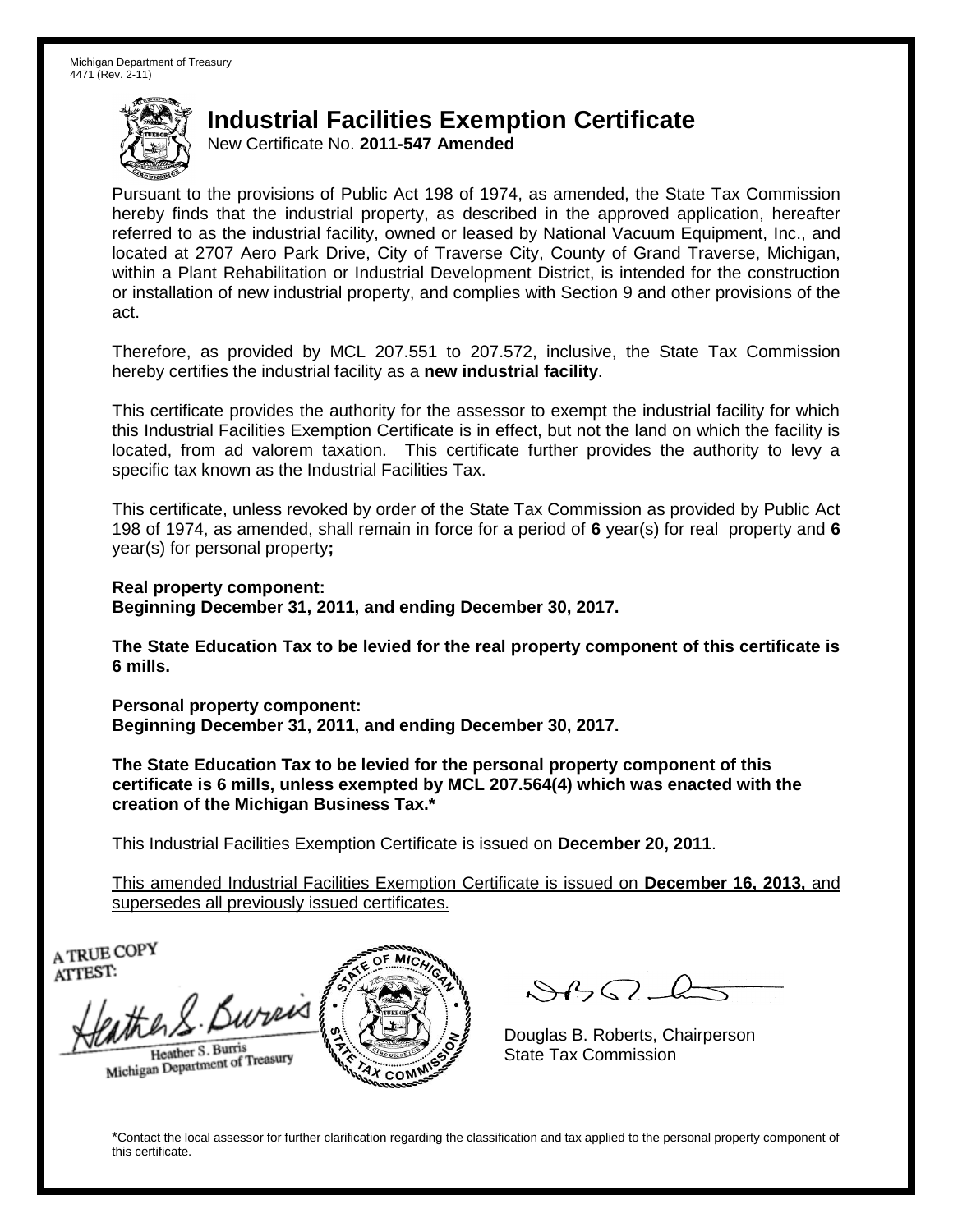

R. KEVIN CLINTON STATE TREASURER

RICK SNYDER GOVERNOR

January 15, 2014

Joseph S. Langenburg MI-Tech Tooling, Inc. 6215 Garfield Avenue Cass City, MI 48726

Dear Sir/Madam:

Pursuant to the requirements of Public Act 198 of 1974, as amended, the State Tax Commission (Commission) has issued an amended Industrial Facility Exemption Certificate numbered 2011-520, to MI-Tech Tooling, Inc., located in the Village of Cass City, Tuscola County. This revised certificate was issued on December 16, 2013.

The investment amounts approved are as follows:

Real Property: \$ Personal Property: \$250,000

The State Education Tax to be levied for this certificate is 6 mills.

In accordance with MCL 24.304, the local unit of government or applicant has sixty days from the date of this letter to request a hearing to correct an error contained in the enclosed certificate.

Notification of completion of this project shall be filed with the Commission within 30 days of project completion. Within 90 days of project completion, a report of final costs shall be filed with the assessing officer of the local unit and the Commission.

If you have further questions regarding the issuance of this industrial facility exemption certificate, please call 517-373-3302.

Sincerely,

Kelli-for

Kelli Sobel, Executive Director State Tax Commission

Enclosure cc: Douglas Powers, Assessor, Village of Cass City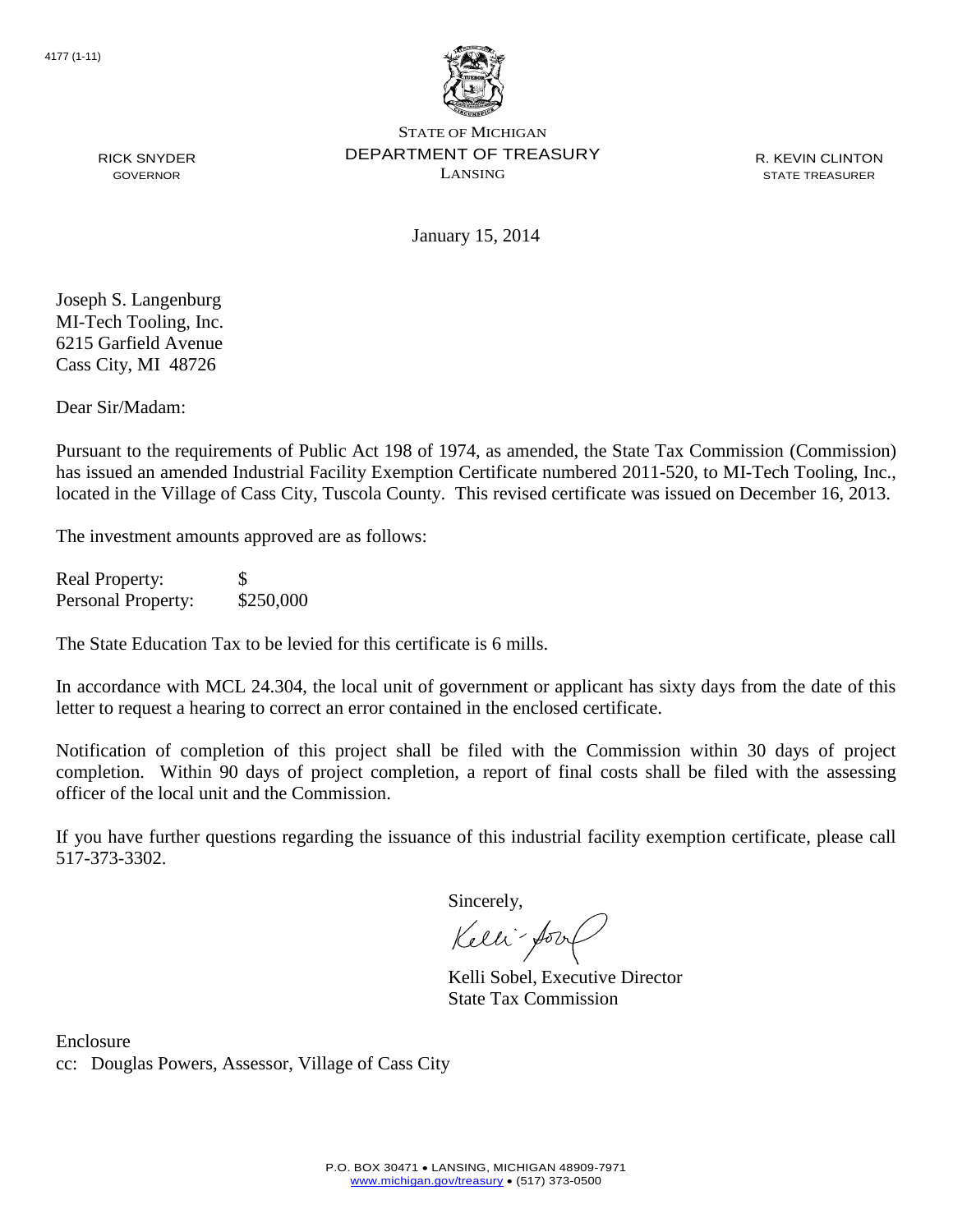New Certificate No. **2011-520 Amended**

Pursuant to the provisions of Public Act 198 of 1974, as amended, the State Tax Commission hereby finds that the industrial property, as described in the approved application, hereafter referred to as the industrial facility, owned or leased by MI-Tech Tooling, Inc., and located at 6215 Garfield Avenue, Village of Cass City, County of Tuscola, Michigan, within a Plant Rehabilitation or Industrial Development District, is intended for the construction or installation of new industrial property, and complies with Section 9 and other provisions of the act.

Therefore, as provided by MCL 207.551 to 207.572, inclusive, the State Tax Commission hereby certifies the industrial facility as a **new industrial facility**.

This certificate provides the authority for the assessor to exempt the industrial facility for which this Industrial Facilities Exemption Certificate is in effect, but not the land on which the facility is located, from ad valorem taxation. This certificate further provides the authority to levy a specific tax known as the Industrial Facilities Tax.

This certificate, unless revoked by order of the State Tax Commission as provided by Public Act 198 of 1974, as amended, shall remain in force for a period of **0** year(s) for real property and **12** year(s) for personal property**;**

**Personal property component: Beginning December 31, 2011, and ending December 30, 2023.**

**The State Education Tax to be levied for the personal property component of this certificate is 6 mills, unless exempted by MCL 207.564(4) which was enacted with the creation of the Michigan Business Tax.\***

This Industrial Facilities Exemption Certificate is issued on **December 20, 2011**.

This amended Industrial Facilities Exemption Certificate is issued on **December 16, 2013,** and supersedes all previously issued certificates.



 $8450 - 6$ 

Douglas B. Roberts, Chairperson State Tax Commission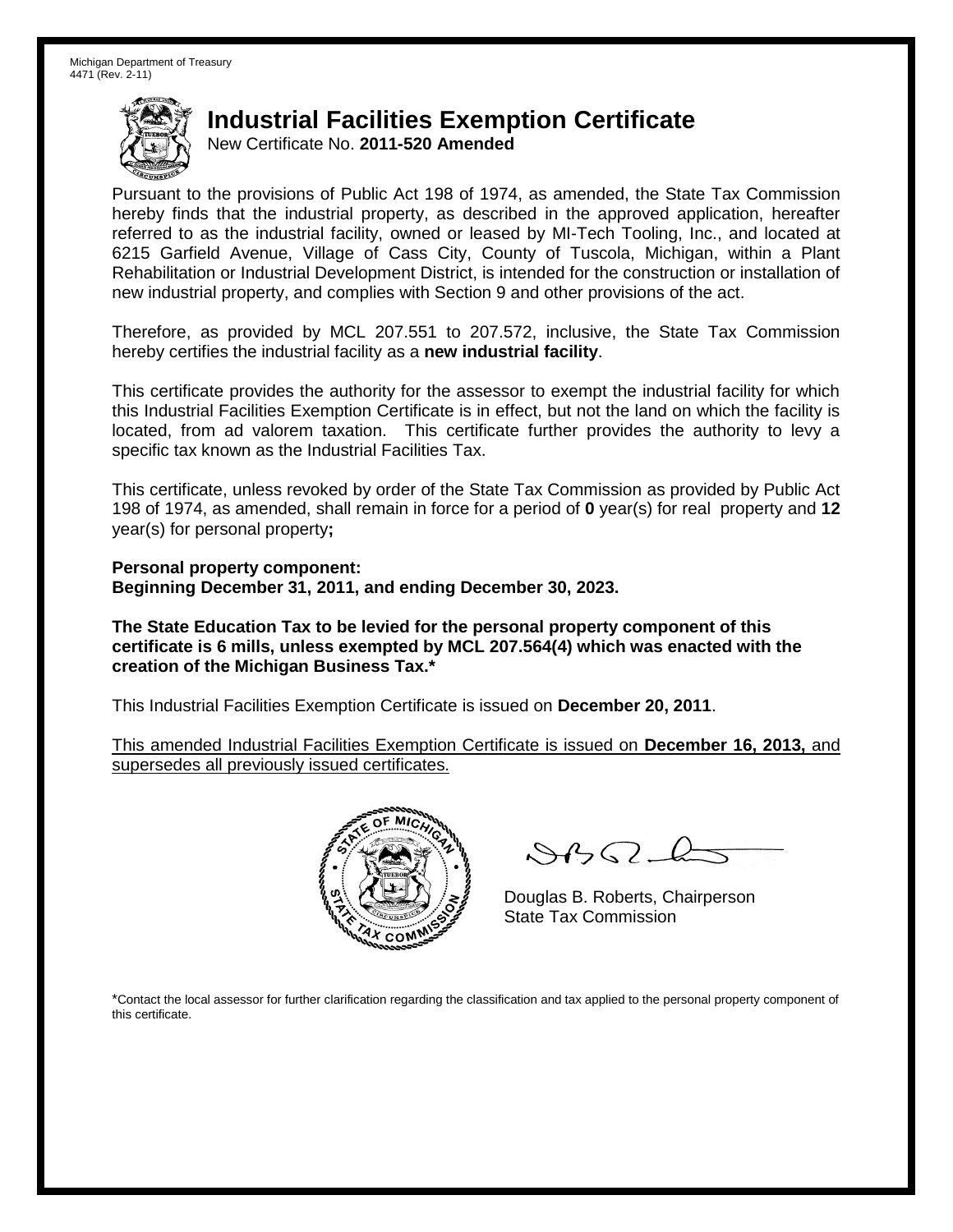

R. KEVIN CLINTON STATE TREASURER

January 15, 2014

Laurence T. Murray Firstronic, LLC 1655 Michigan Street NE Grand Rapids, MI 49503

RICK SNYDER GOVERNOR

Dear Sir/Madam:

Pursuant to the requirements of Public Act 198 of 1974, as amended, the State Tax Commission (Commission) has issued an amended Industrial Facility Exemption Certificate numbered 2011-581, to Firstronic, LLC, located in the City of Grand Rapids, Kent County. This revised certificate was issued on December 16, 2013.

The investment amounts approved are as follows:

Real Property: \$ Personal Property: \$1,157,500

The State Education Tax to be levied for this certificate is 6 mills.

In accordance with MCL 24.304, the local unit of government or applicant has sixty days from the date of this letter to request a hearing to correct an error contained in the enclosed certificate.

Notification of completion of this project shall be filed with the Commission within 30 days of project completion. Within 90 days of project completion, a report of final costs shall be filed with the assessing officer of the local unit and the Commission.

If you have further questions regarding the issuance of this industrial facility exemption certificate, please call 517-373-3302.

Sincerely,

Kelli-for

Kelli Sobel, Executive Director State Tax Commission

Enclosure cc: Scott A. Engerson, Assessor, City of Grand Rapids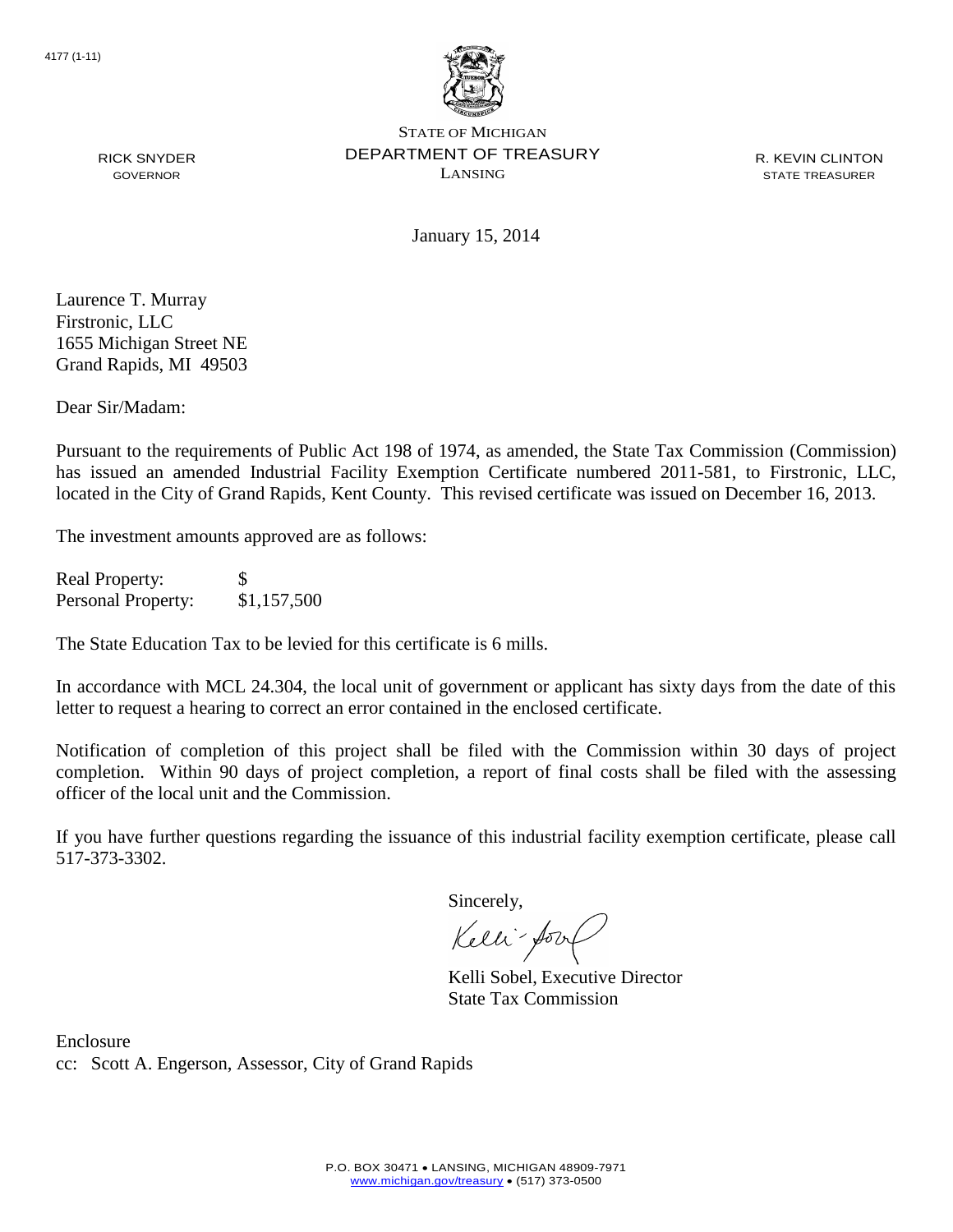New Certificate No. **2011-581 Amended**

Pursuant to the provisions of Public Act 198 of 1974, as amended, the State Tax Commission hereby finds that the industrial property, as described in the approved application, hereafter referred to as the industrial facility, owned or leased by Firstronic, LLC, and located at 1655 Michigan Street Ne, City of Grand Rapids, County of Kent, Michigan, within a Plant Rehabilitation or Industrial Development District, is intended for the construction or installation of new industrial property, and complies with Section 9 and other provisions of the act.

Therefore, as provided by MCL 207.551 to 207.572, inclusive, the State Tax Commission hereby certifies the industrial facility as a **new industrial facility**.

This certificate provides the authority for the assessor to exempt the industrial facility for which this Industrial Facilities Exemption Certificate is in effect, but not the land on which the facility is located, from ad valorem taxation. This certificate further provides the authority to levy a specific tax known as the Industrial Facilities Tax.

This certificate, unless revoked by order of the State Tax Commission as provided by Public Act 198 of 1974, as amended, shall remain in force for a period of **0** year(s) for real property and **12** year(s) for personal property**;**

**Personal property component: Beginning December 31, 2011, and ending December 30, 2025.**

**The State Education Tax to be levied for the personal property component of this certificate is 6 mills, unless exempted by MCL 207.564(4) which was enacted with the creation of the Michigan Business Tax.\***

This Industrial Facilities Exemption Certificate is issued on **December 20, 2011**.

This amended Industrial Facilities Exemption Certificate is issued on **December 16, 2013,** and supersedes all previously issued certificates.



 $8450 - 6$ 

Douglas B. Roberts, Chairperson State Tax Commission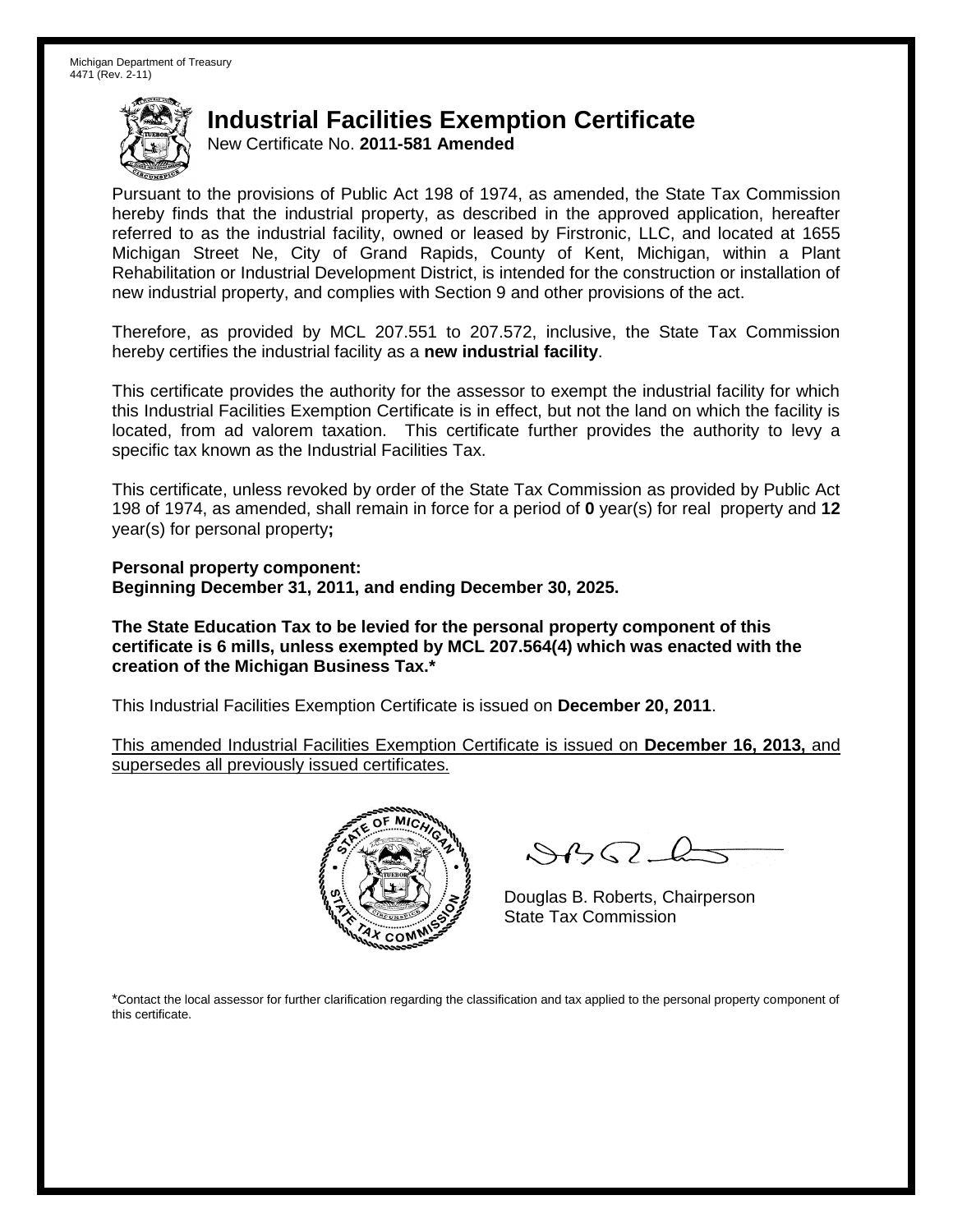

R. KEVIN CLINTON STATE TREASURER

RICK SNYDER GOVERNOR

January 15, 2014

Michael R. Clover Lacks Trim System, LLC 5460 Cascade Road SE Grand Rapids, MI 49546

Dear Sir/Madam:

Pursuant to the requirements of Public Act 198 of 1974, as amended, the State Tax Commission (Commission) has issued an amended Industrial Facility Exemption Certificate numbered 2012-150, to Lacks Trim System, LLC, located in the City of Kentwood, Kent County. This revised certificate was issued on December 16, 2013.

The investment amounts approved are as follows:

Real Property: \$4,904,233 Personal Property: \$4,514,800

The State Education Tax to be levied for this certificate is 6 mills.

In accordance with MCL 24.304, the local unit of government or applicant has sixty days from the date of this letter to request a hearing to correct an error contained in the enclosed certificate.

Notification of completion of this project shall be filed with the Commission within 30 days of project completion. Within 90 days of project completion, a report of final costs shall be filed with the assessing officer of the local unit and the Commission.

If you have further questions regarding the issuance of this industrial facility exemption certificate, please call 517-373-3302.

Sincerely,

Kelli-for

Kelli Sobel, Executive Director State Tax Commission

Enclosure cc: Deborah K. Ring, Assessor, City of Kentwood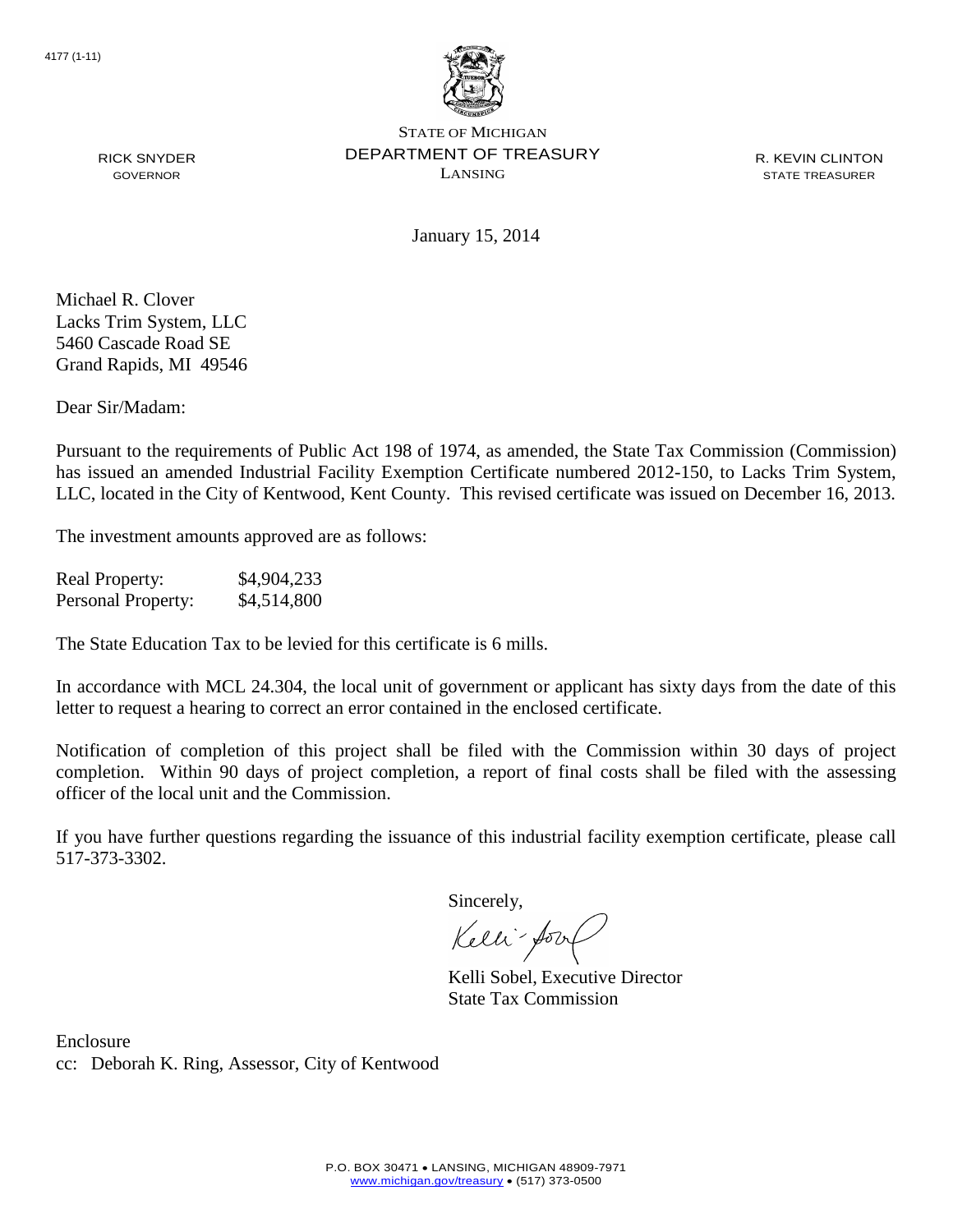New Certificate No. **2012-150 Amended**

Pursuant to the provisions of Public Act 198 of 1974, as amended, the State Tax Commission hereby finds that the industrial property, as described in the approved application, hereafter referred to as the industrial facility, owned or leased by Lacks Trim System, LLC, and located at 4260 Airlane Drive SE, City of Kentwood, County of Kent, Michigan, within a Plant Rehabilitation or Industrial Development District, is intended for the construction or installation of new industrial property, and complies with Section 9 and other provisions of the act.

Therefore, as provided by MCL 207.551 to 207.572, inclusive, the State Tax Commission hereby certifies the industrial facility as a **new industrial facility**.

This certificate provides the authority for the assessor to exempt the industrial facility for which this Industrial Facilities Exemption Certificate is in effect, but not the land on which the facility is located, from ad valorem taxation. This certificate further provides the authority to levy a specific tax known as the Industrial Facilities Tax.

This certificate, unless revoked by order of the State Tax Commission as provided by Public Act 198 of 1974, as amended, shall remain in force for a period of **12** year(s) for real property and **8** year(s) for personal property**;**

**Real property component: Beginning December 31, 2012, and ending December 30, 2024.**

**The State Education Tax to be levied for the real property component of this certificate is 6 mills.**

**Personal property component: Beginning December 31, 2012, and ending December 30, 2020.**

**The State Education Tax to be levied for the personal property component of this certificate is 6 mills, unless exempted by MCL 207.564(4) which was enacted with the creation of the Michigan Business Tax.\***

This Industrial Facilities Exemption Certificate is issued on **August 28, 2012**.

This amended Industrial Facilities Exemption Certificate is issued on **December 16, 2013,** and supersedes all previously issued certificates.



 $\mathcal{A}_{1} \cap \mathcal{C}$ 

Douglas B. Roberts, Chairperson State Tax Commission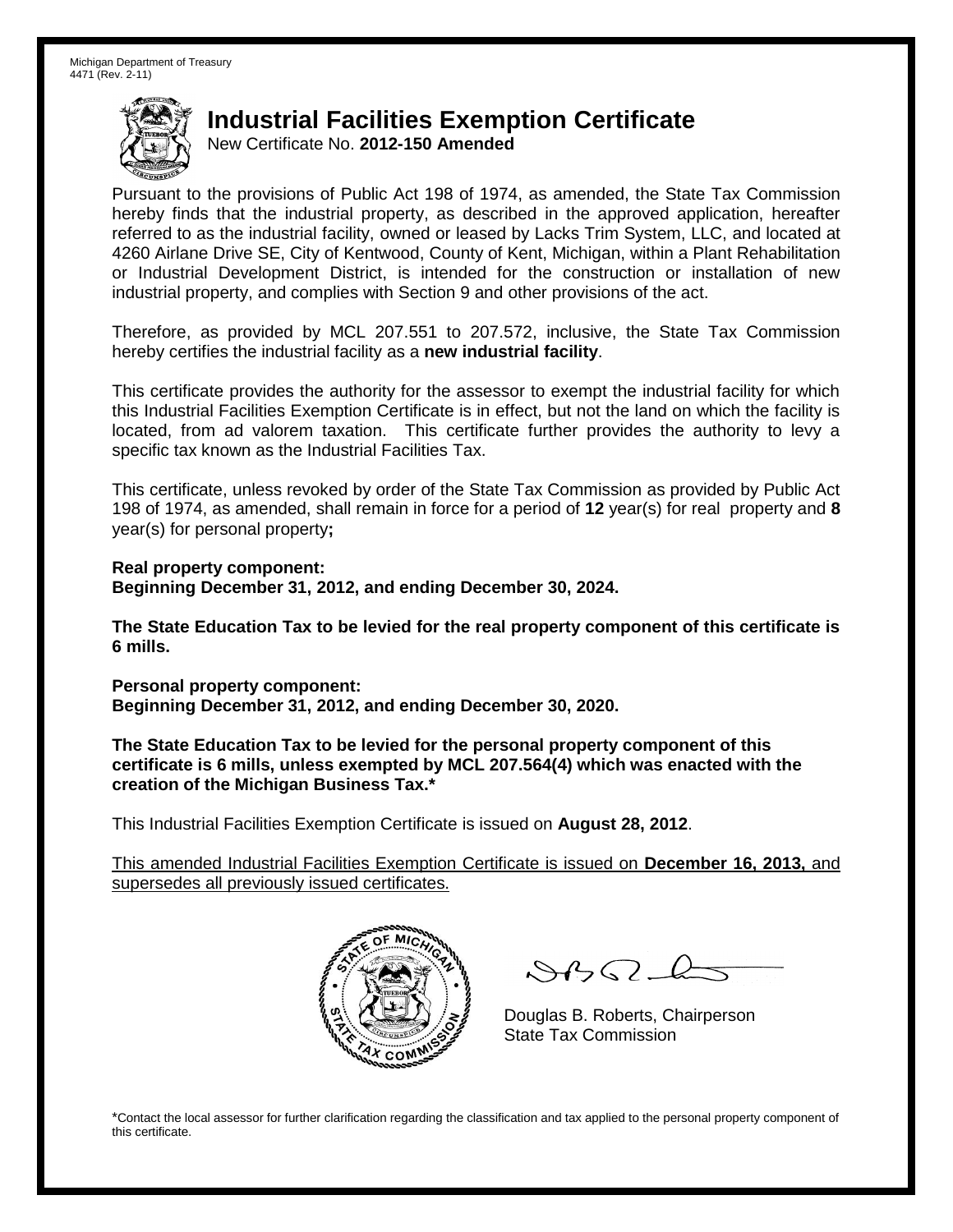

R. KEVIN CLINTON STATE TREASURER

January 15, 2014

Steven R. Hadley MCPP-Detroit, LLC 24060 Hoover Road Warren, MI 48089

RICK SNYDER GOVERNOR

Dear Sir/Madam:

Pursuant to the requirements of Public Act 198 of 1974, as amended, the State Tax Commission (Commission) has issued an amended Industrial Facility Exemption Certificate numbered 2012-162, to MCPP-Detroit, LLC, located in the City of Warren, Macomb County. This revised certificate was issued on December 16, 2013.

The investment amounts approved are as follows:

Real Property: Personal Property: \$2,248,397

The State Education Tax to be levied for this certificate is 6 mills.

In accordance with MCL 24.304, the local unit of government or applicant has sixty days from the date of this letter to request a hearing to correct an error contained in the enclosed certificate.

Notification of completion of this project shall be filed with the Commission within 30 days of project completion. Within 90 days of project completion, a report of final costs shall be filed with the assessing officer of the local unit and the Commission.

If you have further questions regarding the issuance of this industrial facility exemption certificate, please call 517-373-3302.

Sincerely,

Kelli-for

Kelli Sobel, Executive Director State Tax Commission

Enclosure cc: Marcia D.M. Smith, Assessor, City of Warren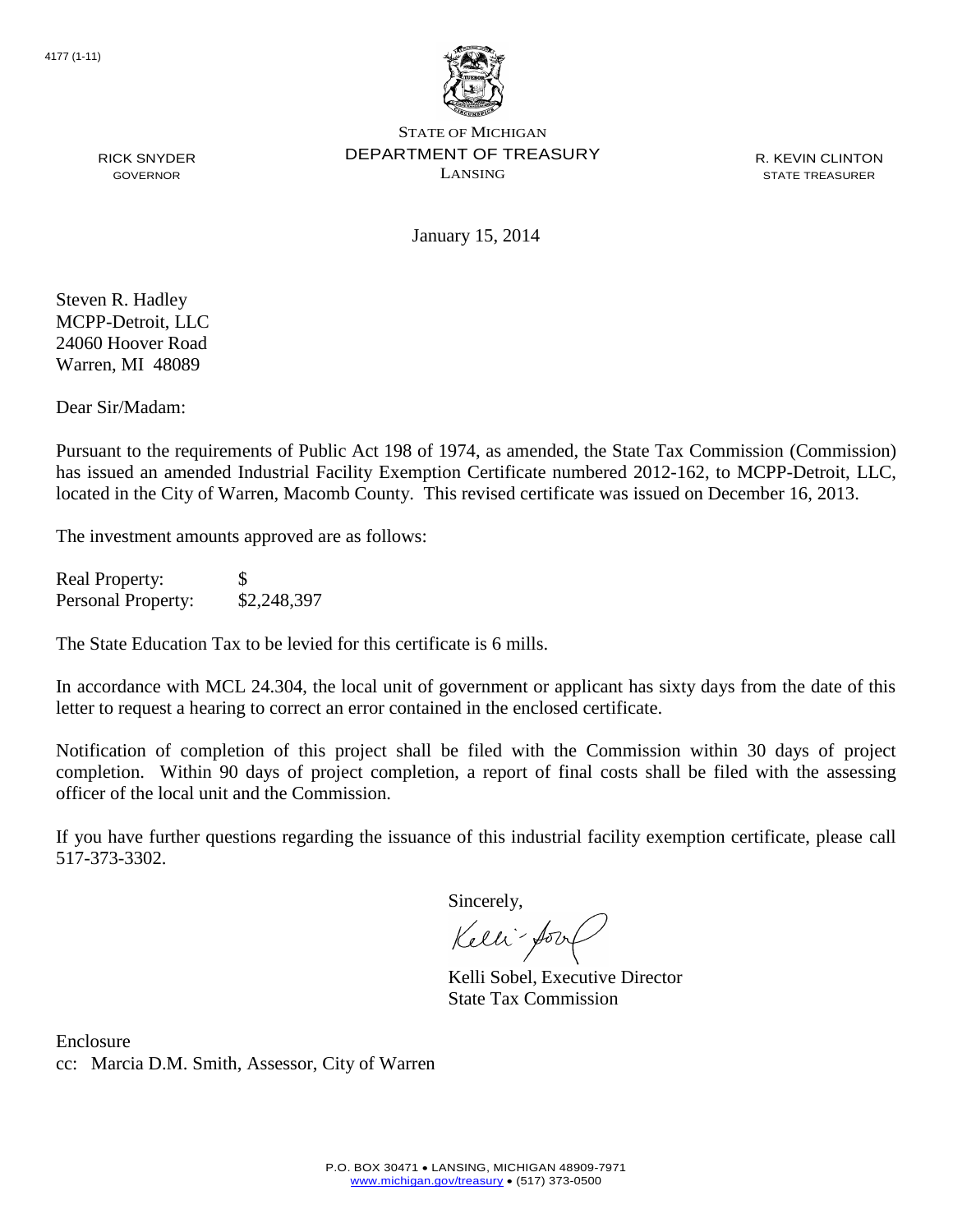New Certificate No. **2012-162 Amended**

Pursuant to the provisions of Public Act 198 of 1974, as amended, the State Tax Commission hereby finds that the industrial property, as described in the approved application, hereafter referred to as the industrial facility, owned or leased by MCPP-Detroit, LLC, and located at 24060 Hoover Road, City of Warren, County of Macomb, Michigan, within a Plant Rehabilitation or Industrial Development District, is intended for the construction or installation of new industrial property, and complies with Section 9 and other provisions of the act.

Therefore, as provided by MCL 207.551 to 207.572, inclusive, the State Tax Commission hereby certifies the industrial facility as a **new industrial facility**.

This certificate provides the authority for the assessor to exempt the industrial facility for which this Industrial Facilities Exemption Certificate is in effect, but not the land on which the facility is located, from ad valorem taxation. This certificate further provides the authority to levy a specific tax known as the Industrial Facilities Tax.

This certificate, unless revoked by order of the State Tax Commission as provided by Public Act 198 of 1974, as amended, shall remain in force for a period of **0** year(s) for real property and **6** year(s) for personal property**;**

**Personal property component: Beginning December 31, 2012, and ending December 30, 2018.**

**The State Education Tax to be levied for the personal property component of this certificate is 6 mills, unless exempted by MCL 207.564(4) which was enacted with the creation of the Michigan Business Tax.\***

This Industrial Facilities Exemption Certificate is issued on **September 25, 2012**.

This amended Industrial Facilities Exemption Certificate is issued on **December 16, 2013,** and supersedes all previously issued certificates.



 $8450 - 6$ 

Douglas B. Roberts, Chairperson State Tax Commission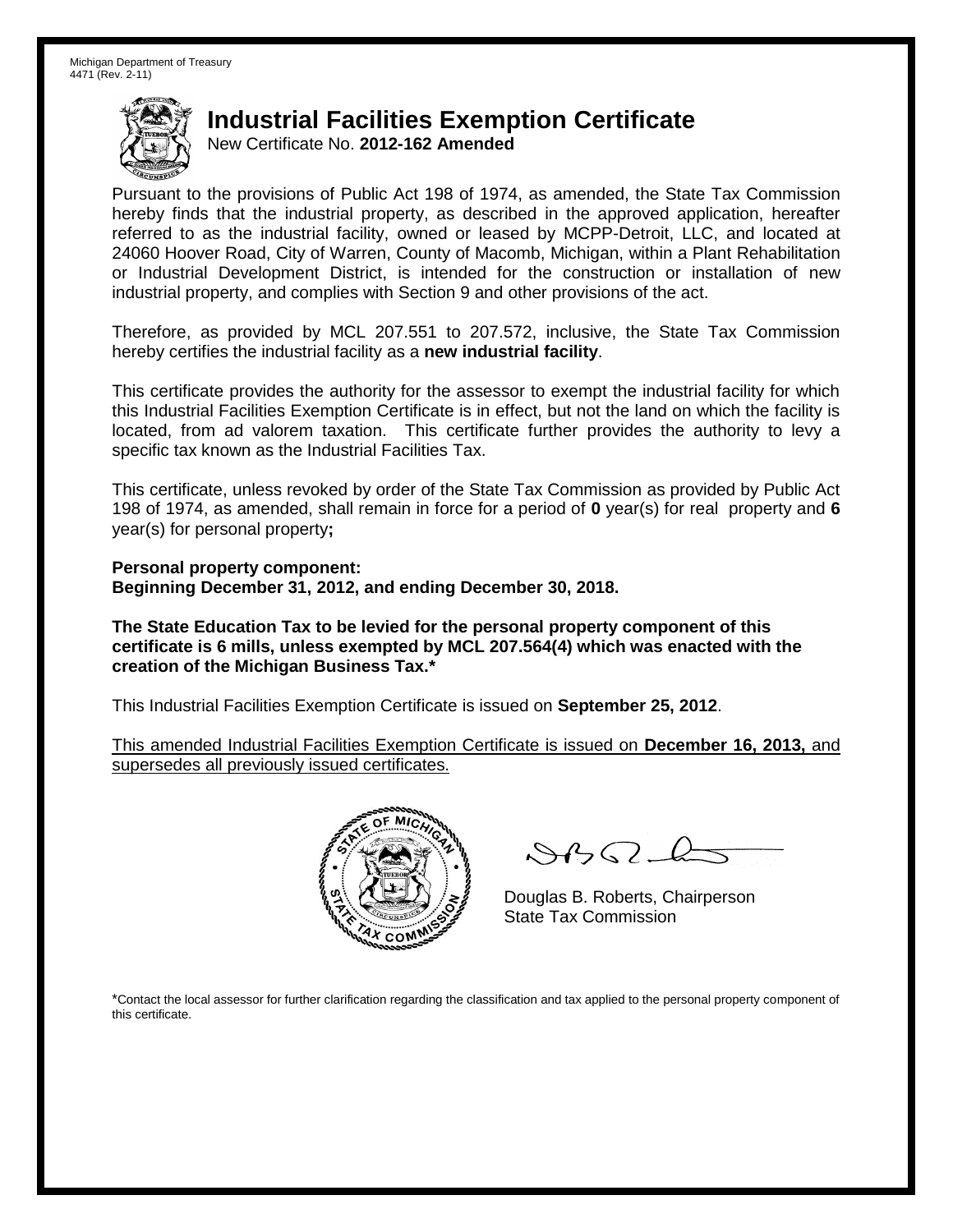

R. KEVIN CLINTON STATE TREASURER

January 15, 2014

Lowell Blackbourn Thai Summit America Corporation fka Ogihara America Corporation 1460 West McPherson Park Drive Howell, MI 48843

Dear Sir/Madam:

RICK SNYDER GOVERNOR

Pursuant to the requirements of Public Act 198 of 1974, as amended, the State Tax Commission (Commission) has issued an amended Industrial Facility Exemption Certificate numbered 2012-241, to Thai Summit America Corporation fka Ogihara America Corporation, located in the City of Howell, Livingston County. This revised certificate was issued on December 16, 2013.

The investment amounts approved are as follows:

Real Property: \$14,000,000 Personal Property: \$

The State Education Tax to be levied for this certificate is 0 mills.

In accordance with MCL 24.304, the local unit of government or applicant has sixty days from the date of this letter to request a hearing to correct an error contained in the enclosed certificate.

Notification of completion of this project shall be filed with the Commission within 30 days of project completion. Within 90 days of project completion, a report of final costs shall be filed with the assessing officer of the local unit and the Commission.

If you have further questions regarding the issuance of this industrial facility exemption certificate, please call 517-373-3302.

Sincerely,

Kelli-Soort

Kelli Sobel, Executive Director State Tax Commission

Enclosure cc: Gladys H. Niemi, Assessor, City of Howell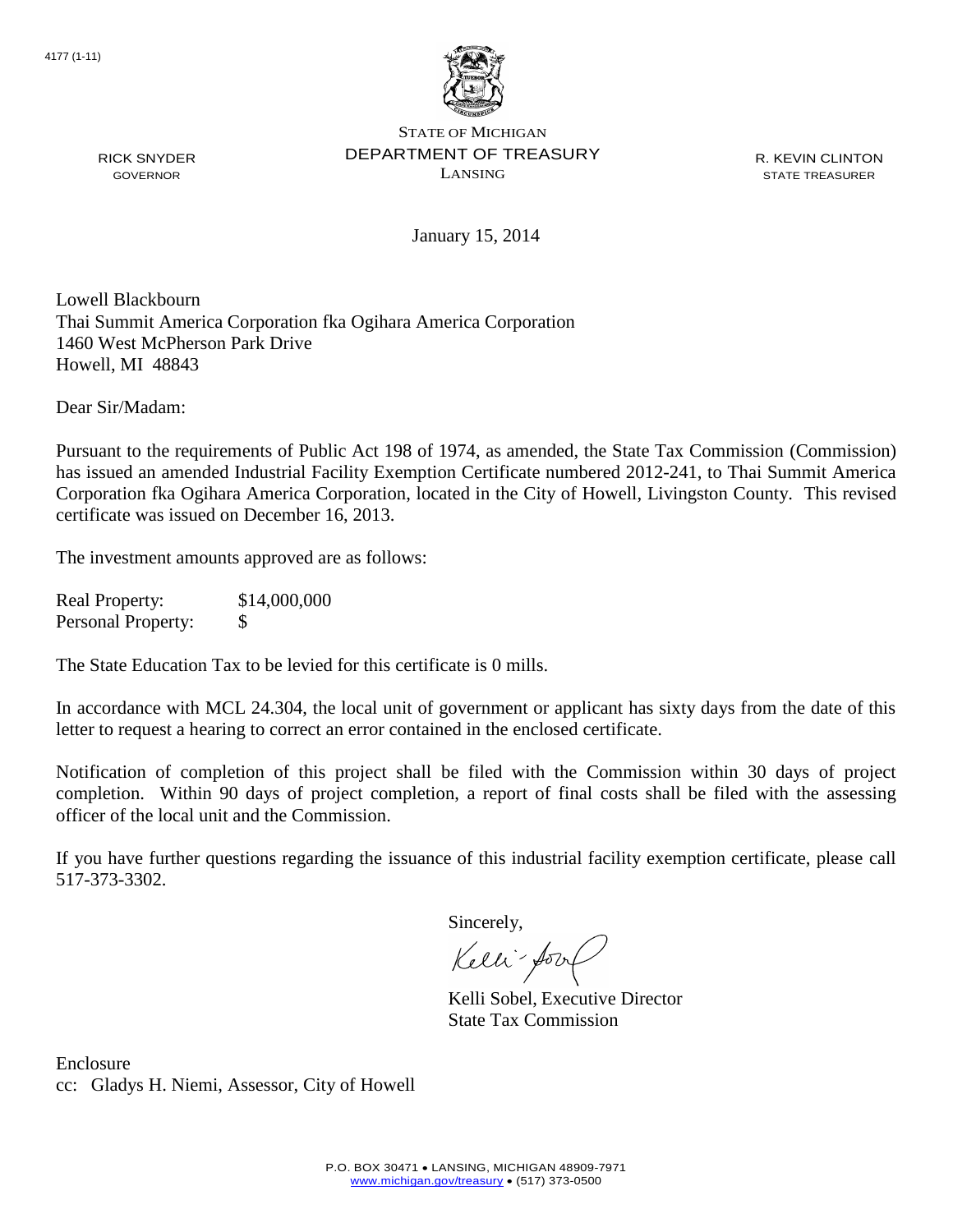New Certificate No. **2012-241 Amended**

Pursuant to the provisions of Public Act 198 of 1974, as amended, the State Tax Commission hereby finds that the industrial property, as described in the approved application, hereafter referred to as the industrial facility, owned or leased by Thai Summit America Corporation fka Ogihara America Corporation, and located at 1460 West McPherson Park Drive, City of Howell, County of Livingston, Michigan, within a Plant Rehabilitation or Industrial Development District, is intended for the construction or installation of new industrial property, and complies with Section 9 and other provisions of the act.

Therefore, as provided by MCL 207.551 to 207.572, inclusive, the State Tax Commission hereby certifies the industrial facility as a **new industrial facility**.

This certificate provides the authority for the assessor to exempt the industrial facility for which this Industrial Facilities Exemption Certificate is in effect, but not the land on which the facility is located, from ad valorem taxation. This certificate further provides the authority to levy a specific tax known as the Industrial Facilities Tax.

This certificate, unless revoked by order of the State Tax Commission as provided by Public Act 198 of 1974, as amended, shall remain in force for a period of **12** year(s) for real property and **0** year(s) for personal property**;**

**Real property component: Beginning December 31, 2012, and ending December 30, 2024.**

**The State Education Tax to be levied for the real property component of this certificate is 0 mills.**

This Industrial Facilities Exemption Certificate is issued on **September 25, 2012**.

This amended Industrial Facilities Exemption Certificate is issued on **December 16, 2013,** and supersedes all previously issued certificates.



 $8450 - 6$ 

Douglas B. Roberts, Chairperson State Tax Commission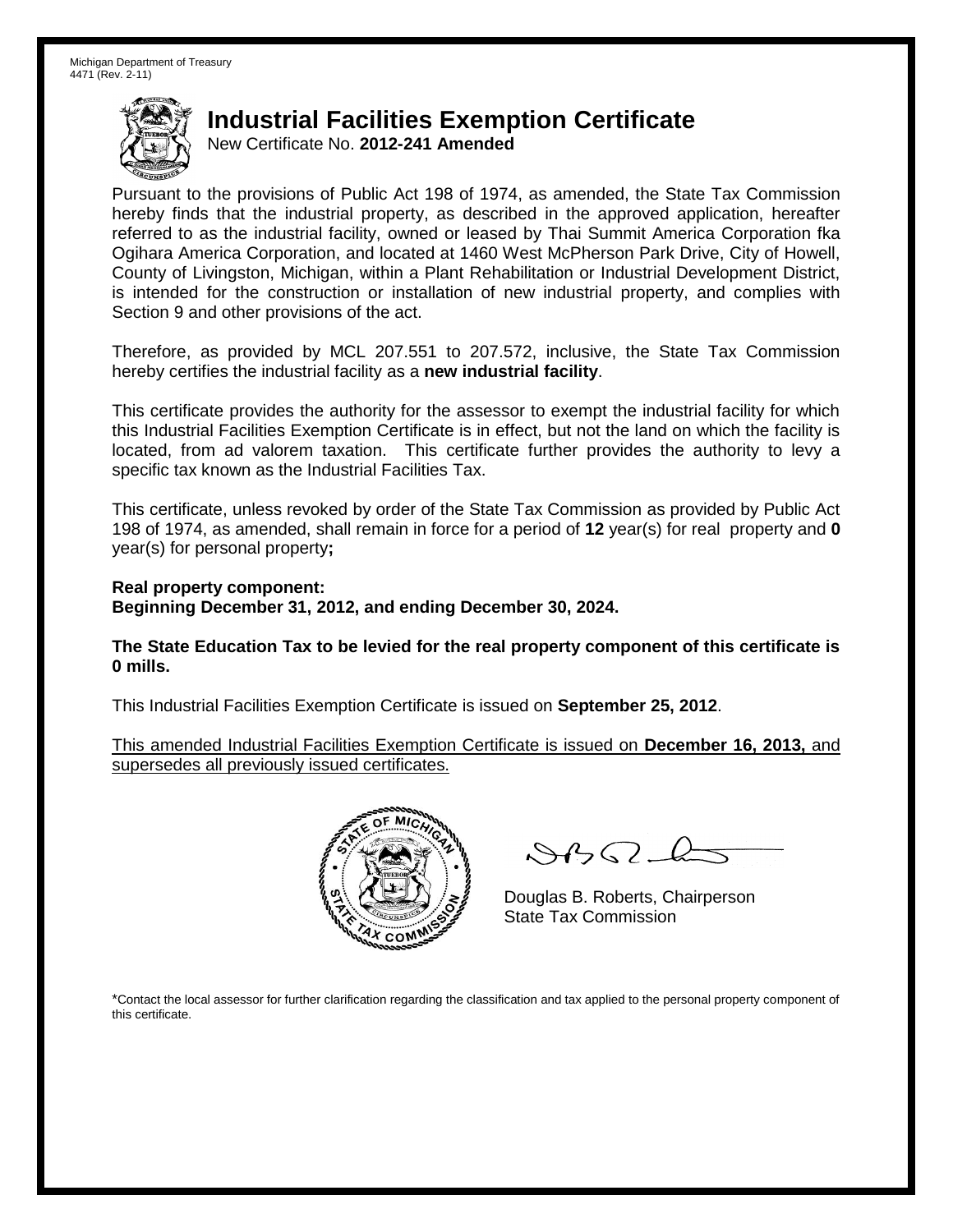

R. KEVIN CLINTON STATE TREASURER

RICK SNYDER GOVERNOR

January 15, 2014

Richard Knappe U.S. Farathane, LLC 2700 High Meadow Circle Auburn Hills, MI 48326

Dear Sir/Madam:

Pursuant to the requirements of Public Act 198 of 1974, as amended, the State Tax Commission (Commission) has issued an amended Industrial Facility Exemption Certificate numbered 2012-297, to U.S. Farathane, LLC, located in the City of Troy, Oakland County. This revised certificate was issued on December 16, 2013.

The investment amounts approved are as follows:

Real Property: \$ Personal Property:  $$2,500,000$ 

The State Education Tax to be levied for this certificate is 0 mills.

In accordance with MCL 24.304, the local unit of government or applicant has sixty days from the date of this letter to request a hearing to correct an error contained in the enclosed certificate.

Notification of completion of this project shall be filed with the Commission within 30 days of project completion. Within 90 days of project completion, a report of final costs shall be filed with the assessing officer of the local unit and the Commission.

If you have further questions regarding the issuance of this industrial facility exemption certificate, please call 517-373-3302.

Sincerely,

Kelli-Sor

Kelli Sobel, Executive Director State Tax Commission

Enclosure cc: Leger A. Licari, Assessor, City of Troy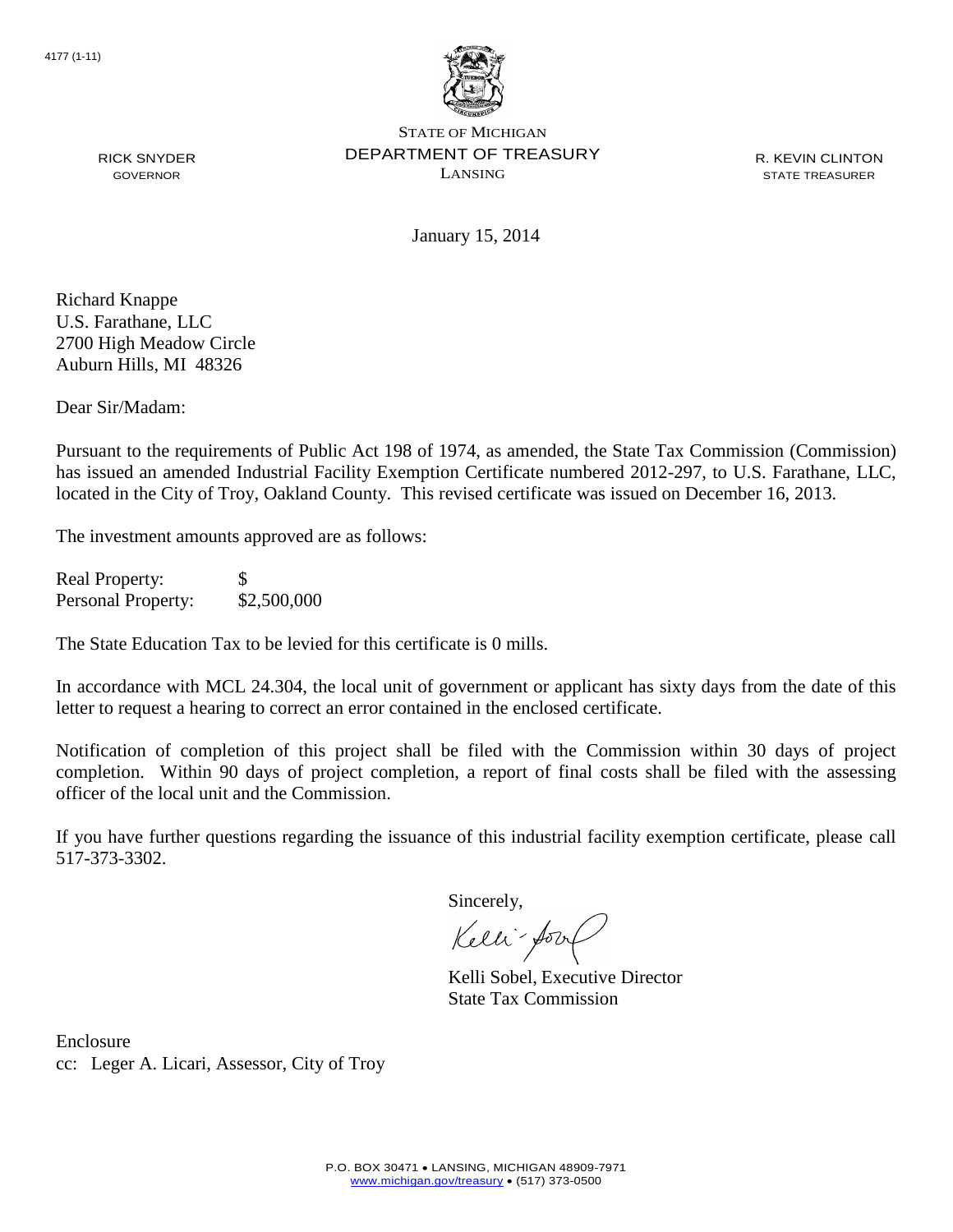New Certificate No. **2012-297 Amended**

Pursuant to the provisions of Public Act 198 of 1974, as amended, the State Tax Commission hereby finds that the industrial property, as described in the approved application, hereafter referred to as the industrial facility, owned or leased by U.S. Farathane, LLC, and located at 754 West Maple Road, City of Troy, County of Oakland, Michigan, within a Plant Rehabilitation or Industrial Development District, is intended for the construction or installation of new industrial property, and complies with Section 9 and other provisions of the act.

Therefore, as provided by MCL 207.551 to 207.572, inclusive, the State Tax Commission hereby certifies the industrial facility as a **new industrial facility**.

This certificate provides the authority for the assessor to exempt the industrial facility for which this Industrial Facilities Exemption Certificate is in effect, but not the land on which the facility is located, from ad valorem taxation. This certificate further provides the authority to levy a specific tax known as the Industrial Facilities Tax.

This certificate, unless revoked by order of the State Tax Commission as provided by Public Act 198 of 1974, as amended, shall remain in force for a period of **0** year(s) for real property and **5** year(s) for personal property**;**

**Personal property component: Beginning December 31, 2012, and ending December 30, 2018.**

**The State Education Tax to be levied for the personal property component of this certificate is 0 mills, unless exempted by MCL 207.564(4) which was enacted with the creation of the Michigan Business Tax.\***

This Industrial Facilities Exemption Certificate is issued on **December 13, 2012**.

This amended Industrial Facilities Exemption Certificate is issued on **December 16, 2013,** and supersedes all previously issued certificates.



 $8450 - 6$ 

Douglas B. Roberts, Chairperson State Tax Commission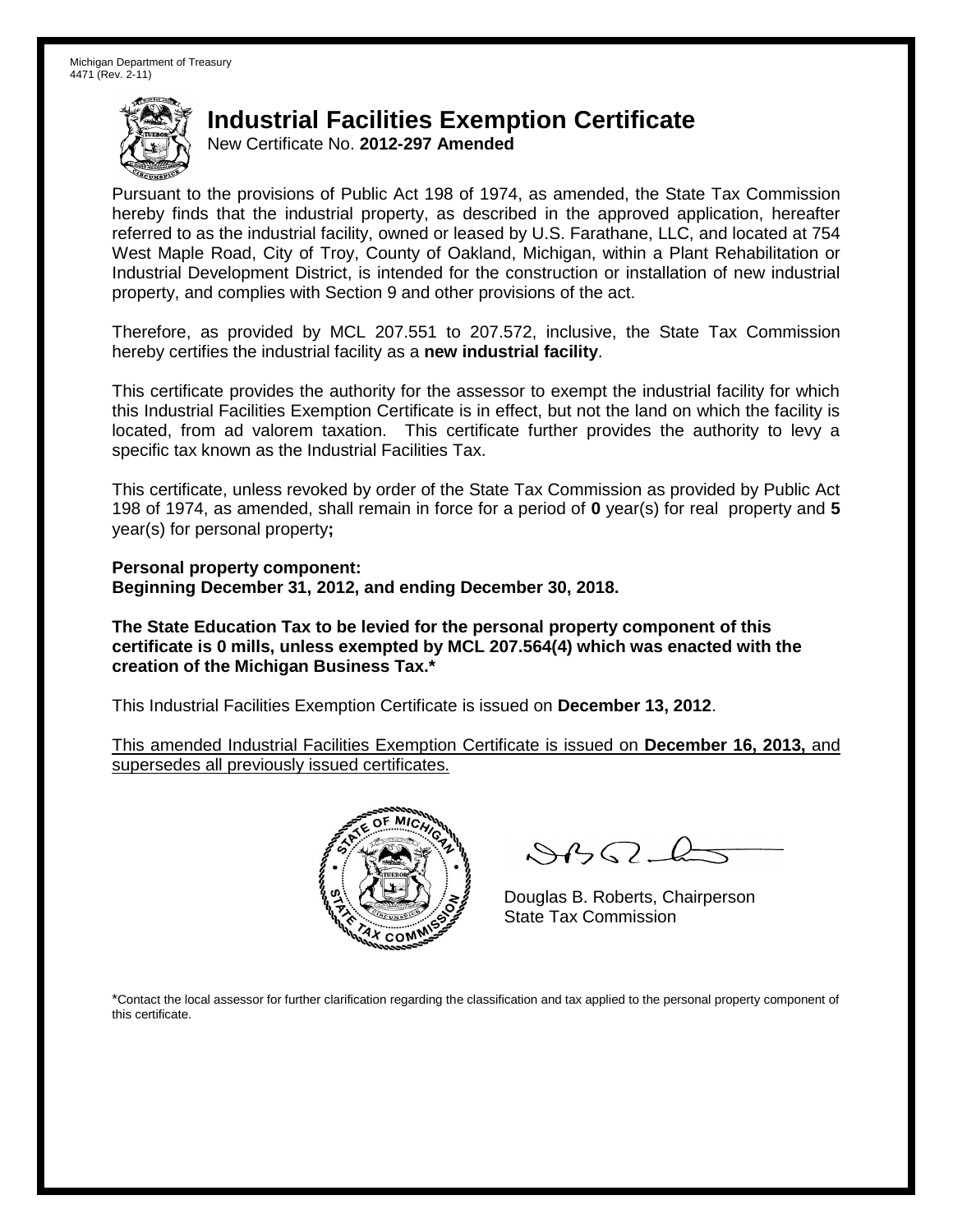

R. KEVIN CLINTON STATE TREASURER

January 15, 2014

Mike Fogg Fogg Filler Co. 3455 John F. Donnelly Drive Holland, MI 49424

RICK SNYDER GOVERNOR

Dear Sir/Madam:

Pursuant to the requirements of Public Act 198 of 1974, as amended, the State Tax Commission (Commission) has issued an amended Industrial Facility Exemption Certificate numbered 2012-438, to Fogg Filler Co., located in Holland Charter Township, Ottawa County. This revised certificate was issued on December 16, 2013.

The investment amounts approved are as follows:

| <b>Real Property:</b>     | \$2,800,000 |
|---------------------------|-------------|
| <b>Personal Property:</b> | \$1,000,000 |

The State Education Tax to be levied for this certificate is 6 mills.

In accordance with MCL 24.304, the local unit of government or applicant has sixty days from the date of this letter to request a hearing to correct an error contained in the enclosed certificate.

Notification of completion of this project shall be filed with the Commission within 30 days of project completion. Within 90 days of project completion, a report of final costs shall be filed with the assessing officer of the local unit and the Commission.

If you have further questions regarding the issuance of this industrial facility exemption certificate, please call 517-373-3302.

Sincerely,

Kelli-Sort

Kelli Sobel, Executive Director State Tax Commission

Enclosure cc: Howard J. Feyen, Assessor, Holland Charter Township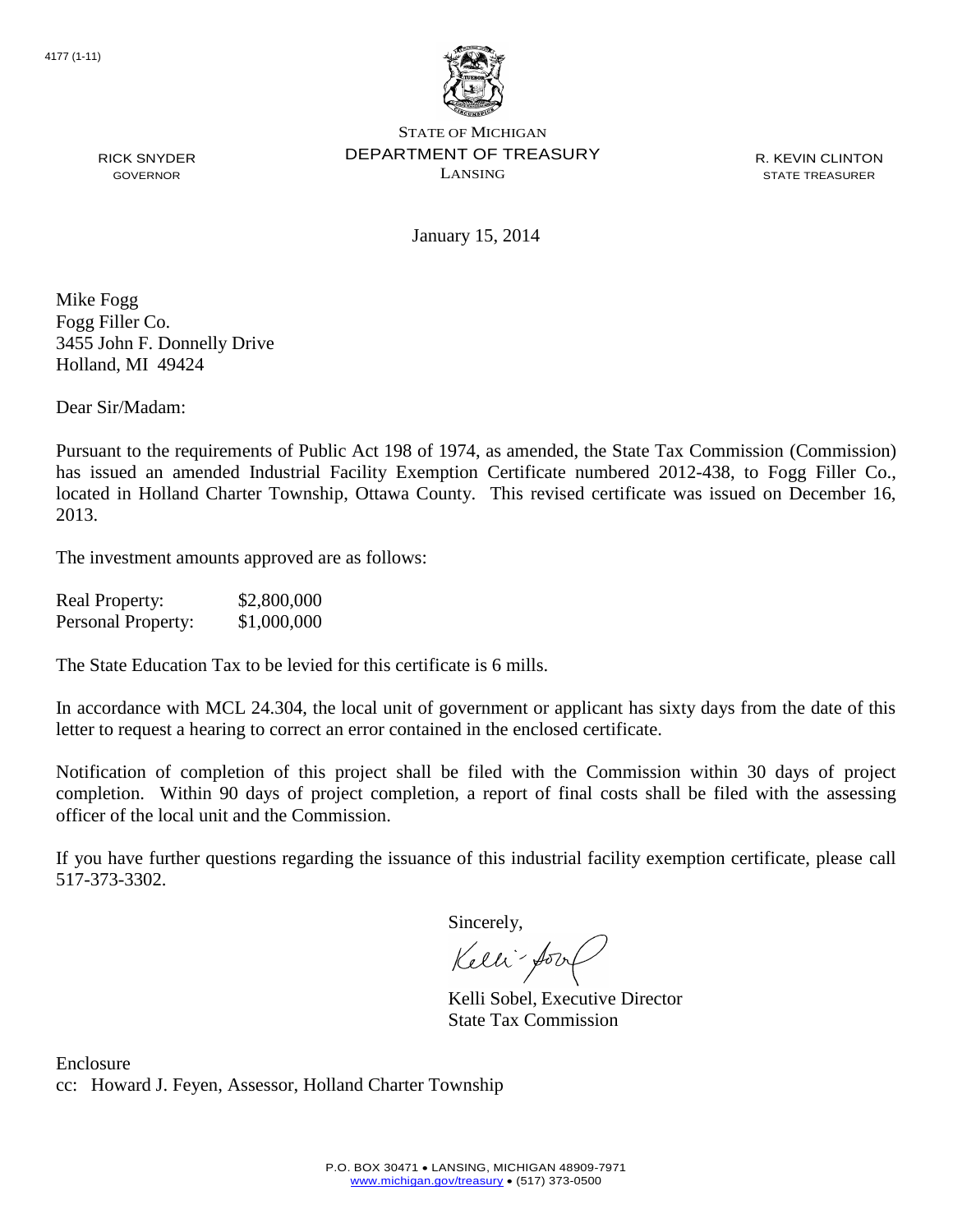New Certificate No. **2012-438 Amended**

Pursuant to the provisions of Public Act 198 of 1974, as amended, the State Tax Commission hereby finds that the industrial property, as described in the approved application, hereafter referred to as the industrial facility, owned or leased by Fogg Filler Co., and located at 3455 John F. Donnelly Drive, Holland Charter Township, County of Ottawa, Michigan, within a Plant Rehabilitation or Industrial Development District, is intended for the construction or installation of new industrial property, and complies with Section 9 and other provisions of the act.

Therefore, as provided by MCL 207.551 to 207.572, inclusive, the State Tax Commission hereby certifies the industrial facility as a **new industrial facility**.

This certificate provides the authority for the assessor to exempt the industrial facility for which this Industrial Facilities Exemption Certificate is in effect, but not the land on which the facility is located, from ad valorem taxation. This certificate further provides the authority to levy a specific tax known as the Industrial Facilities Tax.

This certificate, unless revoked by order of the State Tax Commission as provided by Public Act 198 of 1974, as amended, shall remain in force for a period of **12** year(s) for real property and **12** year(s) for personal property**;**

**Real property component: Beginning December 31, 2012, and ending December 30, 2025.**

**The State Education Tax to be levied for the real property component of this certificate is 6 mills.**

**Personal property component: Beginning December 31, 2012, and ending December 30, 2026.**

**The State Education Tax to be levied for the personal property component of this certificate is 6 mills, unless exempted by MCL 207.564(4) which was enacted with the creation of the Michigan Business Tax.\***

This Industrial Facilities Exemption Certificate is issued on **December 13, 2012**.

This amended Industrial Facilities Exemption Certificate is issued on **December 16, 2013,** and supersedes all previously issued certificates.



 $8450 - 6$ 

Douglas B. Roberts, Chairperson State Tax Commission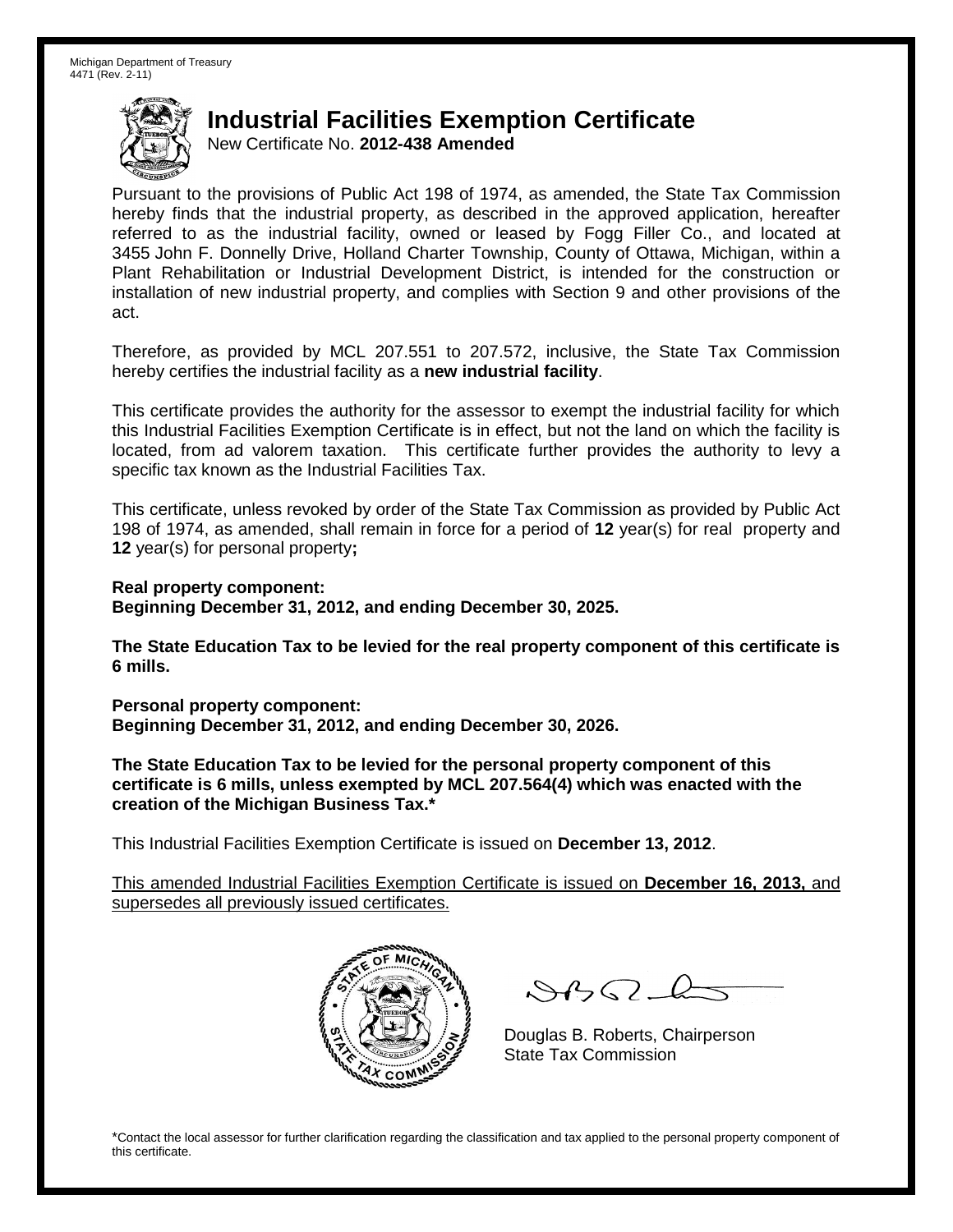

R. KEVIN CLINTON STATE TREASURER

January 15, 2014

Kenneth Muraski Kent Manufacturing Company 2200 Oak Industrial Grand Rapids, MI 49505

RICK SNYDER GOVERNOR

Dear Sir/Madam:

Pursuant to the requirements of Public Act 198 of 1974, as amended, the State Tax Commission (Commission) has issued an amended Industrial Facility Exemption Certificate numbered 2012-461, to Kent Manufacturing Company, located in the City of Grand Rapids, Kent County. This revised certificate was issued on December 16, 2013.

The investment amounts approved are as follows:

| <b>Real Property:</b> | \$1,959,946 |
|-----------------------|-------------|
| Personal Property:    | \$472,000   |

The State Education Tax to be levied for this certificate is 6 mills.

In accordance with MCL 24.304, the local unit of government or applicant has sixty days from the date of this letter to request a hearing to correct an error contained in the enclosed certificate.

Notification of completion of this project shall be filed with the Commission within 30 days of project completion. Within 90 days of project completion, a report of final costs shall be filed with the assessing officer of the local unit and the Commission.

If you have further questions regarding the issuance of this industrial facility exemption certificate, please call 517-373-3302.

Sincerely,

Kelli-fort

Kelli Sobel, Executive Director State Tax Commission

Enclosure cc: Scott A. Engerson, Assessor, City of Grand Rapids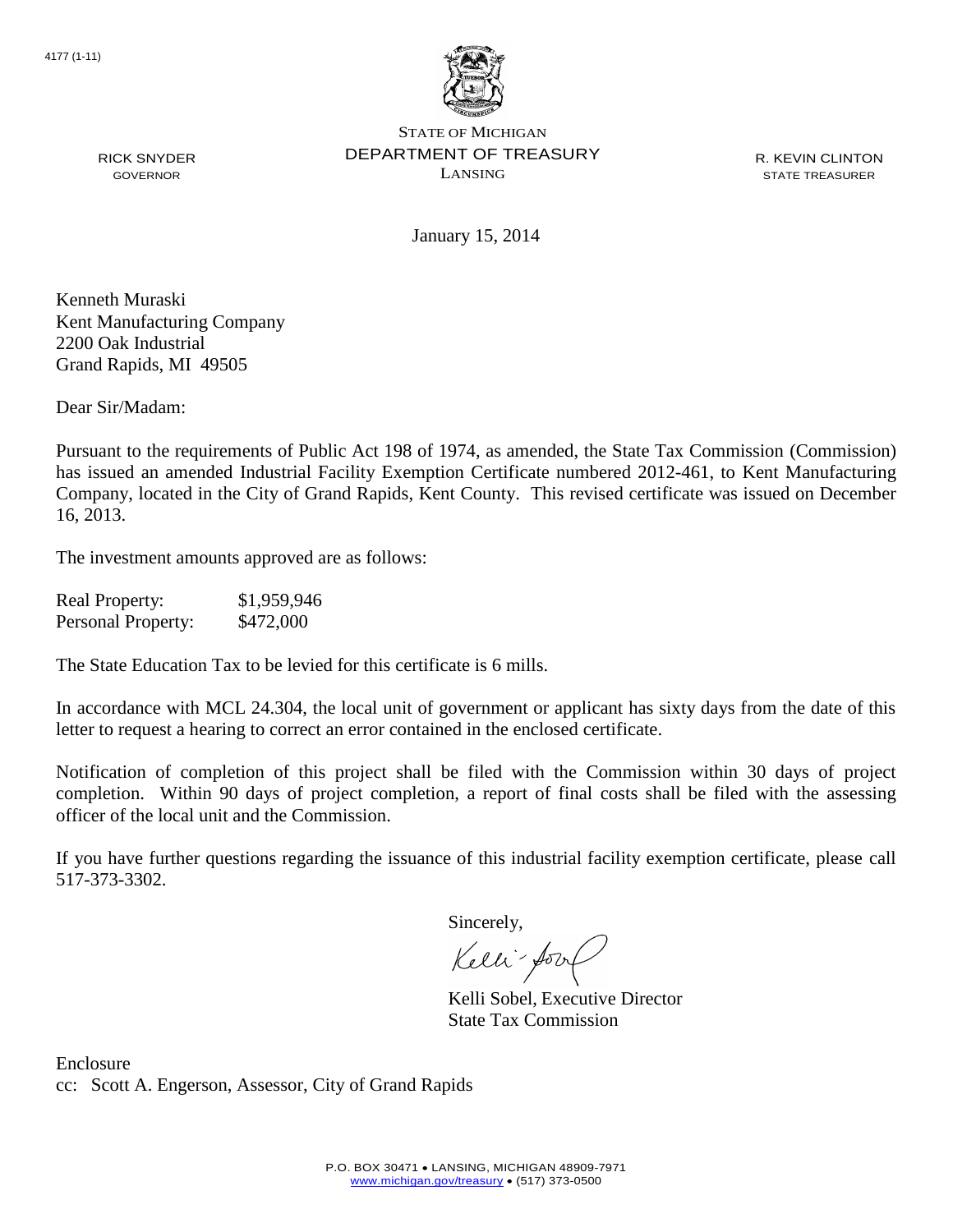New Certificate No. **2012-461 Amended**

Pursuant to the provisions of Public Act 198 of 1974, as amended, the State Tax Commission hereby finds that the industrial property, as described in the approved application, hereafter referred to as the industrial facility, owned or leased by Kent Manufacturing Company, and located at 2200 Oak Industrial, City of Grand Rapids, County of Kent, Michigan, within a Plant Rehabilitation or Industrial Development District, is intended for the construction or installation of new industrial property, and complies with Section 9 and other provisions of the act.

Therefore, as provided by MCL 207.551 to 207.572, inclusive, the State Tax Commission hereby certifies the industrial facility as a **new industrial facility**.

This certificate provides the authority for the assessor to exempt the industrial facility for which this Industrial Facilities Exemption Certificate is in effect, but not the land on which the facility is located, from ad valorem taxation. This certificate further provides the authority to levy a specific tax known as the Industrial Facilities Tax.

This certificate, unless revoked by order of the State Tax Commission as provided by Public Act 198 of 1974, as amended, shall remain in force for a period of **12** year(s) for real property and **8** year(s) for personal property**;**

**Real property component: Beginning December 31, 2012, and ending December 30, 2025.**

**The State Education Tax to be levied for the real property component of this certificate is 6 mills.**

**Personal property component: Beginning December 31, 2012, and ending December 30, 2020.**

**The State Education Tax to be levied for the personal property component of this certificate is 6 mills, unless exempted by MCL 207.564(4) which was enacted with the creation of the Michigan Business Tax.\***

This Industrial Facilities Exemption Certificate is issued on **December 13, 2012**.

This amended Industrial Facilities Exemption Certificate is issued on **December 16, 2013,** and supersedes all previously issued certificates.



 $\mathcal{A}_{1} \cap \mathcal{C}$ 

Douglas B. Roberts, Chairperson State Tax Commission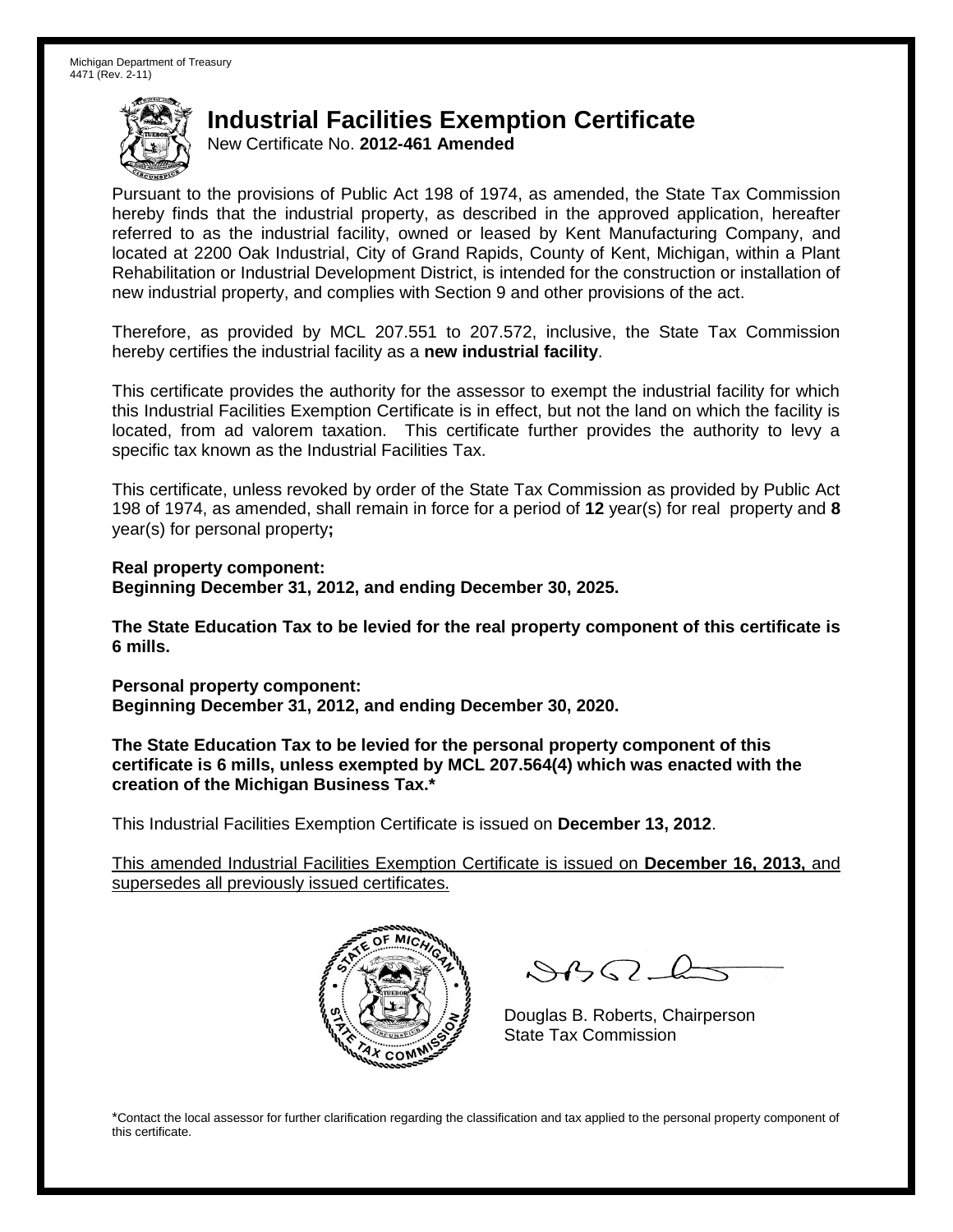

R. KEVIN CLINTON STATE TREASURER

January 15, 2014

Connie Degen Grand River Aseptic Manufacturing, Inc. 140 Front Avenue SW, Suite 3 Grand Rapids, MI 49504

Dear Sir/Madam:

RICK SNYDER GOVERNOR

Pursuant to the requirements of Public Act 198 of 1974, as amended, the State Tax Commission (Commission) has issued an amended Industrial Facility Exemption Certificate numbered 2012-462A, to Grand River Aseptic Manufacturing, Inc., located in the City of Grand Rapids, Kent County. This revised certificate was issued on December 16, 2013.

The investment amounts approved are as follows:

Real Property: \$ Personal Property: \$412,300

The State Education Tax to be levied for this certificate is 6 mills.

In accordance with MCL 24.304, the local unit of government or applicant has sixty days from the date of this letter to request a hearing to correct an error contained in the enclosed certificate.

Notification of completion of this project shall be filed with the Commission within 30 days of project completion. Within 90 days of project completion, a report of final costs shall be filed with the assessing officer of the local unit and the Commission.

If you have further questions regarding the issuance of this industrial facility exemption certificate, please call 517-373-3302.

Sincerely,

Kelli-Sort

Kelli Sobel, Executive Director State Tax Commission

Enclosure cc: Scott A. Engerson, Assessor, City of Grand Rapids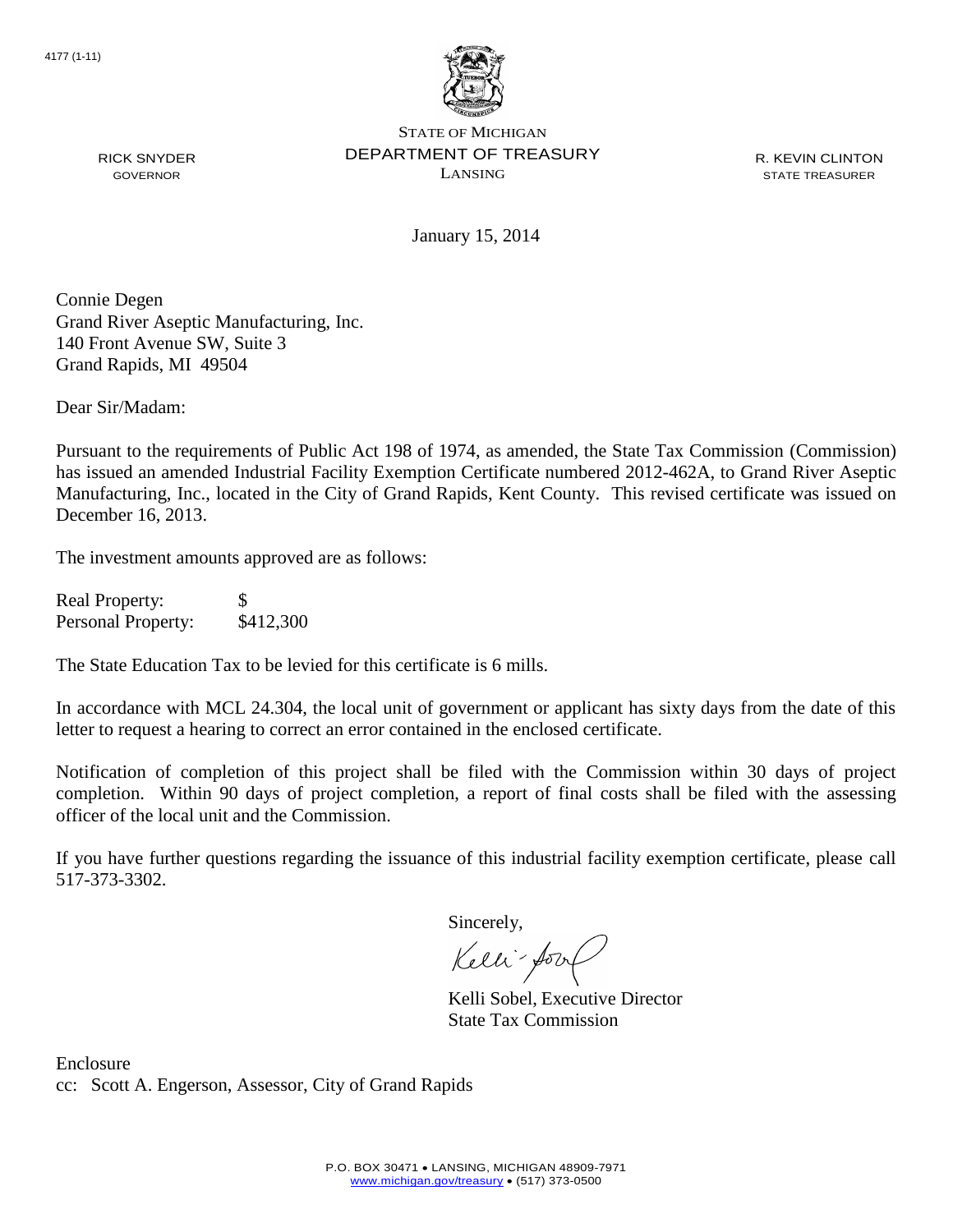New Certificate No. **2012-462A Amended**

Pursuant to the provisions of Public Act 198 of 1974, as amended, the State Tax Commission hereby finds that the industrial property, as described in the approved application, hereafter referred to as the industrial facility, owned or leased by Grand River Aseptic Manufacturing, Inc., and located at 837 Godrey SW, City of Grand Rapids, County of Kent, Michigan, within a Plant Rehabilitation or Industrial Development District, is intended for the construction or installation of new industrial property, and complies with Section 9 and other provisions of the act.

Therefore, as provided by MCL 207.551 to 207.572, inclusive, the State Tax Commission hereby certifies the industrial facility as a **new industrial facility**.

This certificate provides the authority for the assessor to exempt the industrial facility for which this Industrial Facilities Exemption Certificate is in effect, but not the land on which the facility is located, from ad valorem taxation. This certificate further provides the authority to levy a specific tax known as the Industrial Facilities Tax.

This certificate, unless revoked by order of the State Tax Commission as provided by Public Act 198 of 1974, as amended, shall remain in force for a period of **0** year(s) for real property and **8** year(s) for personal property**;**

**Personal property component: Beginning December 31, 2012, and ending December 30, 2021.**

**The State Education Tax to be levied for the personal property component of this certificate is 6 mills, unless exempted by MCL 207.564(4) which was enacted with the creation of the Michigan Business Tax.\***

This Industrial Facilities Exemption Certificate is issued on **December 13, 2012**.

This amended Industrial Facilities Exemption Certificate is issued on **December 16, 2013,** and supersedes all previously issued certificates.



 $8450 - 6$ 

Douglas B. Roberts, Chairperson State Tax Commission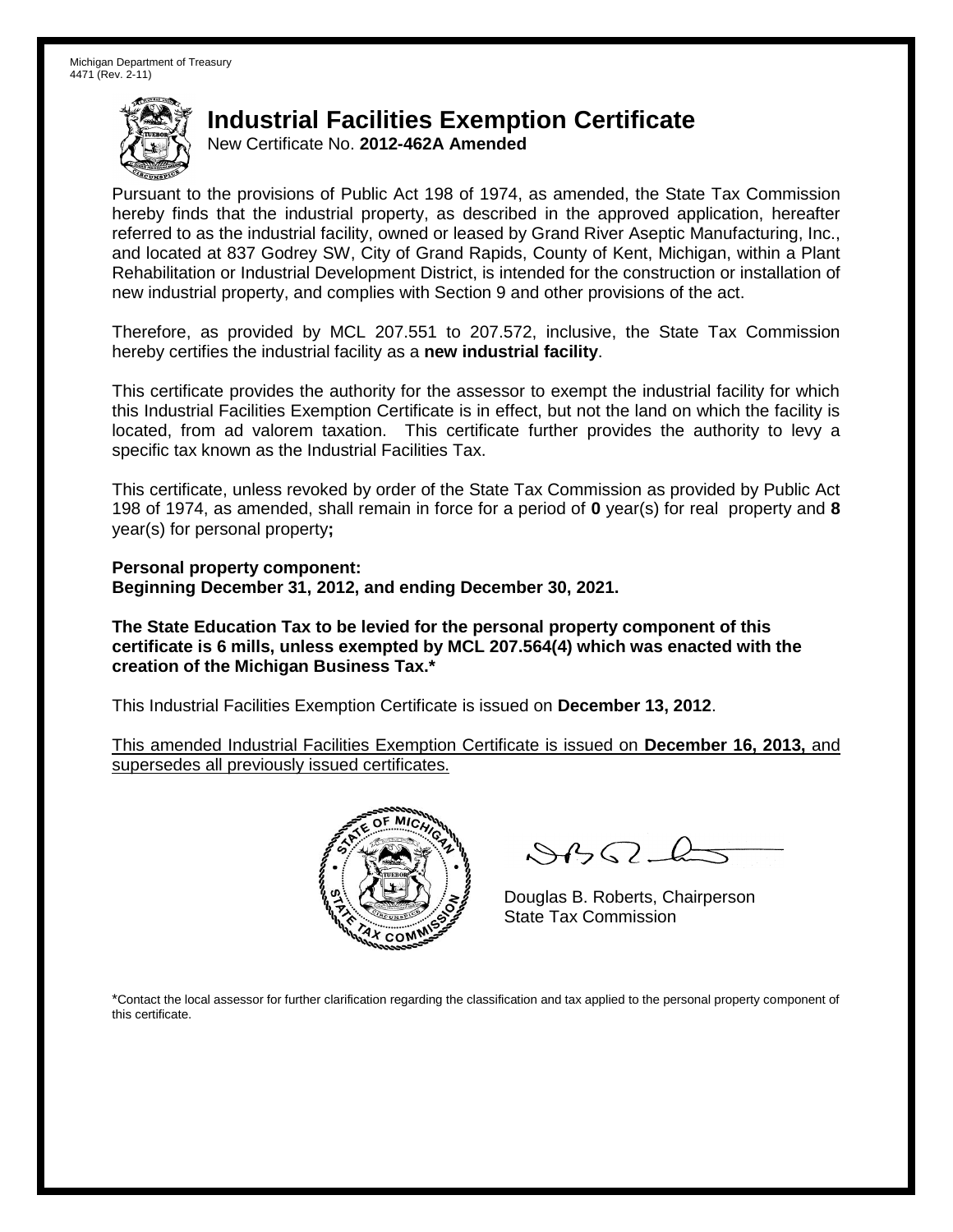

R. KEVIN CLINTON STATE TREASURER

January 15, 2014

Richard Knappe U.S. Farathane, LLC 2700 High Meadow Circle Auburn Hills, MI 48326

RICK SNYDER GOVERNOR

Dear Sir/Madam:

Pursuant to the requirements of Public Act 198 of 1974, as amended, the State Tax Commission (Commission) has issued an amended Industrial Facility Exemption Certificate numbered 2012-520, to U.S. Farathane, LLC, located in Shelby Charter Township, Macomb County. This revised certificate was issued on December 16, 2013.

The investment amounts approved are as follows:

| <b>Real Property:</b> | S           |
|-----------------------|-------------|
| Personal Property:    | \$5,592,901 |

The State Education Tax to be levied for this certificate is 6 mills.

In accordance with MCL 24.304, the local unit of government or applicant has sixty days from the date of this letter to request a hearing to correct an error contained in the enclosed certificate.

Notification of completion of this project shall be filed with the Commission within 30 days of project completion. Within 90 days of project completion, a report of final costs shall be filed with the assessing officer of the local unit and the Commission.

If you have further questions regarding the issuance of this industrial facility exemption certificate, please call 517-373-3302.

Sincerely,

Kelli-Sool

Kelli Sobel, Executive Director State Tax Commission

Enclosure cc: Matthew J. Schmidt, Assessor, Shelby Charter Township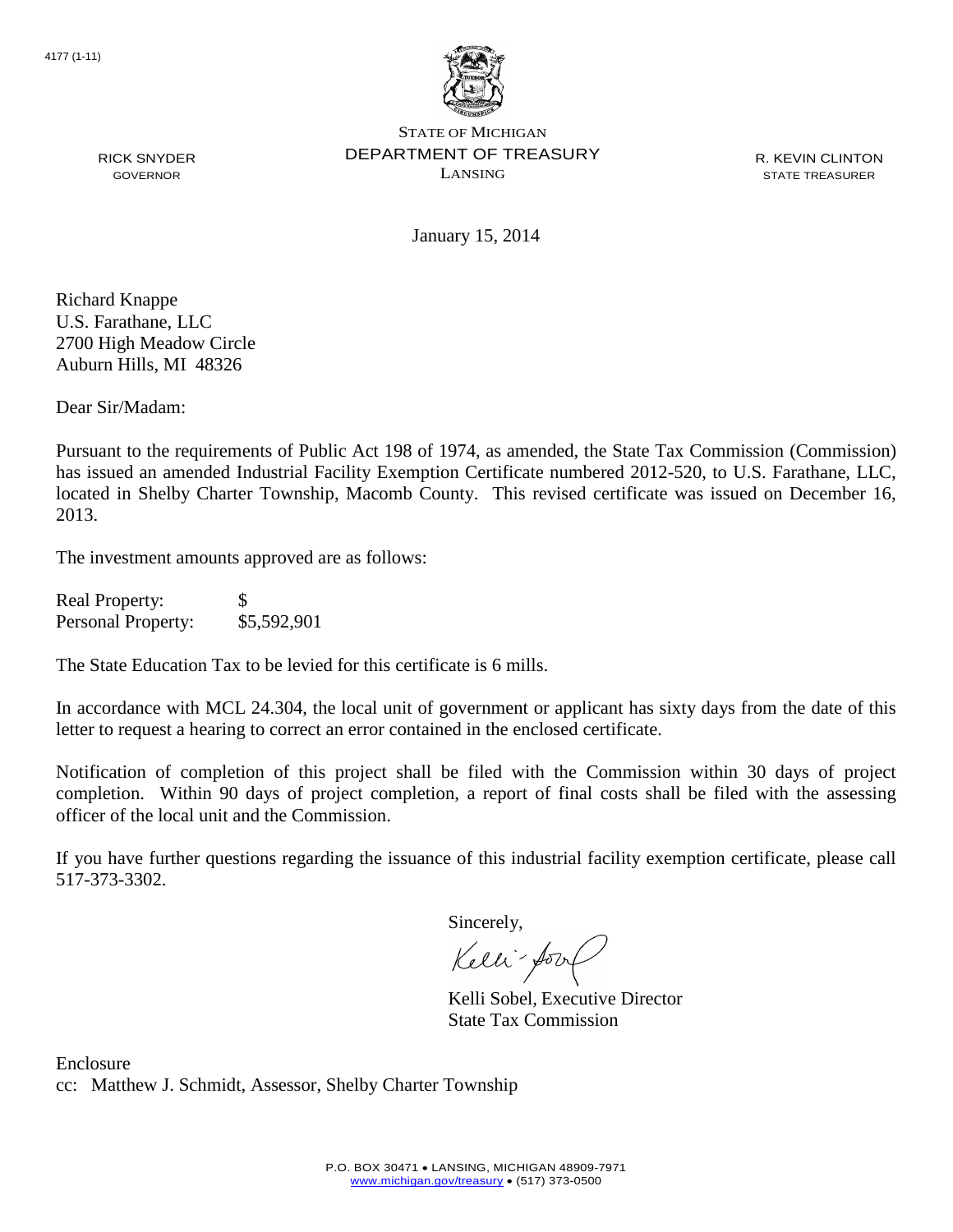New Certificate No. **2012-520 Amended**

Pursuant to the provisions of Public Act 198 of 1974, as amended, the State Tax Commission hereby finds that the industrial property, as described in the approved application, hereafter referred to as the industrial facility, owned or leased by U.S. Farathane, LLC, and located at 11650 Park Court, Shelby Charter Township, County of Macomb, Michigan, within a Plant Rehabilitation or Industrial Development District, is intended for the construction or installation of new industrial property, and complies with Section 9 and other provisions of the act.

Therefore, as provided by MCL 207.551 to 207.572, inclusive, the State Tax Commission hereby certifies the industrial facility as a **new industrial facility**.

This certificate provides the authority for the assessor to exempt the industrial facility for which this Industrial Facilities Exemption Certificate is in effect, but not the land on which the facility is located, from ad valorem taxation. This certificate further provides the authority to levy a specific tax known as the Industrial Facilities Tax.

This certificate, unless revoked by order of the State Tax Commission as provided by Public Act 198 of 1974, as amended, shall remain in force for a period of **0** year(s) for real property and **5** year(s) for personal property**;**

**Personal property component: Beginning December 31, 2012, and ending December 30, 2017.**

**The State Education Tax to be levied for the personal property component of this certificate is 6 mills, unless exempted by MCL 207.564(4) which was enacted with the creation of the Michigan Business Tax.\***

This Industrial Facilities Exemption Certificate is issued on **December 13, 2012**.

This amended Industrial Facilities Exemption Certificate is issued on **December 16, 2013,** and supersedes all previously issued certificates.



 $8450 - 6$ 

Douglas B. Roberts, Chairperson State Tax Commission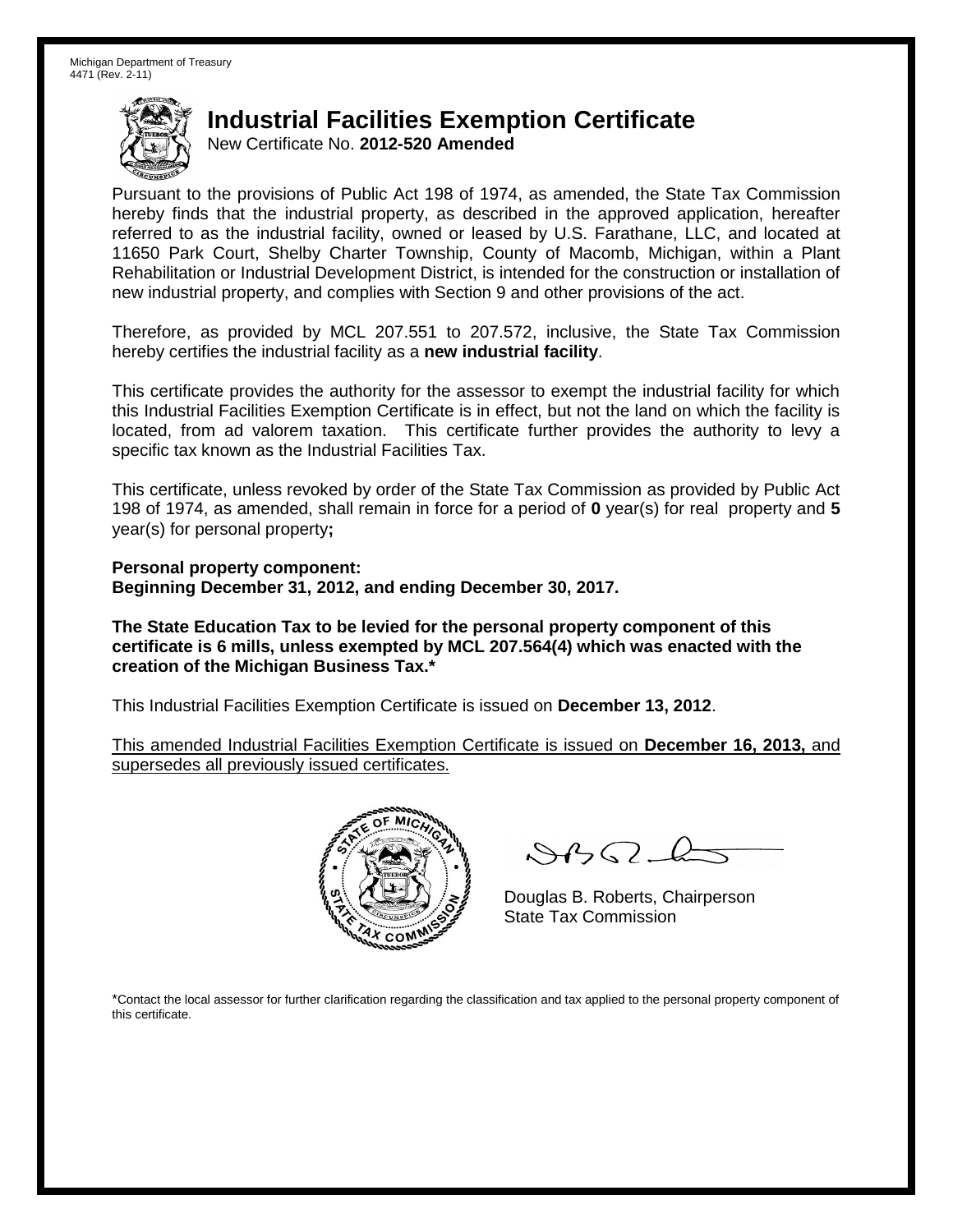

R. KEVIN CLINTON STATE TREASURER

January 14, 2014

James Loftus Faurecia Interior Systems Saline LLC 900 North Squirrel Road Auburn Hills, MI 48326

Dear Sir/Madam:

RICK SNYDER GOVERNOR

Pursuant to the requirements of Public Act 198 of 1974, as amended, the State Tax Commission (Commission) has issued an amended Industrial Facility Exemption Certificate numbered 2013-008, to Faurecia Interior Systems Saline LLC, located in the City of Saline, Washtenaw County. This revised certificate was issued on December 16, 2013.

The investment amounts approved are as follows:

| <b>Real Property:</b> | \$3,419,000  |
|-----------------------|--------------|
| Personal Property:    | \$81,613,727 |

The State Education Tax to be levied for this certificate is 6 mills.

In accordance with MCL 24.304, the local unit of government or applicant has sixty days from the date of this letter to request a hearing to correct an error contained in the enclosed certificate.

Notification of completion of this project shall be filed with the Commission within 30 days of project completion. Within 90 days of project completion, a report of final costs shall be filed with the assessing officer of the local unit and the Commission.

If you have further questions regarding the issuance of this industrial facility exemption certificate, please call 517-373-3302.

Sincerely,

Kelli-Sool

Kelli Sobel, Executive Director State Tax Commission

Enclosure cc: Catherine A. Scull, Assessor, City of Saline